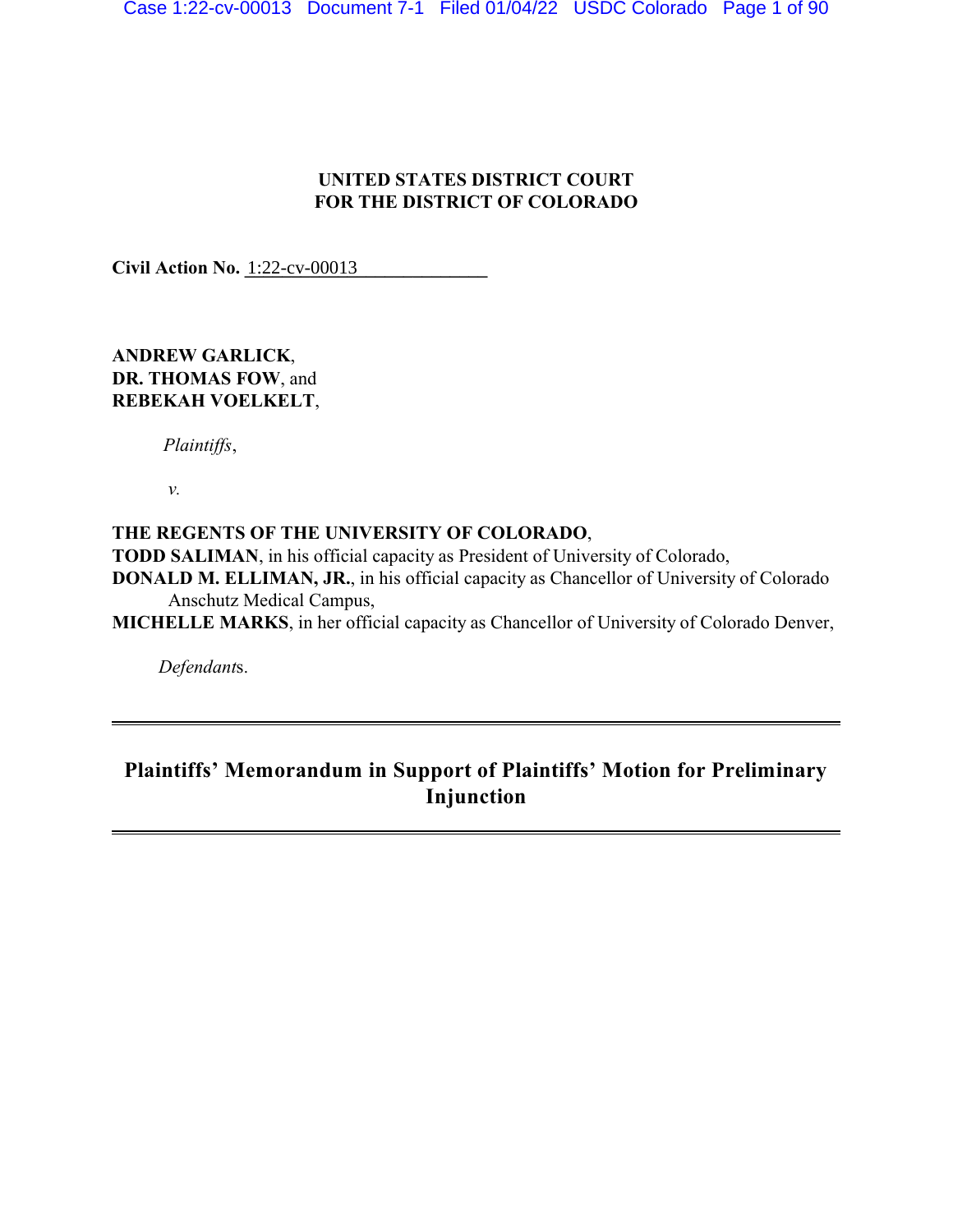# **Table of Contents**

| A.        |                                                                        |                                                                                                                                                            |  |  |  |  |
|-----------|------------------------------------------------------------------------|------------------------------------------------------------------------------------------------------------------------------------------------------------|--|--|--|--|
| <b>B.</b> |                                                                        |                                                                                                                                                            |  |  |  |  |
|           | 1.                                                                     | COVID "Vaccines" Are Not Vaccines in the Traditional Sense, but Operate Only<br>as Medical Treatments or Therapeutics—Lessening Symptoms and Severity, but |  |  |  |  |
|           | 2.                                                                     | The CU Mandate is Contrary to the FDA Emergency Use Authorization $\dots \dots 5$                                                                          |  |  |  |  |
|           |                                                                        | a.                                                                                                                                                         |  |  |  |  |
|           |                                                                        | $\mathbf b$ .                                                                                                                                              |  |  |  |  |
|           | 3.                                                                     |                                                                                                                                                            |  |  |  |  |
|           | 4.                                                                     | The CU Mandate is Contrary to the Common Law Right of Informed Consent. 10                                                                                 |  |  |  |  |
|           | 5.                                                                     | The CU Mandate Is Contrary to CDC's Recommendations for Use of COVID                                                                                       |  |  |  |  |
|           | 6.                                                                     | The CU Mandate is Contrary to Colorado State Requirements 12                                                                                               |  |  |  |  |
|           | 7.                                                                     | The CU Mandate is contrary to Boulder County, El Paso County, Adams County,                                                                                |  |  |  |  |
| $C$ .     | Current Risk to CU Students of COVID Infection and Adverse Outcomes 13 |                                                                                                                                                            |  |  |  |  |
|           | 1.                                                                     |                                                                                                                                                            |  |  |  |  |
|           | 2.                                                                     | Risk to the College-Age Group from a COVID Infection is Extremely Low                                                                                      |  |  |  |  |
|           | 3.                                                                     | Risks to the College-Age Groups for other Causes 16                                                                                                        |  |  |  |  |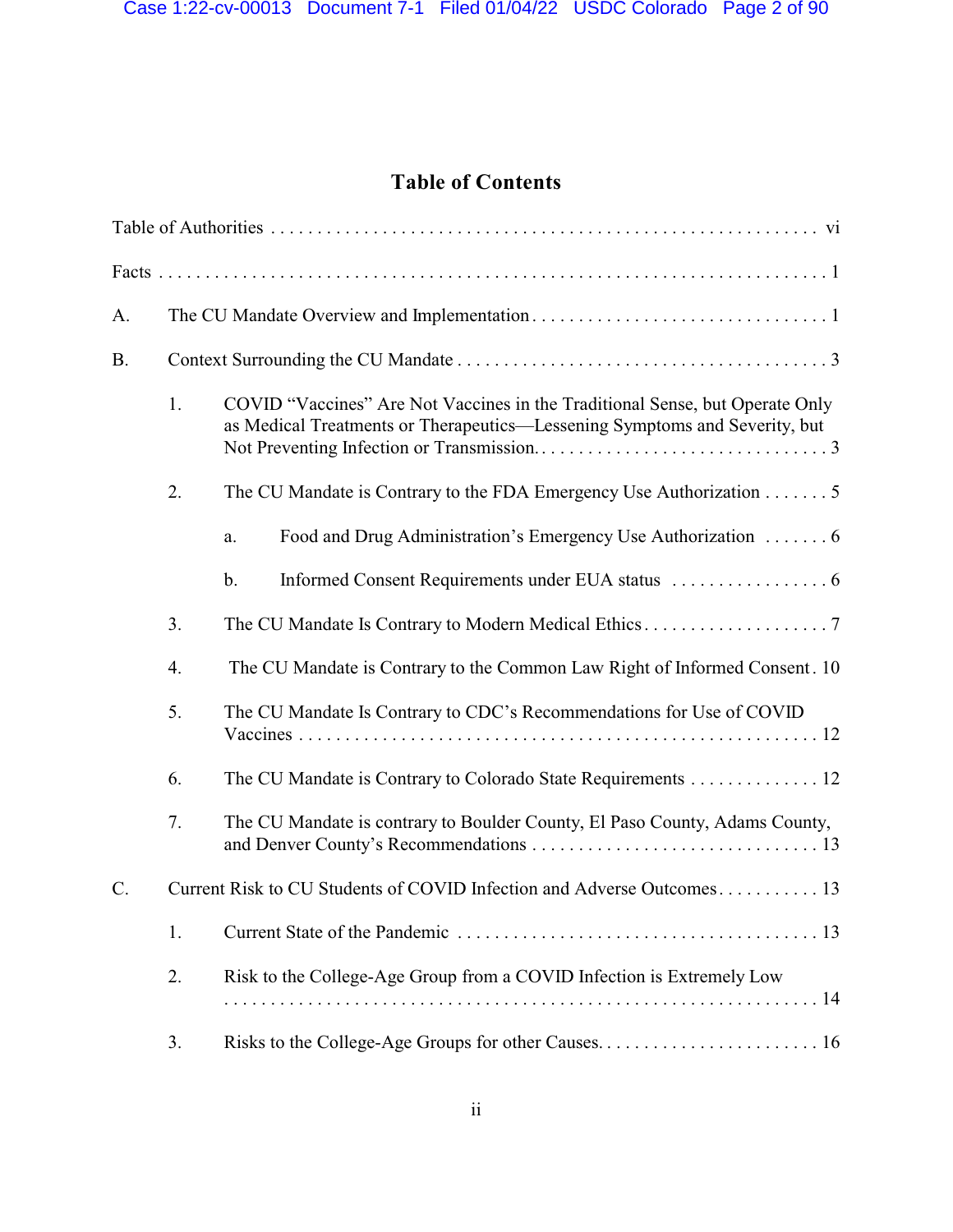| D. |           |                                                                           |                                                                                                                                                   |  |  |
|----|-----------|---------------------------------------------------------------------------|---------------------------------------------------------------------------------------------------------------------------------------------------|--|--|
| 1. |           |                                                                           |                                                                                                                                                   |  |  |
|    | 2.        |                                                                           |                                                                                                                                                   |  |  |
|    | 3.        |                                                                           | Known Risk of Administering Covid Vaccinations to CU Students Who Have                                                                            |  |  |
|    | 4.        | Comparison of Immunity Conferred by a Previous COVID Infection and by the |                                                                                                                                                   |  |  |
|    |           |                                                                           | 5. Comparison of Risks of COVID Vaccinations with Vaccinations for Other                                                                          |  |  |
| E. |           |                                                                           |                                                                                                                                                   |  |  |
|    | 1.        |                                                                           |                                                                                                                                                   |  |  |
|    | 2.        |                                                                           |                                                                                                                                                   |  |  |
|    | 3.        |                                                                           |                                                                                                                                                   |  |  |
|    |           |                                                                           |                                                                                                                                                   |  |  |
| I. |           |                                                                           |                                                                                                                                                   |  |  |
|    | A.        | The CU Mandate and Exemption Policies Applied to the CU Mandate Are       |                                                                                                                                                   |  |  |
|    | <b>B.</b> |                                                                           | Jacobson and Zucht do not control–Cruzan and subsequent forced medical<br>37                                                                      |  |  |
|    |           | 1.                                                                        | Jacobson's application of rational basis review has come under scrutiny by                                                                        |  |  |
|    |           | 2.                                                                        | CU's erroneous presuppositions regarding its CU Mandate do not support<br>rational basis review generally afforded to vaccine mandates for public |  |  |
|    |           | 3.                                                                        | Constitutional jurisprudence related to forced medical treatment, outside                                                                         |  |  |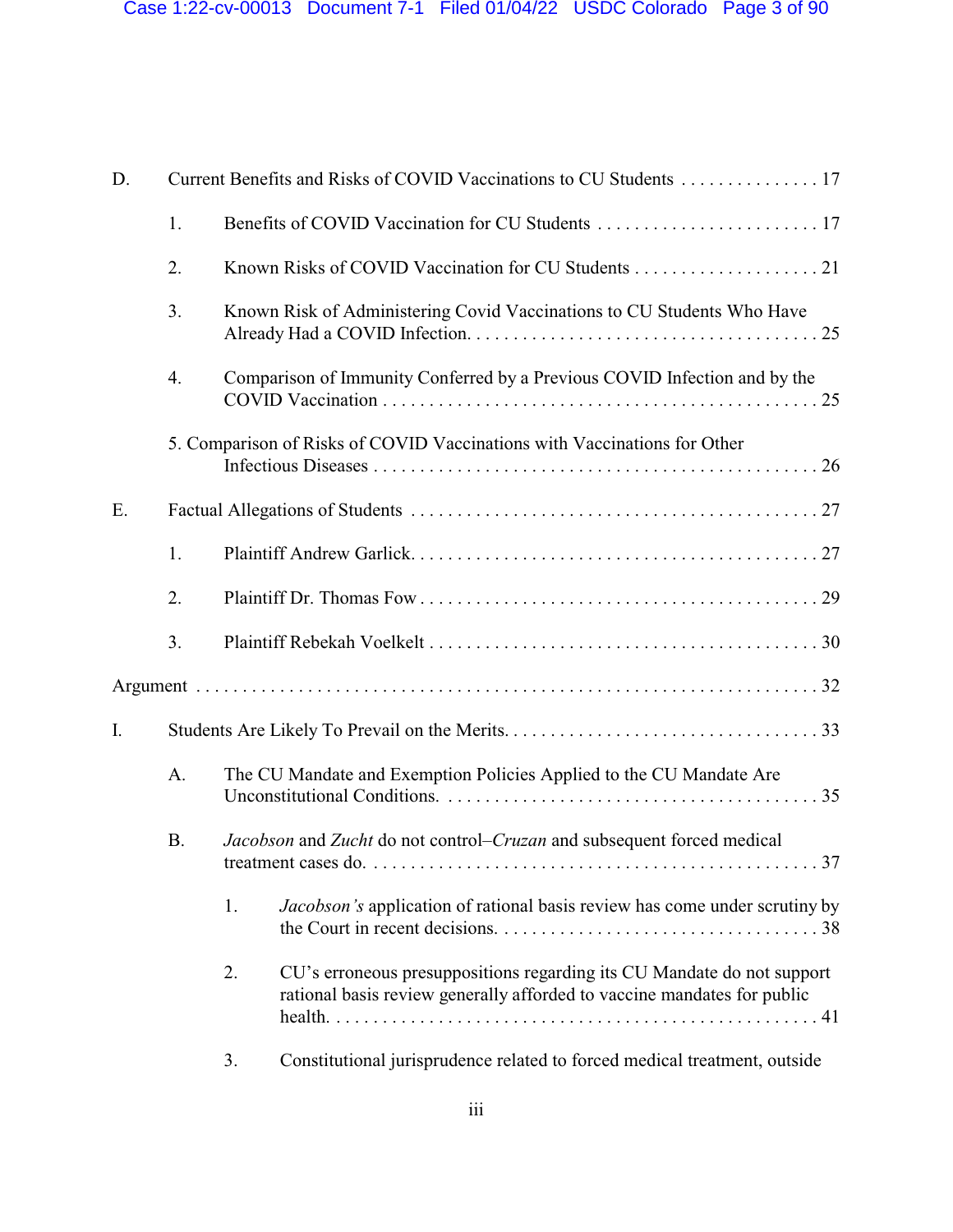| C. |                                                                                                                                                            | Under Heightened Scrutiny, the Burden Shifts to CU to Justify its CU Mandate. 46                                                              |  |  |
|----|------------------------------------------------------------------------------------------------------------------------------------------------------------|-----------------------------------------------------------------------------------------------------------------------------------------------|--|--|
| D. | Under Heightened Scrutiny, Under the Current Circumstances, and as Applied to<br>this Age Group, CU Cannot Prove That its Interests Outweigh the Students' |                                                                                                                                               |  |  |
|    | 1.                                                                                                                                                         | Currently, CU's Interest in Public Health and Safety Is Not Compelling                                                                        |  |  |
|    | 2.                                                                                                                                                         | CU's Interest in "Stemming the Spread of COVID-19" Cannot be<br>Achieved by the CU Mandate so It Is Not a Compelling Interest that Could      |  |  |
| Ε. |                                                                                                                                                            |                                                                                                                                               |  |  |
|    | 1.                                                                                                                                                         | Older People, Who Are Not Subject to the CU Mandate, Are at a Much<br>Greater Risk of Adverse Effects of a COVID Infection than Young People, |  |  |
|    | 2.                                                                                                                                                         | The CU Mandate Is Not the Least Restrictive Means to Protect Health and                                                                       |  |  |
| F. |                                                                                                                                                            | The CU Mandate's Exemption Policies Violate the Establishment Clause.  52                                                                     |  |  |
|    | 1.                                                                                                                                                         | Denominational Discrimination is Forbidden by the First Amendment. . 53                                                                       |  |  |
|    | 2.                                                                                                                                                         | Strict Scrutiny Generally Applies to First Amendment Violations. 56                                                                           |  |  |
|    | 3.                                                                                                                                                         | The Establishment Clause Prohibits Religious Preference by                                                                                    |  |  |
|    |                                                                                                                                                            | Such Distinction Triggers, If Not Strict Scrutiny, Even More<br>a.                                                                            |  |  |
|    |                                                                                                                                                            | "Religion" May Not Be Narrowly Defined by Government. 59<br>$\mathbf b$ .                                                                     |  |  |
|    | 4.                                                                                                                                                         | CU's Exemption Policies Violate The Establishment Clause in Multiple                                                                          |  |  |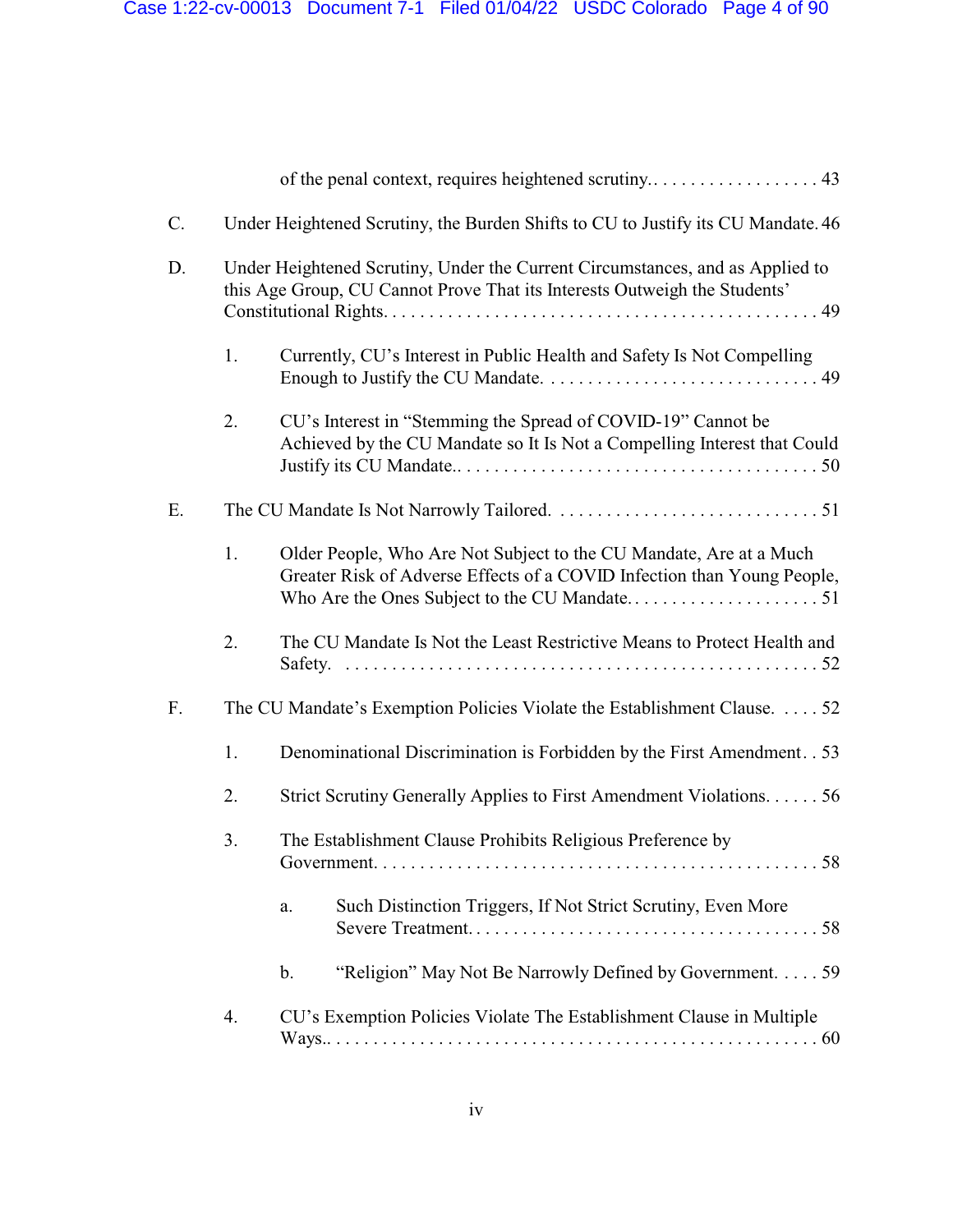|    |    | a.                                                                         | "Particular Religious Organization" and "Official Preference"               |  |  |
|----|----|----------------------------------------------------------------------------|-----------------------------------------------------------------------------|--|--|
|    |    | $b$ .                                                                      |                                                                             |  |  |
| 5. |    | The Court Must Apply Strict Scrutiny (or More Severe Treatment), Which the |                                                                             |  |  |
|    |    | a.                                                                         |                                                                             |  |  |
|    |    | $\mathbf b$ .                                                              | <b>Excessive Entanglement Renders Government Rules</b>                      |  |  |
|    |    | c.                                                                         | CU Has No Compelling Interest in Its Exemption Policies 66                  |  |  |
|    |    | d.                                                                         |                                                                             |  |  |
| G. |    |                                                                            | The CU Mandate's Exemption Policies Violate the Free Exercise Clause 71     |  |  |
|    | 1. |                                                                            | CU's Exemption Policies Violate the Free Exercise Clause in at Least Two    |  |  |
|    | 2. |                                                                            | The Court Must Apply Strict Scrutiny, Which the Exemption Policies          |  |  |
| H. |    |                                                                            | The CU Mandate's Exemption Policies Violate the Equal Protection Clause. 74 |  |  |
|    |    |                                                                            |                                                                             |  |  |
|    |    |                                                                            |                                                                             |  |  |
|    |    |                                                                            |                                                                             |  |  |
|    |    |                                                                            |                                                                             |  |  |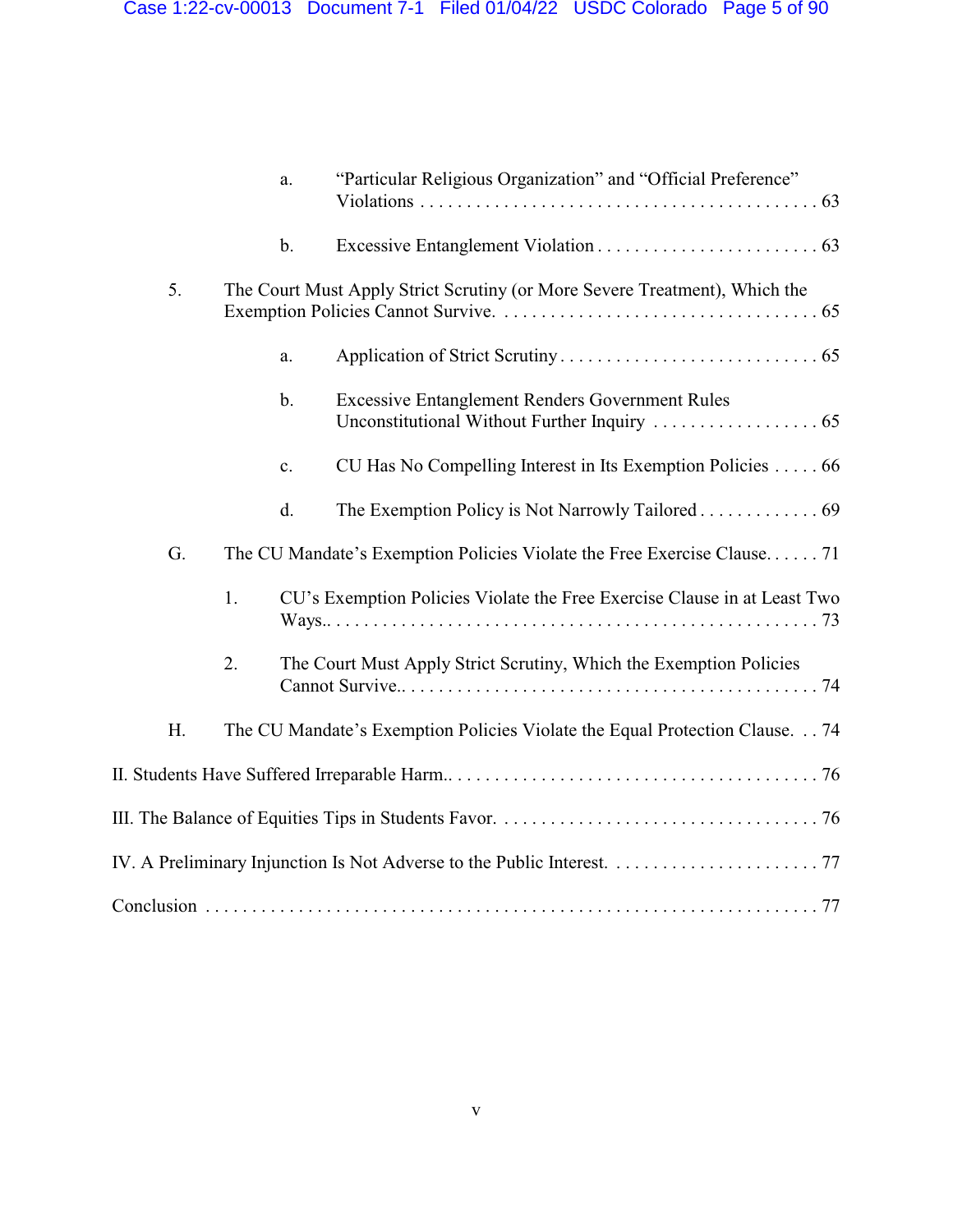# **Table of Authorities**

*Cases*

| Barghout v. Bureau of Kosher Meat & Food Control, 66 F.3d 1337 (4th Cir. 1995)  56, 60       |
|----------------------------------------------------------------------------------------------|
|                                                                                              |
|                                                                                              |
| Church of the Lukumi Babalu Aye, Inc. v. City of Hialeah, 508 U.S. 520 (1993) 56, 67, 71, 74 |
|                                                                                              |
|                                                                                              |
| Colorado Christian Univ. v. Weaver, 534 F.3d 1245 (10th Cir. 2008)  passim                   |
| Community Communications Co. v. City of Boulder, 660 F.2d 1370 (10th Cir. 1981) 76           |
| Corp. of Presiding Bishop of Church of Jesus Christ of Latter-Day Saints v. Amos,            |
| Cruzan v. Dir., Missouri Dep't of Health, 497 U.S. 261 (1990)  11, 37, 41, 43                |
| Dahl v. Bd. of Trustees of W. Michigan Univ., No. 21-2945, - F.4th - 2021 WL 4618519         |
|                                                                                              |
| Does 1-3 v. Mills, No. 21A90, 595 U.S. (2021), 2021 WL 5027177                               |
|                                                                                              |
| Employment Div., Dept. of Human Resources of Ore. v. Smith, 494 U.S. 872 (1990). 57, 72      |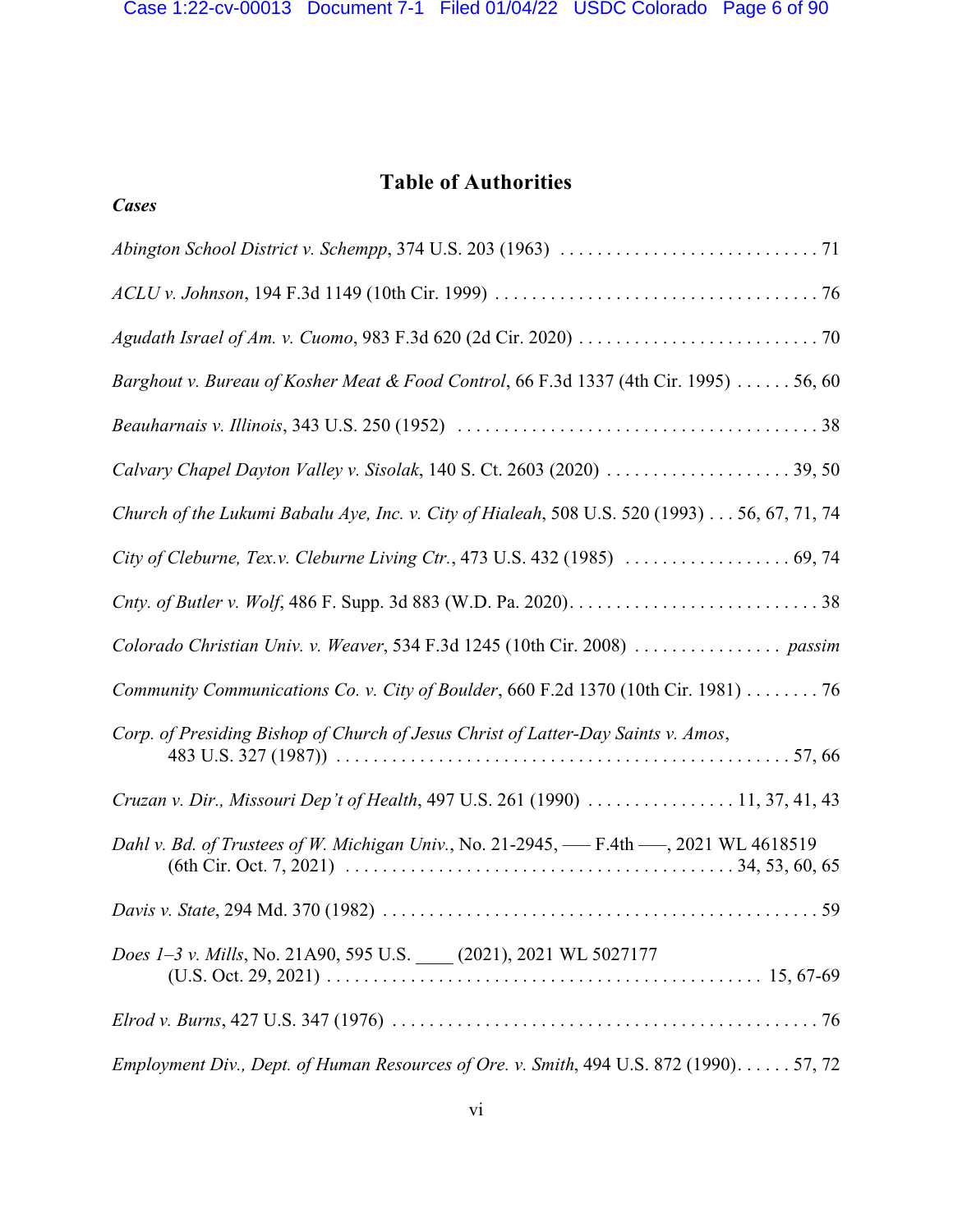| Frazee v. Illinois Dept. of Employment Sec., 489 U.S. 829 (1989)  33, 54, 59, 62, 75                |
|-----------------------------------------------------------------------------------------------------|
| Fulton v. City of Phila., 141 S. Ct. 1868 (2021) 56, 57, 65, 68, 69, 72, 74, 75                     |
|                                                                                                     |
|                                                                                                     |
|                                                                                                     |
|                                                                                                     |
|                                                                                                     |
|                                                                                                     |
| Int'l Soc. for Krishna Consciousness, Inc. v. Barber, 650 F.2d 430 (2d Cir. 1981). . 34, 72, 73, 75 |
|                                                                                                     |
|                                                                                                     |
| Koontz v. St. Johns River Water Mgmt. Dist., 570 U.S. 595, 604, 607 (2013). 35, 36                  |
|                                                                                                     |
|                                                                                                     |
| Lundgrin v. Claytor, 619 F.2d 61 (10th Cir. 1980)                                                   |
|                                                                                                     |
|                                                                                                     |
|                                                                                                     |
|                                                                                                     |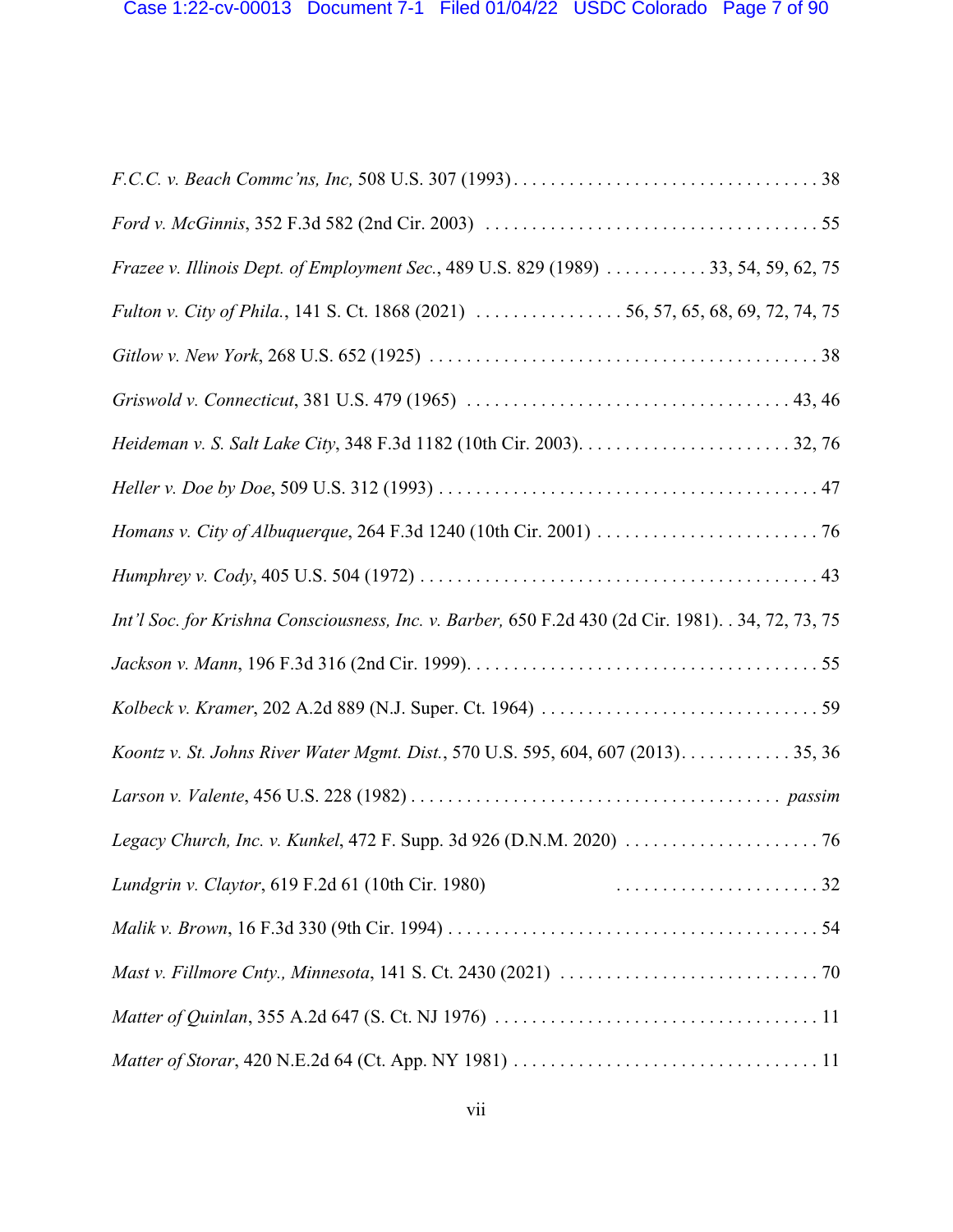| Otero Sav. & Loan Ass'n v. Fed. Reserve Bank, 665 F.2d 275 (10th Cir. 1981) 32 |
|--------------------------------------------------------------------------------|
| Planned Parenthood of Se. Pennsylvania v. Casey, 505 U.S. 833 (1992) 44        |
|                                                                                |
|                                                                                |
|                                                                                |
|                                                                                |
|                                                                                |
|                                                                                |
|                                                                                |
|                                                                                |
|                                                                                |
| S. Bay United Pentecostal Church v. Newsom, 141 S. Ct. 716 (2021)  49          |
|                                                                                |
|                                                                                |
|                                                                                |
|                                                                                |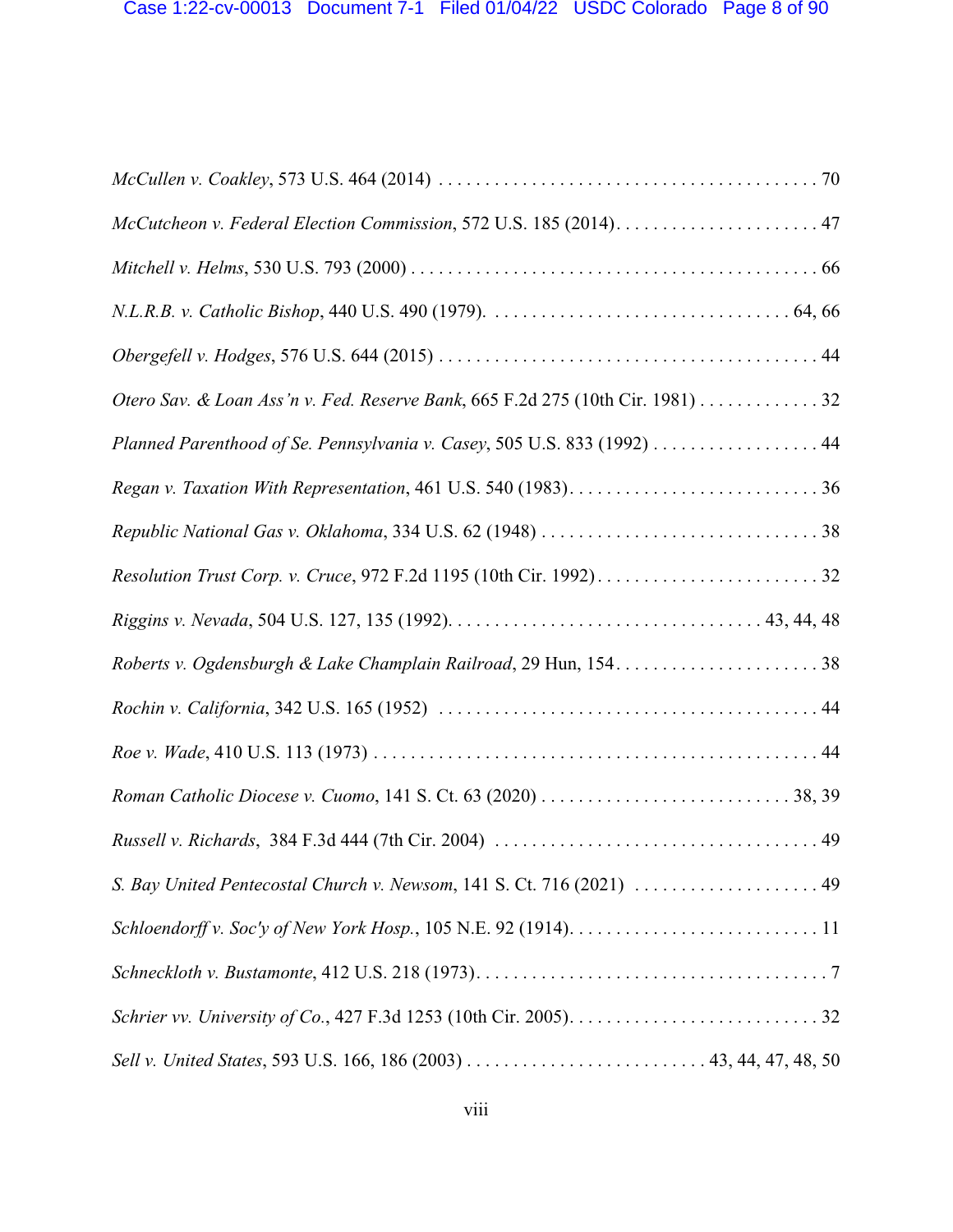| Thomas v. Rev. Bd. of Indiana Emp. Sec. Div., 450 U.S. 707 (1981)  54, 58, 70, 72     |  |  |  |  |
|---------------------------------------------------------------------------------------|--|--|--|--|
| Trinity Lutheran Church of Columbia, Inc. v. Comer, 137 S. Ct. 2012 (2017) 34, 72, 73 |  |  |  |  |
| Tri-State Generation & Transmission Ass'n v. Shoshone River Power, Inc.,              |  |  |  |  |
|                                                                                       |  |  |  |  |
|                                                                                       |  |  |  |  |
|                                                                                       |  |  |  |  |
|                                                                                       |  |  |  |  |
|                                                                                       |  |  |  |  |
|                                                                                       |  |  |  |  |
|                                                                                       |  |  |  |  |
|                                                                                       |  |  |  |  |
|                                                                                       |  |  |  |  |
| Witt v. Department of the Air Force, 527 F.3d 806 (9th Cir. 2008)  49                 |  |  |  |  |
|                                                                                       |  |  |  |  |
|                                                                                       |  |  |  |  |
| <b>Other Authorities</b>                                                              |  |  |  |  |

11 A Wright & Miller, Federal Practice & Procedure § 2948.1 (2d ed. 1995) . . . . . . . . . . . . . . 76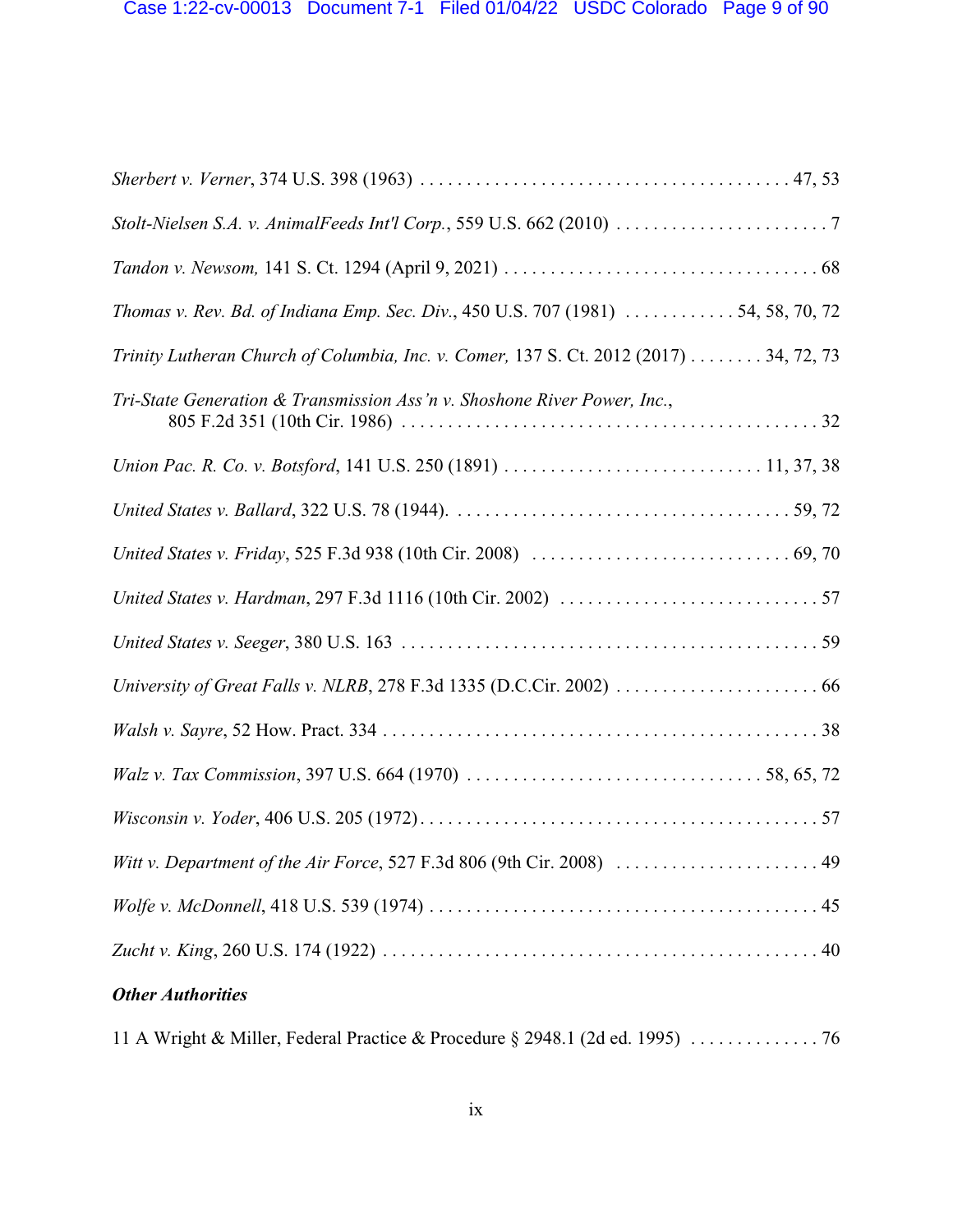| Josh Blackman, The Irrepressible Myth of Jacobson v. Massachusetts,                      |  |
|------------------------------------------------------------------------------------------|--|
|                                                                                          |  |
| Weiler, Bodily Integrity: A Substantive Due Process Right to Be Free from Rape by Public |  |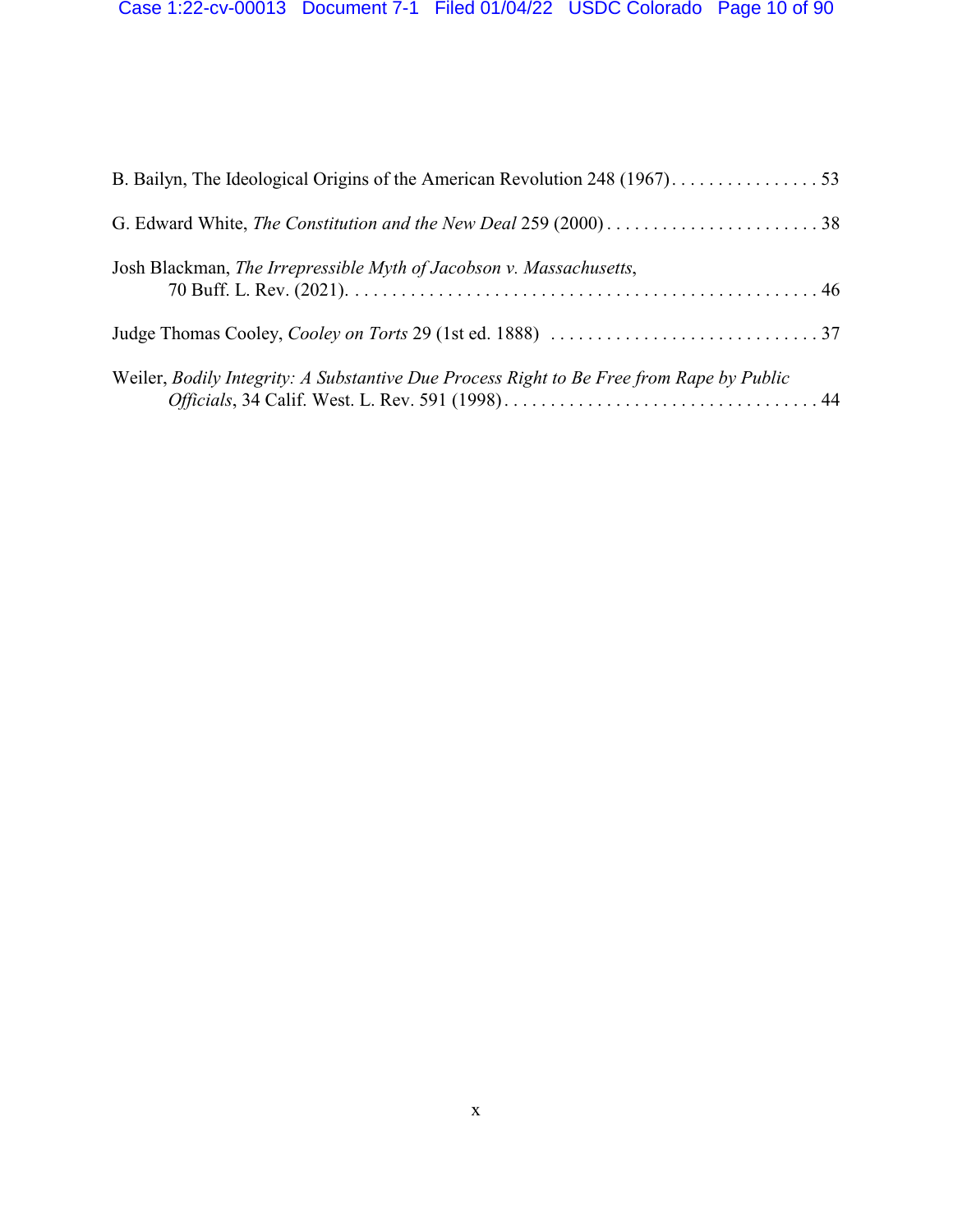# **Plaintiffs' Memorandum in Support of Plaintiffs' Motion for Preliminary Injunction**

This case concerns the constitutionality of the University of Colorado ("**CU**") Vaccine Mandate (the "**CU Mandate**"), requiring students to take COVID vaccinations, despite their objection. The CU Mandate violates the liberty protected by the Fourteenth Amendment to the U.S. Constitution, which includes rights of bodily integrity and autonomy, and medical treatment choice. And the CU Mandates' Exemption Policy violates the Establishment Clause, the Free Exercise Clause, and the Equal Protection Clause of the First Amendment to the United States Constitution.

Plaintiffs' ("**Students**") refusal of the COVID vaccine is based on legitimate concerns including underlying medical conditions, having natural antibodies, and the risks associated with the vaccine, as well as sincerely held religious objections. The only way such rights can be infringed is for CU to justify its override of the student's choice within the boundaries of the U.S. Constitution, which it cannot do.

Students meet the requirements for a preliminary injunction: they are likely to succeed on the merits of their claims against the CU Mandate, they have irreparable harm if the injunction is not granted, legal remedies are inadequate, and the public interest favors Students.

### **Facts**

#### **A. The CU Mandate Overview and Implementation**

On April 28, 2021, CU announced that these four campuses will require faculty, staff, and students to receive a COVID-19 ("**COVID**") vaccine for the fall 2021 semester. *Plaintiffs'*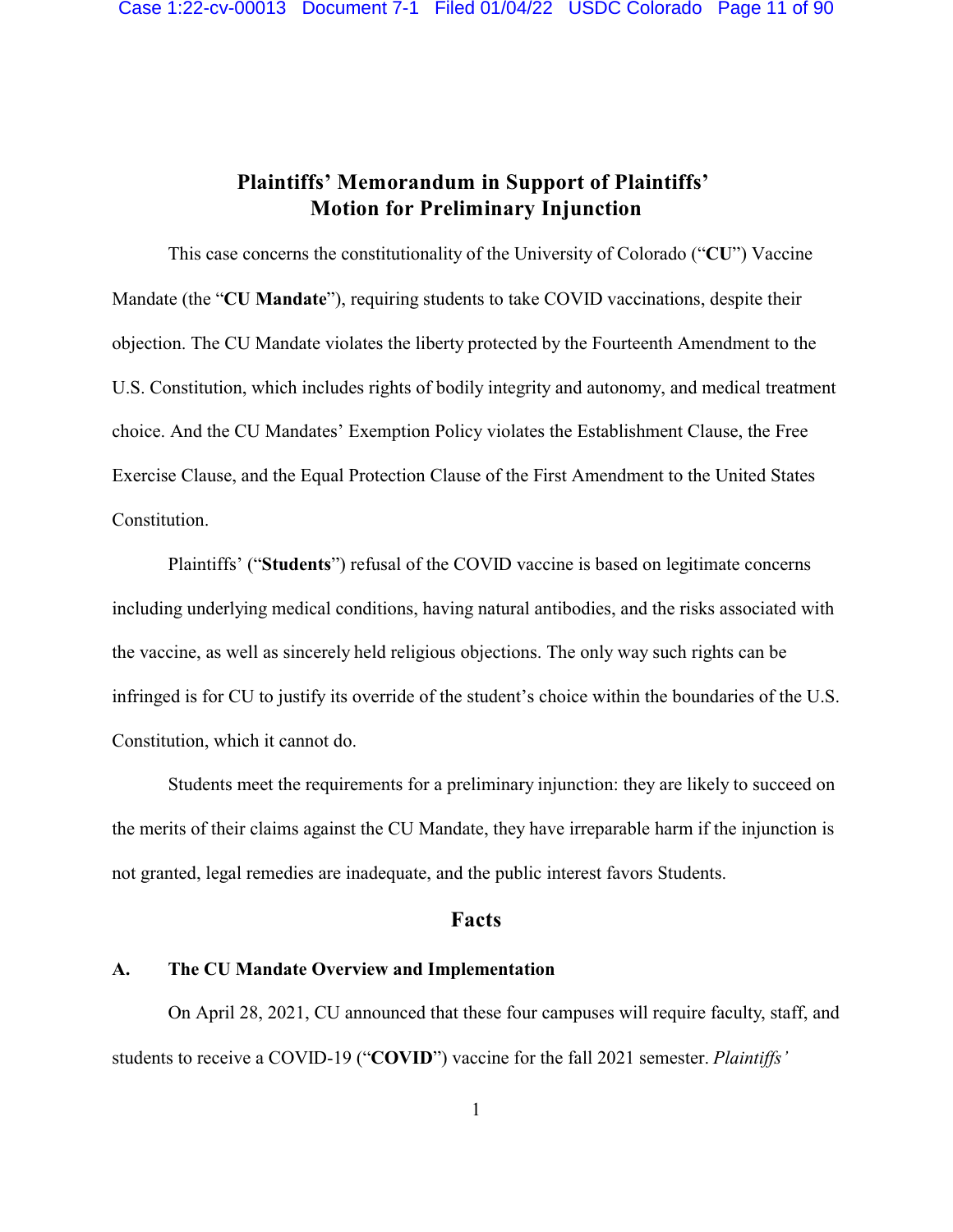*Verified Complaint for Declaratory and Injunctive Relief*, ECF No. 1, ¶¶ 19, 20. ("**Compl**."). While the CU Mandate applies generally to all campuses, each campus has campus-specific implementation. *Id*. ¶ 27. For example, each campus has determined its own processes for exemptions and has varying deadlines for complying with the CU Mandate. *Id*. Visitors on any CU campus are not required to show proof of vaccine. *Id*. ¶ 28.

CU Denver and CU Anschutz students were required to be vaccinated by August 23, 2021, and September 1, 2021, respectively. *Id*. ¶¶ 29, 41. There are limited exemptions available for religious, medical, or personal reasons (depending upon the campus) (*id.* ¶¶ 32, 44); but, CU Anschutz made clear that it would only grant religious exemptions for "a person's religious belief whose teachings are opposed to all immunizations, i.e., your religion teaches you and all other adherents that immunizations are forbidden under all circumstances[,]" *id*. ¶¶ 45, 238. However, on September 24, 2021, CU updated its policy to indicate that "[r]eligious accommodations are not currently available to students or applicants." *Id*. ¶ 46. Despite this change, religious exemptions are still available for employees. *Id*. There is no exemption for those with a natural immunity to COVID, including those who have previously been infected and fully recovered. *Id*. ¶¶ 38, 51.

There are strong consequences for those who refuse the vaccine (like termination, *see id*. ¶¶ 39, 53, 238-245) and, even if granted an exemption, Students are still subject to Extra Requirements like *inter alia* weekly mitigation testing, mandatory face masks, physical distancing, etc. *Id.* at  $\P$  33-39, 47-53. There are no meaningful exemptions to these extra requirements and failure to comply results in disciplinary action. *Id*.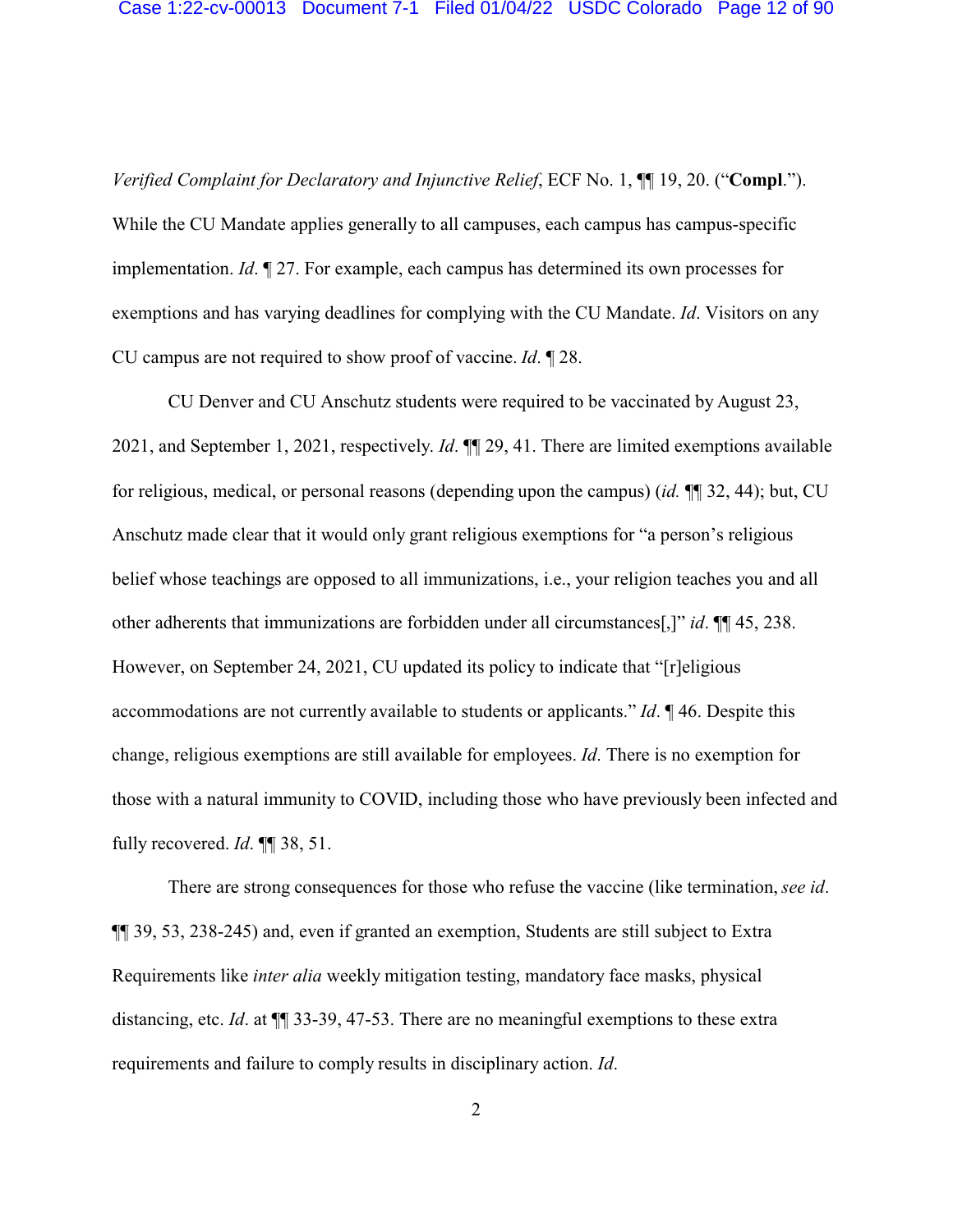The CU Mandate does not provide a clear process as to how the decision to recommend the CU Mandate was made, nor does it state what evidence they relied upon. *Id*. ¶¶ 21-22. The CU Mandate also does not explain why such the CU Mandate is necessary given that the vast majority of students are already vaccinated, allowing CU's community to achieve herd immunity. *Id*.  $\P$ [23, 119-127. Finally, the CU Mandate does not explain why it was necessary to implement provisions which far exceed those imposed by the CDC or state and county authorities on the general public. *Id*. ¶¶ 24, 97-116.

#### **B. Context Surrounding the CU Mandate**

# **1. COVID "Vaccines" Are Not Vaccines in the Traditional Sense, but Operate Only as Medical Treatments or Therapeutics—Lessening Symptoms and Severity, but Not Preventing Infection or Transmission.**

COVID vaccines are not "vaccines" in the traditional sense. *Id. ¶* 55*.* The COVID injections use "gene-transfer technology[,]" which is a new technology not used in traditional vaccines. **Parks Decl.** ¶ 28, attached as **Exhibit 15**. Accordingly, the FDA classifies them as "CBER-Regulated Biologics" otherwise known as "therapeutics" which falls under the "Coronavirus Treatment Acceleration Program." Compl. ¶ 55. Moderna acknowledges that the FDA refers to the mRNA COVID vaccine as a "gene therapy." **Parks Decl.** ¶ 29; *see also* **McCullough Decl.**  $\mathbb{I}$  29 (the COVID "vaccines" "are considered 'genetic vaccines' or vaccines produced from gene therapy ('GT') molecular platforms which according to US FDA regulatory guidance are classified as gene delivery therapies[.]"), attached as **Exhibit 16**.

The vaccine is misnamed since it neither prevents infection, re-infection, nor transmission of the virus, the key elements of a vaccine. Compl. ¶ 56. As shown below, the CDC has publicly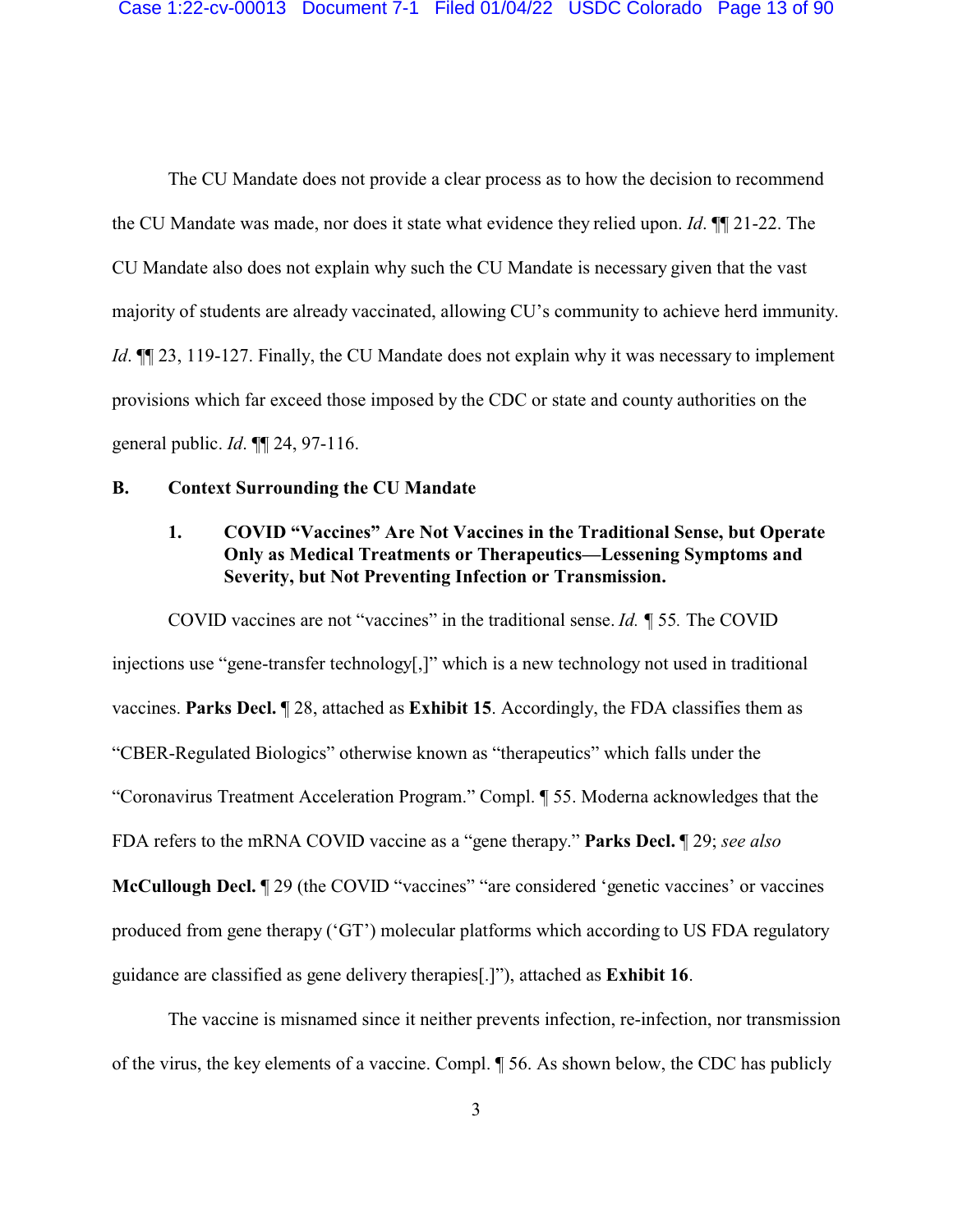#### Case 1:22-cv-00013 Document 7-1 Filed 01/04/22 USDC Colorado Page 14 of 90

stated that the vaccine is effective in reducing the severity of the disease but not transmission, infection, or re-infection. *See infra* D.1*.* Accordingly, the injection is a medical treatment or therapeutic, not a vaccine in the traditional sense. Compl. ¶ 57.

Moreover, COVID vaccines differ significantly from traditional vaccines. First, traditional vaccines, such as those for Polio and Rotavirus, produce an immune response that is almost identical to the response the body would have to the full-strength virus. **Parks Decl.** ¶ 13. Such vaccines composed of live, whole, weakened viruses, stimulate the body to produce antibodies that neutralize the virus in the blood and tissues. *Id.* They also properly train the immune system, since they are introduced at the same mucosal surfaces that the virus would normally infect. *Id*.

Second, because the COVID vaccines cause cells to reproduce one portion of the virus, the spike protein. Compl. ¶ 60. The vaccines induce the body to create spike proteins, causing a person to create antibodies only against this one limited portion (the spike protein) of the virus. *Id*. These vaccines "mis-train" the immune system to recognize only a small part of the virus (the spike protein). *Id*. at 61. Variants that differ, even slightly, in this protein, such as the Delta or Omicron variants,<sup>1</sup> are able to escape the narrow spectrum of antibodies created by the vaccines. *Id.*; *see also* **Parks Decl.** ¶ 19.

<sup>&</sup>lt;sup>1</sup> Currently, the Delta variant is the dominant strain of the virus circulating worldwide, but Omicron may replace it as the most dominant strain. **McCullough Decl.** ¶ 39; *see also* **Bhattacharya Decl.** ¶ 50, attached as **Exhibit 17**; While Omicron appears to have a larger number of spike protein mutations and is more transmissible than Delta, it is showing milder symptoms, less disease severity, and typically does not require treatment. **McCullough Decl.** ¶ 15.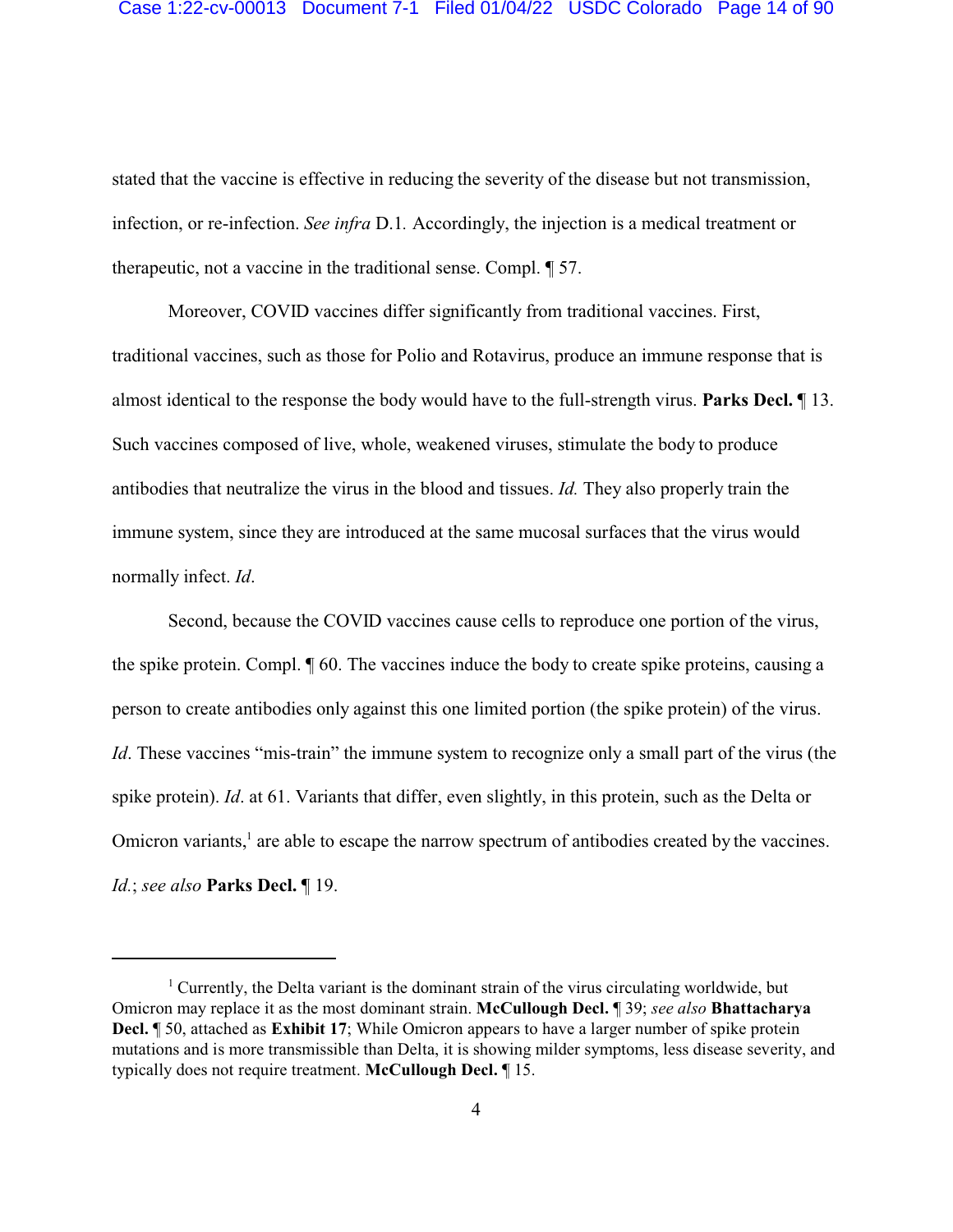Third, the vaccines make people become dependent upon regular booster shots, because they have been "vaccinated" only against a tiny portion of a mutating virus. Compl. ¶ 62.This will lead to a constant need for booster shots as new variants of the COVID virus emerge. *Id*.

Fourth, the vaccines do not prevent infection in the nose and upper airways, and vaccinated individuals with breakthrough Delta have been shown to have much higher viral loads in these regions. *Id*. ¶ 63. This can lead to the vaccinated becoming "super-spreaders" as they carry extremely high viral loads. **Parks Decl.** ¶ 43; **McCullough Decl.** ¶ 1 (fully vaccinated persons can have much higher viral loads than the unvaccinated and spread Delta easily). It can also lead to the vaccinated being more likely to contract variants. **Parks Decl.** ¶ 20. One study showed that persons who were vaccinated were 13 times more likely to catch the Delta variant than those with natural immunity. *Id*.

To account for the COVID vaccines not qualifying as a "vaccine" in the traditional sense, the CDC changed its definition of "vaccination" in August 2021. *Id*. ¶¶ 58, 172, n. 13. The CDC previously described vaccination as: "the act of introducing a vaccine into the body to produce immunity to a specific disease." *Id*. Now, the definition has since been changed and reads: "the act of introducing a vaccine into the body to produce protection to a specific disease." *Id*.

So while CU refers to COVID "vaccines," Students show that all COVID "vaccinations" are, by traditional definitions, not vaccines which act to prevent infection and transmission of the virus. Instead, each of the COVID "vaccines" operate only as medical treatments or therapeutics—lessening symptoms and severity, but not preventing infection or transmission.

# **2. The CU Mandate is Contrary to the FDA Emergency Use Authorization**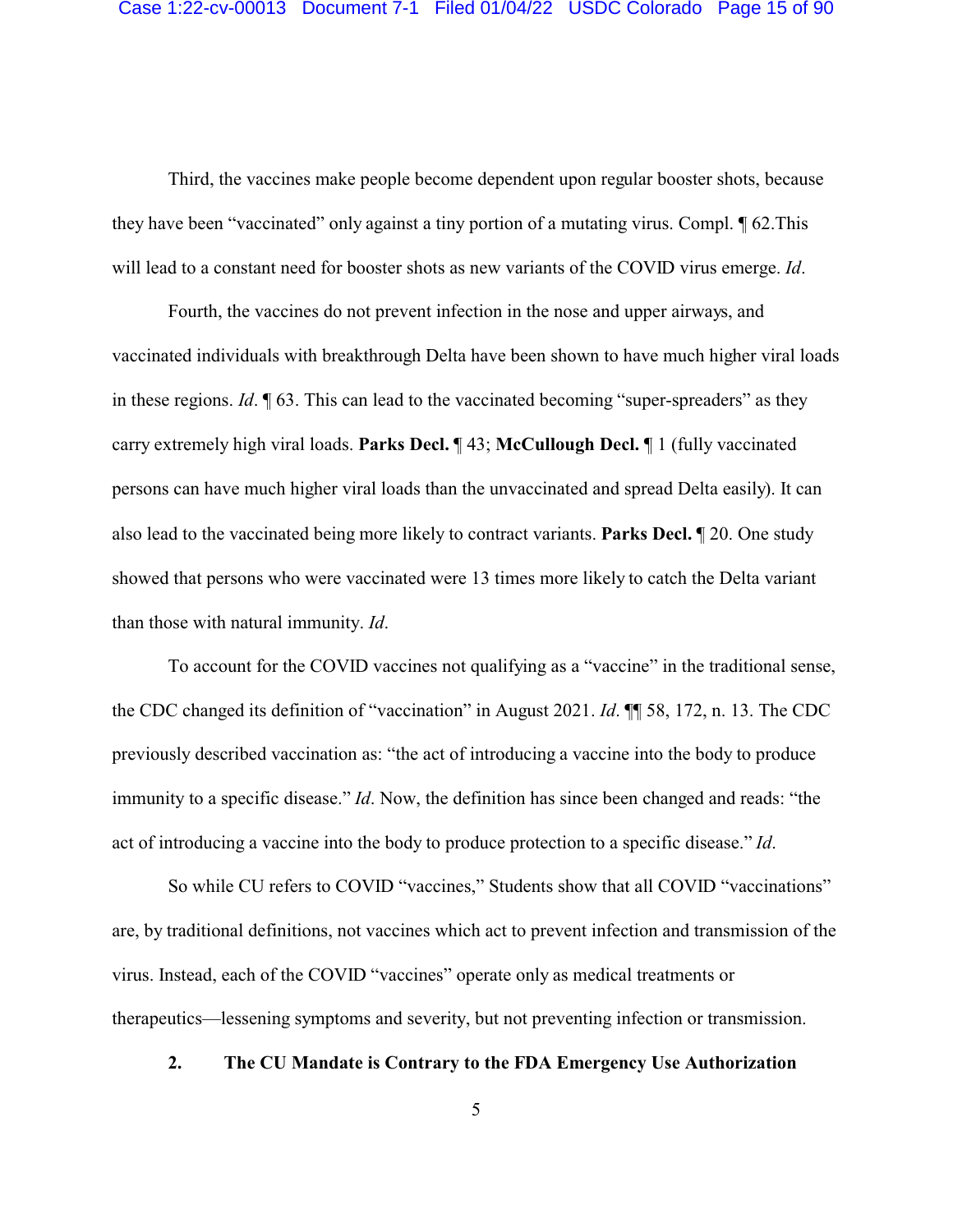The CU Mandate does not comply with the critical informed consent principles that form the foundation for Emergency Use Authorization ("EUA"). Compl. ¶ 64, et seq. Contrary to the federal laws on providers that provide the vaccine to the general public, no CU student is given a true, voluntary option to accept or refuse the vaccine. *Id*.

#### **a. Food and Drug Administration's Emergency Use Authorization**

Currently, all but one of the publicly available COVID vaccines have not received full FDA approval, but only have received EUA.<sup>2</sup> *Id*. **[64. Federal statute allows for a drug to receive** EUA when federal officials conclude that drug "may be effective in diagnosing, preventing, or treating, [the disease at issue], and the known benefits of taking the drug outweigh the known risks [of the disease]" and there is no other no "adequate, approved, and available alternative to the product for diagnosing, preventing, or treating such disease or condition[.]" 21 U.S.C.A. § 360bbb-3(c); Compl. ¶ 67.

#### **b. Informed Consent Requirements under EUA status**

A vaccine receiving EUA requires complete, informed, and voluntary consent to ensure that individuals to whom the product is administered are informed

- (I) that the Secretary has authorized the emergency use of the product;
- (II) *of the significant known and potential benefits and risks of such* use, and of the extent to which such benefits and risks are unknown; and
- (III) *of the option to accept or refuse administration of the product*, of the consequences, if any, of refusing administration of the product, and of the alternatives to the product that are available and of their benefits and risks.

<sup>&</sup>lt;sup>2</sup> While one vaccine has been granted full approval, individuals choose which vaccine to receive (if any) based on a variety of reasons including the risks, side effects, development process, etc. So one having full approval does not negate the EUA issue. Moreover, Pfizer has not received full FDA approval for all contexts, as it still only has EUA for individuals under 16 and boosters. Compl. ¶ 64, n.7 & n.8.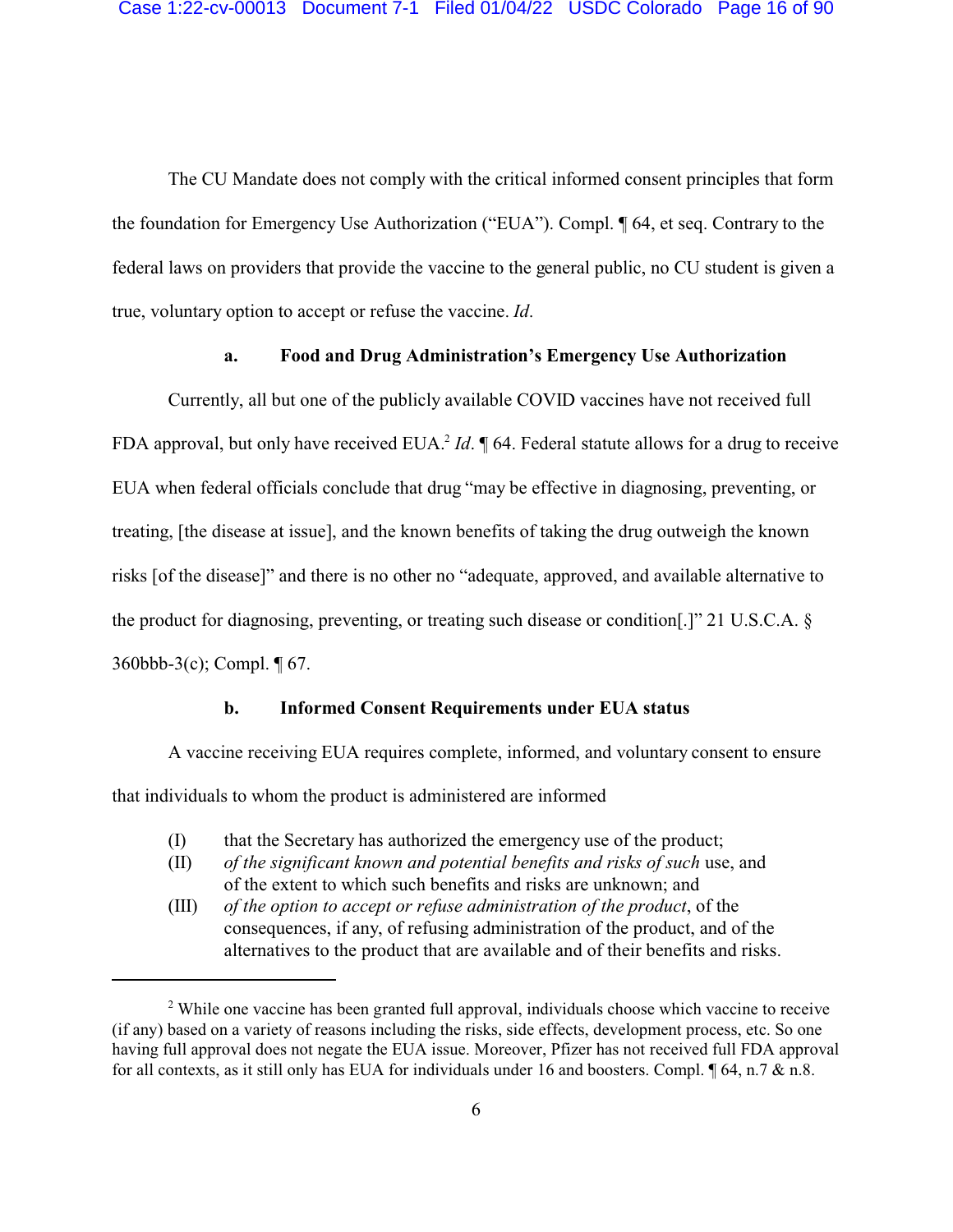*Id*. ¶ 68. This informed consent requirement only applies to *medical* providers, so the "consequences" of refusing the product must be interpreted to apply only to the *medical* consequences, not other types of consequences, like loss of employment or virtual expulsion from school. Compl. ¶¶ 70-71.

The threat of virtual expulsion from school for students who refuse to take the vaccine and who do not qualify for an exemption is not CU's attempt at garnering consent—it is coercion. *Id*. ¶ 71. In other contexts, even subtle, implied threats cannot constitutionally support "consent." *Schneckloth v. Bustamonte*, 412 U.S. 218, 228 (1973) (coerced police searches unconstitutional); *see also, Stolt-Nielsen S.A. v. AnimalFeeds Int'l Corp.*, 559 U.S. 662, 681 (2010) (arbitration "is a matter of consent, not coercion"); **Ponesse Decl.** ¶ I.4 ("[V]accine mandates are, by definition, coercive immunization programs. They impose a consequence on persons who, in the absence of the threat of the loss of enrollment, would not voluntarily choose vaccination."), attached as **Exhibit 18**.

While CU is not a medical provider and is not subject to the FDA's informed consent requirement, the principles supporting EUA itself, as well as the informed consent law, supports true, voluntary consent from CU students—not coercion from CU's administration. Compl. ¶ 72.

#### **3. The CU Mandate Is Contrary to Modern Medical Ethics**

The FDA's informed consent requirement is based on the fundamental tenant of medical ethics which requires informed and voluntary consent to any procedure or drug that imposes a medical risk to an individual. *Id*. ¶ 76. "A person may freely choose to accept medical risks for the benefit of others . . . we don't harvest organs without consent, even if doing so would save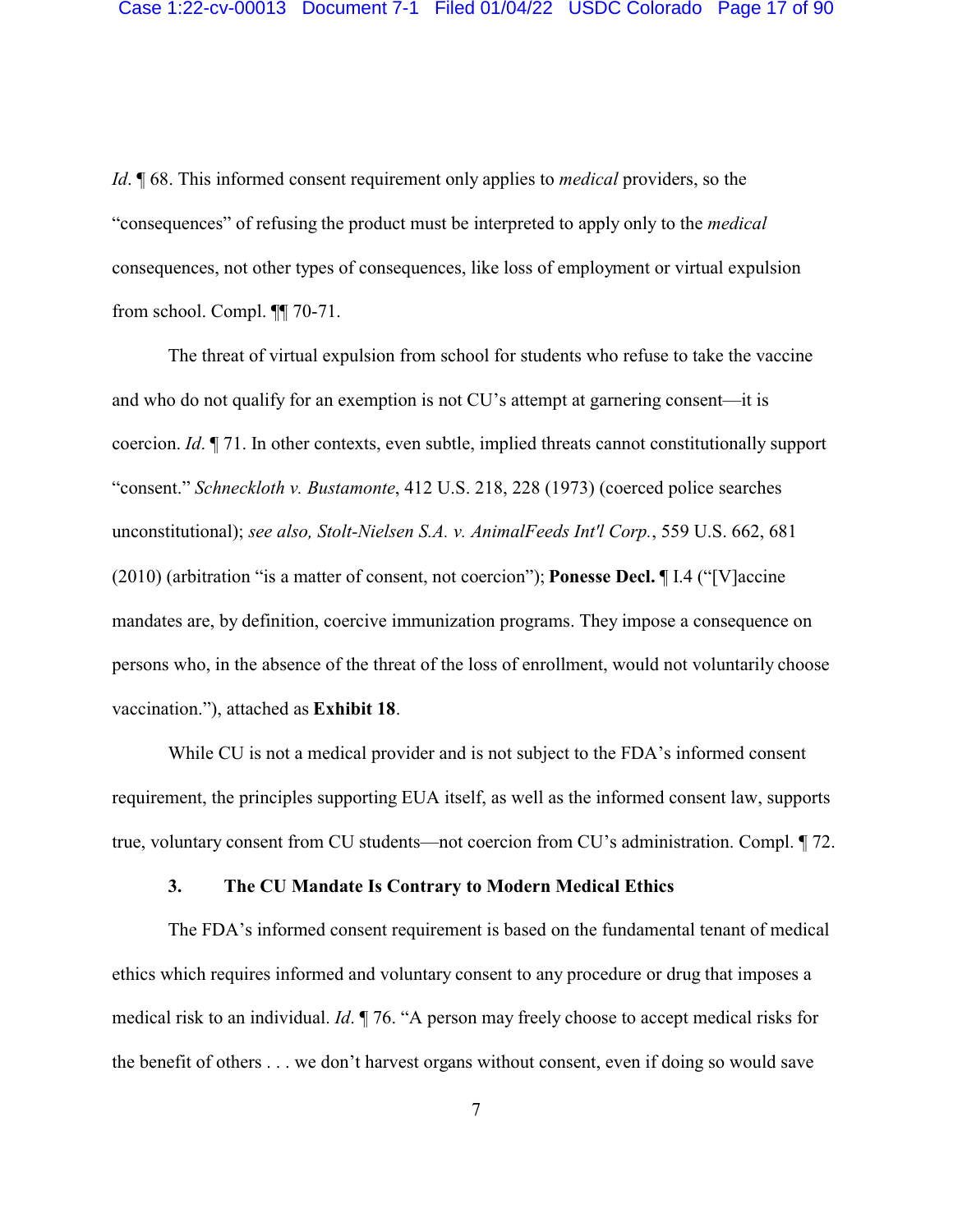#### Case 1:22-cv-00013 Document 7-1 Filed 01/04/22 USDC Colorado Page 18 of 90

many lives. Those who make such sacrifices for others must truly be volunteers, not conscripts drafted by college administrators." *Id*. (citing Aaron Kheriaty and Gerard V. Bradley, *University Vaccine Mandates Violate Medical Ethics*).

According to Dr. Julie Ponesse, a Professor of Ethics, "[f]or a vaccine to be ethically justified, the disease for which vaccination is mandated must be a highly virulent pathogen which is a significant cause of morbidity and mortality, posing a substantial threat to all persons." **Ponesse Decl.** If I.5(i) (discussing smallpox and Ebola with infection fatality rates of 30% and 50%, respectively).

In light of this, our society has resolved this medical ethics quandary in favor of mandatory vaccines in certain limited circumstances, but the specific contexts are critical.<sup>3</sup> Compl. ¶ 77. In elementary schools, pediatric vaccines are mandatory for illnesses that *pose significant medical risks to those children*, like polio or measles. *Id*. ¶ 78. Likewise, a college usually require its students to have been vaccinated against these illnesses. *Id*. Furthermore, the risks of side effects and serious complications from these types of mandatory vaccines are generally known due to long-time use and years of research on the specific population in question. *Id*. ¶ 79. Therefore, the risks of the diseases for these children far outweighs the risks of the vaccines. *Id*.

But here, the risk of serious morbidity and mortality from COVID for those under 30 is

 $3$  It is also important to note that "traditional vaccines . . . provided robust and durable immunity to the population[.]" **Parks Decl.** ¶ 11. The COVID vaccines provide no such robust or durable immunity, and are instead medical treatments.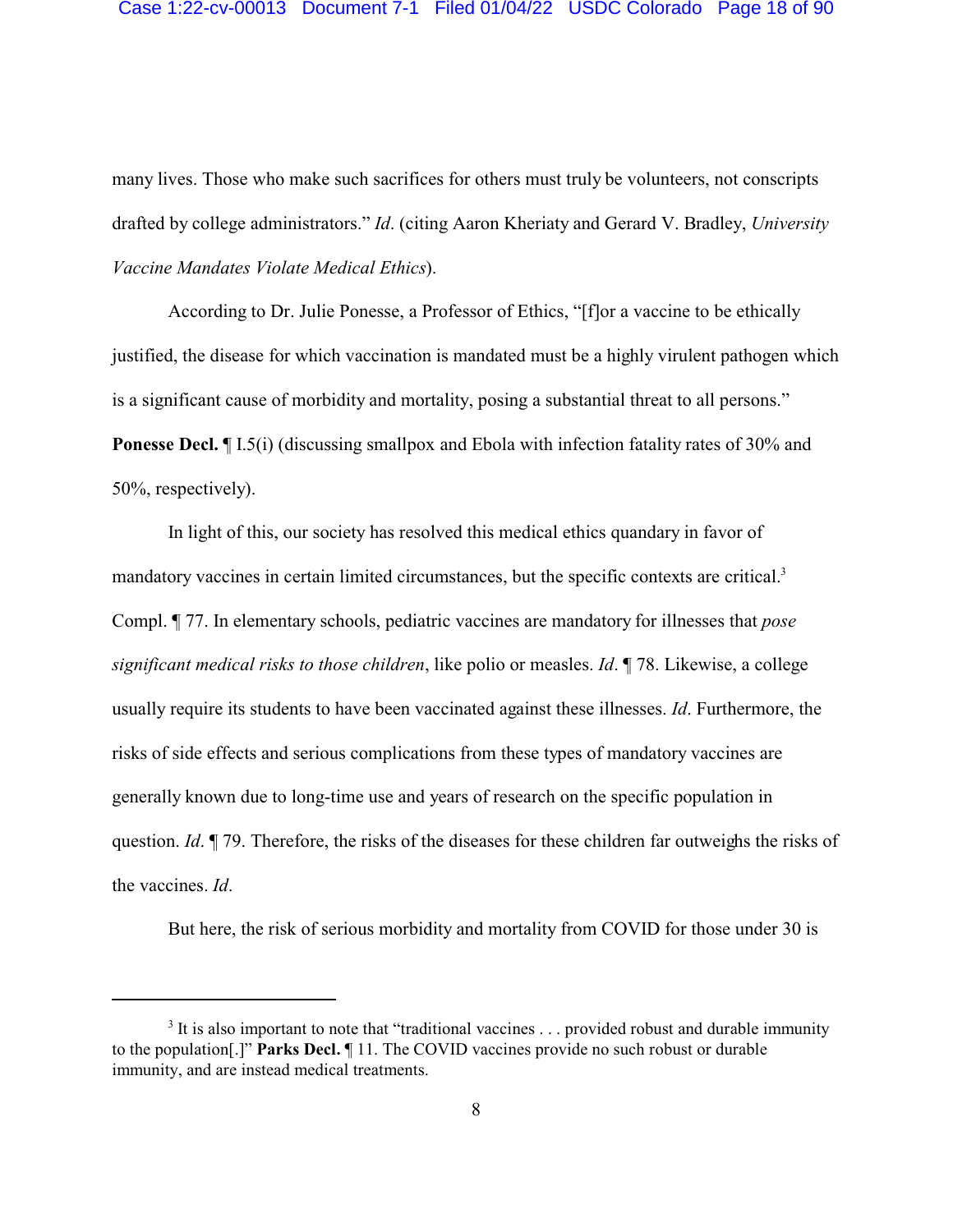close to zero. *Id.*; *see also*, *id*. ¶¶ 128-146. The known and unknown risks associated with COVID vaccines, particularly in those under 30, however, outweigh the risks to that population from the disease itself, by any rational measure. *Id.* ¶¶ 80, 176-188; **McCullough Decl.** ¶ 68. Moreover, people with higher risks of serious COVID complications, such as individuals over 60 and people with underlying health conditions, can choose to take the vaccine to protect themselves. Compl. ¶ 83. The much smaller subset of people who are at higher COVID risk who cannot safely receive the vaccine, can mitigate their risks by practicing social distancing, by wearing a mask, and by staying at home if they are able. *Id*. ¶ 84; *see also* **Bhattacharya Decl.** ¶¶ 44-49 (discussing multiple alternatives to vaccination mandates). So the CU Mandate is not ethically justified.

Additionally, according to Dr. Ponesse, "[m]andating vaccination would require that no effective, available, approved treatments exist to address the disease." **Ponesse Decl.** ¶ I.5(ii). But here, treatments are available. *Id*.; *see also infra*. C.2. (discussing treatments).

Finally, "protection of others," especially in the COVID context, does not relieve our society from the central canon of medical ethics requiring voluntary and informed consent. Compl. ¶ 85. And this, "protection of others" interest fails for another significant reason—vaccines do not prevent spread or transmission of the virus. *See id*. ¶¶ 154-164; *see also* **Ponesse Decl.** *[[*] I.5(iii) (given that COVID-19 vaccines do not stop transmission, they must be regarded as akin to personal treatment and not public health measure).

Considering all of the above, together with the benefits and risks of the vaccine, Dr. Ponesse, like Students, determined that "ethical considerations . . . do not support mandating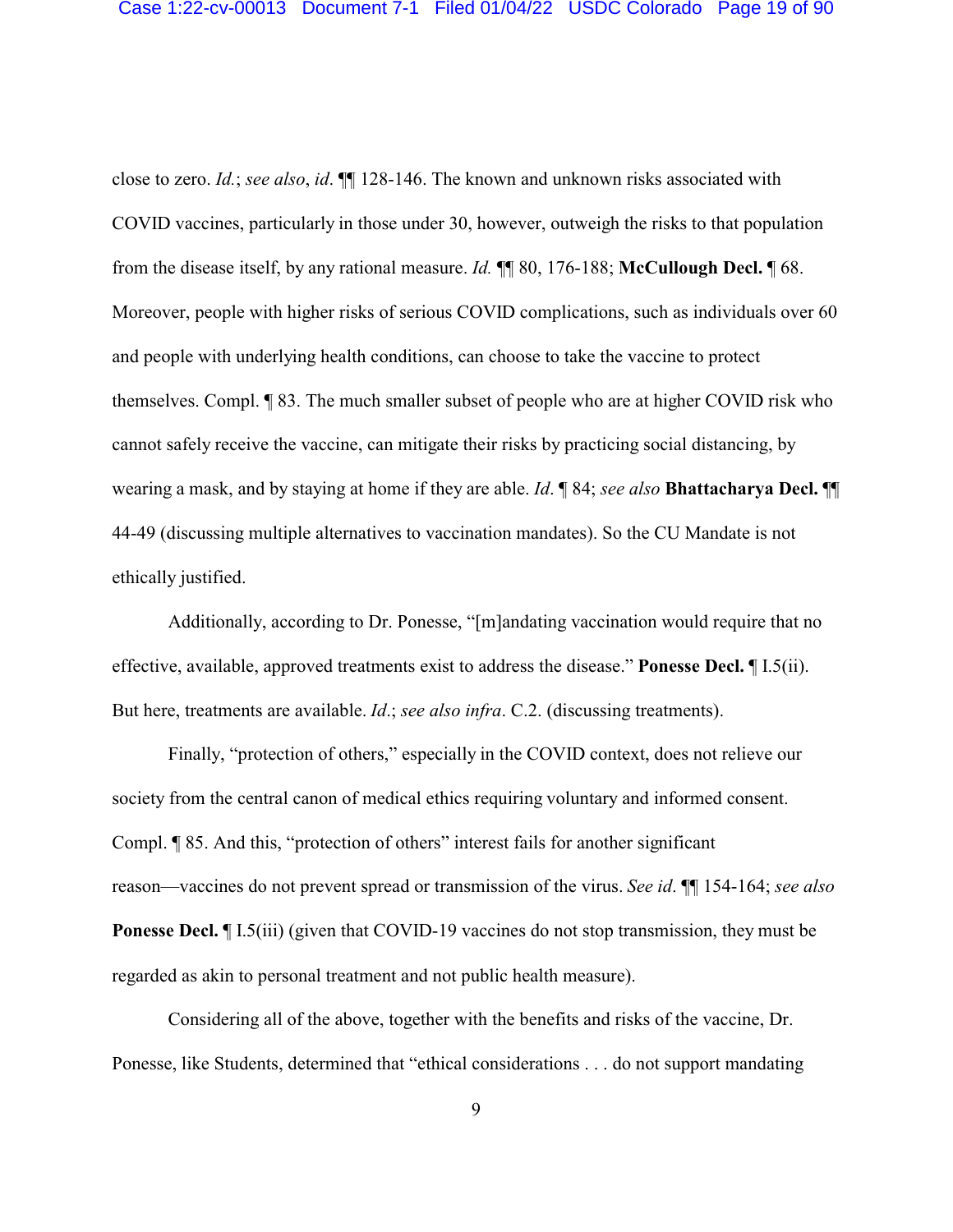### COVID-19[.]" **Ponesse Decl.** ¶ I.5(iv).

History is replete with societies which violated this central tenet of medical ethics. Compl. ¶ 86. In 1932, the United States did not obtain informed consent from African Americans for a syphilis study in conjunction with the Tuskegee Institute. *Id*. The Tuskegee Study intentionally refused to reveal to the participants that they had syphilis, intentionally withheld information about widely available treatments, like penicillin, and intentionally failed to get their informed consent to participate in the study. *Id*. It took *forty years* for the U.S. government to put an end to the Tuskegee Study. *Id*. ¶ 87. The Tuskegee Study prompted then-President Bill Clinton to state, "with [scientific and technical changes] we must work harder to see that as we advance we don't leave behind our conscience. No ground is gained and, indeed, much is lost if we lose our moral bearings in the name of progress." *Id*. (citing Pres. Bill Clinton, *Apology For Study Done in Tuskegee*).

Of course, the historical example of the Tuskegee Study differs from the CU Mandate because CU has no intent to risk harm to its students and they are not conducting a "study," like Tuskegee did. And Students do not claim otherwise. However, the CU Mandate does not provide for voluntary and informed consent to the taking of the vaccination, a fundamental tenant of medical ethics, which the Tuskegee Institute also failed to do. Thus, the CU Mandate is contrary to modern medical ethics.

# **4. The CU Mandate is Contrary to the Common Law Right of Informed Consent**

Individuals have a common-law right to informed consent for medical treatments, which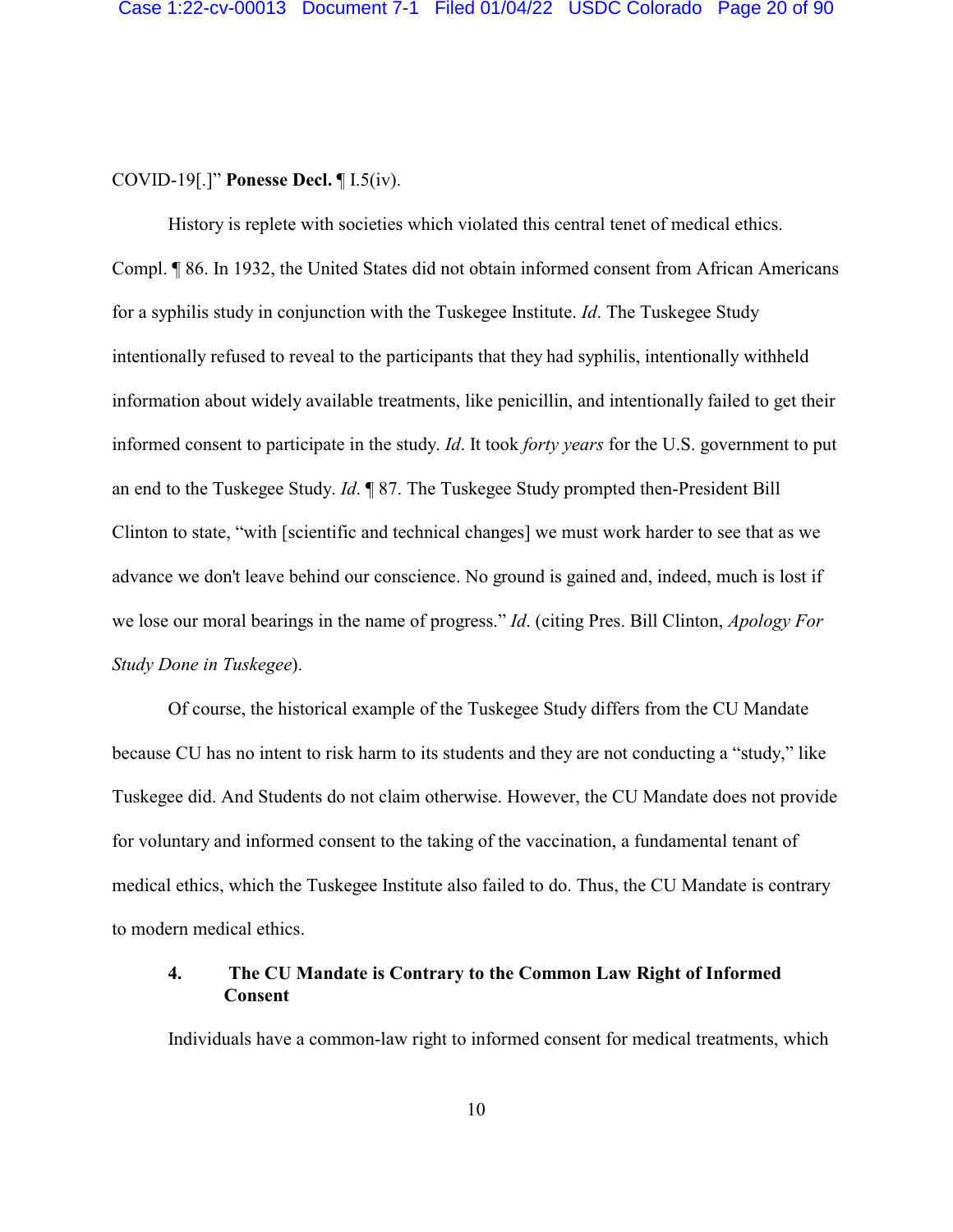stems from a person's right to bodily integrity. *Cruzan by Cruzan v. Dir., Missouri Dep't of Health*, 497 U.S. 261, 269 (1990). In discussing bodily integrity, the Supreme Court has observed, "[n]o right is held more sacred, or is more carefully guarded, by the common law, than the right of every individual to the possession and control of his own person, free from all restraint or interference of others, unless by clear and unquestionable authority of law." *Id*. at 269. (citing *Union Pacific R. Co. v. Botsford*, 141 U.S. 250, 251, (1891)). But this notion is not limited to unwanted touching or the right to be left alone. Instead, the notion of bodily integrity is "embodied in the requirement that informed consent is generally required for medical treatment." *Id*. at 269.

The informed consent doctrine has been described as follows: "Every human being of adult years and sound mind has a right to determine what shall be done with his own body; and a surgeon who performs an operation without his patient's consent commits an assault, for which he is liable in damages." *Id*. (citing *Schloendorff v. Soc'y of New York Hosp.*, 105 N.E. 92, 93 (1914)). Given its importance, the doctrine of informed consent has become "firmly entrenched in American tort law." *Id*. (citation omitted). But Courts have also continued to base a right to refuse medical treatment on the common-law right to informed consent. *Id*. (citing *inter alia Matter of Quinlan*, 355 A.2d 647 (S. Ct. NJ 1976), *Matter of Storar*, 420 N.E.2d 64, 68 (Ct. App. NY 1981)).

While informed consent gives rise to the notion that a patient has a right to consent to medical treatment, a logical and necessary corollary of the doctrine "is that the patient generally possesses the right not to consent, that is, to refuse treatment." *Id*. at 270. Accordingly, "the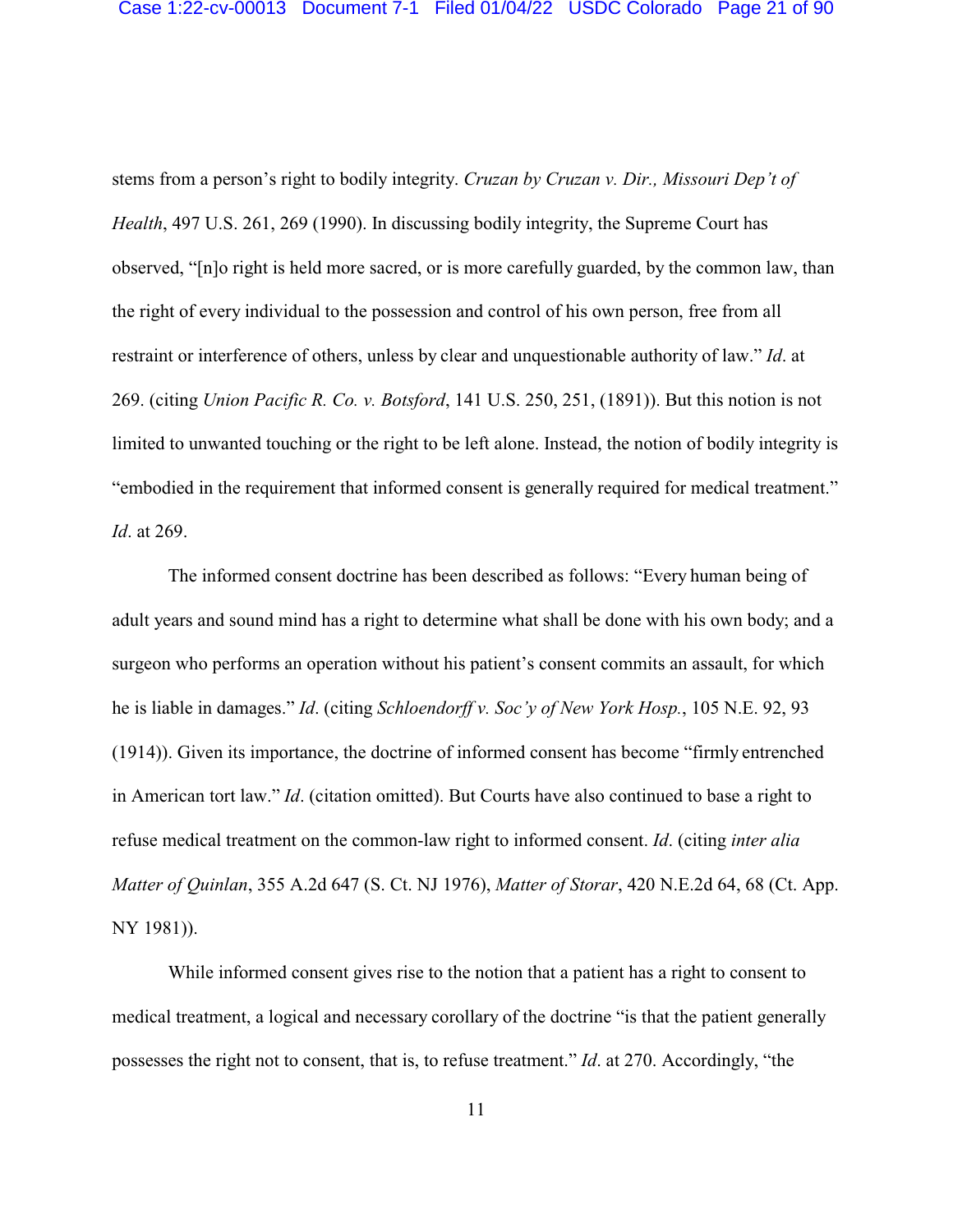common-law doctrine of informed consent is viewed as generally encompassing the right of a competent individual to refuse medical treatment." *Id*. at 277.

In sum, under the common-law right to informed consent, every adult of sound mind has the right to determine what shall be done or not done with his own body, including whether to receive or refuse a medical treatment or vaccine. The CU Mandate does not give Students the chance to refuse medical treatment. Thus, the CU Mandate is contrary to the common-law right to informed consent.

# **5. The CU Mandate Is Contrary to CDC's Recommendations for Use of COVID Vaccines**

The CDC has acknowledged that adults in the eighteen to twenty-five years old demographic have a very low risk of adverse effects due to a COVID infection. *See* Compl. ¶¶ 97, 142, Tables B and C.

Unlike the CU Mandate, the CDC only suggests that individuals get vaccinated and does not *require* it, so the CU Mandate runs contrary to CDC recommendations. *Id*. ¶¶ 98-99. The CDC's guidance for unvaccinated people is to wear a mask, social-distance at least six feet apart from other individuals, avoid any sort of crowd whether it be outside or inside, get tested, sanitize often, and monitor health. *Id*. ¶ 98.

#### **6. The CU Mandate is Contrary to Colorado State Requirements**

The CU Mandate is contrary to Colorado recommendations, going significantly further than any recommendations from the State. *Id*. ¶¶ 100-109. In fact, the Governor stated that "the moment for extraordinary executive action has passed," and rescinded "all previous Executive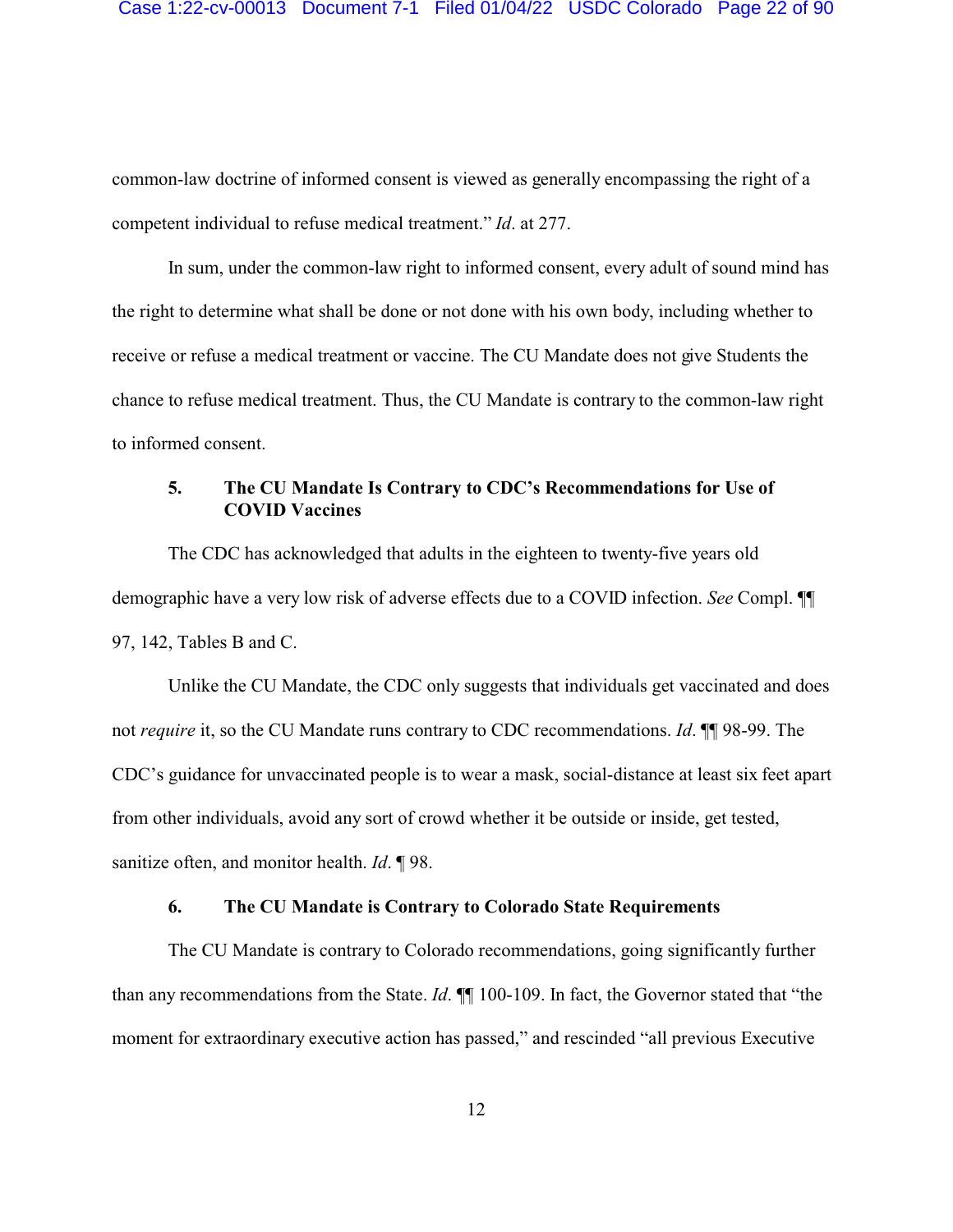Orders issued due to COVID-19." *Id*. ¶ 101. Subsequent measures have been taken, but none mandating vaccination. *Id*. Accordingly, the State simply encourages citizens to get vaccinated, but does not require it. *Id*. ¶¶ 103-106. While there is a vaccine mandate for State employees, no such mandate exists for the general public. *Id*. ¶¶ 106-107.

# **7. The CU Mandate is contrary to Boulder County, El Paso County, Adams County, and Denver County's Recommendations**

CU's campuses are located in Boulder County, El Paso County, Adams County, and Denver County. *Id*. ¶¶ 19, 110. Neither Boulder County, El Paso County, nor Adams County have any vaccine mandate. *Id*.  $\P$  111-113. Of the four counties, only Denver County has issued a vaccine mandate for county *employees*. *Id*. ¶ 114. Denver County has not issued a vaccination mandate for the general public. *Id*. Accordingly, the CU Mandate is contrary to applicable county requirements—going significantly further than any of the relevant counties' recommendations and requirements. *Id*. ¶¶ 115-116.

#### **C. Current Risk to CU Students of COVID Infection and Adverse Outcomes**

#### **1. Current State of the Pandemic**

The CDC recently reported low COVID numbers—significantly lower than the peak of the pandemic. *Id*. ¶ 117. As shown above, in Colorado, Governor Polis has stated that Colorado "has made tremendous progress in terms of containing and treating infection and distributing the COVID-19 vaccine." *Id*. ¶¶ 101, 118. And that "the [time] for extraordinary executive action has passed." *Id.*

Additionally, many places are reaching herd immunity. *Id*. ¶ 119. Herd immunity "occurs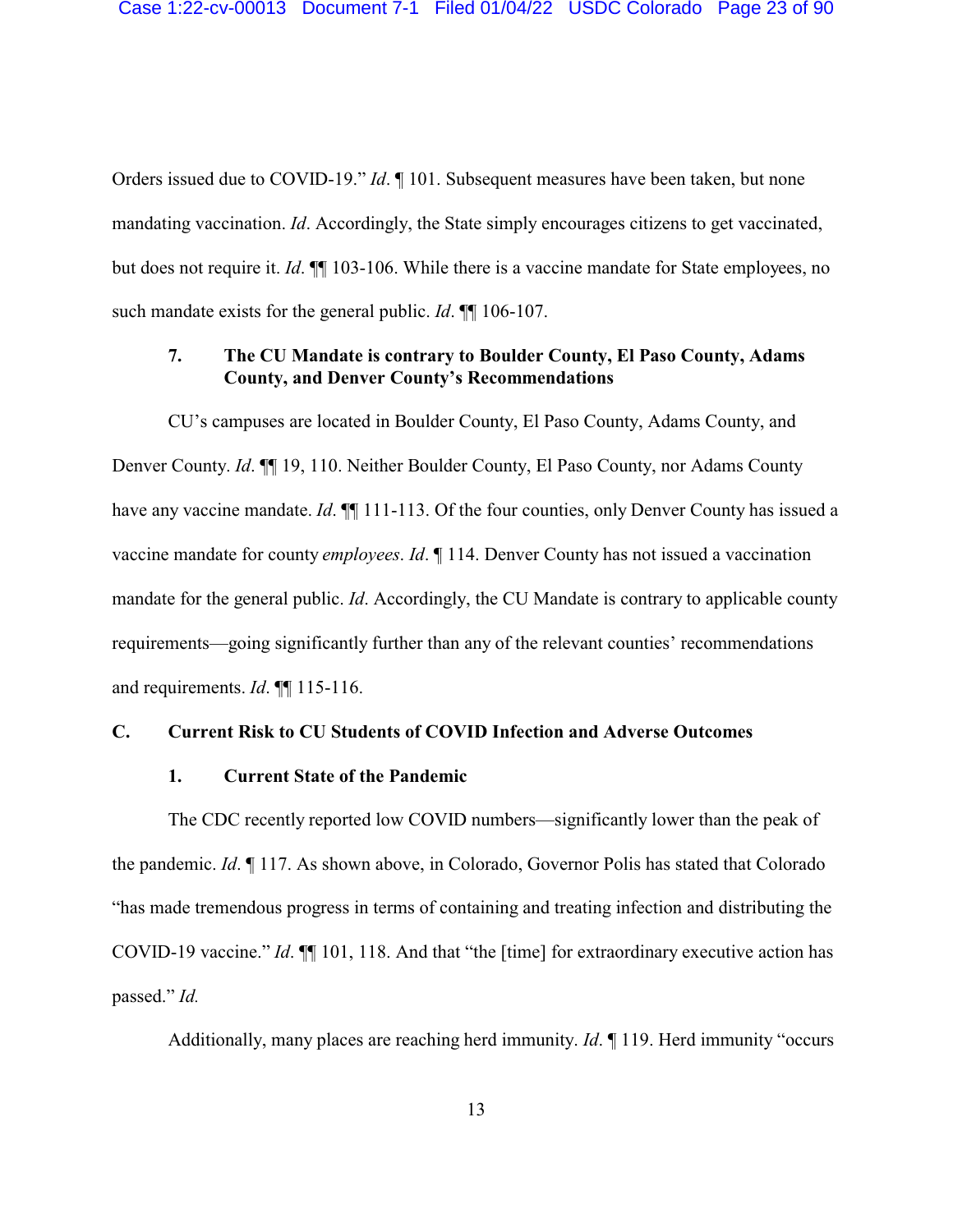when a high percentage of the community is immune to a disease (through vaccination and/or prior illness), making the spread of this disease from person to person unlikely." *Id*. ¶ 120. The percentage level to qualify for herd immunity differs depending on the disease, ranging from as low as 60% for influenza to 95% for measles (which is one of the most transmissible infections and so requires a higher number of persons immune to reach herd immunity). *Id*. ¶ 121. For COVID, the estimate for herd immunity is around 70% (with some suggesting it may be as high as 85%). *Id*. ¶ 122.

In light of these estimates from leading experts, herd immunity has been reached at CU. *Id*.  $\parallel$  123. CU, as a whole, has an average vaccination rate of 92.9%, well above any relevant range for COVID herd immunity. *Id*. ¶ 124. CU Anschutz has a vaccination rate of 99.5% and CU Denver has a vaccination rate of 94.3%. *Id*. ¶ 125. These numbers do not include those who have natural immunity, so those immune from the virus is actually much higher. *Id*. ¶ 126.

As the numbers continue to decline and herd immunity is reached, such draconian measures, requiring all students to be vaccinated, is not reasonable.

# **2. Risk to the College-Age Group from a COVID Infection is Extremely Low**

Even if someone contracts the virus, the risk to college age students is extremely low. *Id*. ¶ 128. The hospitalization rate of College Age Students with COVID has never been more than 3 per 100,000 (or .003%) in Colorado. *Id*. ¶ 131. As of early December, in Colorado, the college age range has had a *total* of just 57 deaths involving a COVID infection, which the CDC states as Deaths with "confirmed or presumed COVID-19[,]" which includes co-morbidities. *Id*. ¶ 132. Because this number includes both confirmed and presumed COVID infections, it is extremely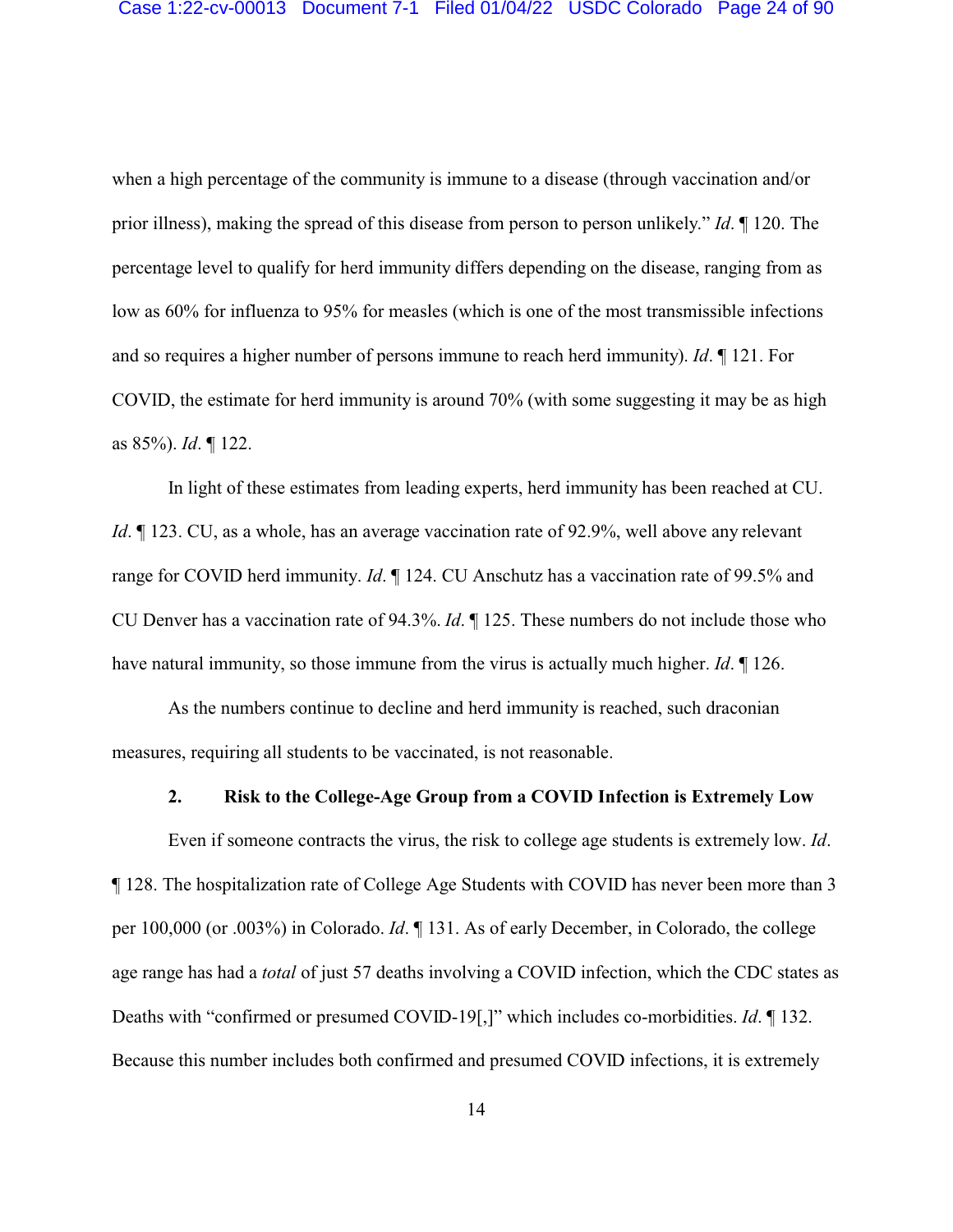likely that the amount of deaths *caused by* COVID is much lower for this age group. *Id*. This death rate accounts to a low .6% death rate of the total number of deaths in Colorado. *Id*. ¶ 133.

According to the CDC, the survivability of a COVID infection is extraordinarily high. Survival rates for ages 0-17 is 99.99%, 18-29 is 99.95%, 30-49 is 99.8%, 50-64 is 98.6%, and 65 and older is 90%. *Id*. ¶ 129. By comparison, the smallpox epidemic of the early 1900s had a fatality rate of roughly 30%. *Id*. ¶ 130.

Additionally, according to the CDC, the chance of someone over the age of 85 dying from COVID is approximately 370 times greater than those aged 18-29. Compl. ¶¶ 142, Table C, 143. And all the studies and reports show that those at the greatest risk for COVID-related hospitalizations and deaths are greater than 50 years. *Id*.; *see also* ¶ 142th, Table B.

The risk of asymptomatic spread is minimal. Per Dr. McCullough, "the epidemic spread of COVID-19, like all other respiratory viruses, is driven by symptomatic persons; asymptomatic spread is trivial and inconsequential." **McCullough Decl.** ¶ 23; *see also* **Bhattacharya Decl.** ¶¶ 36-43 (asymptomatic spread is rare). "A rational and ethical prevention measure to reduce the spread of COVID-19 is the simple requirement that persons with active symptomatic, febrile (feverish) respiratory illnesses, like COVID-19, should isolate themselves." **McCullough Decl.** ¶ 23.

Finally, new successful treatments have been developed. Compl. ¶¶ 150-152 (detailing new successful treatment options); **McCullough Decl.** ¶¶ 24-25 (detailing a treatment protocol which has lessened the rate of hospitalization and death by 85% in high-risk patients); *see also Does 1–3 v. Mills*, No. 21A90, 2021 WL 5027177, at \*3 (U.S. Oct. 29, 2021) (Gorsuch, J.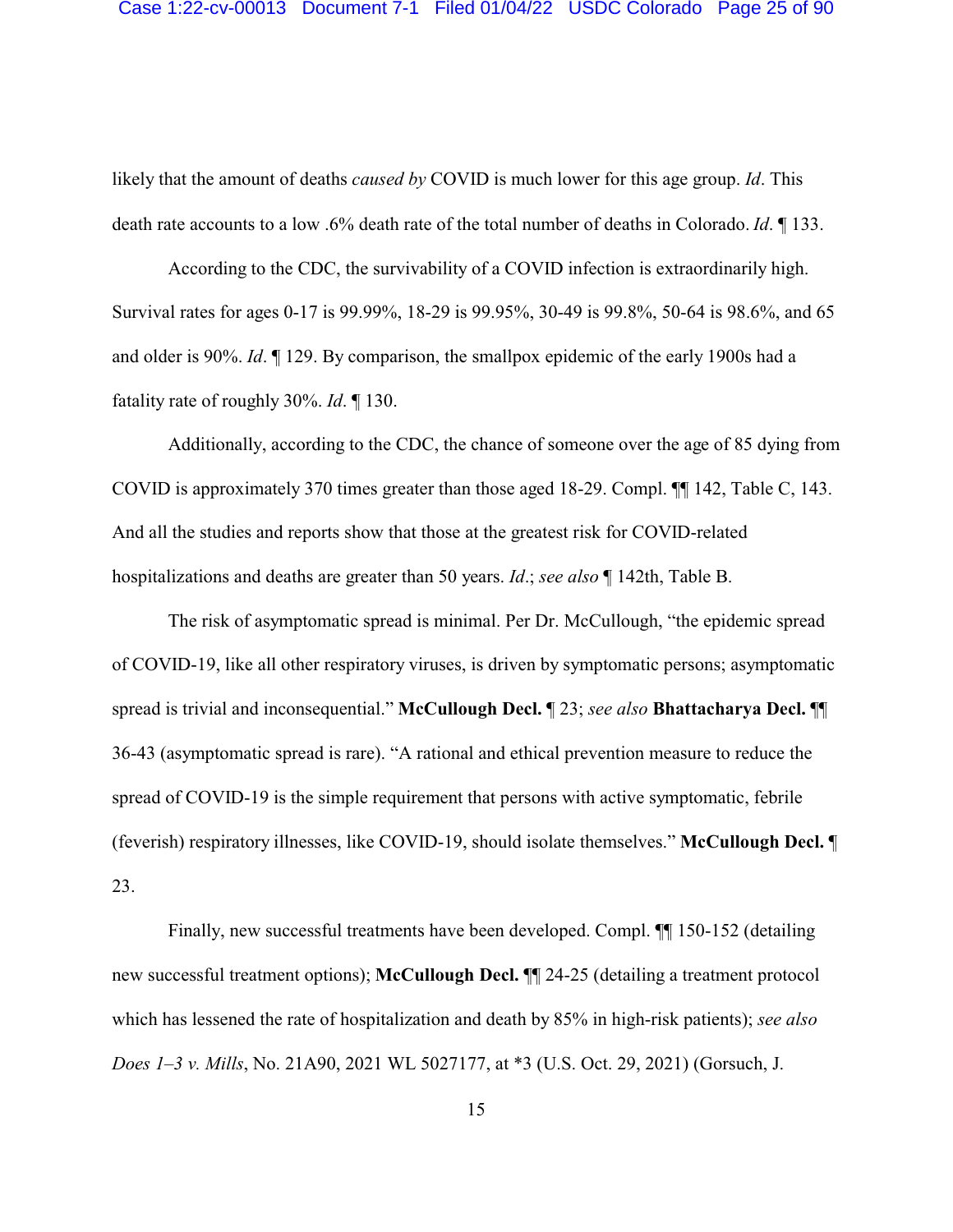dissenting) (stating that we have additional treatments available that were not available last year, and that other new treatments appear near.); **Zelenko Decl**., ¶¶ 8-9 (detailing the "Zelenko Protocol," a treatment plan focused on early intervention, which instructs moderate to high risk patients to take elemental zinc, Vitamin C, Vitamin D3, antibiotic (Azithromycin or Doxycycline), and Hydroxychloroquine and/or Ivermectin), attached as **Exhibit 19**. Using the "Zelenko Protocal," Dr. Zelenko has successfully treated thousands of COVID patients and is seeing no patient deaths utilizing this protocol. *Id*. at 9.

In sum, the risk for young people is near minuscule when they are not significantly affected by COVID, when herd immunity has been achieved, asymptomatic spread is rare, and when highly effective treatments have become available—making the CU Mandate unreasonable.

#### **3. Risks to the College-Age Groups for other Causes**.

This table shows the numbers of deaths for Colorado residents between the ages of 15 - 24 in 2019, for various non-COVID causes:

| <b>Cause of Death</b>       | <b>Number of Colorado Residents, Ages 15 - 24</b> |
|-----------------------------|---------------------------------------------------|
| Suicide                     | 186                                               |
| Road Traffic Accidents      | 107                                               |
| Poisonings                  | 84                                                |
| Homicide                    |                                                   |
| Other Injuries              | 20                                                |
| <b>Congenital Anomalies</b> |                                                   |

*Id*. ¶ 153, Table E.

Likewise, other sources reveal that the primary cause of death of college-age students is "unintentional injury." **Zelenko Decl**., ¶ 12. The second leading cause of death is suicide. *Id*. ¶ 12. Across the county, deaths from unintentional injury/accidents and suicide exceed COVID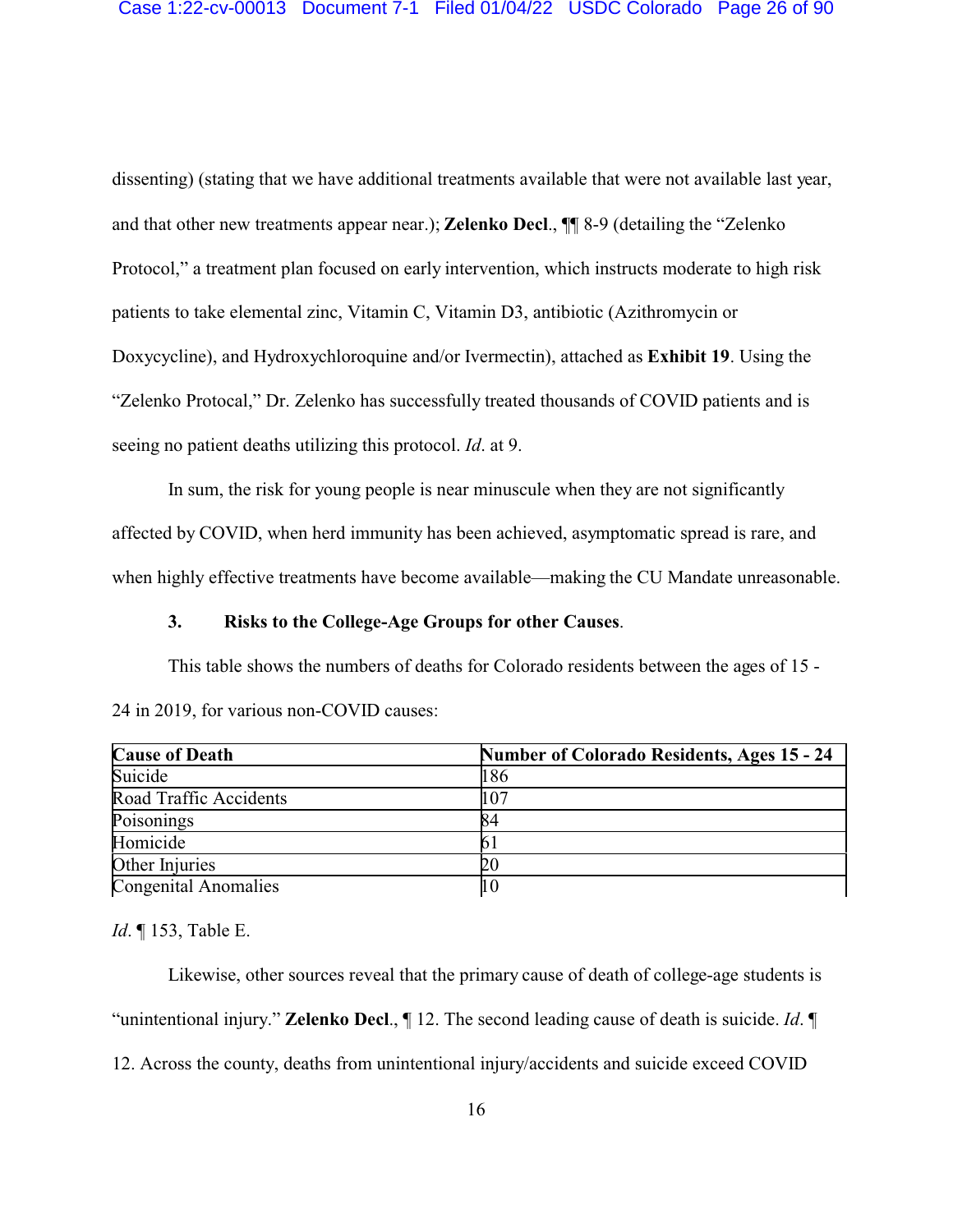deaths by tens of thousands. *Id*.

This data shows that the risk of death for college-age students from any number of causes unrelated to COVID far exceeds the risk of death from COVID.

#### **D. Current Benefits and Risks of COVID Vaccinations to CU Students**

#### **1. Benefits of COVID Vaccination for CU Students**

While the vaccine is 95% effective at preventing severe illness and death, it does not prevent infection or transmission of the virus. Compl. ¶ 154. It simply lessens the symptoms. *Id*. Indeed, the efficacy data from trials was based solely upon lessening symptoms, not transmission. Dr. Corey who oversaw the vaccine trials for the NIH COVID-19 Prevention Network said "the studies aren't designed to assess transmission. They don't ask that question and there's no information on this at this point in time." *Id.* at ¶ 55; **Parks Decl.** ¶ 34-36 (detailing that the studies were not designed to assess transmission, but were instead focused on symptom reduction—consistent with the "vaccines" being considered treatments and not vaccines). Even the CDC admits that vaccinated people can still become infected and that "[f]ully vaccinated people who do become infected can transmit it to others." *Id*. ¶ 156; *see also* **McCullough Decl.** ¶¶ 34-43 (vaccines do not stop transmission).

Additionally, the vaccines are ineffective against the Delta and Omicron variants.<sup>4</sup> **McCullough Decl.** ¶¶ 16, 39. Indeed, the CDC Director acknowledges that the vaccines do not stop the transmission of the Delta strain. Compl. ¶ 158 ("Our vaccines are working exceptionally

<sup>&</sup>lt;sup>4</sup> The CDC estimated the Delta variant to be more than 99% of cases in August 2021; however, Omicron may be poised to replace Delta as the most dominant stain. *See* **McCullough Decl.** ¶¶ 15, 39.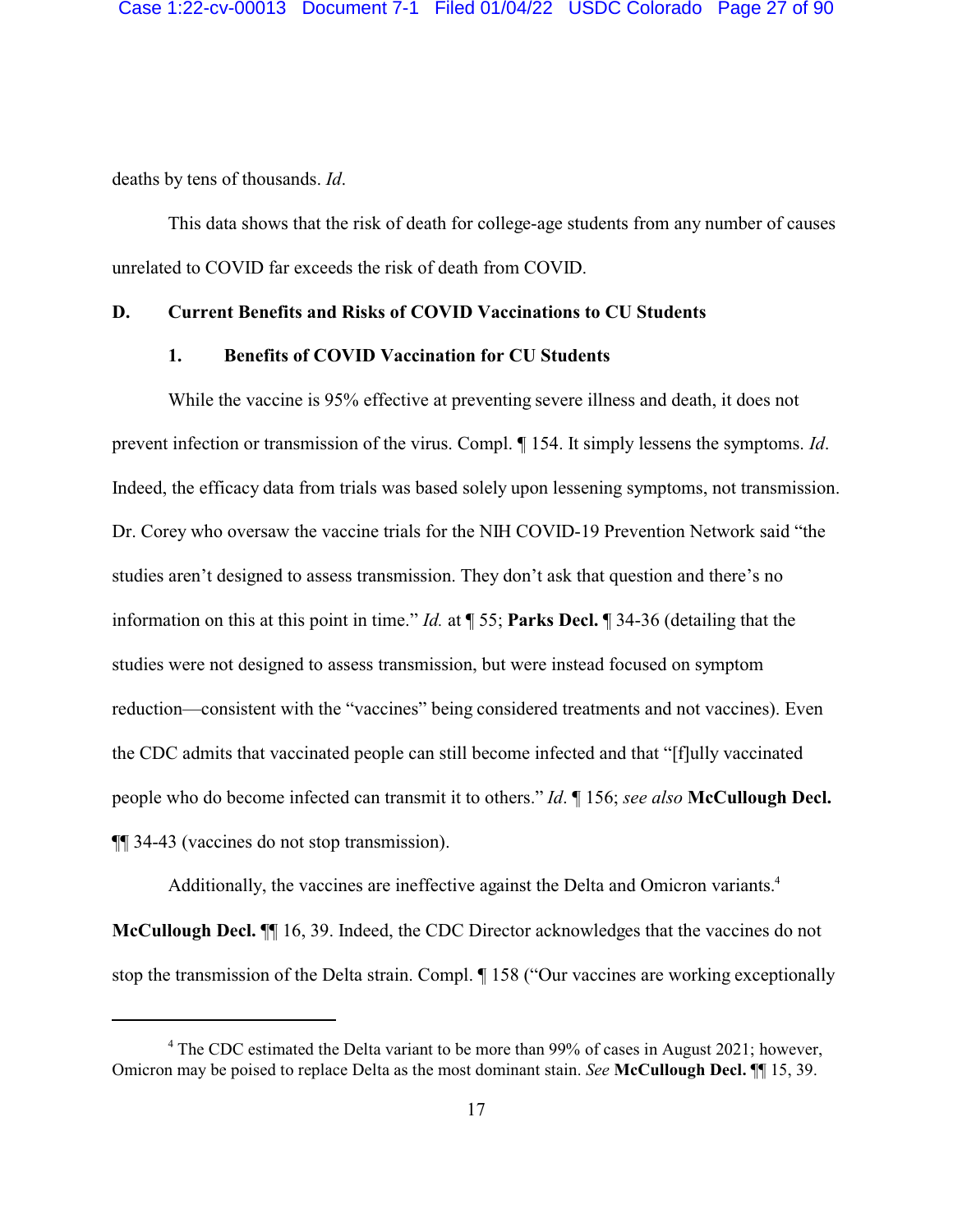well," [said Walensky] "They continue to work well for Delta, with regard to severe illness and death -- they prevent it. But what they can't do anymore is prevent transmission."); **Parks Decl.** ¶ 17 ("both NIAID Director Tony Fauci and CDC Director Rochelle Walensky confirm that these injections *cannot* stop the transmission of the Delta variant."), **Parks Decl.** ¶ 36; **McCullough Decl.**  $\parallel$  15 ("The current predominant strain, Delta, [is] easily acquired, carried, and transmitted, amongst the vaccinated[] and none of the vaccines stop the transmission of Delta.); *id*. ¶ 15 (emerging data suggests that, like Delta, vaccinates do not stop the transmission of Omicron).

Dr. Fauci admitted that they have not proven whether the vaccine is effective against the new Omicron variant. Compl. ¶ 159. And researchers have found that the Omicron variant is making existing vaccines and boosters even less effective. *Id*. ¶ 160. In some cases, certain vaccines offered no protection against Omicron. *Id*. ¶¶ 160-161; *see also* **McCullough Decl.** ¶ 15.

Likewise, on November 12, 2021, CU admitted that "[y]ou can still acquire a COVID-19 infection and be infectious even if you are fully vaccinated." Compl. ¶ 162. CU's Senior Associate Dean for Clinics and Professional Practice went on to say:

Vaccination means that you have received the vaccine; it does not mean that you are fully immunized to COVID-19. Remember, the vaccine is approximately 95% effective and the response varies in individuals. The vaccine does not prevent you from being infected and being infectious. It assists with the quality of your immune response and hopefully keeps you from becoming severely ill and shortens the time you may be infectious.

*Id*.

Even though CU Anschutz has a vaccination rate of 99.5%, CU also admitted that "[w]ith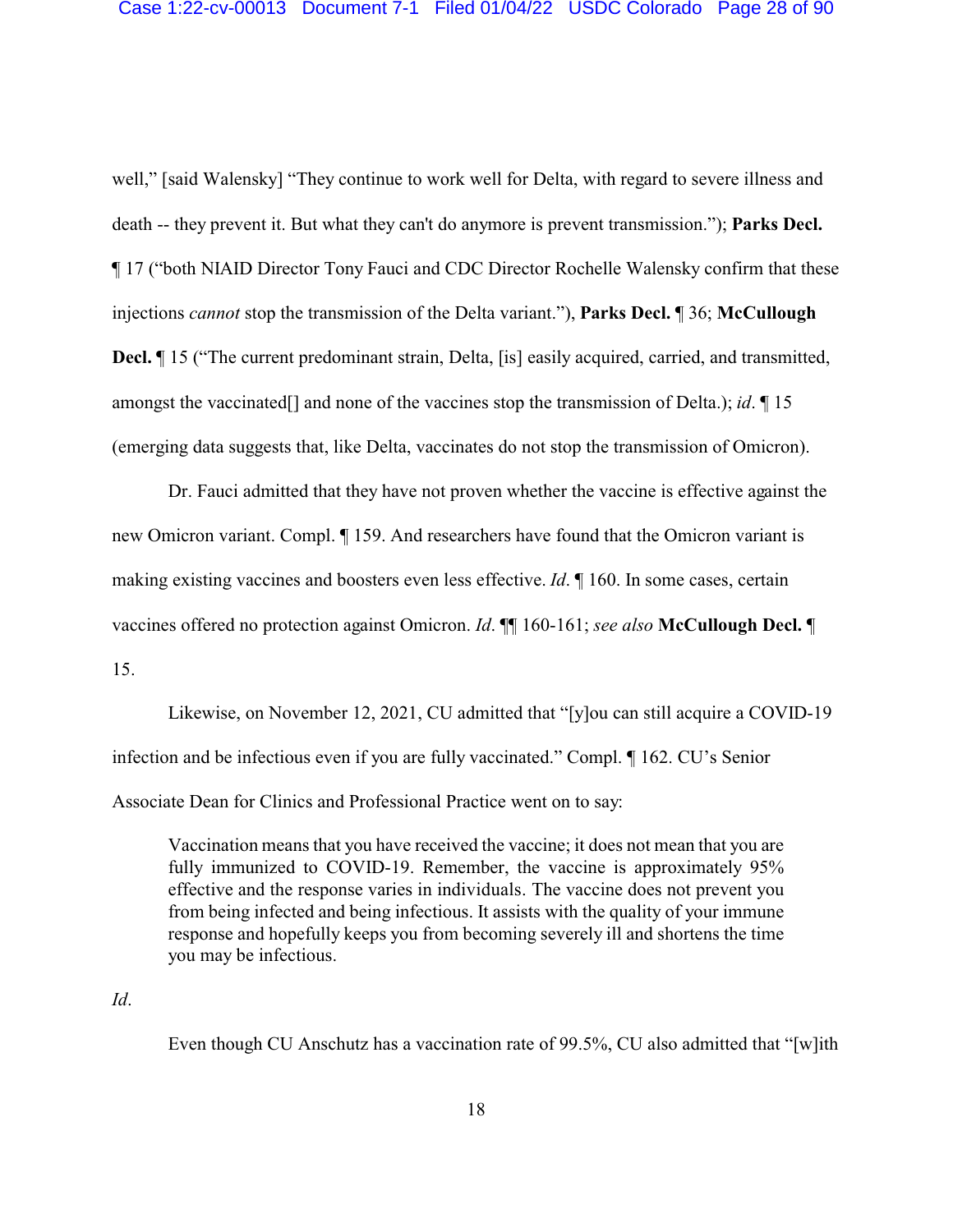the number of patients who come to the school and the current infection rate in the community there is every reason to believe there are patients and possibly faculty, staff, students and residents in the school who are infectious with COVID-19." *Id*. ¶ 163.

In light of the vaccines not stopping transmission, according to Dr. McCullough, the "absolute risk reduction of these vaccines is inconsequential[,]" making mass vaccination "wholly ineffective." **McCullough Decl.** ¶ 20.

Additionally, immunity from COVID vaccines decreases over time. *Id*. ¶¶ 165; **Bhattacharya Decl.**  $\P$  21-27 (detailing the significant decrease in protection from vaccines over time). Because effectiveness wanes over time, boosters are proving necessary for the vaccinated. Compl. ¶ 166; **Parks Decl.** ¶¶ 43, 46.

And, not only does COVID vaccination not prevent transmission, some data suggests that vaccinated individuals may be more likely to transmit the virus to others when they contract a new variant. Compl. ¶ 167; **Parks Decl.** ¶ 43.

Finally, the vaccines do not promote the public health. Compl. ¶ 168. The American Public Health Association explains, "Public Health promotes and protects the health of people and communities where they live, learn, work and play. *Id*. ¶ 169; *see also* **Ponesse Decl.** ¶ 7 ("public health is concerned with promoting and protecting the health of populations[.]"). "While a doctor treats people who are sick, those of us working in public health try to prevent people from getting sick or injured in the first place." Compl. ¶ 169. Thus, public health professionals promote vaccines for "vaccine-preventable diseases that can be a threat to our health." *Id*. ¶ 170

This understanding of public health is long-standing. For instance, in 1920, public health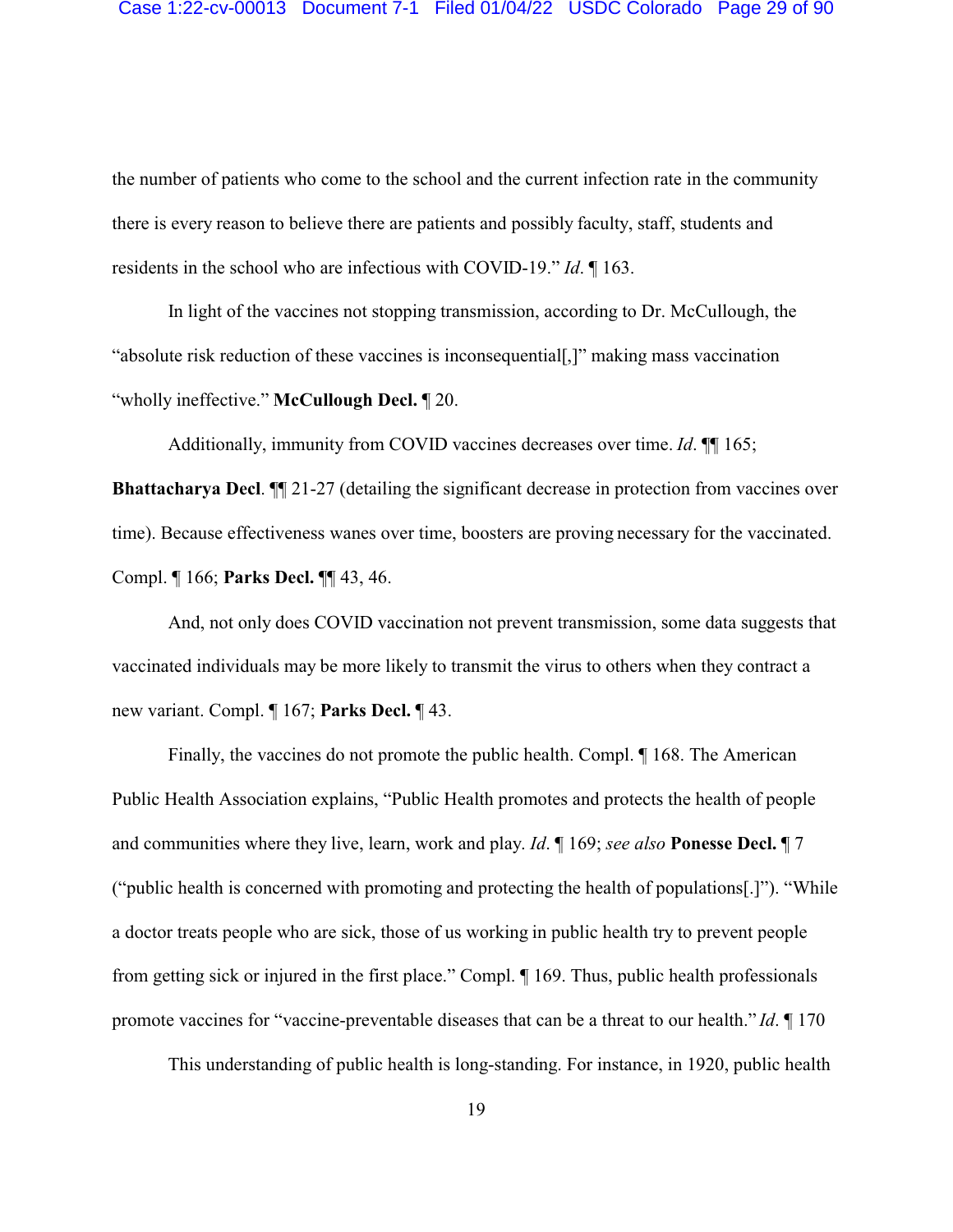was defined as:

the science and art of preventing disease, prolonging life, and promoting physical health and efficiency through organized community efforts for the sanitation of the environment, the control of community infections, the education of the individual in principles of personal hygience, the organization of medical and nursing service for the early diagnosis and preventive treatment of disease, and the development of the scoial machinery which will ensure to every individual in the community a standard of living adequate for the maintenance of health.

#### *Id*. ¶ 171.

As shown above, prior to August of this year, the CDC described vaccination in conformance with the traditional understanding that vaccines are a public health measure: "the act of introducing a vaccine into the body to produce immunity to a specific disease." However, the CDC recently changed the definition to "the act of introducing a vaccine into the body to produce protection to a specific disease." *See supra* ¶¶ 58, 172.<sup>5</sup>

Despite the CDC's efforts to re-define "vaccine" and "vaccination," the COVID vaccines cannot qualify as a public health measure because they do not prevent transmission, sickness, illness, or produce immunity. *Id*. ¶ 173; **Parks Decl.** ¶ 11 ("there are no public health similarities between traditional vaccines that provide robust and durable immunity and the COVID-19 injections.") Accordingly, the COVID vaccines are properly understood as a medical treatment. Compl. ¶ 174; **Ponesse Decl.** ¶ I.5(iii) ("as the COVID-19 vaccines are not stopping transmission they must be regarding as akin to personal treatment and not public health measure.").

 $<sup>5</sup>$  Likewise, the definition of "vaccine" was changed from "a product that stimulates a person's</sup> immune system to produce immunity to a specific disease, protecting the person from that disease[]" to "[a] preparation that is used to stimulate the body's immune response against diseases." Compl. ¶ 172, n. 13.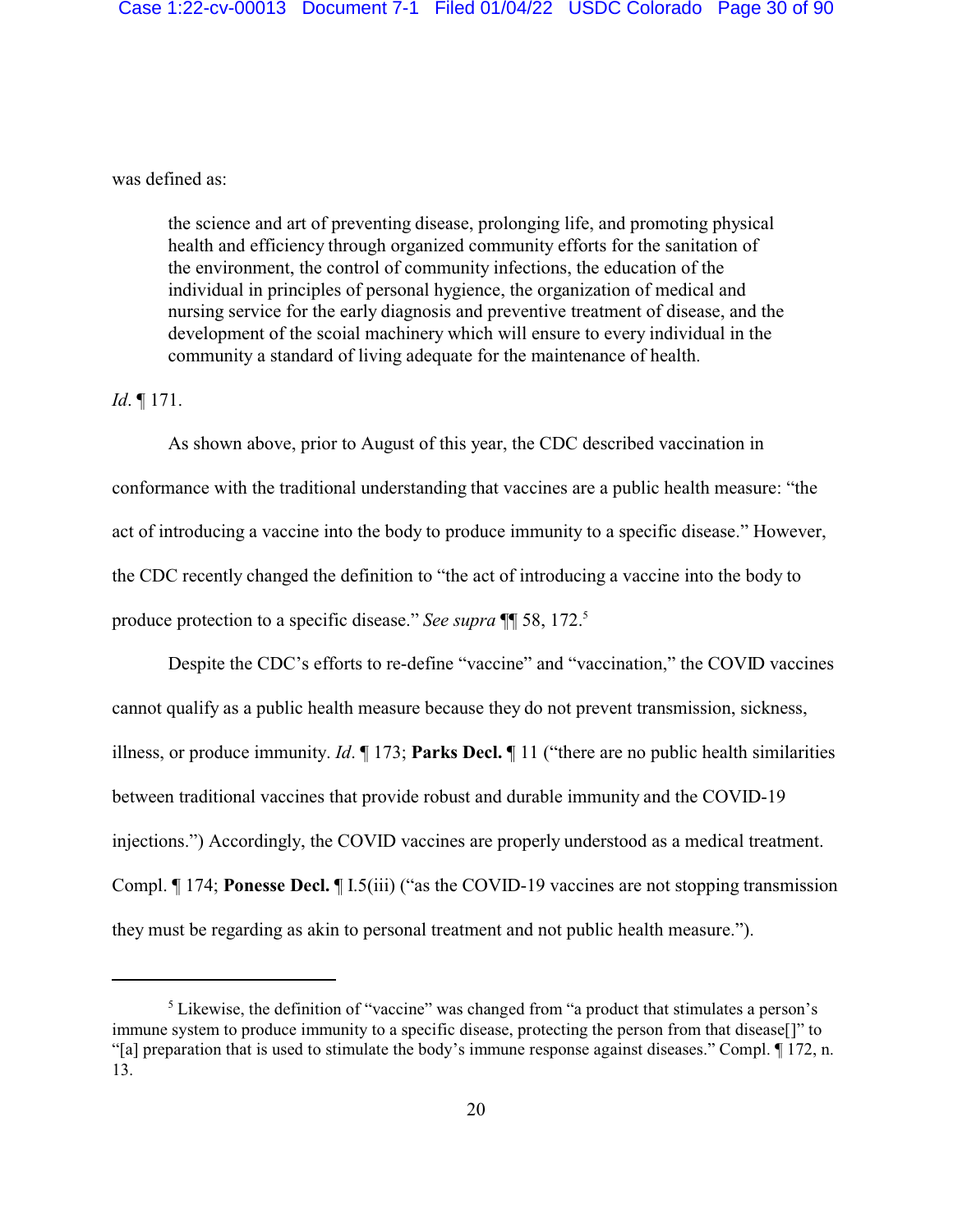Even assuming the CU Mandate is constitutional, which Students do not concede, the only ethical and constitutional justification for the CU Mandate would be the protection of others in the face of overwhelming danger to public safety. That is simply not the case here. The vaccines offer some protection from serious illness and death for the person who receives the vaccine. But the vaccine does not prevent the person who received the vaccine from contracting COVID or transmitting it to others, nor protect the public health. The CU Mandate is no longer about the broader public health, but about overriding an individual's choice of bodily integrity, autonomy, and of medical treatment choice without a countervailing, and substantial, danger to others to justify such an intrusion.

# **2. Known Risks of COVID Vaccination for CU Students**

Even though the vaccines may be successful in preventing severe illness and death, they do not come without risk. Comp. ¶¶ 176-188. As more and more people are taking the vaccine, the risks are becoming apparent, especially for those under 30. *Id.* These risks include myocarditis, Bell's Palsy, Pulmonary Embolus, Pulmonary Immunopathology, severe allergic reaction causing anaphylactic shock, hormone issues, fever, swelling. *Id*.; *see also* **Parks Decl.** ¶¶ 21-22 (discussing the risks of cardiovascular damage and thrombosis); **Zelenko Decl.** ¶¶ 12- 13 (detailing significant risks of blood clots, inflammation, myocarditis, etc.); **Cole Decl.** ¶ 11-13 (detailing the risks of stroke, heart failure, blood clots, brain disorders, convulsions, seizures, inflammation of the brain and spinal cord, life-threatening allergic reactions, autoimmune diseases, arthritis, miscarriage, infertility, rapid-onset muscle weakness, deafness, blindness, narcolepsy, cataplexy, neurological injuries, Guillain-Barre Syndrome, etc.); **McCullough Decl.**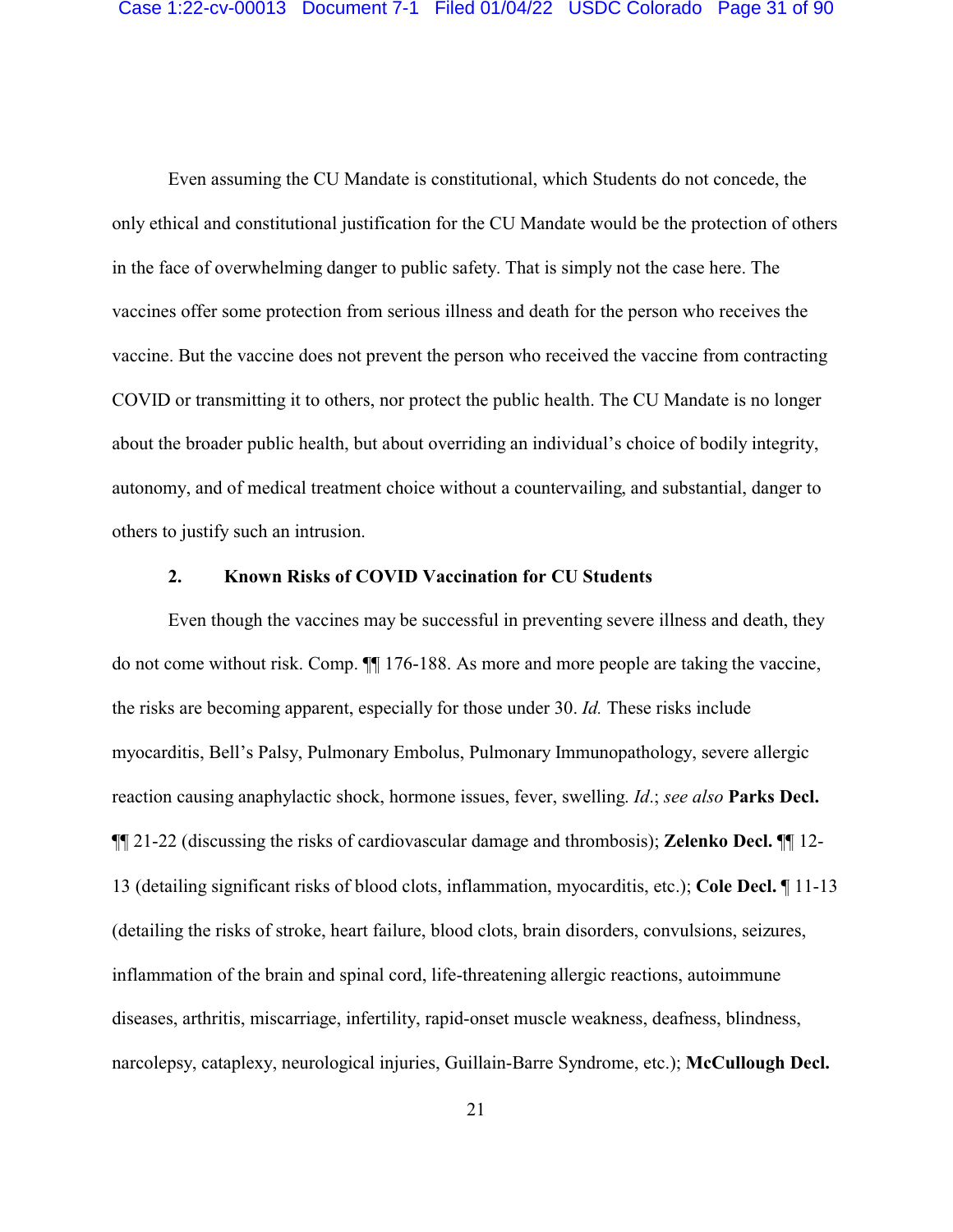¶¶ 31-33; 46-49 (describing risks associated with the spike protein, including blood clots, damaged blood vessels, myocarditis (which may lead to permanent heart damage or death), etc. and finding that emerging trends show "that the vaccine is especially risky for those aged 12-29."); **McCullough Decl.** ¶¶ 52-56 (discussing myocarditis and other health risks).

According to the CDC's VAERS (Vaccine Adverse Reaction Event Recording System),<sup>6</sup> there have been significantly higher reports of deaths and adverse events with the COVID vaccines than with all prior vaccines over the last 20 years combined. **Cole Decl**. ¶ 8-9, attached as **Exhibit 20**. As of December 13, 2021, VAERS reported 19,886 COVID-19 vaccine deaths associated with COVID vaccines. *Id*. at 9; *see also* **Parks Decl.** ¶ 22-27 (detailing the 19,886 deaths, 35,009 severe allergic reactions (including 8,432 anaphylactic events), 9,977 heart attacks, 16,918 reports of acute myocarditis/pericarditis, and 34,717 incidences of thrombocytopenia associated with the COVID injection, and other reports/monitoring of adverse reactions); **Bhattacharya Decl.** ¶¶ 12, 28-30 (detailing minor side effects from the vaccines like pain and swelling at vaccination site versus severe reactions like anaphylactic reactions, clotting abnormalities, myocarditis, pericarditis, and Guillain-Barre Syndrome); **McCullough Decl.**

<sup>&</sup>lt;sup>6</sup> VAERS is "the nation's early warning system, used to monitor adverse events that happen after vaccination…[the] CDC and FDA review the reports for unusual patterns that might indicate a vaccine safety problem needing deeper investigation." **Cole Decl.** ¶ 8 (citing Centers for Disease Control and Prevention, *CDC Monitors Health Reports Submitted After COVID-19 Vaccination to Ensure Continued Safety*,

[https://www.cdc.gov/coronavirus/2019-ncov/vaccines/pdfs/vaccin-safety-monitoring.pdf](https://www.cdc.gov/coronavirus/2019-ncov/vaccines/pdfs/vaccine-safety-monitoring.pdf)). While VAERS is "the nation's early warning system," it under captures adverse events. *Id*. at 19; **Parks Decl.** ¶ 23 (according to a study by Harvard Pilgrim Health System, VAERS reports only captured about 1% of adverse vaccine adverse reactions). This means that adverse events are even more prevalent that VAERS reports. *Id*.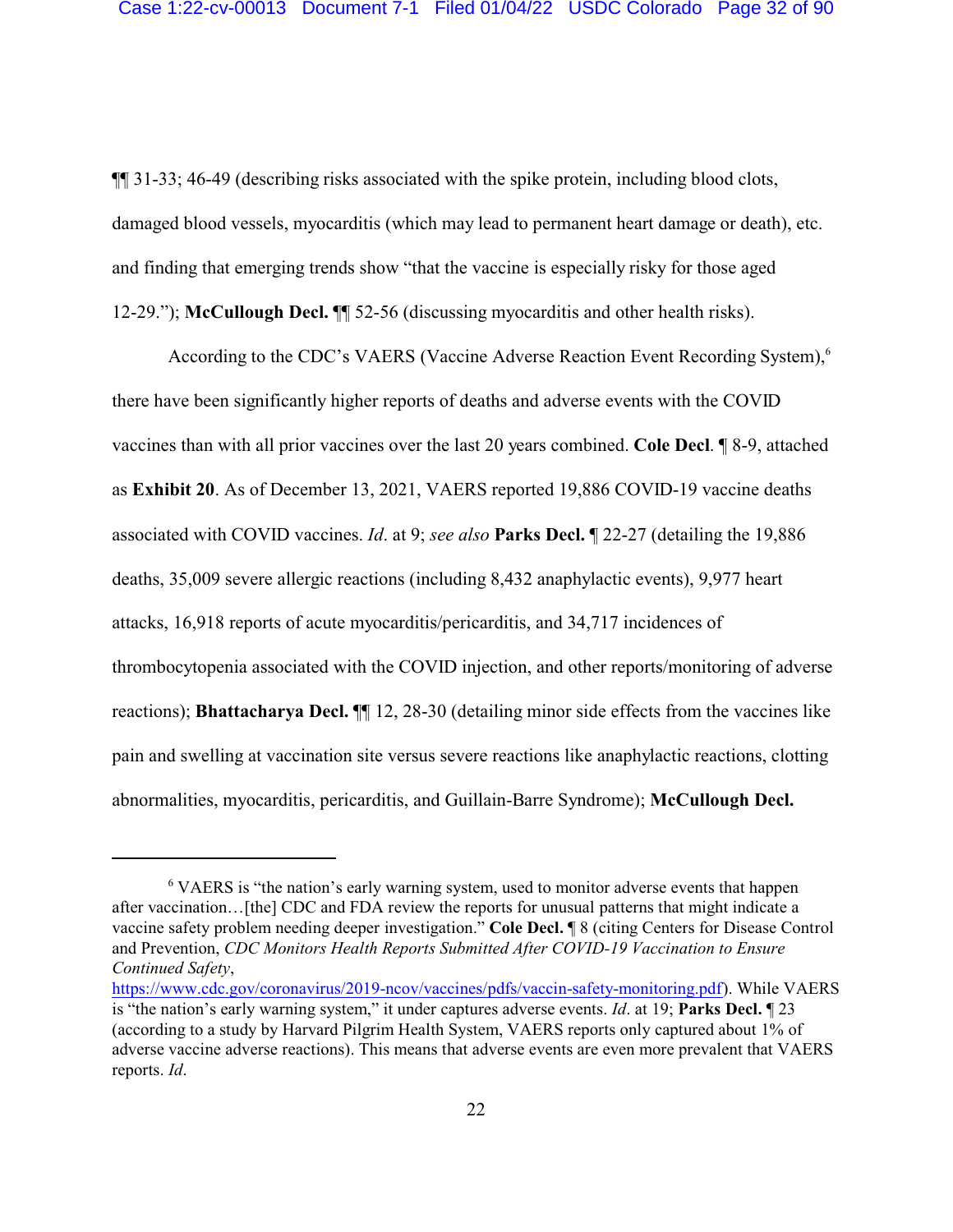¶¶ 46-48 (detailing the "19,886 COVID deaths, 102,857 hospitalizations, 104,217 urgent care visits, 148,181 office visits, 16,918 cases of myocarditis/pericarditis, and 32,644 permanently disabled persons reported after the COVID-19 vaccines[.]"). Adverse events from COVID vaccines account for 99% of all adverse event reports from December 2020 through December 2021. **McCullough Decl.** ¶ 48.

In the United States, there have been hundreds of cases of myocarditis among those under 30. Compl. ¶ 182. In fact, the FDA found that people 12-24 account for 8.8% of the vaccines administrated, but 52% of the cases of myocarditis and pericarditis reported. *Id*. ¶ 183. The risk is so prevalent that CDC now has a warning about myocarditis on its website. *Id.* at ¶ 184.

There are also a host of unknown side effects that may exist as the vaccine has only gone through human testing for a limited time. *Id.* ¶ 188. According to Dr. Cole, the "vaccines" "have not had the proper testing for mutagenicity, teratogenicity, genotoxicity, or oncogenicity to determine whether or not the vaccines will change human genetic material, reduce fertility or cause cancer." **Cole Decl**. ¶¶ 7, 18; *see also* **McCullough Decl.** ¶¶ 27-28 ("COVID-19 clinical investigation has provided no meaningful risk mitigation for subjects" and skipped necessary testing for "genotoxity, mutagenicity, teratogencity, and oncogenicity."); **McCullough Decl.** ¶ 29 (long-term testing is necessary for these types of gene therapies); **Parks Decl.** ¶ 12 ("Vaccines typically undergo years of research and observation, long term animal studies, then smaller human studies, to ensure that they do not select for more virulent strains or cause serious short-term or long-term health consequences, before being released to the public at large. These safeguards have been eliminated with the COVID-19 shots."); **Parks Decl.** ¶ 32-33 (discussing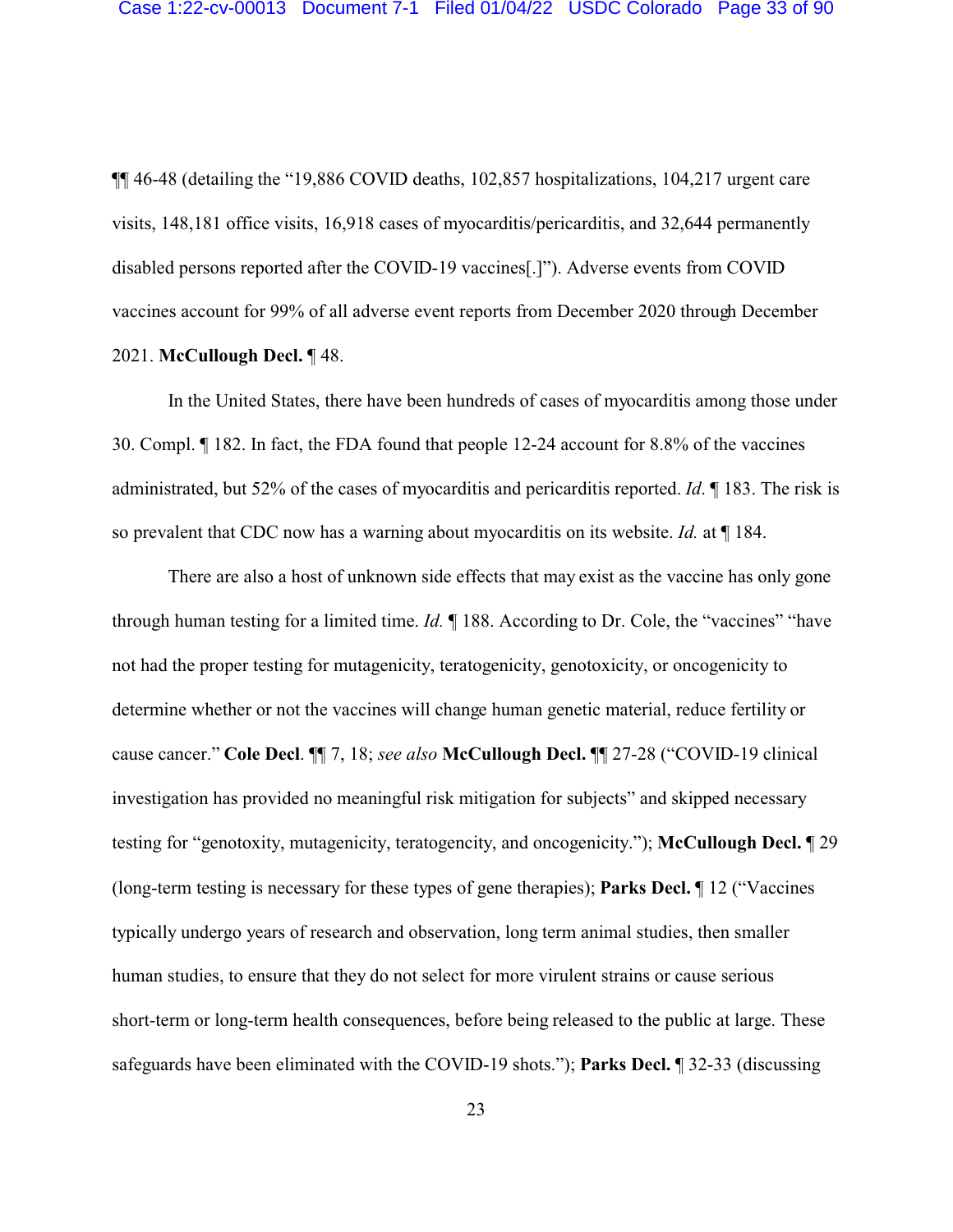the lack of long-term monitoring for the new gene therapies); **Zelenko Decl.** ¶ 13 (Long-term studies to determine cancer risk and immune risk have not been done, nor have any longitudinal studies been done to determine the implications on fertility or birth defects of COVID-19 vaccine use); **Bhattacharya Decl.** ¶ 29 ("There is still the possibility of severe side effects that have yet to be identified[.]"); **Bhattacharya Decl.** ¶ 33-35 (the vaccines have not been tested for risks in certain sub-groups, like those with Multiple Sclerosis or pregnant women, so the risks for such groups are unknown.). Contrary to this rushed testing and lack of long-term data, according to Dr. Zalenko, "[v]accines which are, by definition, given to healthy persons, are typically studied for years to rule out: oncogenicity (cancer causing), and immunogenicity (immune related disorders) as well as autoimmune disorders, neurological diseases, and tumor development."

#### **Zelenko Decl.** ¶ 13.

Finally, vaccine recipients who survive short-term adverse events are at increased risk of long-term morbidity and mortality. Cardiac conditions might lead to lifetime medications, cardio defibrillators, and even heart transplantation. **Cole Decl**. ¶ 12; **McCullough Decl.** ¶¶ 32, 52. The five-year survival rate is 50% after heart failure. **Cole Decl**. ¶ 12; **McCullough Decl.** ¶ 52. This complication from post-vaccine induced myocarditis would markedly reduce the lifespan of a young adult. **Cole Decl**. ¶ 12; **McCullough Decl.** ¶ 52.

Given that college-age students already do not typically experience severe illness or death from COVID, the vaccine already unnecessary for them, and the risks are significant.

# **3. Known Risk of Administering Covid Vaccinations to CU Students Who Have Already Had a COVID Infection**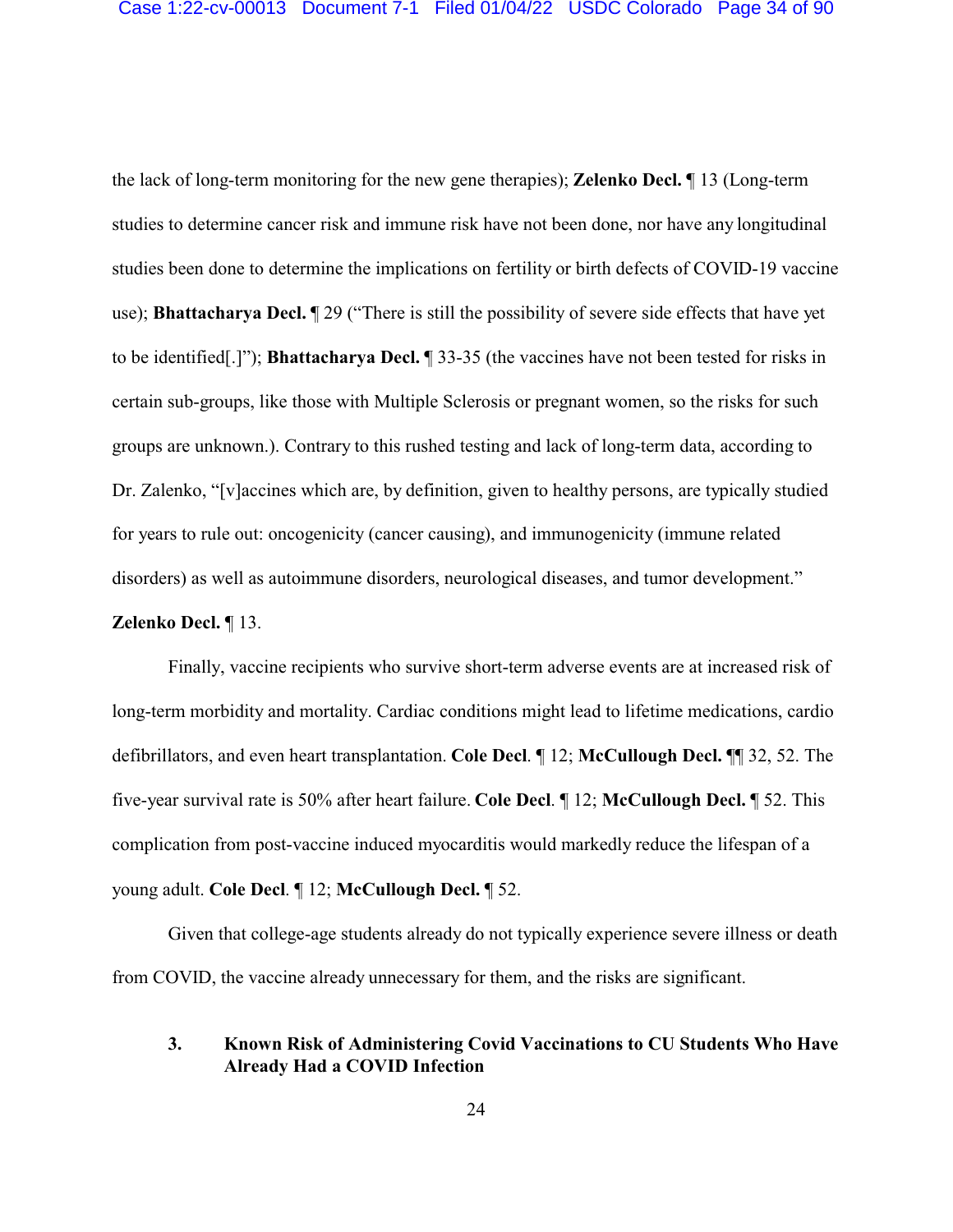Additionally, there are emerging studies showing that the vaccine causes increased side effects in people who have already had COVID. Compl. ¶¶ 189-191; According to Dr. Bhattacharya, "[s]ome clinical evidence indicates that those who have recovered from COVID-19 could have a *heightened* risk of adverse effects compared with those who have never had the virus." **Bhattacharya Decl.** ¶ 32 (emphasis in original). *See also* **McCullough Decl.** ¶¶ 59-60 (those with natural immunity were excluded from the trials and may have higher risks of side effects). Despite this, CU does not have an exemption for those who have already had COVID. Compl. ¶¶ 38, 51.

# **4. Comparison of Immunity Conferred by a Previous COVID Infection and by the COVID Vaccination**

The vaccine is not necessary for those who have already had COVID. As in the past, having a virus like COVID gives the person infected natural antibodies that have proven to be just as effective as the COVID vaccine in preventing reinfection. *Id.* ¶¶ 192-204. Some suggest that natural immunity is superior to vaccine-induced immunity—offering both robust and durable immunity. **Parks Decl**. ¶¶ 42-48; **McCullough Decl.** ¶¶ 61-65. There are multiple reasons that natural immunity is superior. First, "it produces sterilizing immunity which prevents viral transmission, and second, because once individuals have contracted and recovered from natural infection with SARS-CoV-2, they have durable immunity to not just the current variants circulating, but likely to all future variants as well." *Id*. Those with natural immunity "develop antibodies against all components of the virus, making it almost impossible for the virus to "outmutate" their immunity." **Parks Decl**. ¶ 42.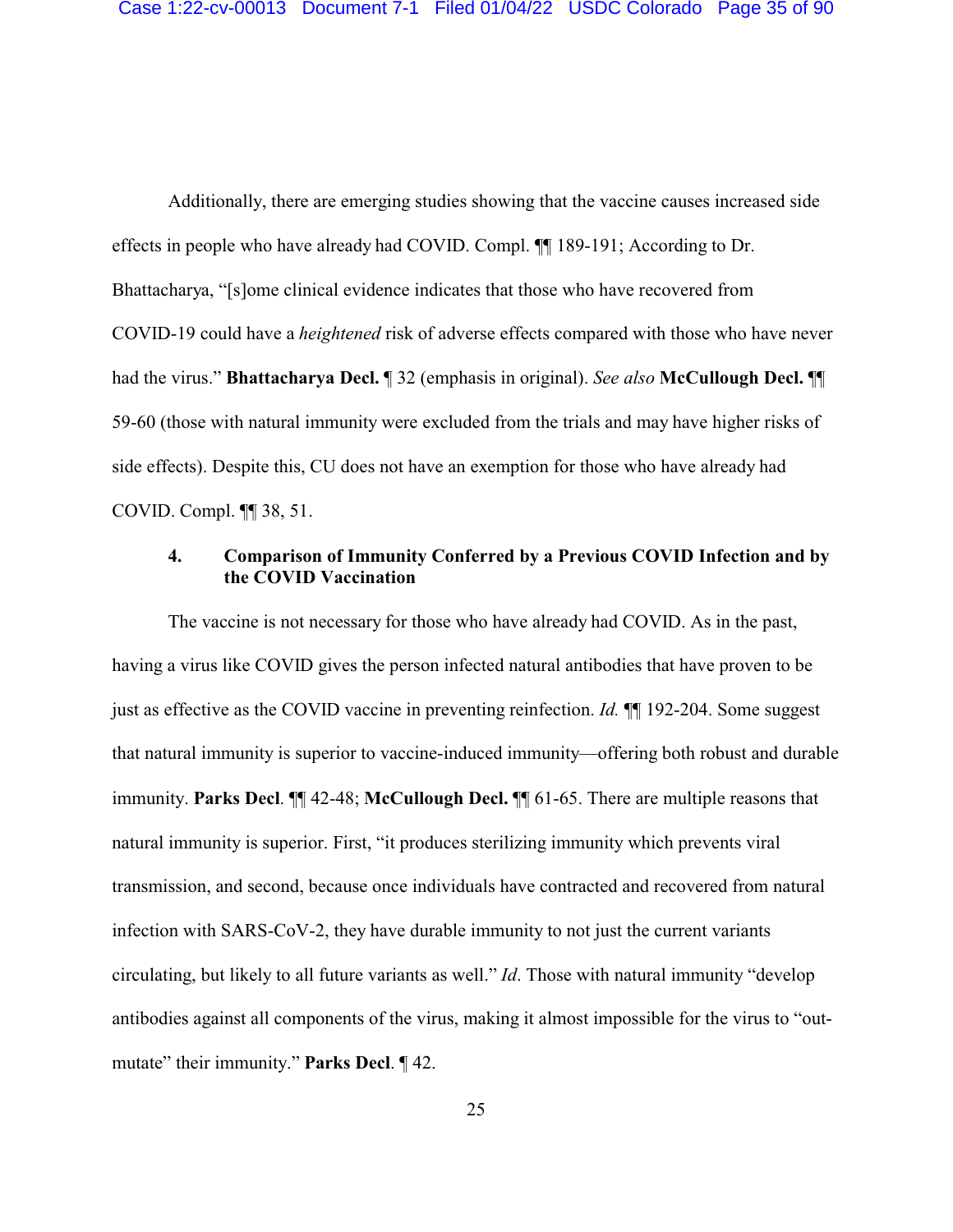Others suggest natural immunity offers at least equivalent, if not greater, protection than the vaccines. **Bhattacharya Decl.** ¶¶ 11, 17. Accordingly, vaccination for those with natural immunity is unnecessary and only adds risk without benefit. *See also id*. ¶¶ 14-27 (detailing the durable protection from natural immunity versus the limited and waning protection from vaccines).

In contrast, protection from COVID "vaccines," "which only utilize the spike protein to generate antibodies, is neither complete nor durable." **Parks Decl.** ¶ 43. According to Dr. Parks, "[w]hen the virus mutates such that several portions of the spike protein are different, the immune systems of the vaccinated may no longer recognize it because their antibodies can no longer bind to the new mutant variant." *Id*. As such, "several studies have recently been published showing that variants are mutating quickly in ways that allow them to escape the neutralizing antibodies in the vaccinated." *Id.* This has lead to the "vaccines" having very limited ability to protect against new strains, like Delta. *Id*. Accordingly, "vaccination" will not stop the spread of variants. *Id*.; *see also supra* pp. 17-22 (experts affirming this conclusion by confirming that the vaccine does not protect against the new variants). And vaccinated individuals may even be more likely to spread variants to others. **Parks Decl.** ¶ 43. Finally, vaccines only offer protection for a limited amount of time. **Bhattacharya Decl.** ¶¶ 21-27.

# **5. Comparison of Risks of COVID Vaccinations with Vaccinations for Other Infectious Diseases**

The COVID vaccines cause a significantly higher incidence of adverse reactions, injuries, reactions, and deaths than any prior vaccines on the market, and, therefore, pose a significant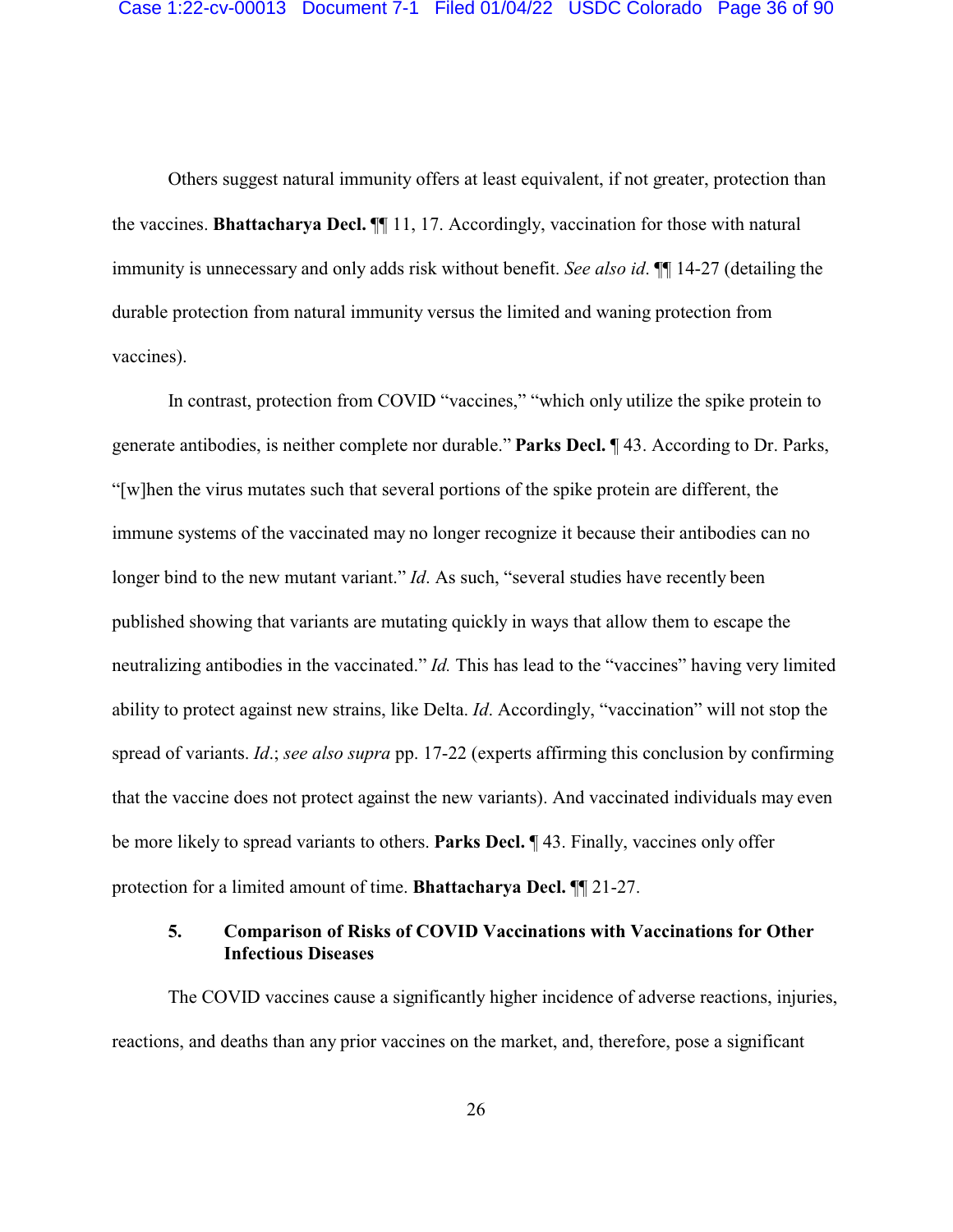health risk to recipients, who are, by definition, healthy when they receive the COVID vaccines.

These risks are greater than previous common vaccines such as the meningicoccal meningitis vaccine. Compl. ¶ 206. According to the VAERS system, there had been just one death associated with the meningitis vaccine, and the most common symptoms are headache, fever, and injection site pain. *Id.* ¶ 169-170; **Cole Decl.** ¶¶ 15-16 (detailing no deaths from meningococcal vaccine from 1999-2019 for 18-29 year olds and the minor side effects);

**McCullough Decl.** ¶ 50 (same). These relatively minor symptoms are far less dangerous and lifethreatening than myocarditis. *See also* Compl. ¶ 209, Table G (detailing the minor adverse events with the flu vaccine over the past 20 years).

On the contrary, just in Colorado, there have been 12 cases of arthralgia, 35 hospitalizations, 14 life-threatening events, 9 cases of mycarditis, 3 cases of anaphylaxis/severe allergic reaction, 5 cases of blindness, and 2 cases of bell's palsy—as a result of the COVID vaccine for 18-29 year olds. *Id.* ¶ 209, Table G.

Indeed, some research suggests that the level of adverse reaction to the COVID vaccine is similar to the levels of *all other vaccines* from 1990 to today. *Id.* ¶ 210. The COVID vaccine is no where near the level of safety as other vaccines, making the CU Mandate irrational and unnecessary.

#### **E. Factual Allegations of Students**

#### **1. Plaintiff Andrew Garlick**

Plaintiff Andrew Garlick is a Junior at CU. He is currently taking online classes through the UC Denver Campus. *Id.* ¶ 213. Mr. Garlick objects generally to the CU Mandate. *Id.* ¶ 214.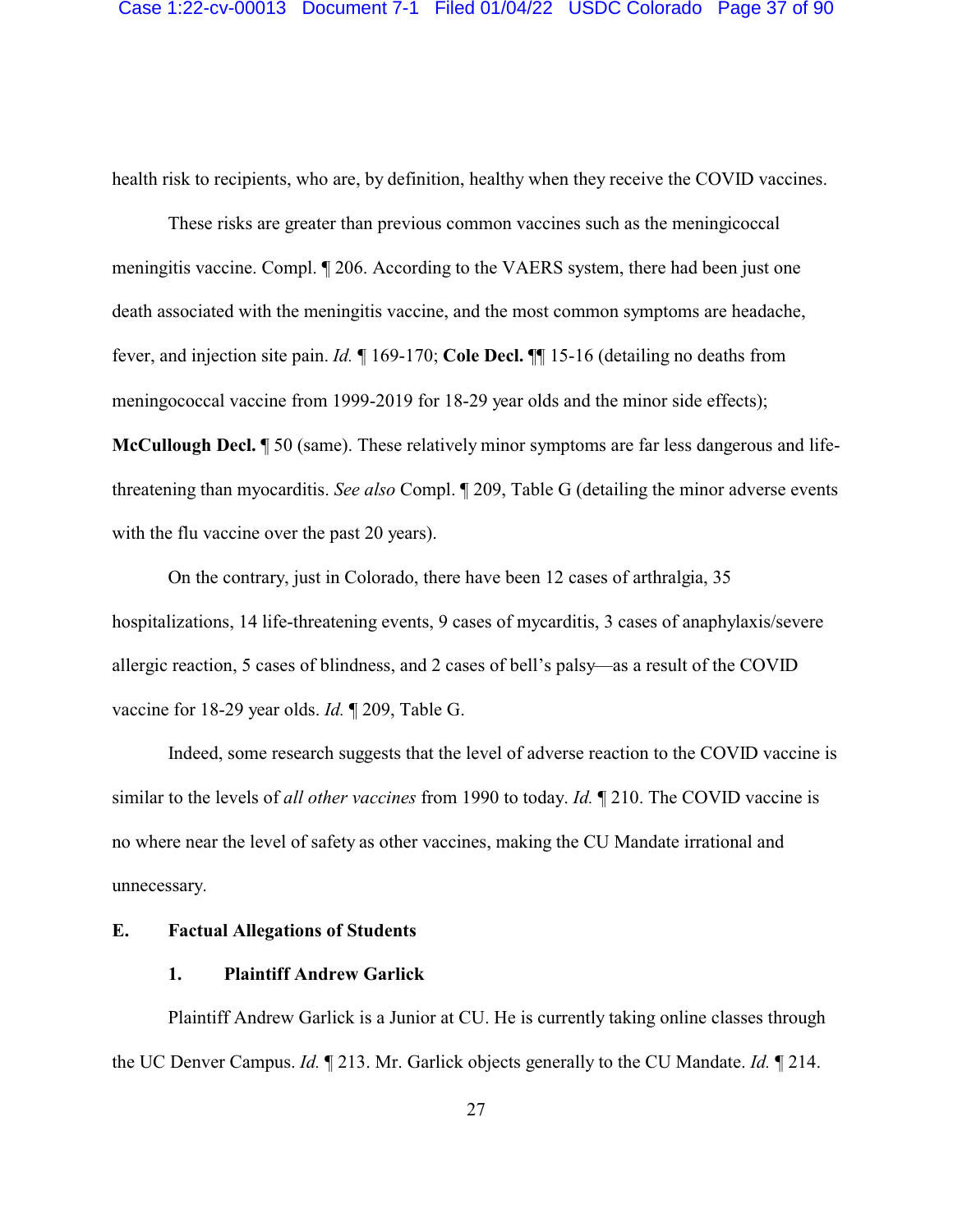He objects to taking the Vaccine, given the known and unknown risks associated with it, the extremely minimal risk of COVID to his age group, the efficacy of the vaccines against infection and spread, and the natural immunity he has from a prior infection. *Id.* Mr. Garlick is particularly worried about the side effects of the vaccine including *inter alia* any heart issues, fertility issues, etc. *Id.* ¶¶ 214-215. He also has a history of anaphylaxis from a peanut allergy, which gives him greater concerns and fears of the side effects. *Id.* ¶ 216. Finally, Mr. Garlick believes that he has natural immunity from a prior COVID infection, making the vaccine unnecessary. *Id.* ¶ 217.

Mr. Garlick also has a sincerely held religious objection to receiving the COVID Vaccine. *Id.*  $\parallel$  218. However, because Mr. Garlick could not get an exemption that would alleviate his harms—still requiring him to subject to the Extra Requirements—his only option to continue his education was to participate in a fully online program. *Id.*

Despite being fully online, Mr. Garlick continued to receive multiple e-mails inquiring about his vaccination status. *Id.* ¶ 219. He was able to obtain an exemption from the Extra Requirements *only if* he was in a "fully online [program] and won't step on campus for any reason this semester[.]" *Id*.

Mr. Garlick's participation in a fully online program is causing significant harm to him. *Id.*  $\P$  220-227 (detailing the specific harms he is experiencing). Mr. Garlick misses the social interaction associated with in-person learning and wants to be able to take advantage of certain classes and experiences available in-person at CU. *Id.* ¶ 228. To alleviate his harms, Mr. Garlick desires to return to on-campus/in-person education as soon as possible. *Id*. He would do so immediately, so long as his views, beliefs, and rights to bodily integrity, bodily autonomy, and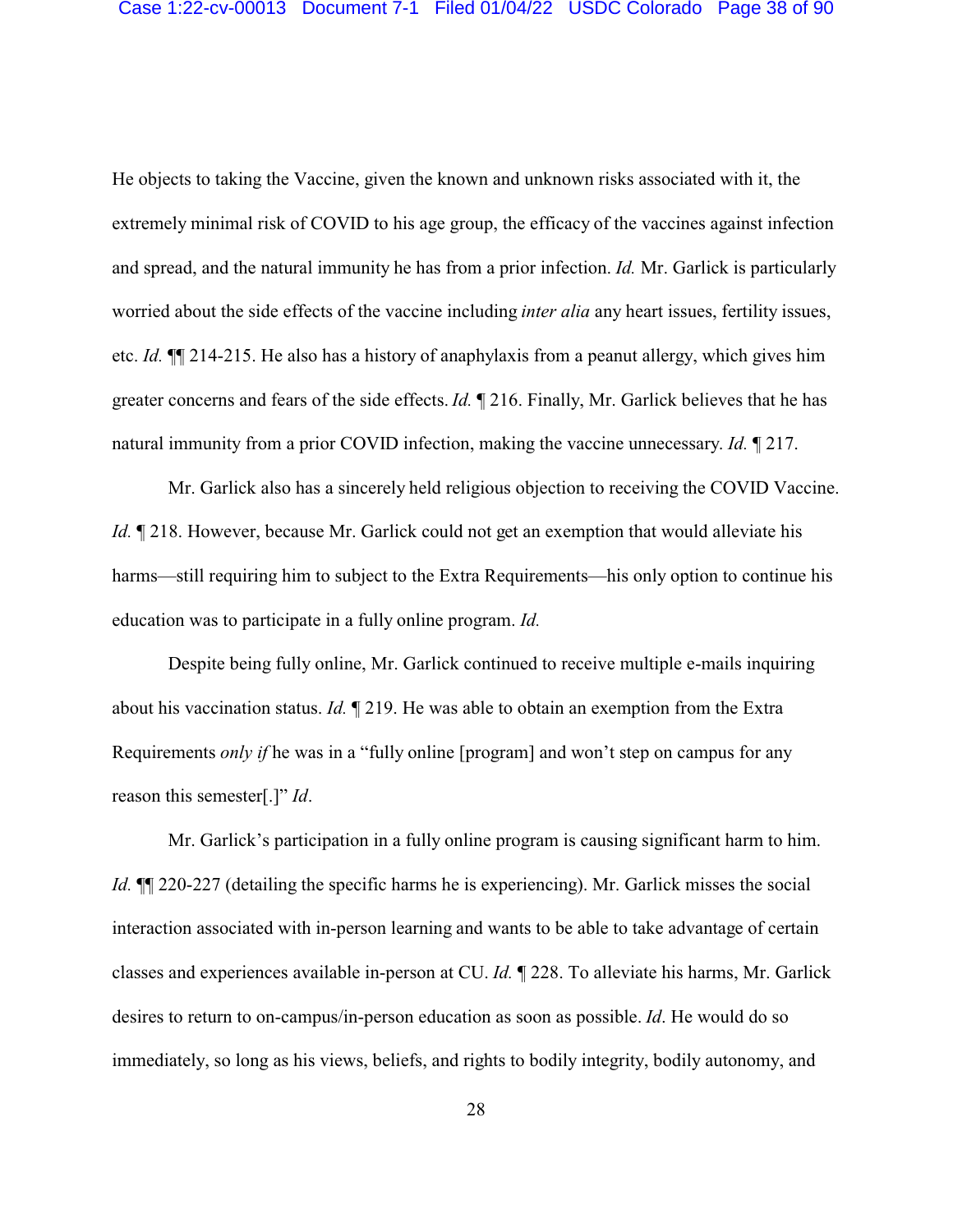medical treatment choice are respected. *Id.* 

### **2. Plaintiff Dr. Thomas Fow**

Plaintiff Dr. Thomas Fow is a licensed dentist and a terminated student from the Graduate Periodontics Program at CU. *Id.* ¶ 229. Dr. Fow objects generally to the CU Mandate. *Id.* ¶ 230. He objects to taking the Vaccine, given the known and unknown risks associated with it, the extremely minimal risk of COVID to his age group, the efficacy of the vaccines against infection and spread, and the natural immunity he has from a prior infection (making the vaccine unnecessary for him). *Id*. Dr. Fow further objects to CU dictating his medical treatment, despite not being his doctor or a medical professional. *Id.* ¶ 231.

Dr. Fow also has a sincerely held religious objection to receiving the COVID Vaccine. *Id.* ¶ 232. Accordingly, he applied for a religious exemption from CU, which was denied (despite previously seeking and receiving and exemption for Summer semester). *Id.* ¶¶ 232-245.

In its denial, CU stated that religious exemptions are only available for a "religious belief whose teachings are opposed to all immunizations, i.e., your religion teaches you and all other adherents that immunizations are forbidden under all circumstances." *Id.* ¶ 238. CU further stated that:

When asked to explain how your religious beliefs prevent you from receiving the COVID-19 vaccine, you responded that you object based on your belief that the COVID-19 vaccines were developed from human cell lines derived from abortion.

The basis for your objection to vaccination against COVID-19 is of a personal nature and not part of a comprehensive system of religious beliefs.

Having considered your exemption request and the campus COVID-19 vaccination policy, your request is not approved.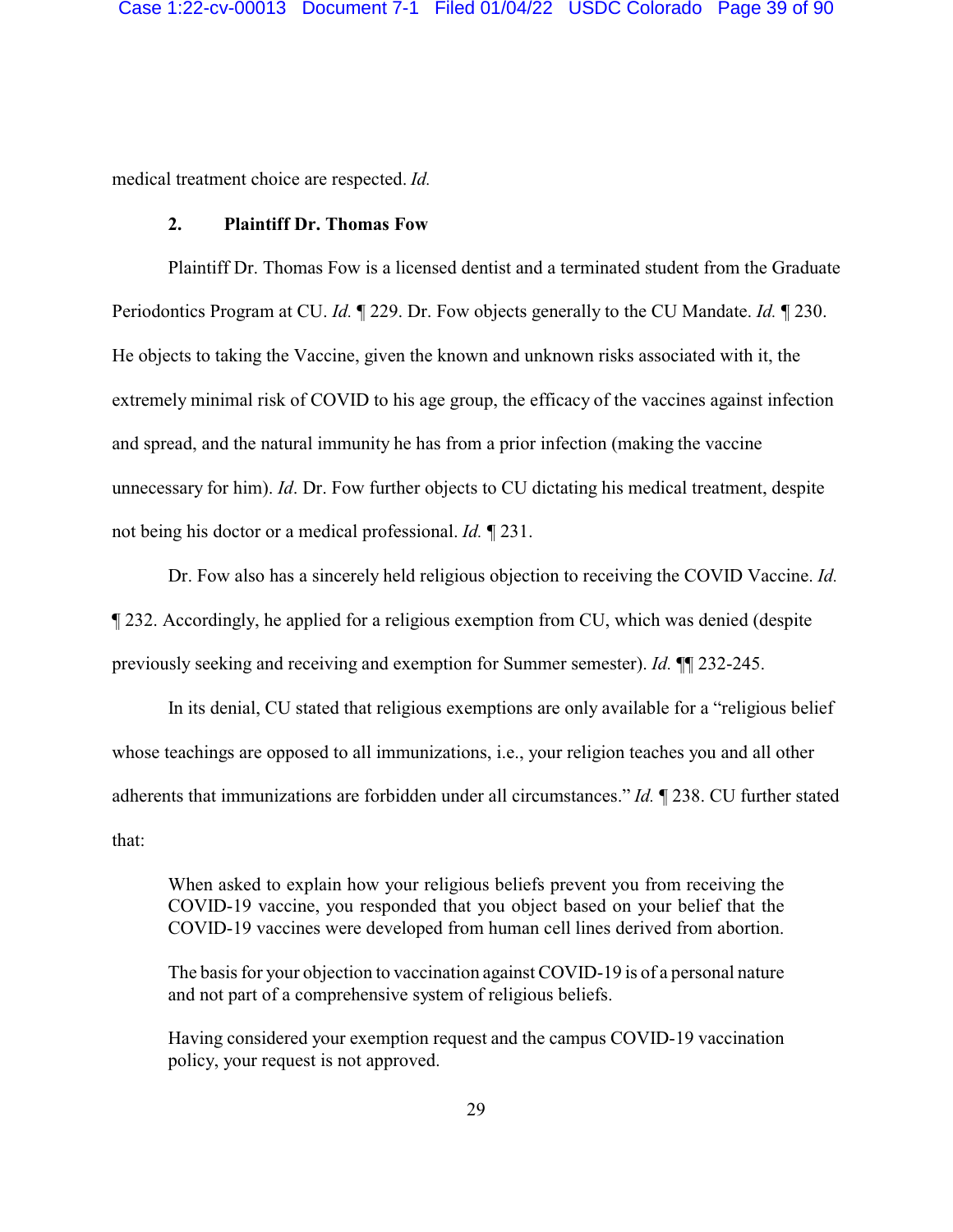*Id.* 

Dr. Fow was given the following options: **(1)** receive the vaccine, **(2)** withdraw, **(3)** request a leave of absence, or **(4)** be dismissed from the school. *Id.* ¶ 239. But following a referral to the Student Performance Committee, Dr. Fow was placed on an involuntary personal leave until he complied with the CU Mandate. *Id.* ¶¶ 241-243. Just two days later, Dr. Fow received a follow up e-mail from the Dean of the School of Dental Medicine, indicating that, because of his non-compliance, he would be disenrolled on September 28, 2021. *Id.* ¶ 244.

At this time, Dr. Fow is unclear whether he has been disenrolled from the school or is on a one-year personal leave. *Id.* ¶ 245. Regardless of the phrasing of his termination, Dr. Fow has been, *inter alia*, **(1)** terminated from his program, **(2)** is not permitted to continue his education, **(3)** is not permitted to continue patient care, and **(4)** has been restricted from being on campus. *Id.*

Dr. Fow desires and intends to continue his education in the Graduate Periodontics Program at CU, so long as his views, sincerely held religious beliefs, and rights to bodily integrity, bodily autonomy, and medical treatment choice are respected. *Id.* ¶ 246.

#### **3. Plaintiff Rebekah Voelkelt**

Plaintiff Rebekah Voelkelt is a deferred student of CU. *Id.* ¶ 247. She intends to continue her education at CU when and if the CU Mandate is lifted or enjoined. *Id.*

Ms. Voelkelt objects generally to the CU Mandate. *Id.* ¶ 248. She objects to taking the Vaccine, given the known and unknown risks associated with it, the extremely minimal risk of COVID to her age group, and the efficacy of the vaccines against infection and spread. *Id.* Ms.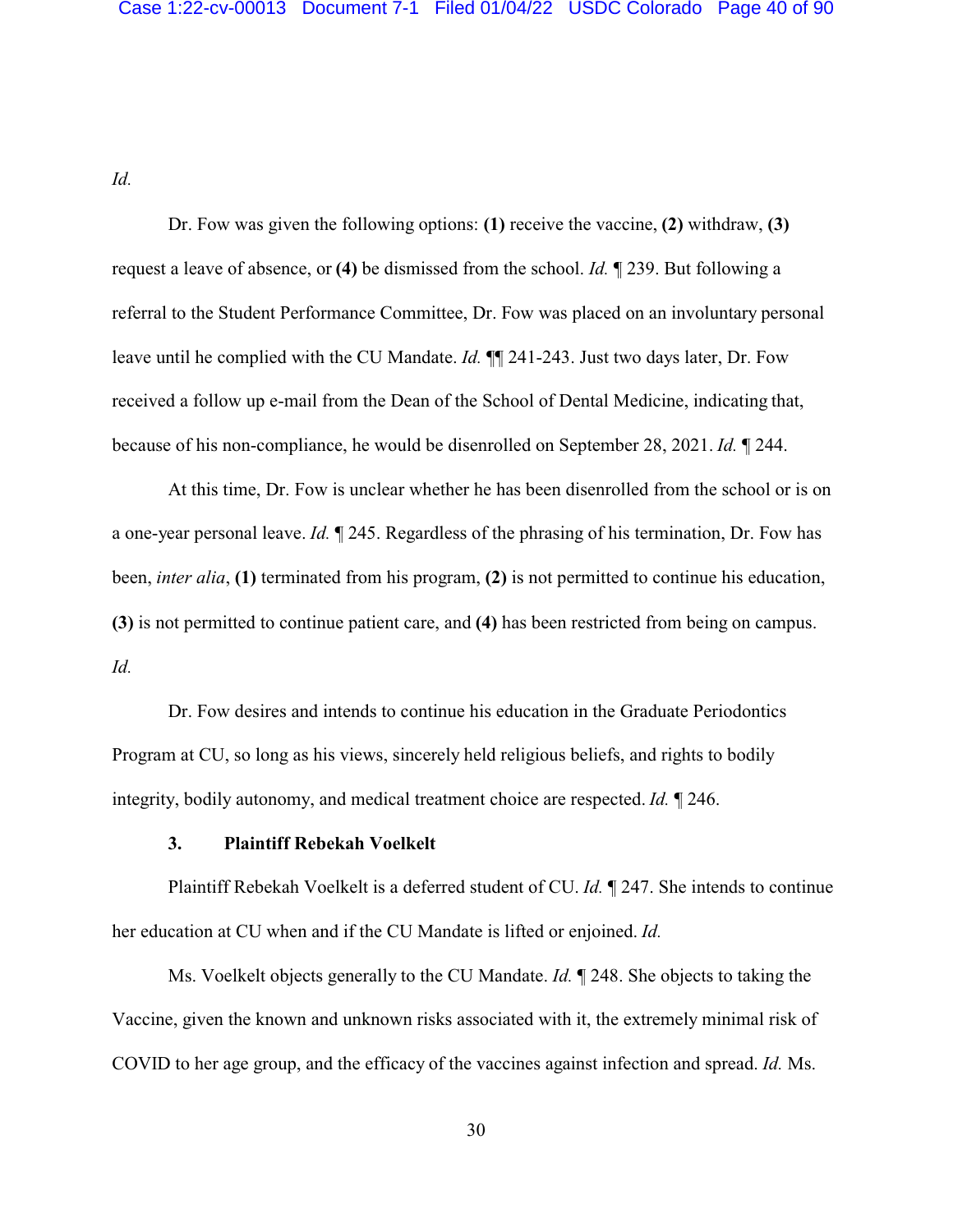#### Case 1:22-cv-00013 Document 7-1 Filed 01/04/22 USDC Colorado Page 41 of 90

Voelkelt is particularly worried about the side effects of the vaccine including *inter alia* any heart issues, fertility issues, etc. *Id.* ¶ 249. She is also concerned about her significant family history of reactions to vaccines. *Id.* ¶ 250.

Ms. Voelkelt also has a sincerely held religious objection to receiving the COVID Vaccine, given the use of aborted fetal tissue<sup>7</sup> used to make the vaccines. *Id.* 1252. However, because Ms. Voelkelt could not get an exemption that would alleviate her harms—still requiring her to subject to the Extra Requirements—and because the exemption required the disclosure of her private information, she felt that her only option was to defer her education for the year. *Id*.

Miss Voelkelt intends to continue her education at CU, so long as her views, sincerely held religious beliefs, and rights to bodily integrity, bodily autonomy, and medical treatment choice are respected. *Id.* ¶ 256.

For all of the reasons above, all Students object to the Mandate. *Id.* ¶ 257. They also object to CU's Mandate on the basis that all but one of the vaccines have only received Emergency Authorization from the FDA. *Id.* ¶ 258. None are willing to take a "vaccine" while it is only approved under that Emergency Authorization. *Id.* Students should not be required to put their health at risk (given the known and unknown risks of the Vaccine) in order to comply with the Mandate and object to doing so. *Id.* ¶ 259. Students are irreparably harmed by the Mandate and have no adequate remedy at law. *Id.* ¶¶ 260-261.

<sup>&</sup>lt;sup>7</sup> Fetal tissue derived from an abortion was used in the production of the Johnson & Johnson vaccine, and was used in the research and testing for the Pfizer and Moderna vaccines. *See* **Bhattacharya Decl.** ¶¶ 59-60.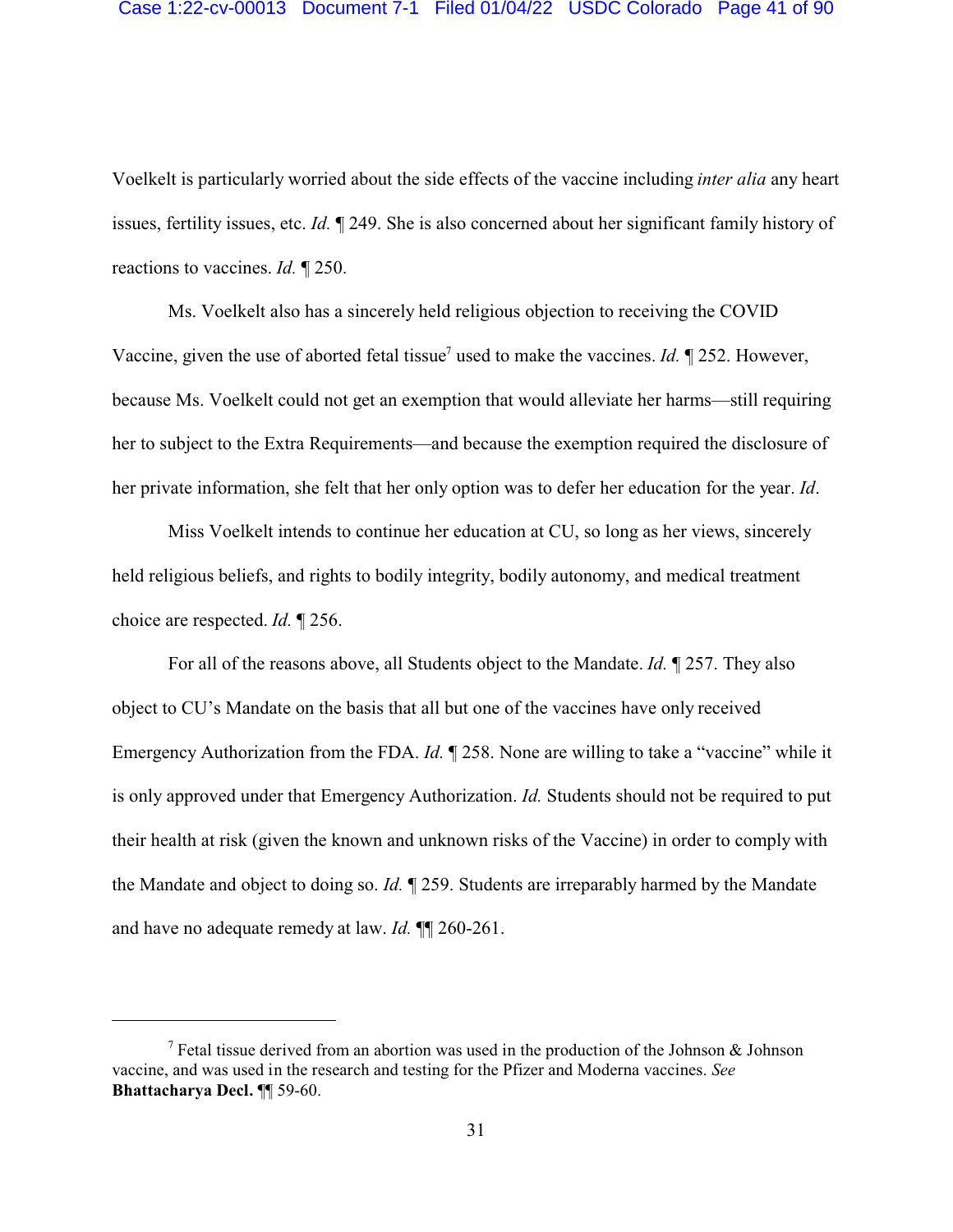### **Argument**

A party seeking a preliminary injunction must establish that: (1) its claim has a likelihood of success on the merits; (2) it will suffer irreparable harm; (3) that the balance of injuries tips in its favor; and (4) the injunction is not adverse to the public interest. *See Schrier vv. University of Co.*, 427 F.3d 1253, 1258 (10th Cir. 2005) (citing *Heideman v. S. Salt Lake City*, 348 F.3d 1182, 1188 (10th Cir. 2003)).

The Tenth Circuit uses a liberal standard for "probability of success on the merits" *Lundgrin v. Claytor*, 619 F.2d 61, 63 (10th Cir. 1980). The circuit's standard is such that where the movant establishes that the three "harm" factors tip decidedly in its favor, the movant need only show "questions going to the merits so serious, substantial, difficult and doubtful, as to make them a fair ground for litigation and thus for more deliberate investigation." *Id.* (internal citations omitted); *see also Resolution Trust Corp. v. Cruce*, 972 F.2d 1195, 1198 (10th Cir. 1992); *Otero Sav. & Loan Ass'n v. Fed. Reserve Bank*, 665 F.2d 275, 278 (10th Cir. 1981); *Tri-State Generation & Transmission Ass'n v. Shoshone River Power, Inc.*, 805 F.2d 351, 358 (10th Cir. 1986).

The CU Mandate should be enjoined. Students meet the requirements for a preliminary injunction: they are likely to succeed on the merits of their case, they have irreparable harm if the injunction is not granted, the balance of injuries tips in Students favor, and the public-interest favors the Students.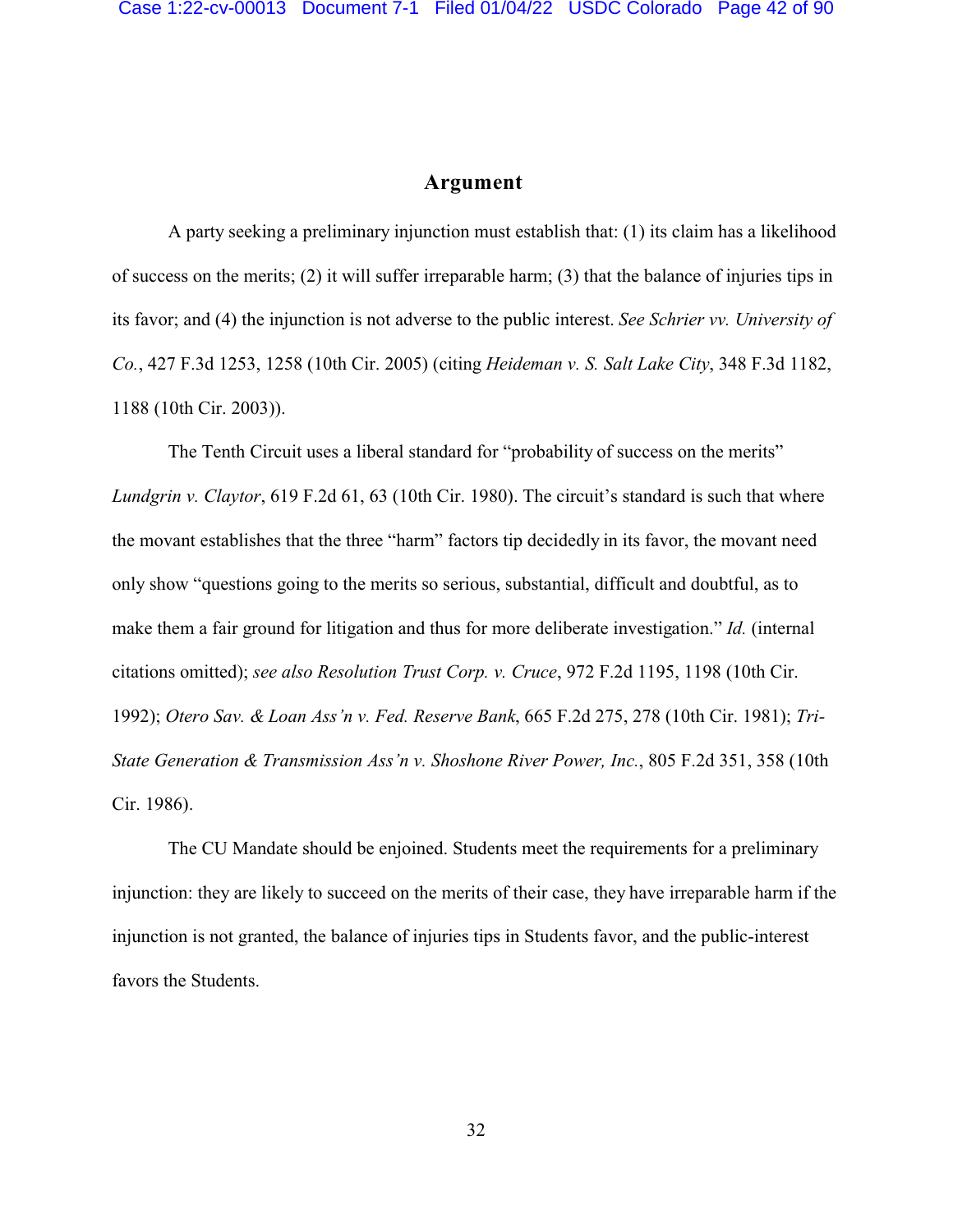#### **I. Students Are Likely To Prevail on the Merits.**

The Supreme Court has developed doctrines to protect the infringement of constitutional rights of bodily integrity, autonomy, and of medical treatment choice, and the scrutiny level that should be applied to protect these constitutional rights, depending on the context involved. A heightened level of scrutiny should apply to Students' Fourteenth Amendment liberty claim because the individual rights to bodily integrity, autonomy, and of medical treatment choice involved here are fundamental and no limiting context to those fundamental rights, such as the context within a prison, applies to the CU Mandate. Since CU cannot prove that the CU Mandate survives heightened scrutiny, the Students are likely to prevail upon the merits of their claim that the CU Mandate violates their liberty interests protected by the Fourteenth Amendment to the United States Constitution.

The CU Mandate's Exemption Policies violate the Establishment Clause's prohibition on the government requiring those holding religious beliefs to "be responding to the commands of a particular religious organization" in order to claim its protection, *Frazee v. Illinois Dept. of Employment Sec.*, 489 U.S. 829, 834 (1989), and the "the clearest command of the Establishment Clause [ ] that one religious denomination cannot be officially preferred over another." *Larson v. Valente*, 456 U.S. 228, 244 (1982). These impermissible violations of the Establishment Clause are directly tied to "excessive entanglement" by the government in religion.

The CU Mandate's Exemption Policies violate the Free Exercise Clause by giving preferential treatment to certain religions and thereby burdening the free exercise of other religions by forcing Students to forgo that religion or its commands at the cost of a benefit.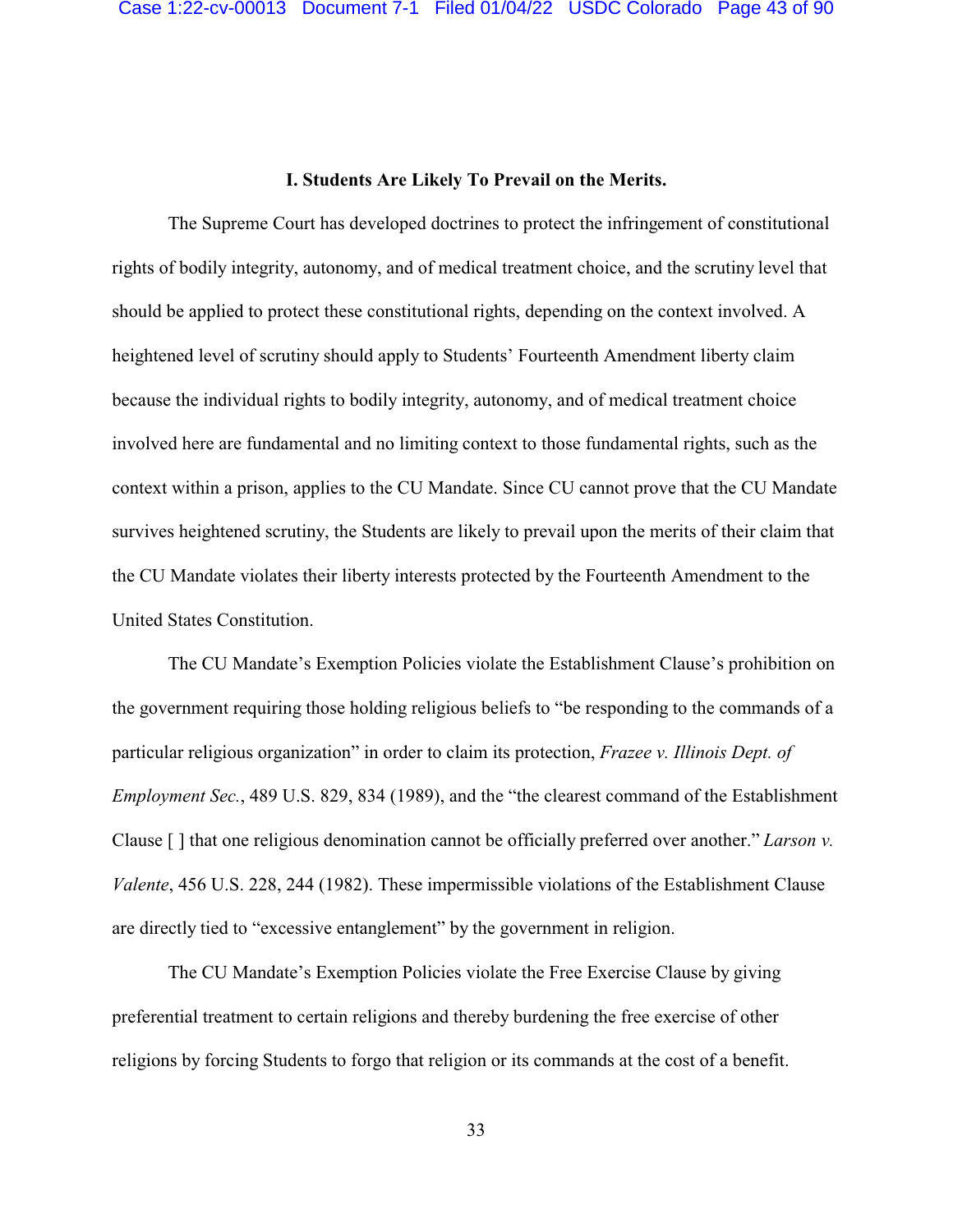Specifically, by offering religious exemptions only to those whose religions it deems worthy, CU violates "[t]he free exercise [clause's] promot[ion of] the inviolability of *individual conscience*" by failing to "recogniz[e] that *private choice* . . . should form the basis for religious conduct and belief." *Int'l Soc. for Krishna Consciousness, Inc. v. Barber,* 650 F.2d 430, 438 (2d Cir. 1981) (citation omitted). Furthermore, both in attaching a benefit to the religions it deems worthy (and no others), *and* attaching said benefit to medical claims (but not *some* religious claims), CU violates the Free Exercise Clause's prohibition on "indirect coercion or penalties on the free exercise of religion," *Dahl v. Bd. of Trustees of W. Michigan Univ.*, No. 21-2945, — F.4th —, 2021 WL 4618519, at \*2 (6th Cir. Oct. 7, 2021) (quoting *Trinity Lutheran Church of Columbia, Inc. v. Comer,* 137 S. Ct. 2012, 2022 (2017)), forcing students to "choose between their religious beliefs and receiving a government benefit," *Trinity Lutheran*, 137 S. Ct. at 2023.

The CU Mandate's Original Exemption Policy permits CU to excessively entangle itself in the evaluation of the validity of a student's religious belief, it does not permit a student's individual conscience or private choice to form the basis for a religion it deems worthy of an exemption, and it forces Students to choose between their religious beliefs and receiving a government benefit. For these and all foregoing reasons, CU's Exemption Policies cannot survive the strict scrutiny required under either an Establishment Clause or a Free Exercise Clause claim.

The CU Mandate's Exemption Policies, on their face, are neither neutral nor generally applicable. The Exemption Policies give CU the power to evaluate whether a religious claimant is really "worthy" or not, and then empowers the university to discriminate on the basis of that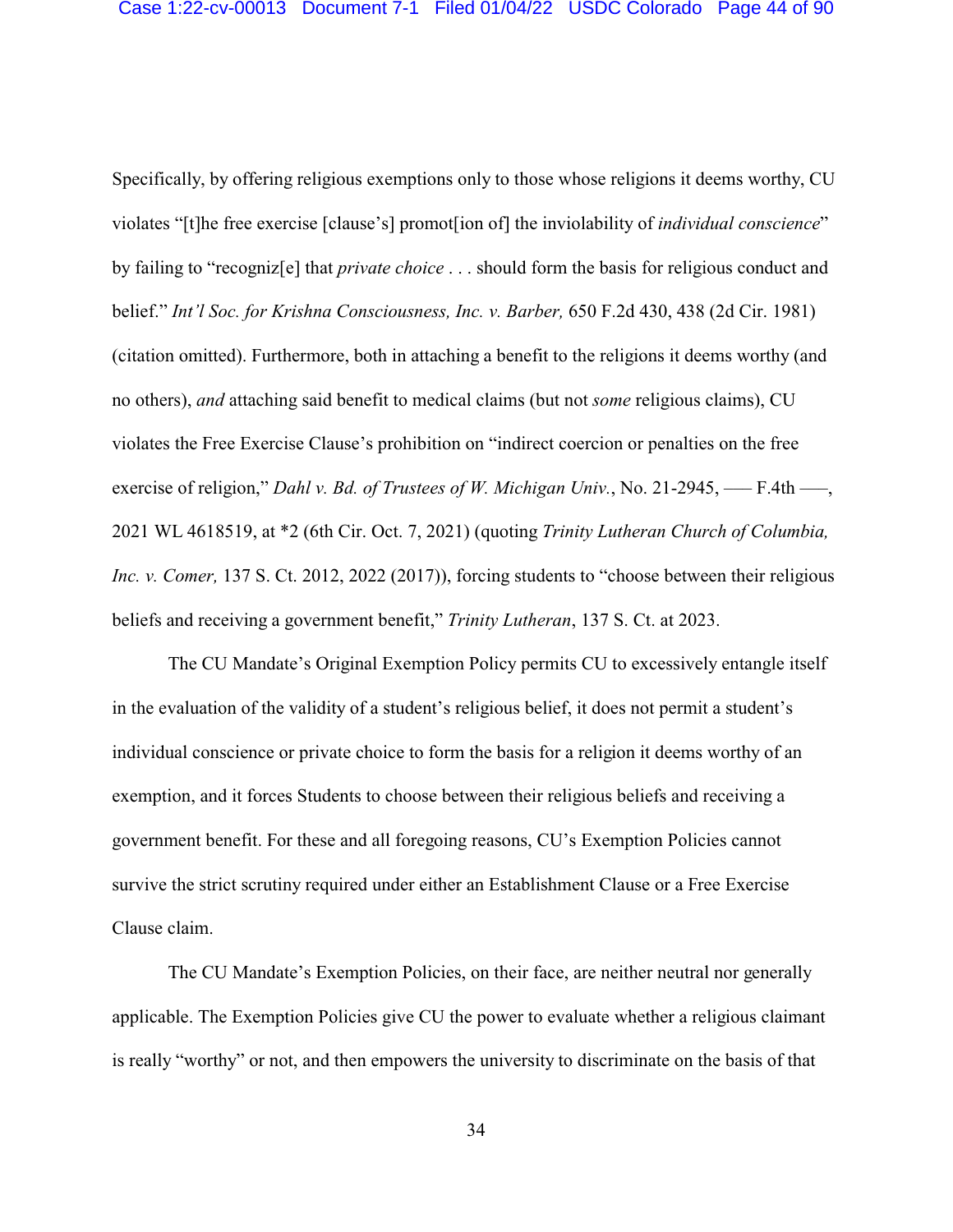religion. The CU Mandate's Exemption Policies create a formal mechanism for granting exceptions to the CU Mandate. All of these consequences of CU's Exemption Policies as they relate to religion make them subject to the strict scrutiny required by the Equal Protection Clause of the Fourteenth Amendment. CU cannot survive such strict scrutiny because it fails both the "compelling interest" and "narrow tailoring" prongs on multiple grounds.

CU forces Students to make a choice: retain your rights to bodily integrity, autonomy, and of medical treatment choice, and your free and unencumbered religious rights *or* attend CU, which you are otherwise entitled to do. CU is not permitted under the U.S. Constitution to force such a choice on Students.

## **A. The CU Mandate and Exemption Policies Applied to the CU Mandate Are Unconstitutional Conditions.**

Students allege that the CU Mandate violates Students' constitutional rights under the First and Fourteenth Amendments to the United States Constitution. First, their rights to bodily integrity and autonomy, and of medical treatment choice are violated by CU's threat of a "loss of an education," if the student does not comply with its CU Mandate. Next, their rights to be free from government establishment of religion and government infringement upon their free exercise of religion are violated by the Exemption Policies applied to the CU Mandate. While CU might argue that Students are misplaced in relying on the unconstitutional conditions doctrine, this doctrine protects individuals from government coercion—recognizing that the government cannot coerce individuals to give up their constitutional rights by threatening the loss of a discretionary benefit. *Koontz v. St. Johns River Water Mgmt. Dist.*, 570 U.S. 595, 604, 607 (2013) (collecting cases).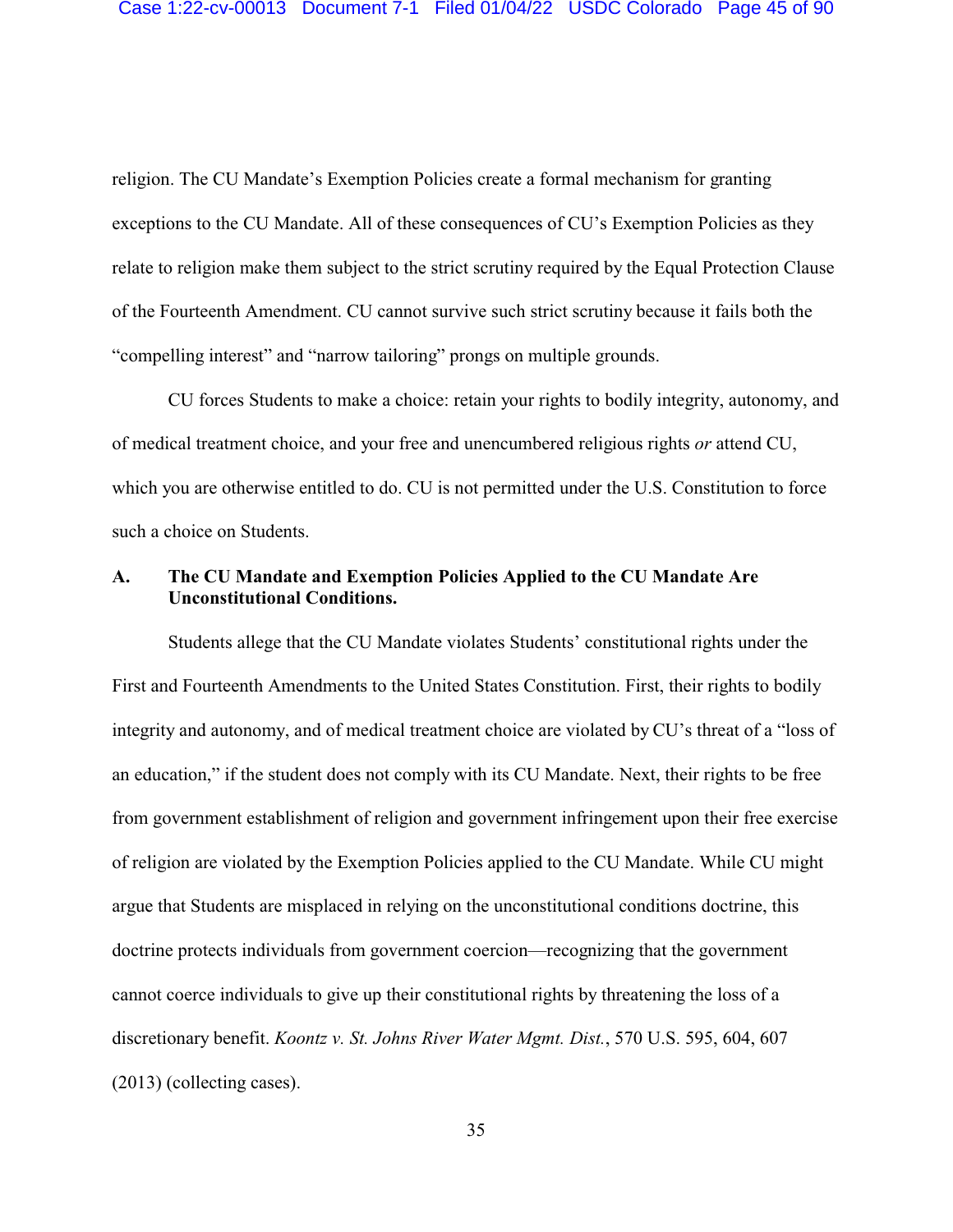It is well established that "the government may not deny a benefit to a person because he exercises a constitutional right." *Regan v. Taxation With Representation*, 461 U.S. 540, 545 (1983). This principle "vindicates the Constitution's enumerated rights by preventing the government from coercing people into giving them up." *Koontz*, 570 U.S. at 604 (collecting cases). Put simply, this doctrine stands for the premise that the government cannot do indirectly what it is not permitted to do directly under the Constitution.

Here, CU is doing exactly that—trying to control students' medical treatment choices and religious liberties—by coercing students to give up their rights to bodily integrity and autonomy, and to medical treatment choice and their religious rights in exchange for the discretionary benefit of matriculating at CU. Even if "someone refuses to cede a constitutional right in the face of coercive pressure, the impermissible denial of a governmental benefit is a constitutionally cognizable injury," *Id*. at 607. The U.S. Supreme Court has "often concluded that denials of government benefits were impermissible under the unconstitutional conditions doctrine," *id*. at 606, even where there is "no entitlement to that benefit." *Id*. at 608. This is the situation here.

CU is coercing Students to submit to forced medical treatment in exchange for the discretionary benefit of matriculating at CU. Some might argue that the unconstitutional condition doctrine doesn't apply here because CU sets all sorts of requirements for matriculation, such as paying tuition that obviously wouldn't violate the Takings Clause. But those are false analogies against the application of the doctrine here—this is not anything close to the bargainfor-exchange of paying tuition or completing calculus assignments—no one questions CU's right to directly require such things of its students, so those types of requirements could not be viewed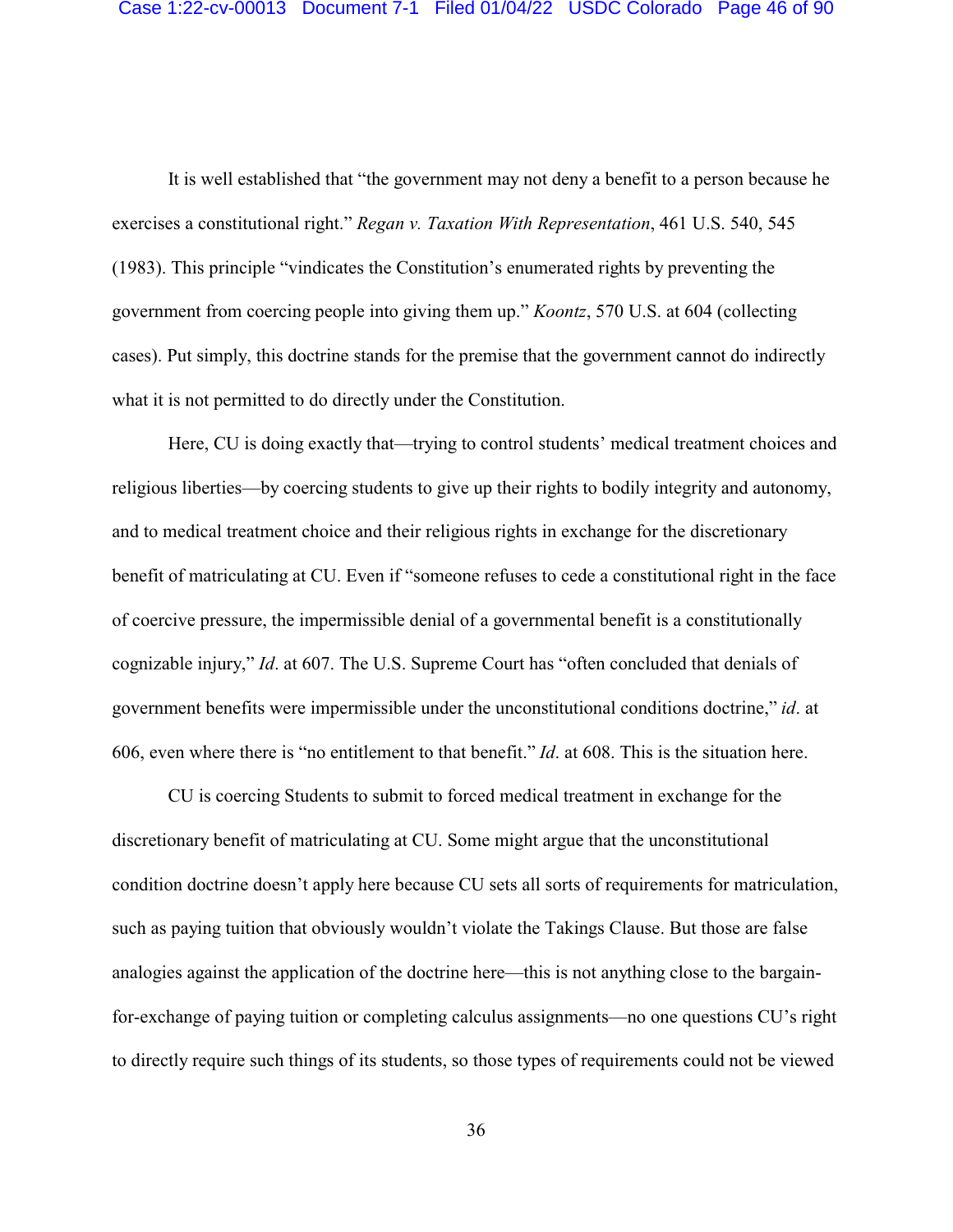as unconstitutional conditions if indirectly imposed as a condition of enrollment. But if CU decided to force students (whether sexually active or not) to take birth control against their will (based upon the chance sexual activity could lead to unplanned pregnancies impacting others), the direct constitutional violation would (hopefully) be clear. Therefore, CU could not indirectly implement such a draconian birth control policy as a "condition" of matriculation at CU. Students recognize forced birth control is a hyperbolic example, but the fact remains that CU cannot force medical treatments upon its students directly without their consent. Thus, it cannot do so indirectly, by threatening virtual expulsion unless the Students "agree" to give up their right to refuse medical treatment.

### **B.** *Jacobson* **and** *Zucht* **do not control–***Cruzan* **and subsequent forced medical treatment cases do.**

Our constitutional history and heritage have repeatedly indicated that rigorous scrutiny must be applied when bodily integrity and autonomy is involved. "'[N]o right is held more sacred, or is more carefully guarded,…than the right of every individual to the possession and control of his own person.'" *Cruzan*, 497 U.S. 261 at 269 (quoting *Union Pac. R. Co. v. Botsford*, 141 U.S. 250, 251 (1891). Such was the case at common law "unless by clear and unquestionable authority of law." *Id.* "The logical corollary of [this doctrine was] that a patient generally possesse[d] the right… to refuse treatment." *Id.* This principle was so deeply recognized in Anglo-American law that "no order to inspect [a party's] body…[had] been made, or even moved for, in any of the English courts of common law, at any period of their history." *Union Pac.*, 141 U.S. at 253; *see also* Judge Thomas Cooley, *Cooley on Torts* 29 (1st ed. 1888) (stating that "the right to one's person may be said to be a right of complete immunity"). It took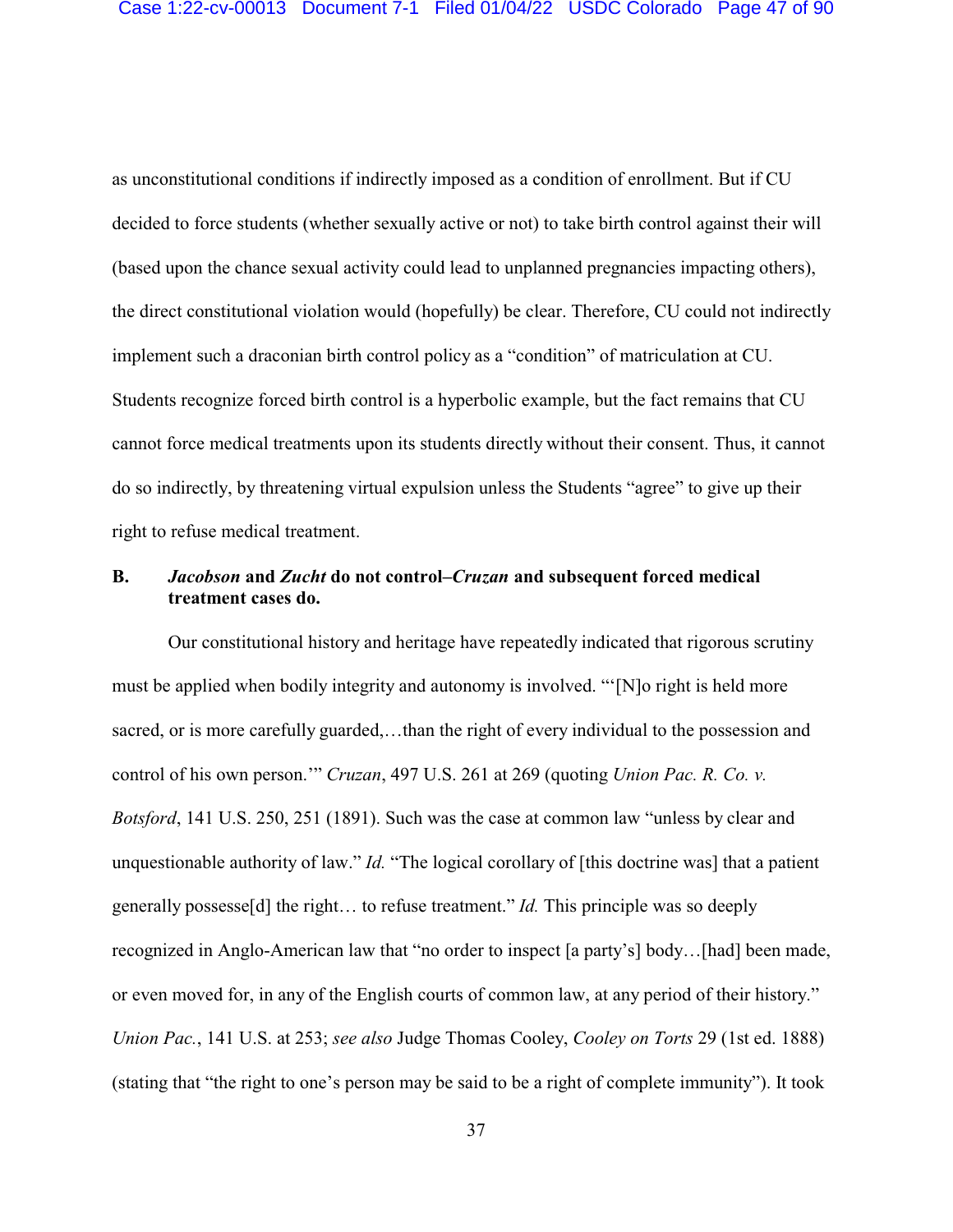nearly a century for any court in the United States to issue an order "for the inspection of the body of [a] plaintiff in [a legal action.]" *Union Pac.*, 141 U.S. at 255 (citing an 1868 case from New York: *Walsh v. Sayre*, 52 How. Pract. 334). Even this case was subsequently overruled. *Id.* (citing *Roberts v. Ogdensburgh & Lake Champlain Railroad*, 29 Hun, 154).

### **1.** *Jacobson's* **application of rational basis review has come under scrutiny by the Court in recent decisions**.

In order for the CU Mandate to be deemed unconstitutional under rational basis review, Students would bear the burden to negate every conceivable basis which might support it. *See F.C.C. v. Beach Commc'ns, Inc,* 508 U.S. 307, 313-14 (1993). Because of this standard, laws and regulations analyzed using this extremely deferential standard are almost never found to be unconstitutional. Students contend an extremely deferential legal standard that virtually never results in a regulation being found unconstitutional provides nearly carte blanche plenary power to the government, no matter the gloss of "reasonableness" that must be applied.

Justice Gorsuch, concurring in *Roman Catholic Diocese v. Cuomo*, agreed and highlighted this sea-change, noting that *Jacobson* was a "modest decision" and not "a towering authority that overshadows the Constitution during a pandemic." 141 S. Ct. 63, 71 (2020). Regarding *Jacobson*'s modest nature, Justice Gorsuch observed that it was over a century old and involved: (1) an old mode of analysis instead of modern constitutional review; $^{8}$  (2) a "bodily-

<sup>&</sup>lt;sup>8</sup> "Substantive due process" was not recognized in legal text books until the 1930s and did not appear in U.S. Supreme Court cases until the 1950's. *See generally*, G. Edward White, *The Constitution and the New Deal* 259 (2000); *Republic National Gas v. Oklahoma*, 334 U.S. 62, 90 (1948) (J. Rutledge, dissenting); *Beauharnais v. Illinois*, 343 U.S. 250, 277 (1952) (J. Reed, concurring). Incorporation of the Bill of Rights, upon which substantive due process against the States is based, did not begin until 1925. *See Gitlow v. New York*, 268 U.S. 652 (1925). So *Jacobson* did not employ substantive due process analysis, which modern constitutional jurisprudence requires. *See generally Cnty. of Butler v. Wolf*, 486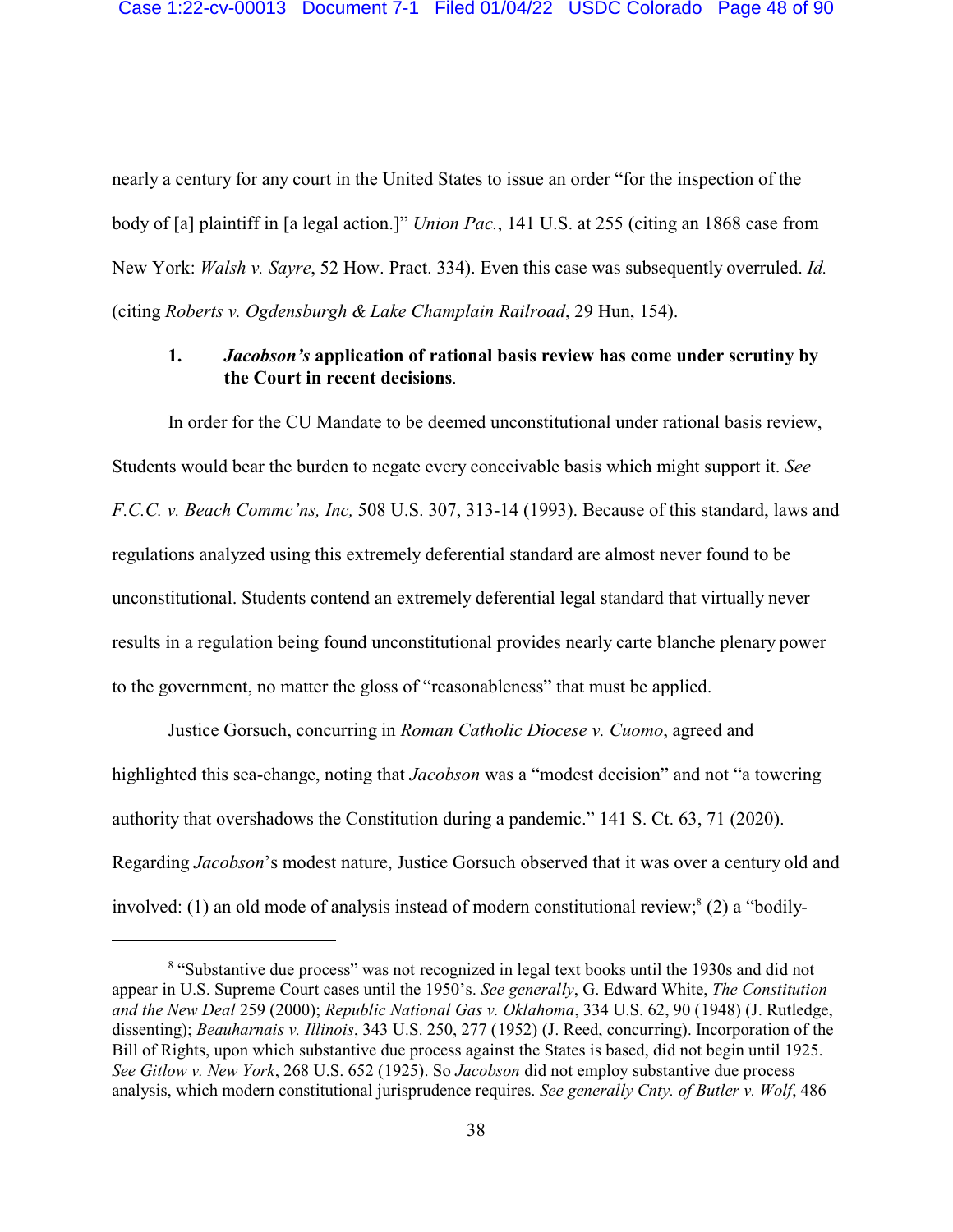integrity" right emanating from the Fourteenth Amendment that was asserted to "avoid not only the vaccine but *also* the \$5 fine (about \$140 today) *and* the need to show he qualified for an exemption," *id.* at 70 (emphasis in original), and (3) "an imposition on [Jacobson's] claimed right to bodily integrity [that] was avoidable and relatively modest." *Id.* at 71.<sup>9</sup> He further remarked that "no Justice now disputes any of these [three] points," none argued that normal constitutional rules should not apply in a pandemic. Chief Justice Roberts agreed, downplaying an earlier comment in concurrence citing *Jacobson* to the effect that such matters are usually left to the states. *Id.* at 71.

*Roman Catholic Diocese* was preceded by a similar case—*Calvary Chapel Dayton Valley v. Sisolak*, 140 S. Ct. 2603 (2020) (denying injunctive relief to church occupancy limits). There, Justice Alito dissented, joined by Justices Thomas and Kavanaugh, noting that "at the outset of an emergency, it may be appropriate for courts to tolerate very blunt rules," "[b]ut a public health emergency does not give . . . public officials *carte blanche* to disregard the Constitution as long as the medical problem exists." *Id.* at 2605. Rather, "[a]s more medical and scientific evidence becomes available, and as States have time to craft policies in light of that evidence, courts should expect policies that more carefully account for constitutional rights." *Id.* Which, of course, is the precise situation here.

Justice Alito's dissenting view was essentially adopted by *Roman Catholic Diocese*,

F. Supp. 3d 883, 897 (W.D. Pa. 2020).

<sup>&</sup>lt;sup>9</sup> *Cf. Jacobson*, 197 U.S. at 39 ("We now decide only that the statue covers the present case, and that nothing clearly appears that would justify this court in holding it to be unconstitutional and inoperative in its application to the plaintiff in error.").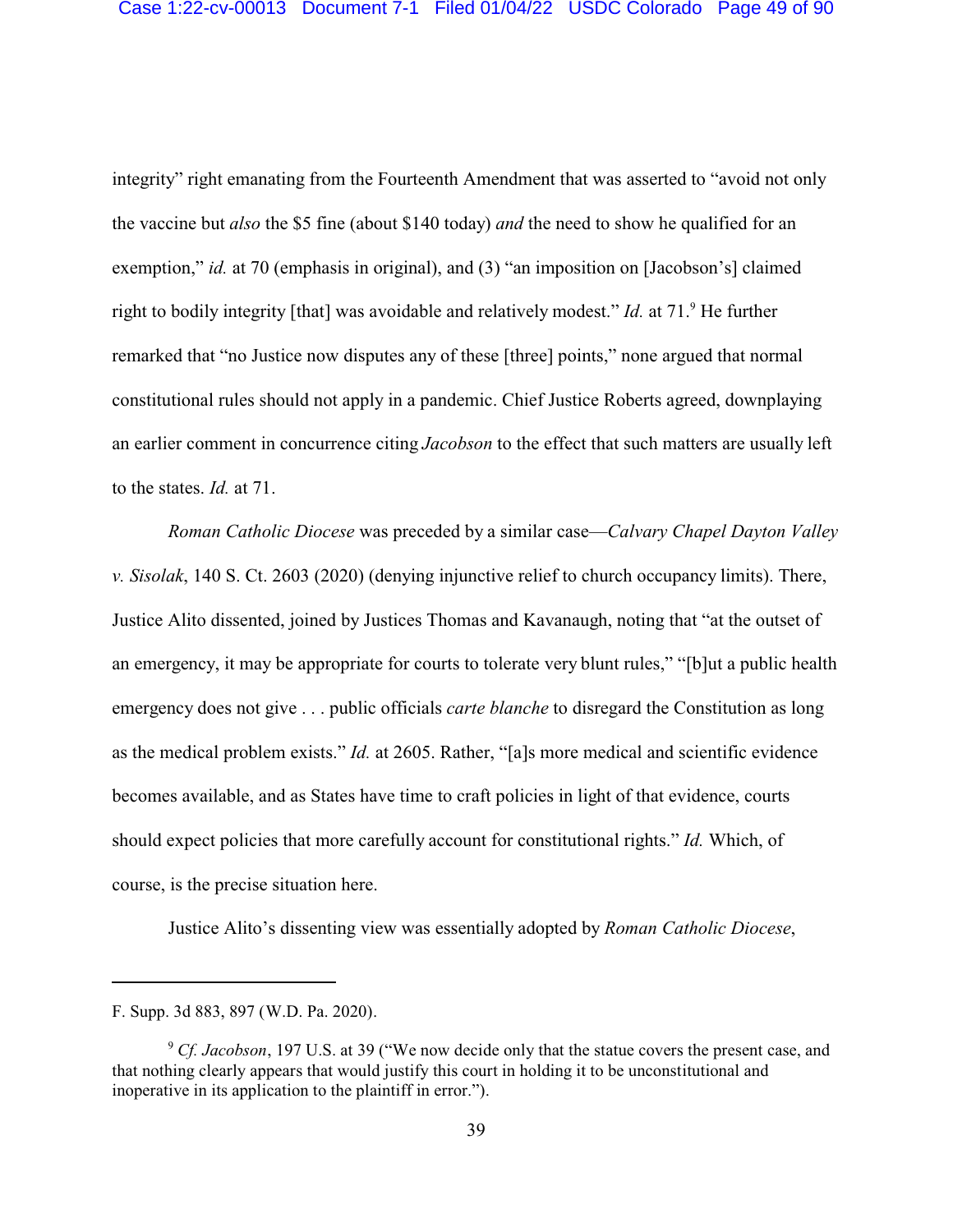meaning that "blunt rules" may be permitted initially, but fine-tuning to actual scientific evidence is then required—requiring an *evidence-focused* inquiry in judicial review. Applying the normally-required, current jurisprudence in that case required the government to justify itself under strict scrutiny, which eschews blunt rules and requires narrow tailoring to the least restrictive means to further a compelling interest.

Despite the government's interest in public health during a pandemic, *Roman Catholic Diocese* required *normal* scrutiny levels instead of defaulting to *Jacobson*'s analysis. Thus, the lower courts are bound to analyze the contexts in which heightened scrutiny applies to cases involving bodily integrity and autonomy, and of medical treatment choice, unless a case using rational basis review directly applies—here, the oft-cited precedent justifying rational basis review does not apply to this case.

Two precedents are most often cited to support vaccine mandates. *Jacobson v. Commonwealth of Massachusetts*, which involved a question of whether a state's police powers extended to forcing citizens to take a small pox vaccine or pay a small one-time fine, *see* 197 U.S. 11, 30 (1905), and *Zucht v. King*, which affirmed a public school's ability to require vaccinations for deadly diseases common among school-age children. 260 U.S. 174, 176-177 (1922). At first glance, *Jacobson* and *Zucht* seem directly on point to the question in front of this Court. However, relying on these precedents here presupposes that the underlying reason why the Court affirmed the states' police powers in those cases is equivalent to the attainable outcome if CU retains similar police powers. This presupposition fails, which means that the controlling precedent is not *Jacobson* and *Zucht*, but rather *Cruzan*, which controls on questions involving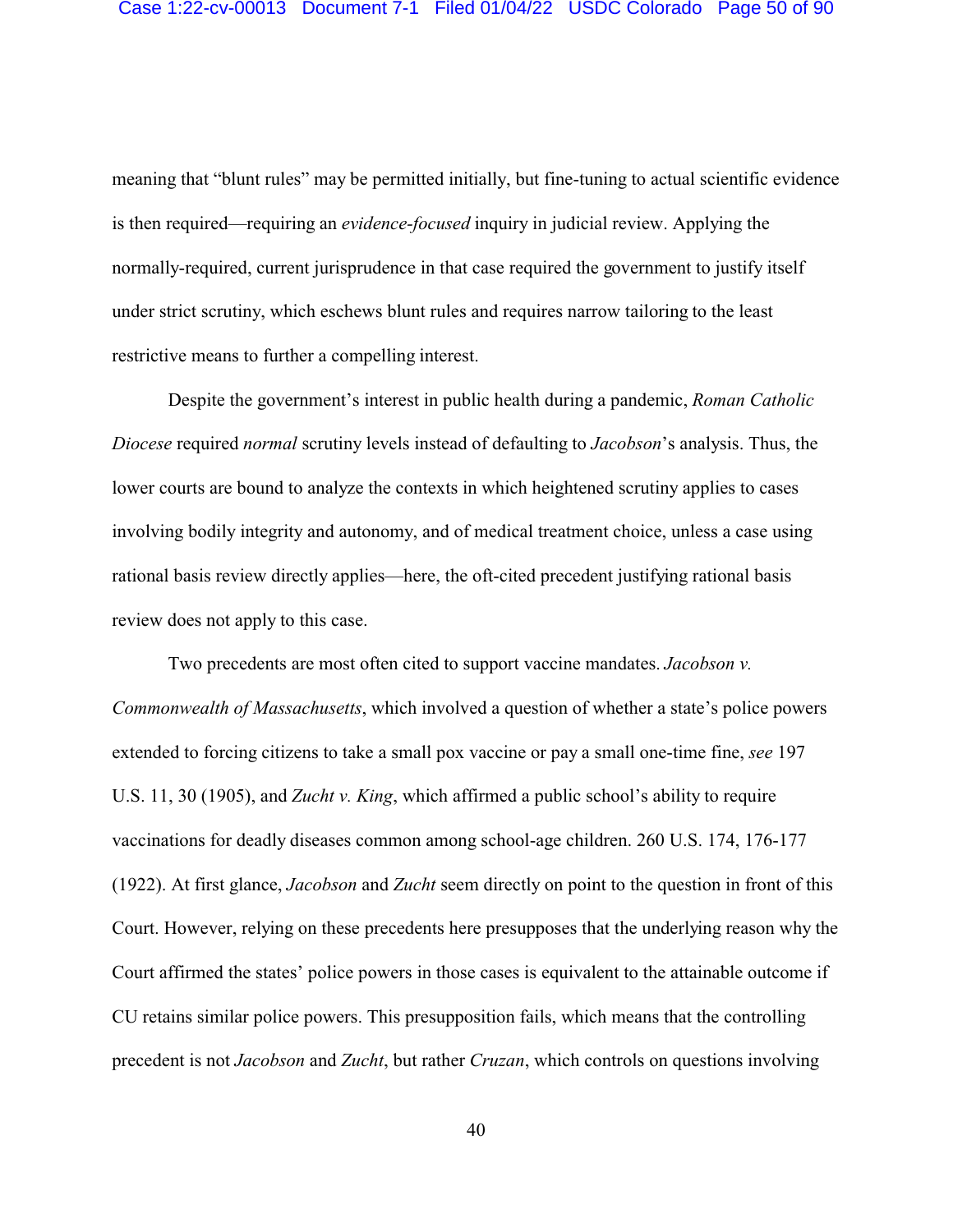forced medical treatment.

## **2. CU's erroneous presuppositions regarding its CU Mandate do not support rational basis review generally afforded to vaccine mandates for public health.**

Competent individuals have a "constitutionally protected liberty interest in refusing unwanted medical treatment." *Cruzan*, 497 U.S. 261 at 278. *Jacobson* and *Zucht* both involved the state's use of its police power to implement public health measures to control the spread of deadly diseases among the population subject to the vaccination mandates.

Thus, the Court's jurisprudence, in *Jacobson* and *Zucht*, concerns vaccines used as a public health measure to prevent the transmission of a disease. As the American Public Health Association explains, "Public Health promotes and protects the health of people and communities where they live, learn, work and play. While a doctor treats people who are sick, those of us working in public health try to prevent people from getting sick or injured in the first place." Compl. ¶ 169. Thus, public health professionals promote vaccines for "vaccinepreventable diseases that can be a threat to our health." *Id*. ¶ 170. This understanding of public health is long-standing. for instance, in 1920, public health was defined as:

the science and art of preventing disease, prolonging life, and promoting physical health and efficiency through organized community efforts for the sanitation of the environment, the control of community infections, the education of the individual in principles of personal hygience, the organization of medical and nursing service for the early diagnosis and preventive treatment of disease, and the development of the scoial machinery which will ensure to every individual in the community a standard of living adequate for the maintenance of health.

*Id*. ¶ 171.

Prior to August of this year, the CDC defined "vaccine" in conformance with the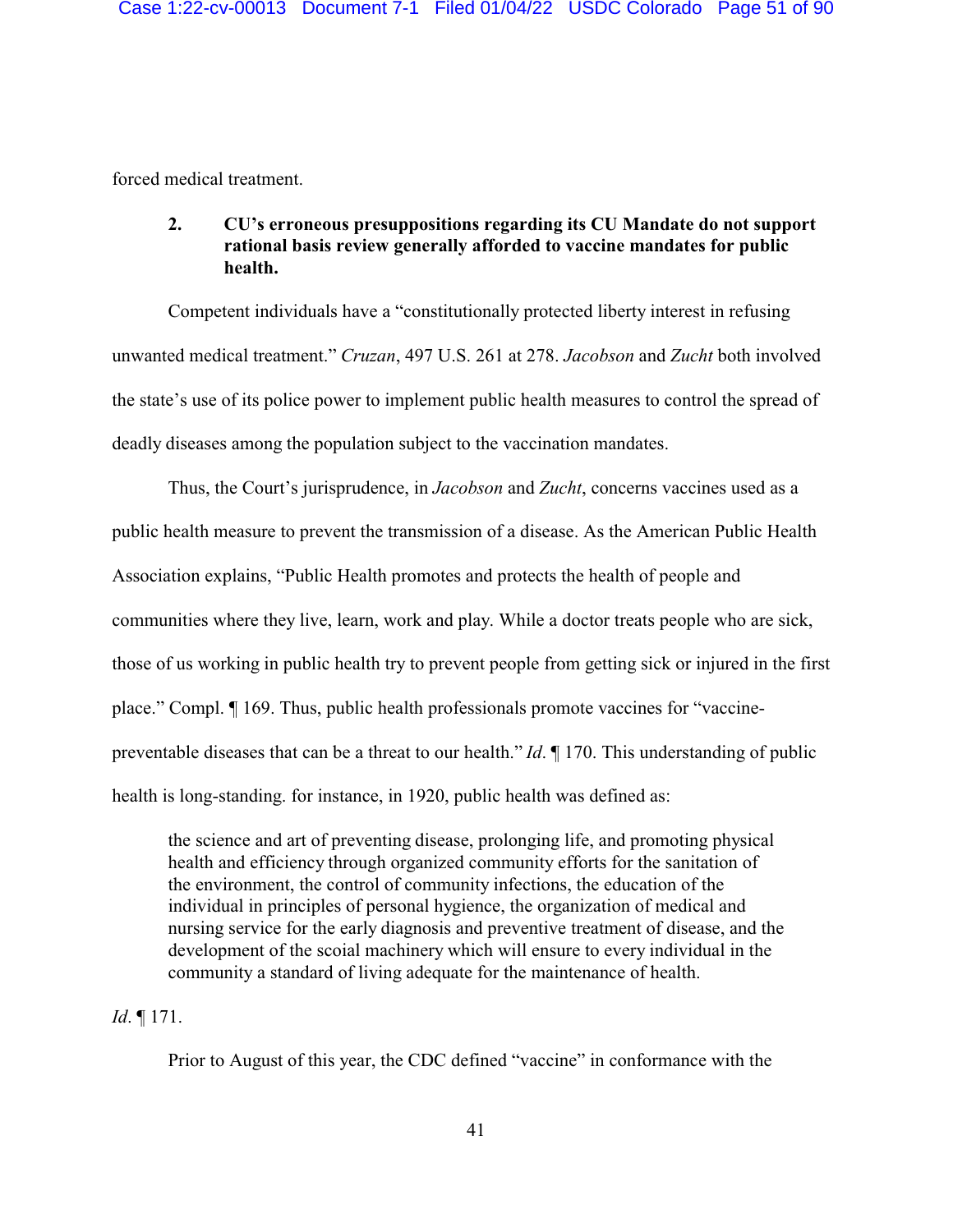traditional understanding that vaccines are a public health measure: "a product that stimulates a person's immune system to produce immunity to a specific disease, protecting the person from that disease." *Id*. ¶ 172, n. 13. However, the CDC recently changed the definition of "vaccine" to "[a] preparation that is used to stimulate the body's immune response against diseases." *Id*. Thus, the CDC eliminated the public health component of producing "immunity to a specific disease, protecting the person from that disease." *Id.* As a result, the CDC's revised definition of vaccine no longer conforms with the understanding that *Jacobson* and subsequent cases assumed, that a vaccine is a public health measure, which is why the court afforded the government great deference. The evidence supports that COVID vaccines should not be viewed as a public health measure to prevent the spread of disease, but as a medical treatment designed to provide therapeutic benefits to the individual who contracts COVID. *See supra* pp. 3-6.

And for constitutional review, the difference between a public health measure and a medical treatment is critical. Constitutional jurisprudence over the last century shows that courts historically grant higher deference (and rational basis review) to decisions to mandate vaccines that are public health measures, but not to forced medical treatments. The reasons for this different treatment is rooted in the differences in purpose behind such mandates. A personal decision to refuse a "vaccine" that is a medical treatment does not create a risk to other people to whom the disease might spread. *See Jacobson*, 197 U.S. at 35 (holding deference applies to those requirements "adapted to prevent the spread of contagious diseases"). Instead, declining medical treatment impacts only the health of the individual refusing the medical treatment.

The COVID vaccine appears to be effective at mitigating symptoms, hospitalizations and

42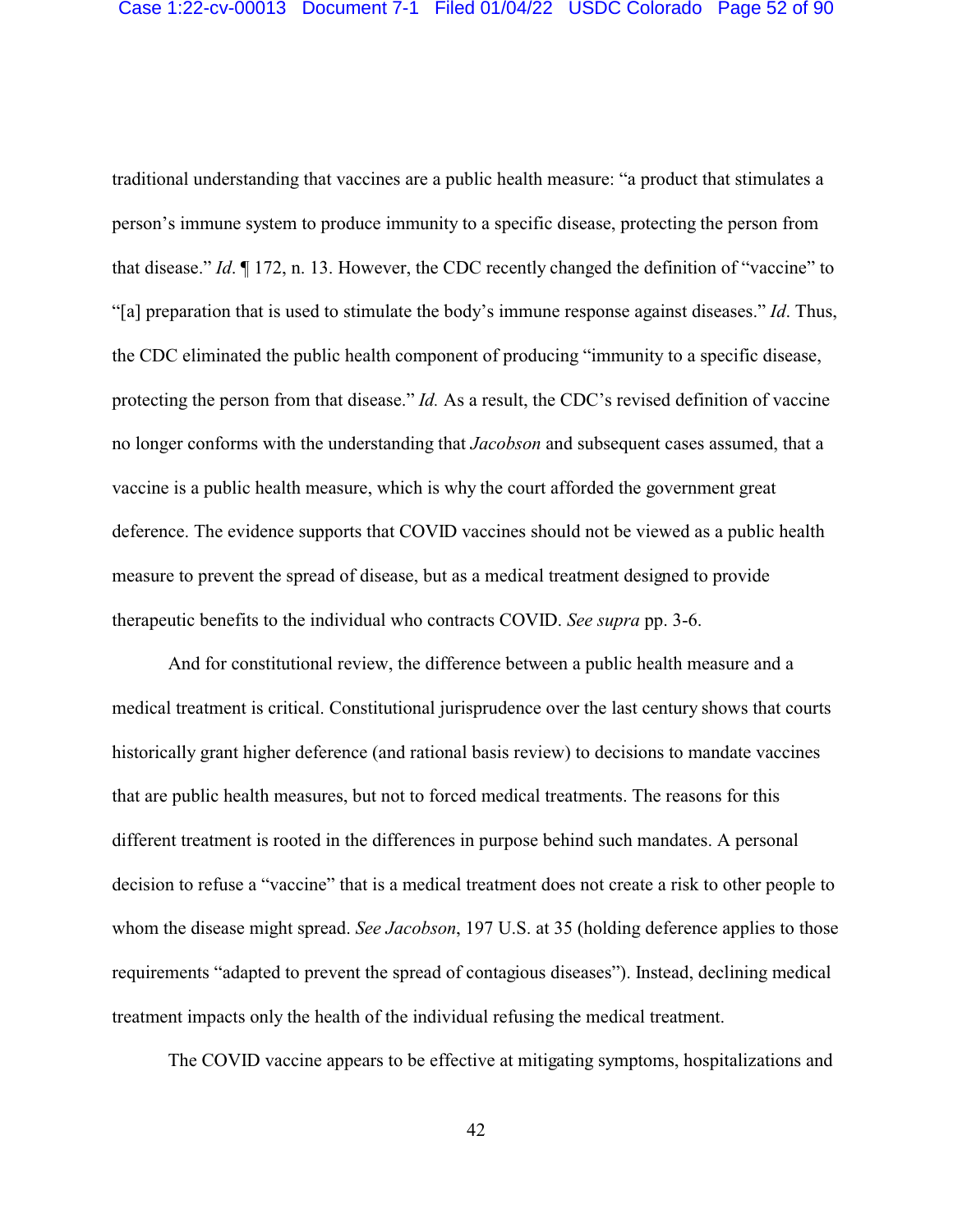deaths, as all medical treatments and prophylactics do, but it does not prevent individuals from either getting or transmitting the COVID virus. *Supra* p. 17-22. According to CDC Director Rochelle Walensky, "what [the COVID vaccines] can't do anymore is prevent transmission." *Id*. p. 18, Compl. ¶ 158. And Dr. Fauci admitted that they have not proven whether the vaccine is effective against the new Omicron variant. *Supra* p. 18, Compl. ¶ 158.

Using *Jacobson*, and its deferential standard, as controlling precedent requires this Court to base its analysis on the supposition that these products would be effective in meeting CU's stated goal of slowing the spread of the COVID virus and thereby protecting the public at large. However, that presupposition is inaccurate, and the COVID vaccines are properly understood as a medical treatment.

## **3. Constitutional jurisprudence related to forced medical treatment, outside of the penal context, requires heightened scrutiny.**

When medical treatment has been **mandated** by the government, contrary to the decision of the person, such mandates uniformly require heightened scrutiny. 10 *See, e.g., Cruzan,* 497 U.S. at 278 (right to consent to or refuse medical treatment for incompetent person); *Humphrey v. Cody*, 405 U.S. 504 (1972); *Vitek v. Jones*, 445 U.S. 480 (1980) (involuntary commitment of mentally ill patients for medical treatment); *Riggins v. Nevada*, 504 U.S. 127, 135 (1992); *Sell v. United States*, 593 U.S. 166, 186 (2003) (pre-trial forced administration of antipsychotic drugs).<sup>11</sup>

<sup>&</sup>lt;sup>10</sup> Students refrain from exclusively using the term strict scrutiny because the medical treatment cases did no always specifically define the scrutiny level applied. However, this line of jurisprudence makes clear that rational basis is not applied in this context, and the Court most often applies a strict scrutiny analysis regardless of label.

<sup>&</sup>lt;sup>11</sup> During modern times, the Court has also applied heightened scrutiny when an important personal choice has been **prohibited** by the government. *See, e.g.*, *Griswold v. Connecticut*, 381 U.S. 479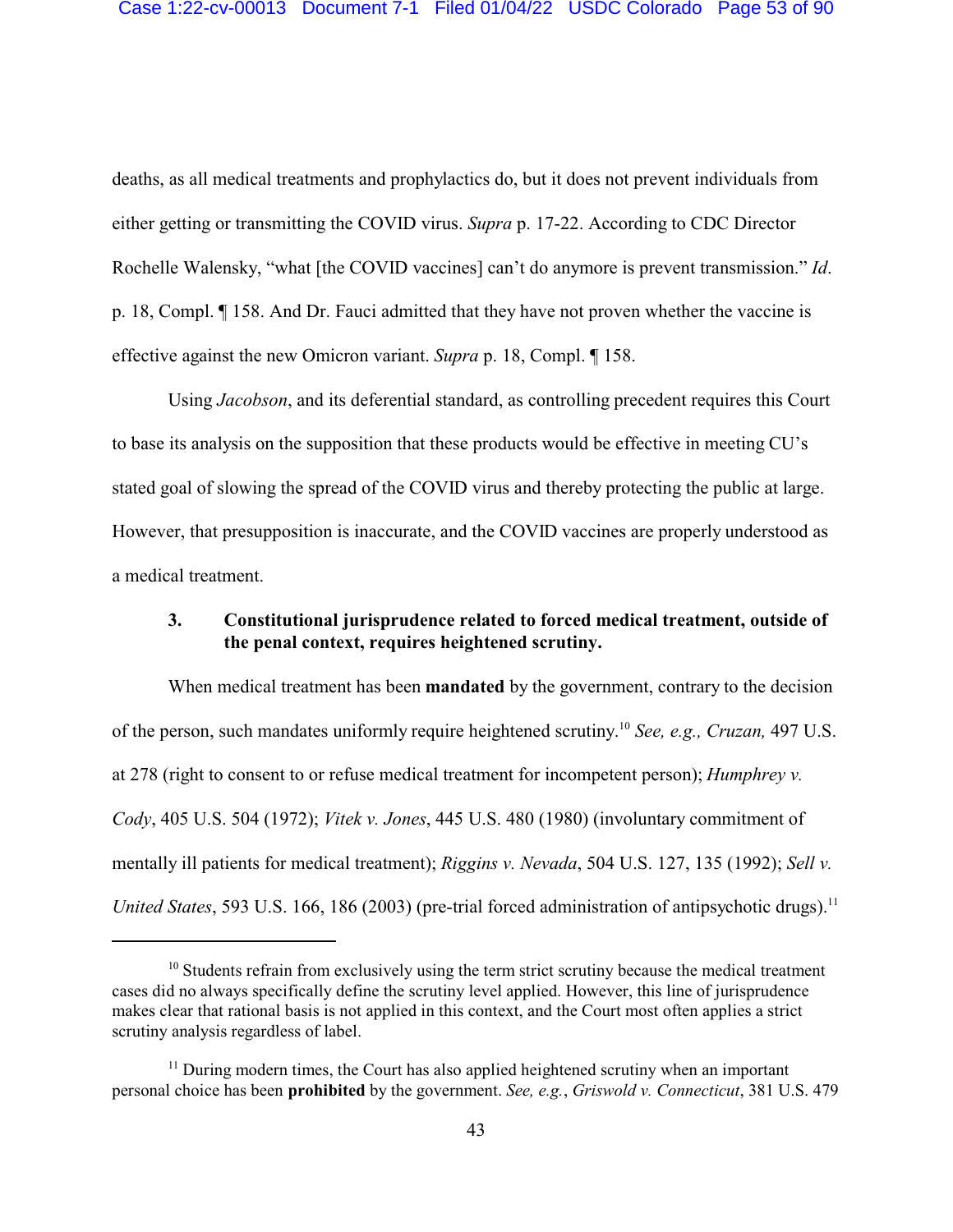Further, the Court's recent constitutional jurisprudence gives greater weight to the protection of bodily integrity and autonomy, and of medical treatment choice than it did a century ago.<sup>12</sup>

These mandate cases are directly applicable to this case, which uniformly have required heightened scrutiny. *Rochin v. California*, 342 U.S. 165, 207 (1952) (applying a "narrow scrutiny" in reversing a conviction based upon evidence obtained through stomach pumping); *Humphrey*, 405 U.S. at 504 (applying a standard more rigorous than rational basis in a case concerning involuntary commitment to a mental hospital for treatment); *Vitek*, 445 U.S. at 495 (holding that notwithstanding "strong" state interest in segregating and treating mentally ill patients, liberty interests protected by the due process clause are entitled to strong constitutional protection); *Riggins,* 504 U.S. at 135 (holding that only an "essential" or "overriding" state interest would overcome a claimant's "interest in avoiding involuntary administration" of drugs); *Sell*, 539 U.S. at 179 (holding that states must demonstrate an "*important* governmental interest" and means that are both "necessary significantly to further" that interest to require involuntary administration of antipsychotic drugs) (emphasis in the original).

The only exception to the application of heightened scrutiny is in the context of convicted inmates in prison—in this context alone, the Court's precedent supports the application of rational basis review. Even within the prison context, the Court recognized that inmates still

<sup>(1965) (</sup>contraception); *Roe v. Wade*, 410 U.S. 113 (1973), modified by *Planned Parenthood of Se. Pennsylvania v. Casey*, 505 U.S. 833 (1992) (abortion), and *Obergefell v. Hodges*, 576 U.S. 644 (2015) (same-sex marriage). Students do not analyze these cases further but acknowledge their importance in constitutional jurisprudence tangentially relevant here.

<sup>12</sup> *See* Weiler, *Bodily Integrity: A Substantive Due Process Right to Be Free from Rape by Public Officials*, 34 Calif. West. L. Rev. 591, 596-604 (1998) (compilation and analysis of modern bodily integrity and autonomy cases).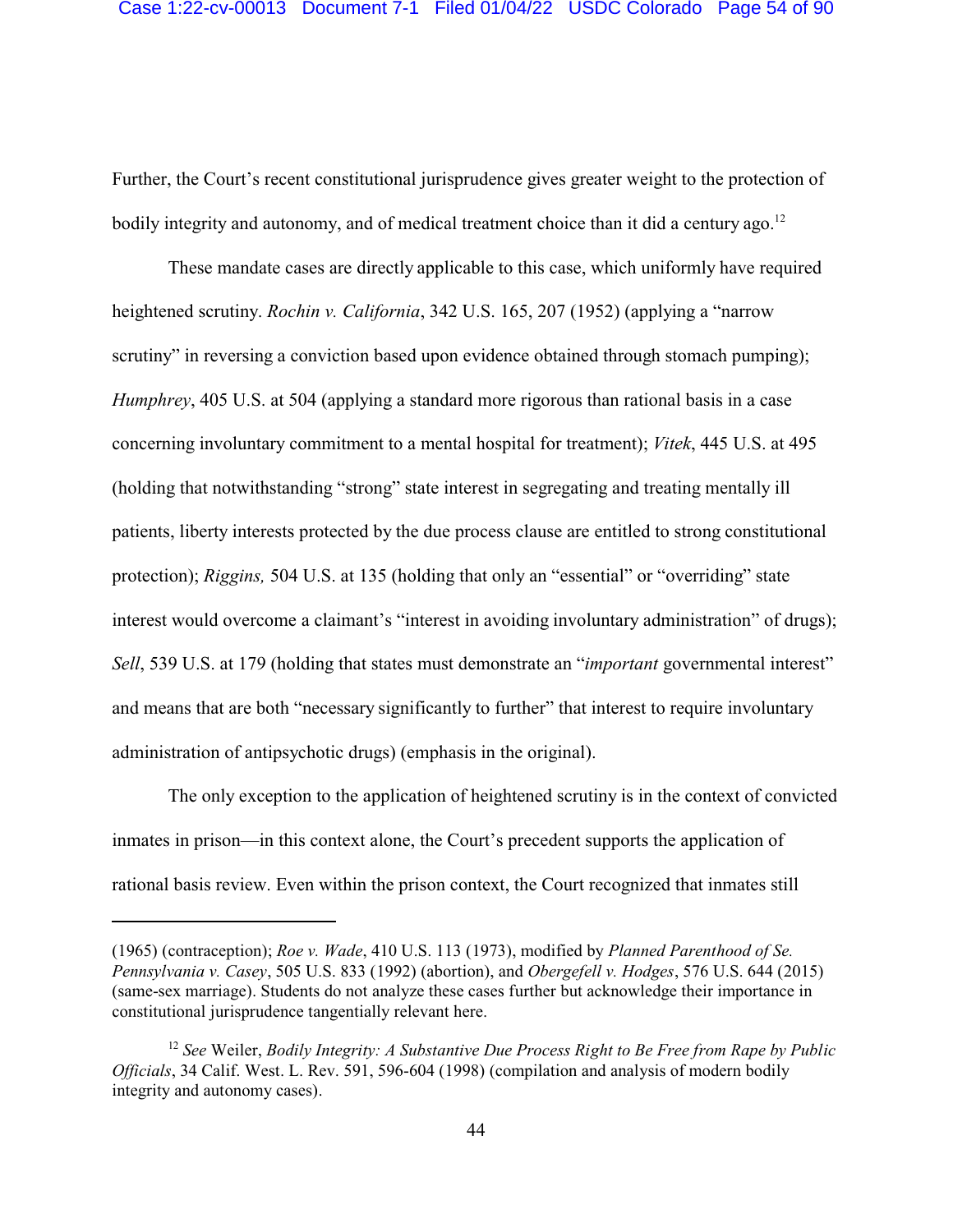"possess a significant liberty interest in avoiding the unwanted administration of…drugs," *Washington v. Harper*, 494 U.S. 210, 222 (1990), but recognized these rights must be balanced with the "legitimate penological interest." *Id.* at 223. Consequently, the Court applies only rational basis review for inmates in prison, but nowhere else.

The inescapable understanding derived from these cases is that this Court must require a heightened level of scrutiny where, as here, Students are not prisoners. It cannot be the case that prisoner rights are equal with or greater than rights possessed by free citizens. *Wolfe v. McDonnell*, 418 U.S. 539, 555 (1974) (holding that "[l]awful imprisonment necessarily makes unavailable many rights and privileges," and that a prisoner's rights "may be diminished by the needs and exigencies of the institutional environment"). As the Supreme Court's decisions in the medical treatment mandate cases, and in *Harper* and *Wolfe,* make clear: rational basis scrutiny is only applied to rights concerning bodily integrity and autonomy, and of medical treatment choice within the prison context. Outside this context, the Constitution demands a higher level of scrutiny.

Significant, even compelling, rights of bodily integrity and autonomy, and of medical treatment choice are infringed here, requiring heightened, even strict scrutiny, that have been recognized since *Jacobson*. *Jacobson* recognized the danger that forced vaccinations, that were within the government's police powers, could be *exercised* in violation of federal constitutional law, here the rights of bodily integrity and autonomy and medical treatment choice, "in . . . an arbitrary, unreasonable manner," or in a way to go "beyond what [i]s reasonably required for the safety of the public." 197 U.S*.* at 28. This left the judicial review of the *exercise* of those police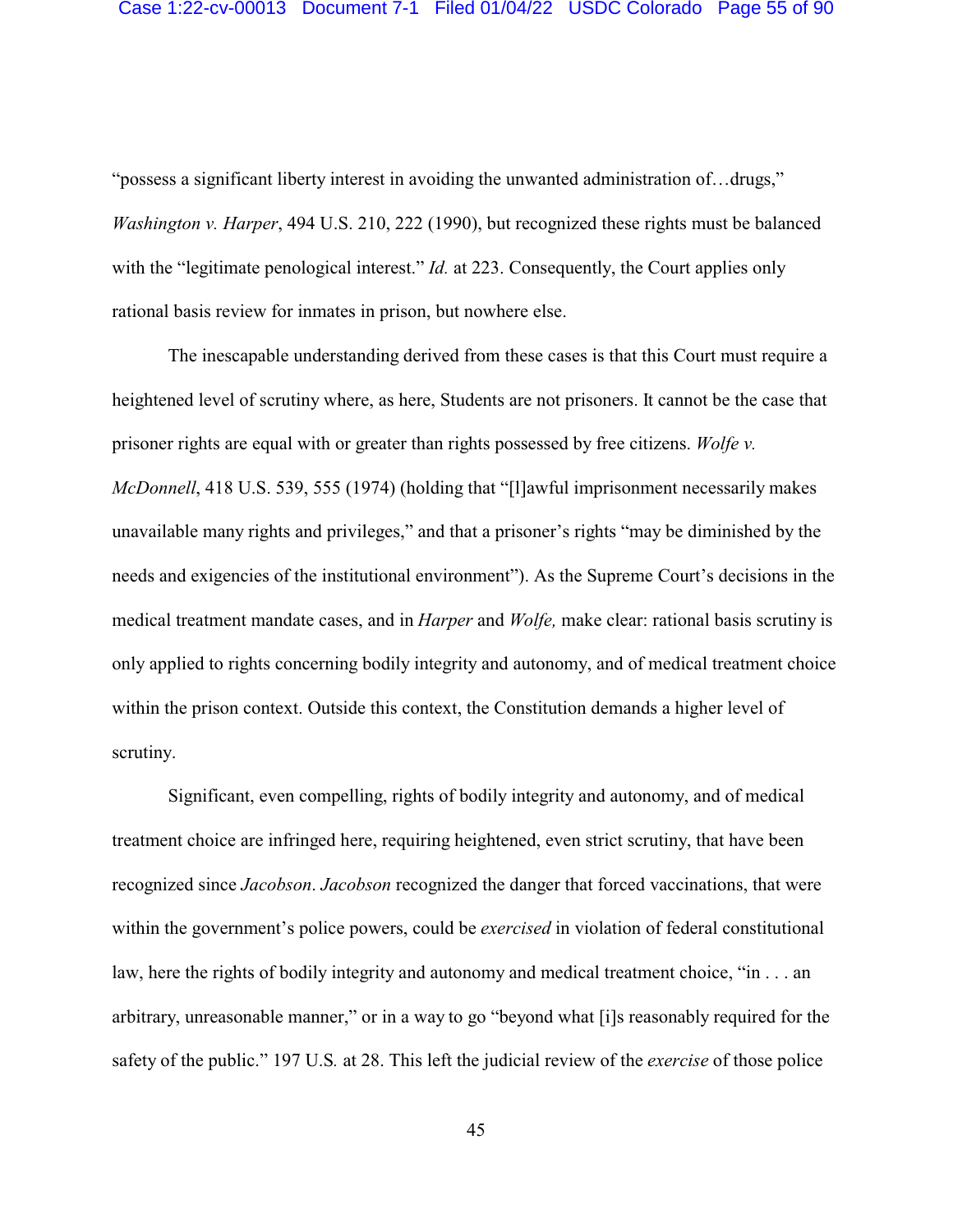powers to subsequent courts.

Further, any argument that if the *Jacobson* Court had viewed the Massachusetts vaccination requirement as implicating a fundamental right of bodily integrity and autonomy necessitating heightened scrutiny under the common law it would have so held, forgets several key points. It ignores that: (1) the *Jacobson* Court believed the vaccine to be a public health measure, where an important government interest in protecting others from the spread of a deadly disease was obvious; (2) the reality that, in the *Jacobson* era, the Court was much more deferential to the government in areas potentially implicating individual rights;<sup>13</sup> and (3) the substantive due process body of constitutional law, including recognizing substantial constitutional protection for the right of bodily integrity and autonomy, including medical treatment choice, was not developed until much later. *See Griswold*, 381 U.S. at 479.

Thus, since the COVID vaccines do not prevent transmission and acquiring of the COVID disease, but treats its effect, the CU Mandate must analyze its constitutionality as a forced medical treatment. That analysis requires heightened scrutiny.

# **C. Under Heightened Scrutiny, the Burden Shifts to CU to Justify its CU Mandate.**

The Supreme Court signals that heightened scrutiny is applied by:

(1) either the description of the right involved (i.e., "fundamental," "significant liberty interest");

(2) the weight of the government interest that is needed to overcome the right (i.e.

<sup>&</sup>lt;sup>13</sup> Such that the Fourteenth Amendment jurisprudence was in its infancy. Consider that "[t]he Privileges or Immunities Clause was an empty vessel [] State were not bound by the Bill [of] Rights [a]nd separate was [still] equal." Josh Blackman, *The Irrepressible Myth of Jacobson v. Massachusetts*, 70 Buff. L. Rev. at 9 (2021).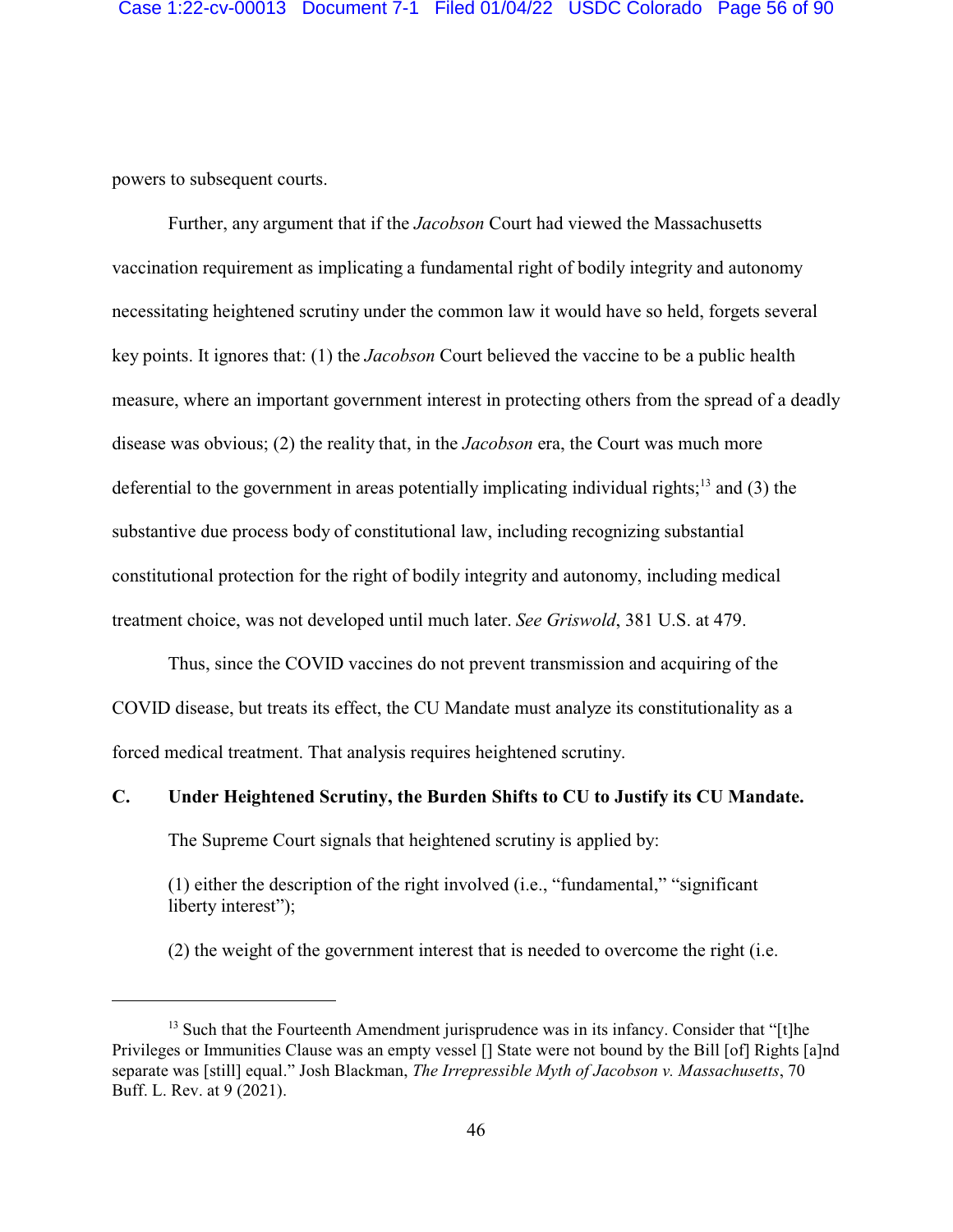"essential" or "overriding"); or

(3) the procedural burdens placed on the government when acting to advance its interest (i.e., "clear and convincing evidence" or robust procedural requirements).

In these instances of heightened scrutiny, the key difference is the shift in the burden of proof to the government, from the Plaintiff, to justify its mandate.

If rational basis review applies, "the burden is on the one attacking [the regulation] to [negate] every conceivable basis which might support it." *Heller v. Doe by Doe*, 509 U.S. 312, 320 (1993). However, *Griswold*, *Roe*, *Casey*, *Glucksberg*, *Obergefell*, *Cruzan*, *Rochin*, *Humphrey*, *Vitek*, *Riggins* and *Sell* all required the *government*, not the challenger, to prove it meets the heightened standard of review for interference with the individual's right to bodily integrity and autonomy and medical treatment at issue. Because the government held the burden of proof in these cases, the Court necessarily applied heightened scrutiny, regardless of the exact language used to describe the scrutiny level.

Two levels of heightened scrutiny exist—intermediate scrutiny and strict scrutiny. Under intermediate scrutiny, the Court applies a "rigorous standard of review" that requires "the State [to] demonstrate[] a sufficiently important interest and employ[] means closely drawn to avoid unnecessary abridgments of" the right. *McCutcheon v. Federal Election Commission*, 572 U.S. 185, 197 (2014). Under strict scrutiny, the government has the burden of proof to establish the law is necessary to advance a compelling governmental interest by narrowly tailored and least restrictive means. *Sherbert v. Verner*, 374 U.S. 398 (1963). Both levels of heightened scrutiny impose on CU the burden of proof which must be required here.

*Sell* is the latest and most comprehensive case establishing a strict scrutiny framework for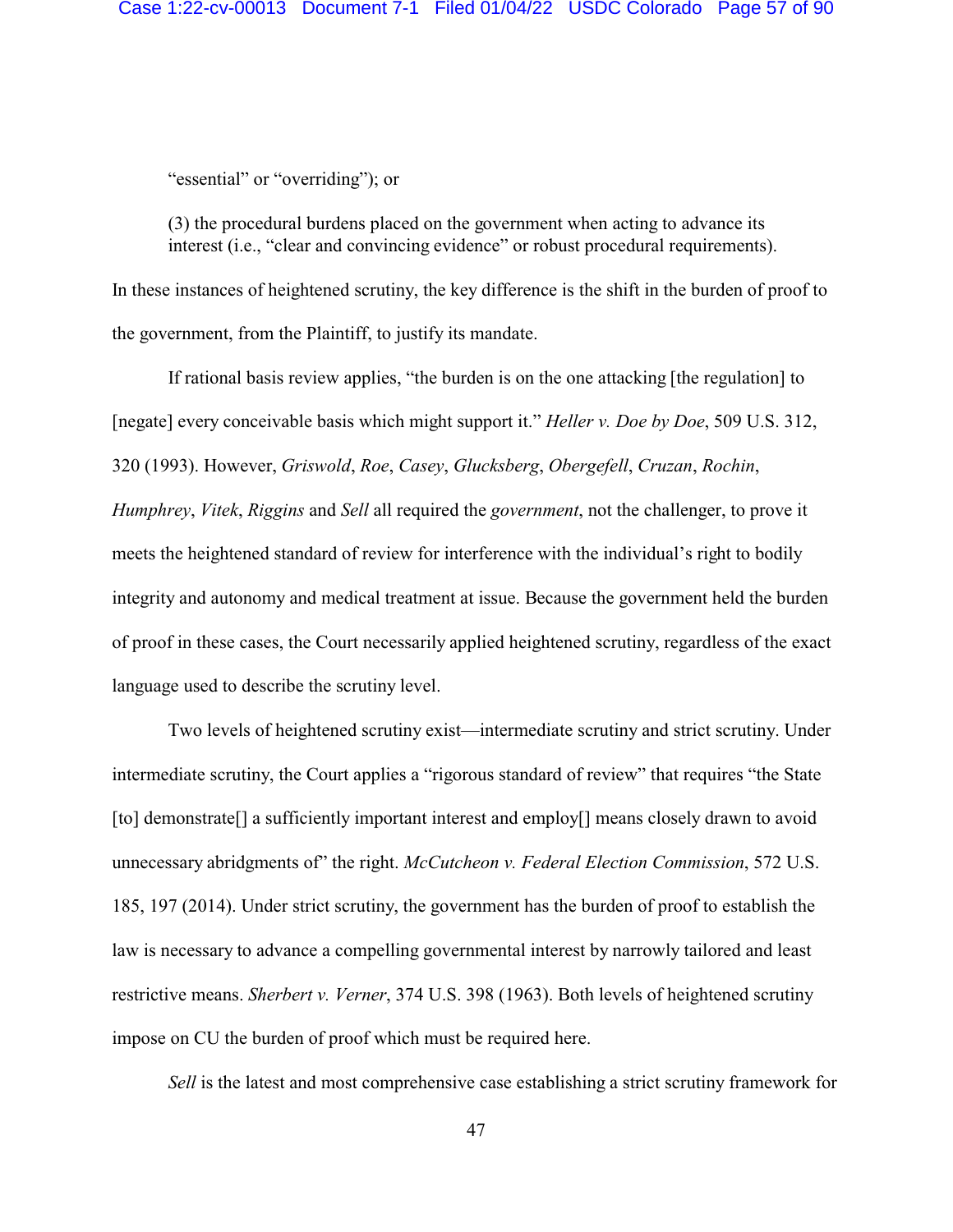government medical treatment mandates and its analysis. Describing the *Sell* test as a strict scrutiny test is fair since it contains all of the essential elements of strict scrutiny, i.e. a protected constitutional right, a sufficiently important state interest to overcome the right, narrow tailoring and less restrictive means, and the requirement that the government must prove it all. First, the *Sell* Court found that an individual has a constitutionally protected liberty "interest in avoiding involuntary administration of antipsychotic drugs"—an interest that only an "essential" or "overriding" state interest might overcome, 539 U.S. at 178-79 (citing *Riggins*, 504 U.S. at 134, 135), and only if the "involuntary medication will significantly further the concomitant state interests." *Id.* at 181. Furthermore, the government must show "the efficacy, the side effects, the possible alternatives, and the medical appropriateness" of the course of treatment, "sufficient to overcome the individual's protected interest in refusing it." *Id*. at 183. And finally, the government had the burden to prove that the "current circumstances" justifies overriding a person's right to refuse medication. *Id*. at 186. This surely describes strict scrutiny which should be applied here. And the *Sell* test is not used within "the penal framework"—Sell was in a mental hospital awaiting trial, not a convicted felon in prison, like *Harper.* That is why *Sell* applied heightened scrutiny, not *Harper*'s rational basis. Surely a medical treatment choice by lawabiding adults, like Students, is entitled to at least the same respect as a medical treatment decision by a person with severe mental illness awaiting trial.

*Sell*'s strict scrutiny test for medical treatment decisions has been applied beyond the narrow confines of involuntary administration of drugs to a mentally ill defendant facing criminal charges in order to render that defendant competent to stand trial. Multiple circuits have applied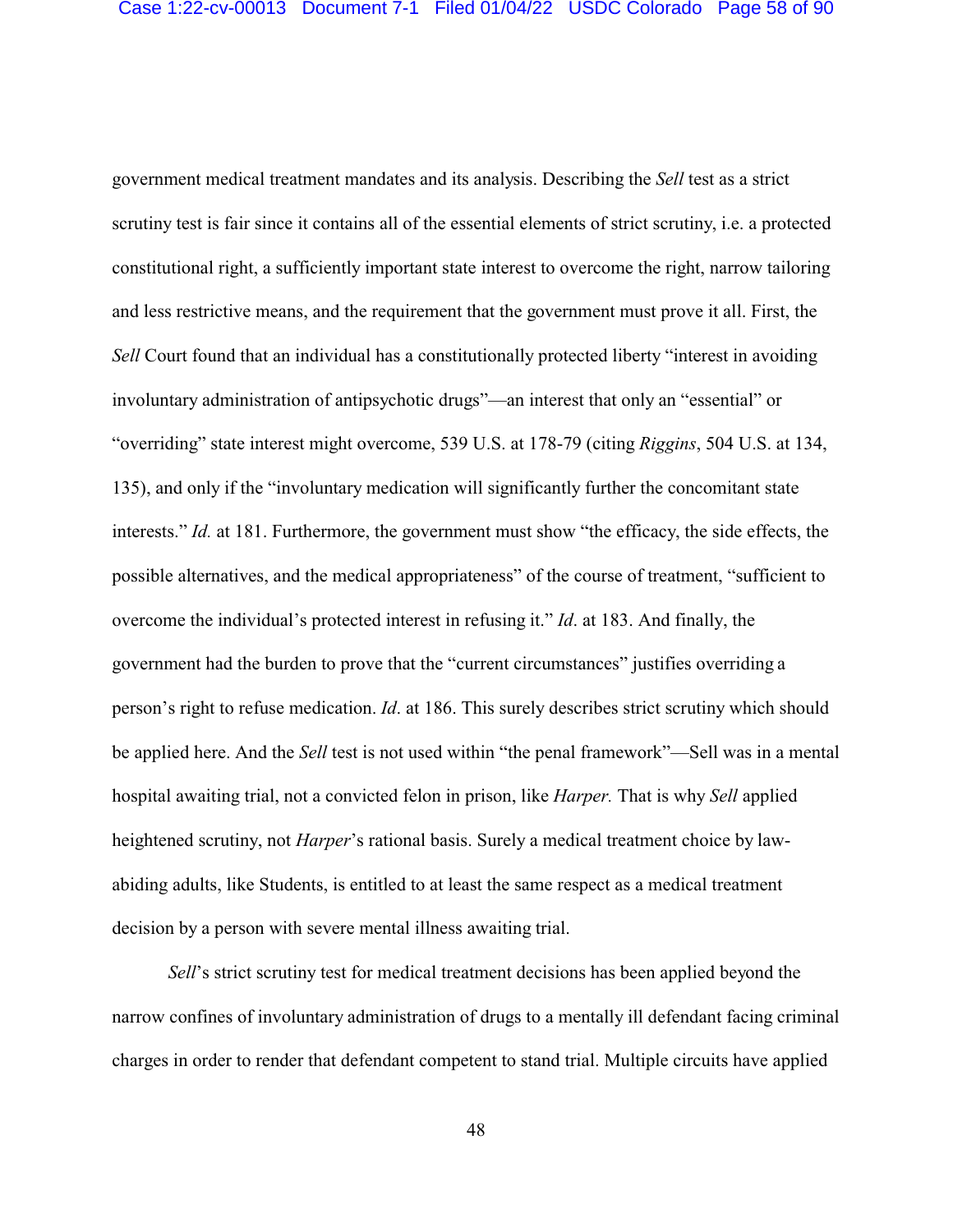the *Sell* test in various contexts. *See, e.g., United States v. Seaton*, 773 F. App'x 1013 (10th Cir. 2019); (applying *Sell*'s analysis to forced administration of antipsychotic drugs to render defendant competent to be sentenced); *Witt v. Department of the Air Force*, 527 F.3d 806, 817- 821 (9th Cir. 2008) (applying *Sell*'s heightened scrutiny analysis to discharge of Air Force nurse for homosexual relationship); *Russell v. Richards*, 384 F.3d 444, 450 (7th Cir. 2004) (applying *Sell* to involuntary administration of delousing shampoo to inmates). Thus *Sell* provides the framework for the heightened scrutiny analysis of the CU Mandate and requires CU prove that its CU Mandate is justified.

## **D. Under Heightened Scrutiny, Under the Current Circumstances, and as Applied to this Age Group, CU Cannot Prove That its Interests Outweigh the Students' Constitutional Rights.**

With heightened scrutiny, CU is required to justify its CU Mandate, and Students will be likely succeeded on the merits. Emerging facts continue to undermine CU's rationale for its CU Mandate. Since heightened scrutiny applies, the court should consider both the strength of the government's interest and the tailoring of its regulations to the current stage of the pandemic.

## **1. Currently, CU's Interest in Public Health and Safety Is Not Compelling Enough to Justify the CU Mandate.**

It has been assumed that stopping the spread of COVID was a compelling interest that justified draconian government restrictions. *S. Bay United Pentecostal Church v. Newsom*, 141 S. Ct. 716, 718 (2021) (J. Gorsuch, concurring). Conversely, that assumption has been based in another critical assumption—that the spread of COVID will lead to increased hospitalizations and death. After all, no precedent establishes that the government has the authority to mandate extraordinary measures to prevent the common cold or flu, but only serious diseases that result in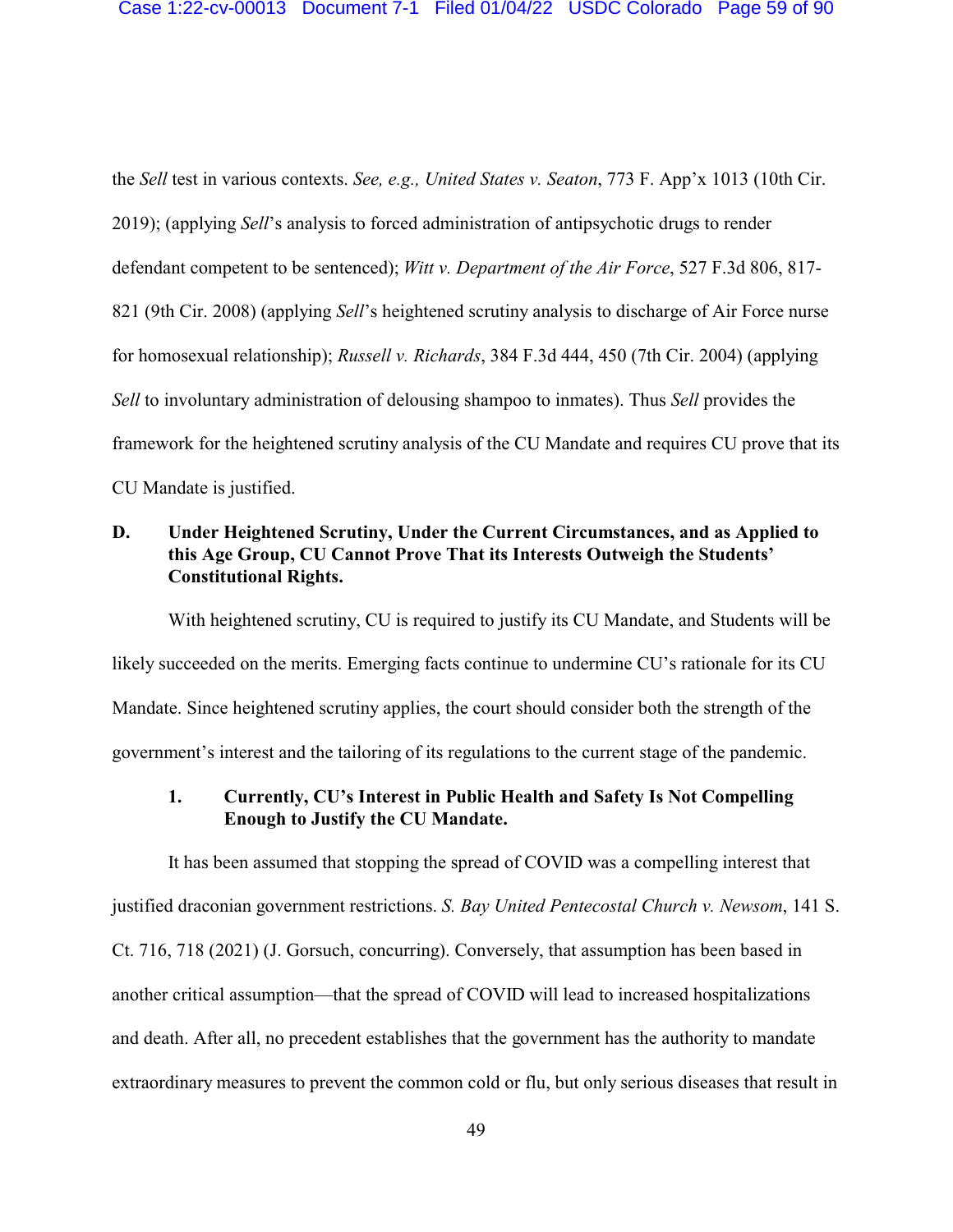significant injury and death.

As the mortality rate of a disease increases, so does the government justification for restrictive measures. For instance, *Jacobson*'s smallpox had a case fatality rate (CFR) approaching 30%, across all age groups. Compl.  $\P$  130.<sup>14</sup> For those ages 20-49, the chance of dying from COVID is extremely low. *Id*. ¶¶ 128-146.

COVID's low death rate, especially for college-aged students, does not justify the CU Mandate.

## **2. CU's Interest in "Stemming the Spread of COVID-19" Cannot be Achieved by the CU Mandate so It Is Not a Compelling Interest that Could Justify its CU Mandate.**

"As more medical and scientific evidence becomes available, and as States have time to craft policies in light of that evidence, courts should expect policies that more carefully account for constitutional rights." *Calvary Chapel Dayton Valley,* 140 S. Ct. at 2605 (J. Alito, dissenting). Just as the Court recognized that Sell's condition must be evaluated given his current circumstances, *Sell*, 539 U.S. at 186, as the science around the pandemic evolves, the legal landscape surrounding it evolves as well.

Whether stemming the spread of COVID is a compelling interest or not, the evidence

suggests that stemming the spread may no longer be an achievable goal, no matter what the

<sup>&</sup>lt;sup>14</sup> Of course, there will be vaccine mandates that survive heightened scrutiny, even strict scrutiny. A mandate for the smallpox vaccine would be one example. With a CFR of over 30% across all age groups and a vaccine that was safe, effective, and had been in use then for over 100 years, the government's justification for a vaccine mandate would satisfy the heightened scrutiny required. In comparison, COVID has an extremely low risk of death among all age groups, especially among collegeaged students. The COVID vaccines are novel with risks that are yet to be fully understood. These differences show why the government cannot satisfy its burden of heightened scrutiny here.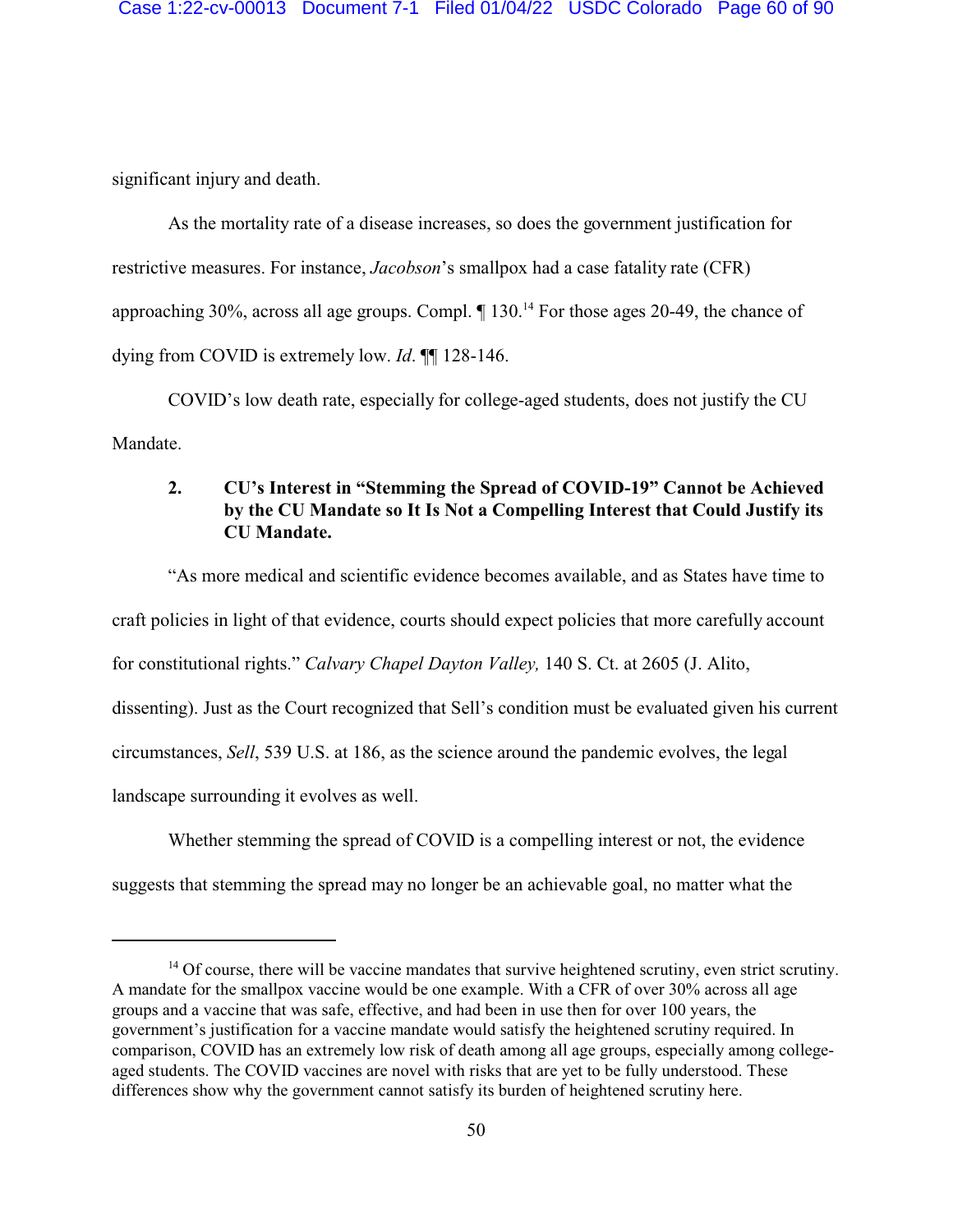vaccination status of Students. Emerging data from around the world suggests that vaccination does not prevent the spread of COVID, particularly against COVID variants, but may only lessen the severity of symptoms among those who do contract it. Compl. ¶¶ 154-164. For college-aged students, the risk of severe COVID consequences, such as hospitalizations and death, are already near zero without vaccination. *See id*. ¶¶ 128-146. . Therefore, lessening the risk of death for college-aged students is not a compelling interest.

Under the proper standard of review, CU cannot prove that it has a sufficient government interest at this stage in the pandemic for this age group. Given the lack of serious danger COVID poses to college-age students, the relatively low hospitalization and death rates, even with the Delta variant, the CU Mandate is not justified as applied to this age group. Additionally, CU cannot prove that the CU Mandate would stop the spread of COVID<sup>15</sup> and, in the alternative, lessening the risk hospitalization and death from COVID for this age group is not a compelling interest, when severity of the infection for this age group is already minimal and deaths almost nonexistent.

### **E. The CU Mandate Is Not Narrowly Tailored.**

## **1. Older People, Who Are Not Subject to the CU Mandate, Are at a Much Greater Risk of Adverse Effects of a COVID Infection than Young People, Who Are the Ones Subject to the CU Mandate.**

The CU Mandate irrationally requires the younger student population to receive the

<sup>&</sup>lt;sup>15</sup> CU has recently acknowledged as much by mandating that all CU students, including those who have been vaccinated were masks indoors on campus and stating that "[y]ou can still acquire a COVID-19 infection and be infectious even if you are fully vaccinated." Compl. ¶¶ 34-37, 47-50, 162.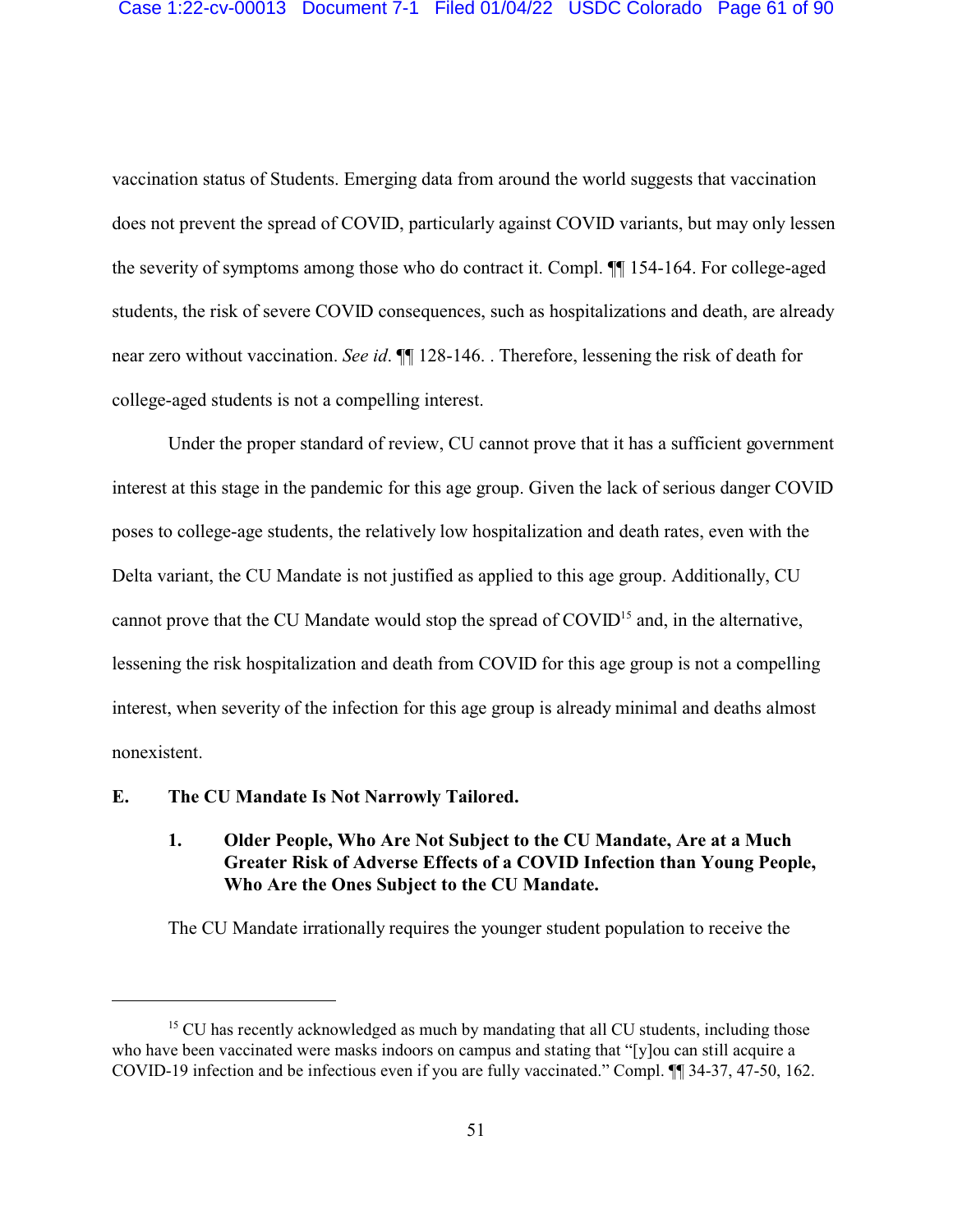vaccine, but the older population is at the greatest risk of severe effects from a COVID infection. As shown above, older people can be up to 370 times more likely to die from COVID than the student population. Compl. ¶¶ 142-143. Therefore, mandating the vaccine for the younger, student age population, rather than those much older, is not narrowly tailored to protect public health and safety.

## **2. The CU Mandate Is Not the Least Restrictive Means to Protect Health and Safety.**

Existing measures (including voluntary vaccination, masking, social distancing, sanitizing, and testing) have already returned citizens largely to the *status quo ante*, so continuing such measures, rather than adding a vaccination mandate, would be the least restrictive means of accomplishing CU's goal.

Additionally, CU has failed to prove that the vaccines are sufficiently safe and effective to justify mandating their use for this age group. There are emerging risks of the COVID vaccines, including some that primarily effect students. *See* Compl. ¶¶ 176-187. Emerging questions exist about the COVID vaccines effectiveness, particularly against COVID variants. *Id*. ¶¶ 154-164. Since CU has mandated the vaccines, substituting themselves for students and their attending physicians, it is CU's burden to prove that the vaccines are safe and effective for this age group, which they have failed to do.

The CU Mandate is thus not the least restrictive means to accomplish CU's interest in public health and safety.

#### **F. The CU Mandate's Exemption Policies Violate the Establishment Clause.**

Over 50 years ago, the Supreme Court noted, "'[I]t is too late in the day to doubt that the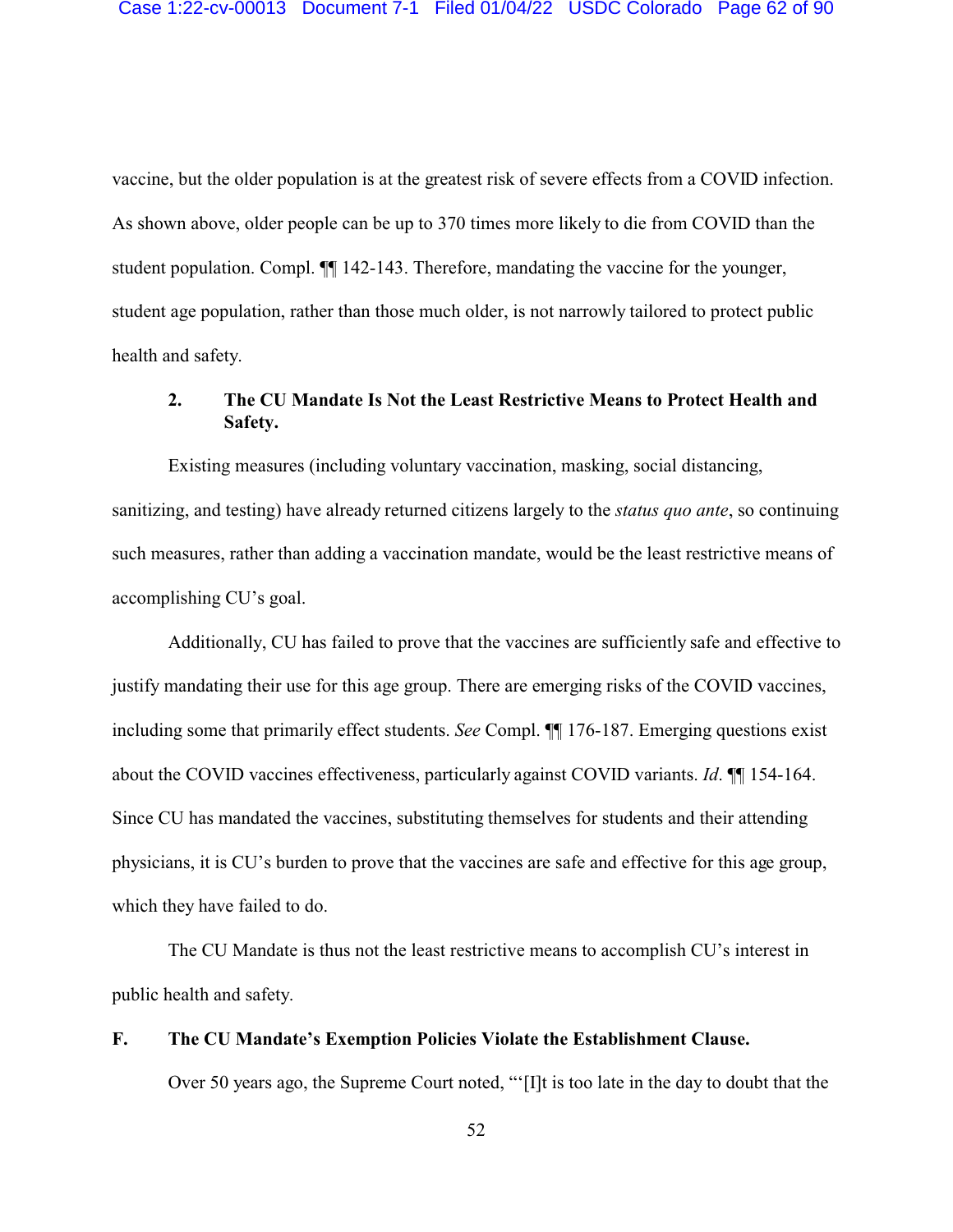liberties of religion and expression may be infringed by the denial of or placing of conditions upon a benefit or privilege' as opposed to a right." *Dahl*, 2021 WL 4618519, at \*2 (quoting *Sherbert v. Verner*, 374 U.S. 398, 404 (1963)). Thus, regardless of whether a benefit, privilege, or right is at stake, the government is required to afford, "at a minimum, . . . equal treatment [to] all religious faiths without discrimination or preference." *Colorado Christian Univ. v. Weaver*, 534 F.3d 1245, 1257 (10th Cir. 2008).

#### **1. Denominational Discrimination is Forbidden by the First Amendment**.

These First Amendment principles, which are incorporated against the states through the Fourteenth Amendment, are not novel, but have been with us since the founding. "Free exercise . . . can be guaranteed only when" the government affords *all* "religions the very same treatment given to small, new, or unpopular denominations." *Larson v. Valente*, 456 U.S. 228, 245 (1982). This idea was born well "[b]efore the Revolution, [when] religious establishments of differing denominations were common throughout the Colonies," *id.* at 244, with these "denominations" being different branches of the same tree, Christianity, such that Baptists in colonial Massachusetts "chafed under" what John Adams called "the most mild and equitable establishment of religion that was known in the world, if indeed [it] could be called an establishment," *id.* at 244 n.19 (citing B. Bailyn, The Ideological Origins of the American Revolution 248 (1967)).<sup>16</sup>

This mindset was rooted in the bedrock principles upon which American independence

<sup>&</sup>lt;sup>16</sup> This "establishment" was the established Congregational (a Christian denomination) church at the time. Bailyn at 255 n.23.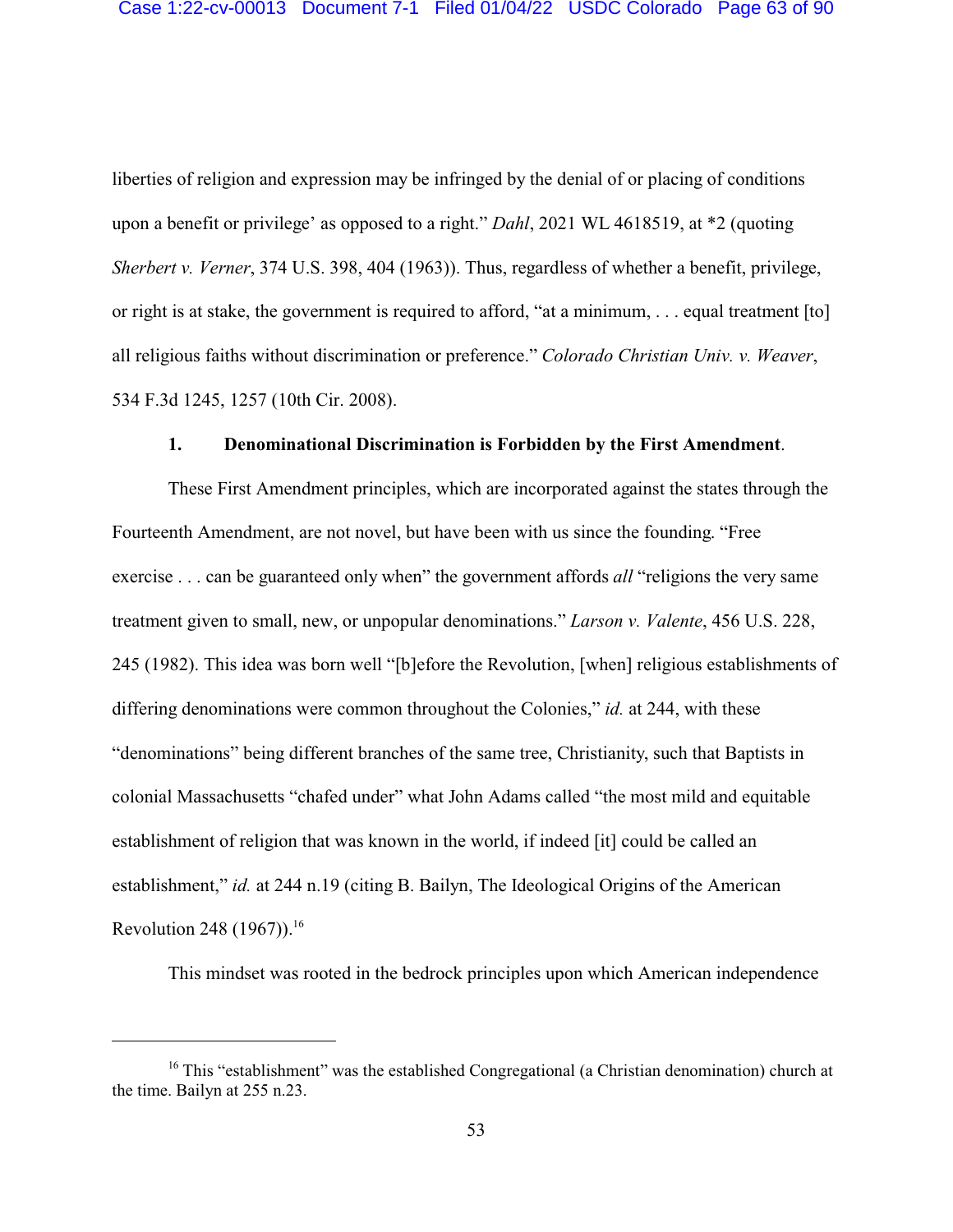### was based:

If Parliament had lacked the authority to tax unrepresented colonists, then by the same token the newly independent States should be powerless to tax their citizens for the support of a denomination to which they did not belong. The force of this reasoning led to the abolition of most denominational establishments at the state level by the 1780's, and led ultimately to the inclusion of the Establishment Clause in the First Amendment in 1791.

#### *Id.* at 244–45 (citations omitted).

That the state may not purport to determine which denominations—that is, which *subsets* of belief *within a given faith*—are acceptable and which are not has been recognized over and over again by the Supreme Court and lower courts throughout the nation, as will be shown.

This does not mean, of course, that First Amendment protections apply to proffered beliefs which are "obvious[] shams," *Malik v. Brown*, 16 F.3d 330, 333 (9th Cir. 1994), but they *do* flow not only to the denominational level, but to even the furthest iteration, the individual. As such, courts have made it clear that one need not "be responding to the commands of a particular religious organization" in order to claim First Amendment protection. *Frazee v. Illinois Dept. of Employment Sec.*, 489 U.S. 829, 834 (1989).

Rather, it is simply "a sincerely held religious belief . . . [that] entitle[s] one to invoke First Amendment protection." *Id.*; *see also, e.g.*, *Colorado Christian Univ. v. Weaver*, 534 F.3d at 1266 (holding that "interdenominational discrimination" is a "[v]iolation of the Equal Protection and Free Exercise Clauses"); *Thomas v. Rev. Bd. of Indiana Emp. Sec. Div.*, 450 U.S. 707, 715–16 (1981) (reversing finding that plaintiff's beliefs constituted "personal," rather than "religious," belief on the basis that another person of the same religion had differing beliefs: "Intrafaith differences . . . are not uncommon among followers of a particular creed . . . . [T]he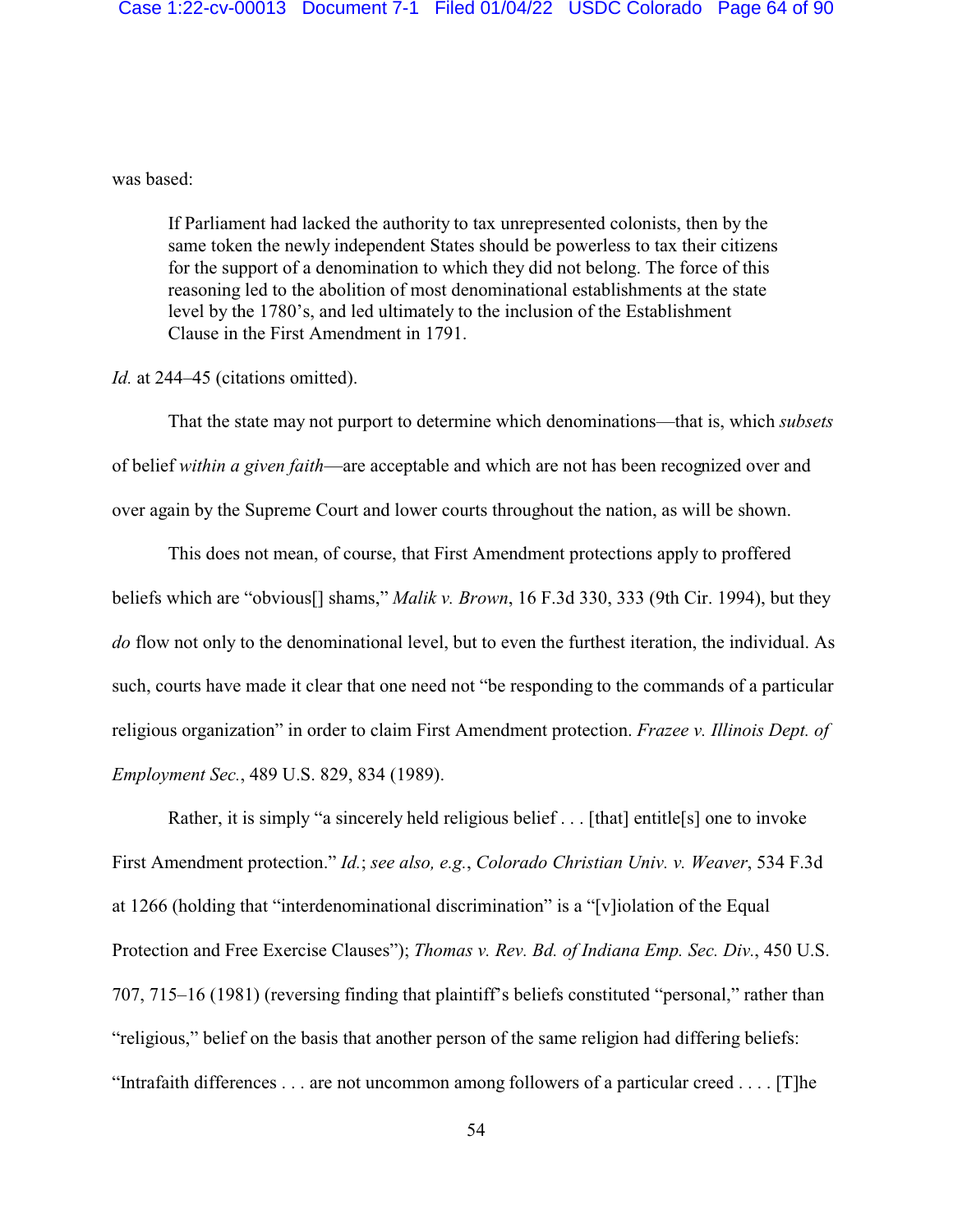guarantee of free exercise is not limited to beliefs which are shared by all of the members of a religious sect."); *Ford v. McGinnis*, 352 F.3d 582, 590 (2nd Cir. 2003) ("the question whether Jackson's beliefs are entitled to Free Exercise protection turns on whether they are 'sincerely held,' not on the 'ecclesiastical question' whether he is in fact a Jew under Judaic law") (quoting *Jackson v. Mann*, 196 F.3d 316, 321 (2nd Cir. 1999)).

Accordingly, when the 10th Circuit addressed precisely this issue, considering a Colorado statute that provided "scholarship money to students who attend sectarian—but not 'pervasively' sectarian—universities," it ruled, "Colorado necessarily and explicitly discriminates among religious institutions, extending scholarships to students at some religious institutions, but not those deemed too thoroughly 'sectarian' by governmental officials." *Colorado Christian Univ.*, 534 F.3d at 1258. The 10th Circuit then compared the statute under consideration there with the statute overturned in "the leading case on denominational discrimination, *Larson v. Valente*, in which the Court invalidated a Minnesota statute" that was "not simply a facially neutral statute," for it "impos[ed] special registration requirements on any religious organization that did not 'receive[] more than half of [its] total contributions from members or affiliated organizations.'" *Id.* at 1259 (citing *Larson*, 456 U.S. at 231–32). For this reason, the 10th Circuit found that the statute's "interdenominational discrimination" "could not be justified" "on any plausible level of scrutiny." *Id.* at 1266, 1269.

And because the state may not do indirectly what it is prohibited from doing directly, it may not "effectively distinguish" between religions by instituting rules directly contemplating religion but distinguishing based not on credal content, but other criteria. *Larson*, 456 U.S. at 246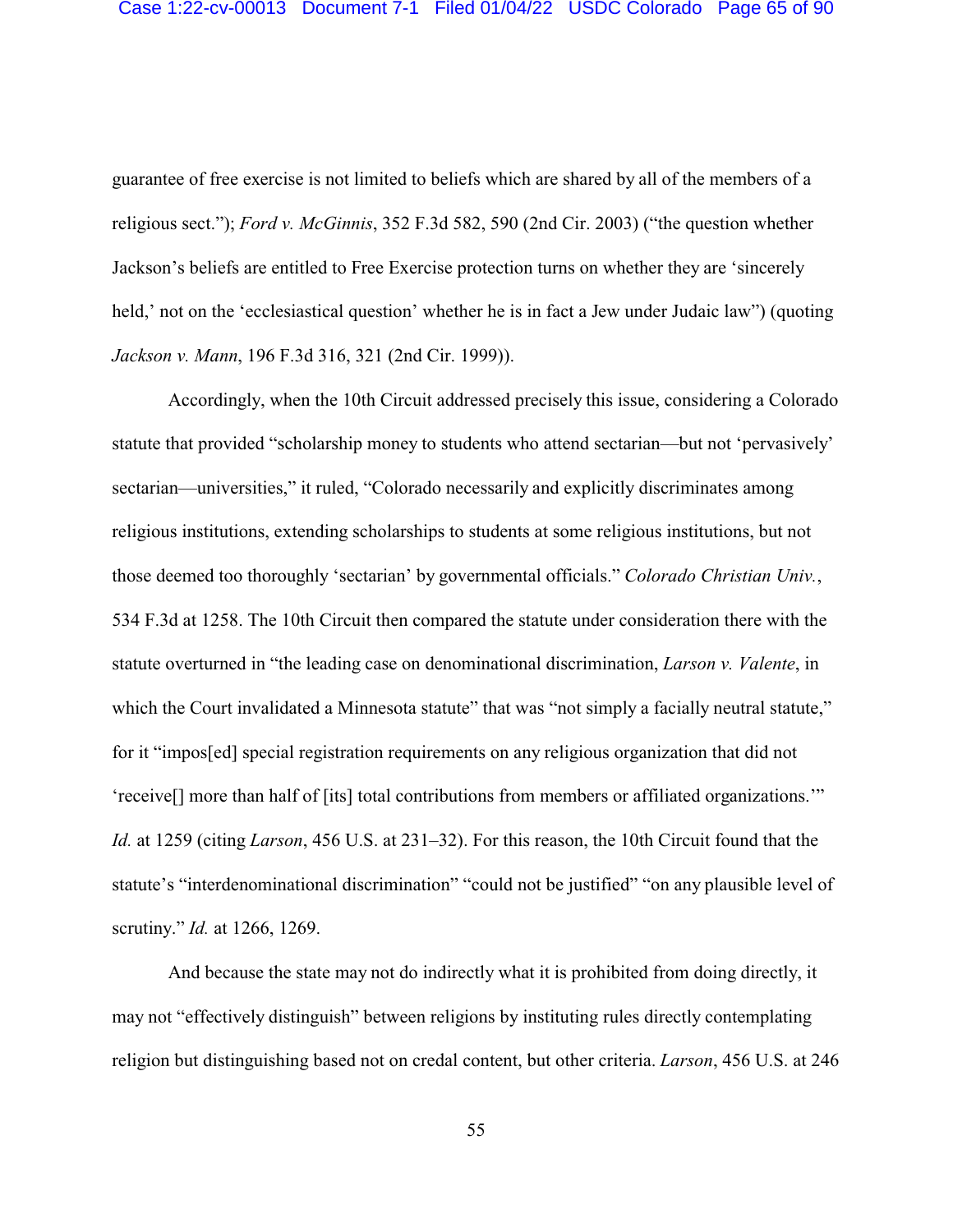n.23 (explaining that a statute providing an exemption only to religious organizations receiving over half of their total contributions from members or affiliated organizations implicated Establishment Clause); *see also Barghout v. Bureau of Kosher Meat & Food Control*, 66 F.3d 1337, 1348 (4th Cir. 1995) (Luttig, J., concurring) (noting that the "statute at issue in *Larson* did not even mention a particular religion by name," but the Court nonetheless "summarily" found that it "clearly grant[ed] denominational preferences"); *Colorado Christian Univ.*, 534 F.3d at 1259 (rejecting argument that a religiously discriminatory law "distinguishe[d] not between types of religions, but between types of institutions"; stating that law discriminating based on "pervasiveness" of religiosity was even more problematic than law at issue in *Larson*).

### **2. Strict Scrutiny Generally Applies to First Amendment Violations.**

While the First Amendment does not absolutely prohibit every burden on the exercise of religion, "[a] law burdening religious practice that is not neutral or not of general application must undergo the most rigorous of scrutiny." *Church of the Lukumi Babalu Aye, Inc. v. City of Hialeah*, 508 U.S. 520, 546 (1993).

Notably, this rigorous scrutiny applies even if a facially discriminatory policy is "in fact executed" in a seemingly neutral way, such as refusing to grant *any* exemptions. *See Dahl*, 2021 WL 4618519 at \*4. The Supreme Court has made it clear that "the policy itself" must be "put front and center." *Id.* "*The creation of a formal mechanism for granting exceptions renders a policy not generally applicable*, regardless whether any exceptions have been given, because it invites the government to decide which reasons for not complying with the policy are worthy of solicitude." *Fulton v. City of Phila.*, 141 S. Ct. 1868, 1879 (2021) (cleaned up) (emphasis added)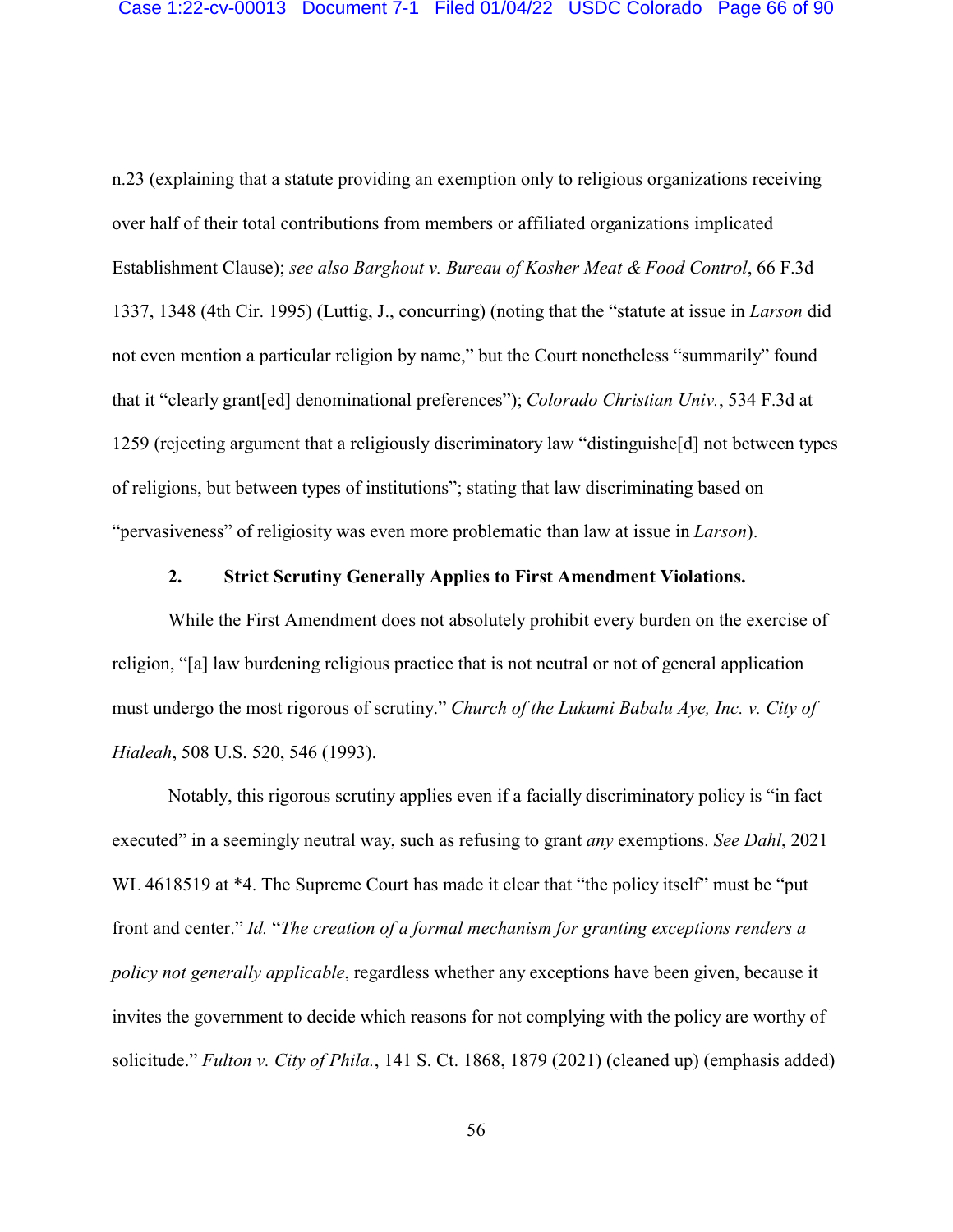(further noting that a statute's provision of exemptions for "good cause" was such a mechanism). "[W]here the State has in place a system of individual exemptions, it may not refuse to extend that system to cases of 'religious hardship' without compelling reason." *Id.* (citing *Employment Div., Dept. of Human Resources of Ore. v. Smith*, 494 U.S. 872, 884 (1990)).

"Violations of the Equal Protection and Free Exercise Clauses are generally analyzed in terms of strict scrutiny, under which discrimination can be justified only if it is narrowly tailored to achieve a compelling state interest," but, the 10th Circuit has clarified, certain "Establishment Clause violations . . . are usually flatly forbidden without reference to the strength of governmental purposes." *Colorado Christian Univ.*, 534 F.3d at 1266 (citations omitted). Thus, regardless of whether a claim arises under the Free Exercise Clause, the Establishment Clause, or the Equal Protection Clause, when the government "discriminat[es] on the basis of religion, including interdenominational discrimination," strict scrutiny applies, *id.*, *unless* the claim "involv[es] other Establishment Clause issues, such as excessive entanglement," which are "unconstitutional without further inquiry," *id.* (citing *Corp. of Presiding Bishop of Church of Jesus Christ of Latter-Day Saints v. Amos*, 483 U.S. 327, 339 (1987)).

The interest served by a governmental rule subject to strict scrutiny must, according to the Supreme Court, be an interest "of the highest order." *Fulton,* 141 S. Ct. at 1881; *see also United States v. Hardman*, 297 F.3d 1116, 1127 (10th Cir. 2002) ("the [Supreme] Court defined a compelling interest as 'only those interests of the highest order'") (quoting *Wisconsin v. Yoder*, 406 U.S. 205, 215 (1972)).

And for such a rule to be found narrowly tailored, the government must show that it "is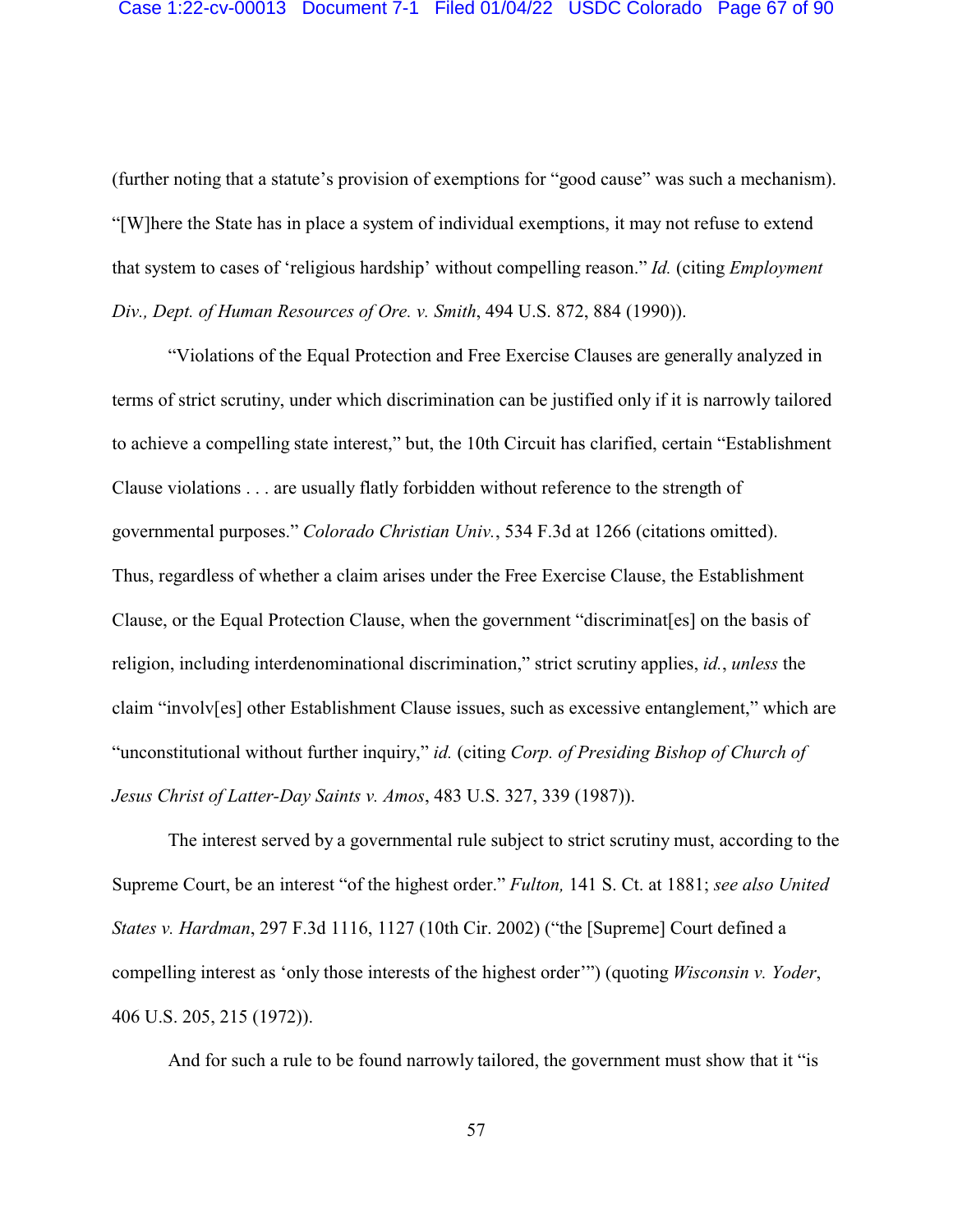the least restrictive means" of achieving the interest. *Thomas v. Rev. Bd. of Indiana Security Div.*, 450 U.S. 707, 718 (1981).

#### **3. The Establishment Clause Prohibits Religious Preference by Government.**

These principles have broad implications for the Establishment Clause.

### **a. Such Distinction Triggers, If Not Strict Scrutiny, Even More Severe Treatment.**

"The clearest command of the Establishment Clause is that one religious denomination cannot be officially preferred over another." *Larson,* 456 U.S. at 244; *Colorado Christian Univ.,* 534 F.3d at 1260 (noting the government is not "permitted to make a value judgment . . . favoring some religions over others").

More broadly, "explicit and deliberate [governmental] distinctions between different religious organizations," *Colorado Christian Univ.,* 534 F.3d at 1259, burden the Establishment Clause and trigger strict scrutiny due to lack of neutrality, *id.* at 1266.

While a government rule may "aid" religion without contravening the Establishment Clause *if* the aid has a secular purpose *and* neither advances nor inhibits religion, it may *not* do so in a manner that causes "excessive entanglement" between the state and religion. *Walz v. Tax Commission*, 397 U.S. 664, 672–675 (1970).

As the Tenth Circuit has explained, this prohibition on "excessive entanglement" means the state may not "monitor[] or second-guess[] . . . religious beliefs and practices, whether as a condition to receiving benefits . . . or as a basis for regulation or exclusion from benefits." *Colorado Christian Univ.*, 534 F.3d at 1261. Establishment Clause violations involving "excessive entanglement . . . [are] unconstitutional without further inquiry." *Id.* at 1266.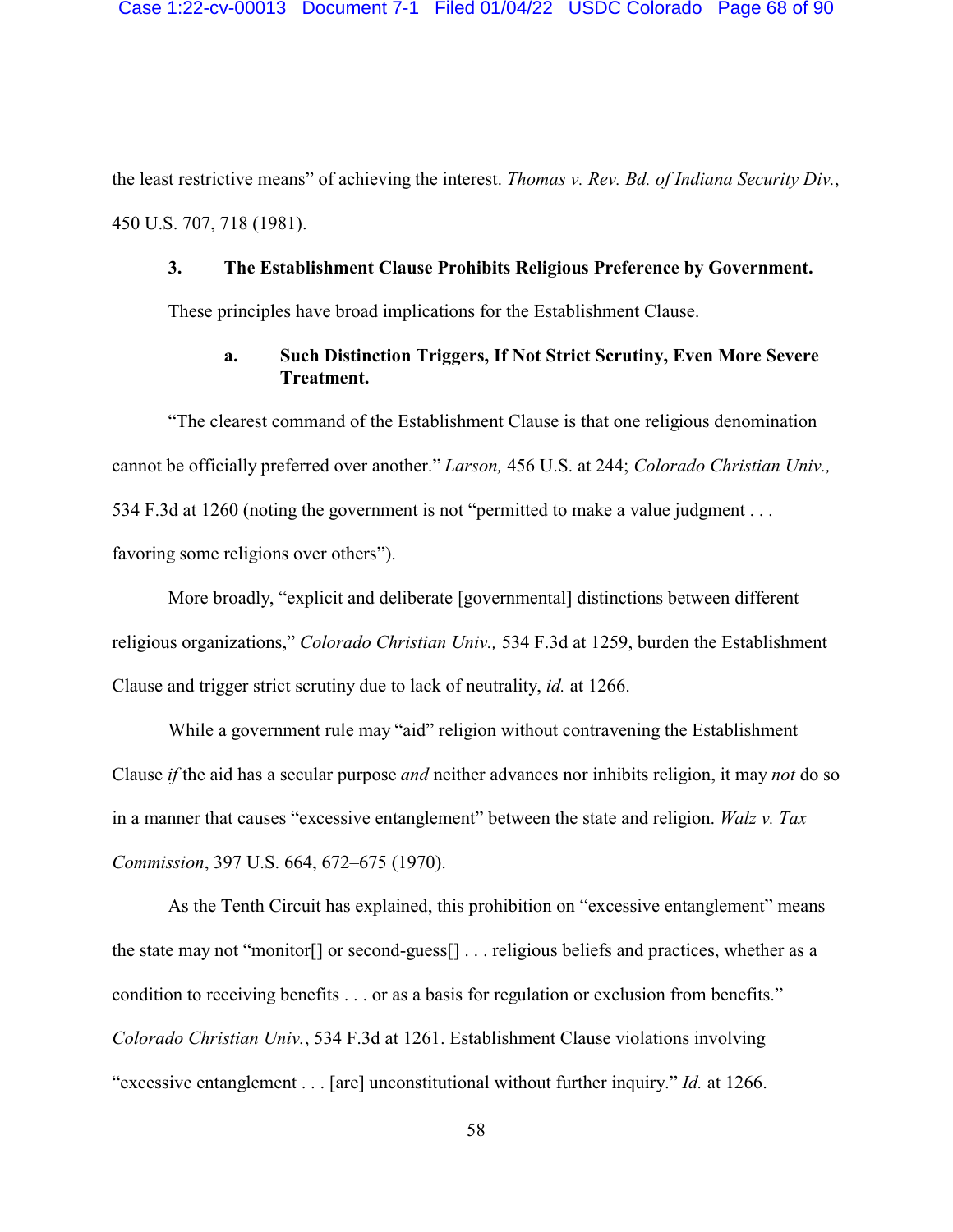And even if there is no excessive entanglement, the state must still treat all religions equally in the offer of aid. "The First Amendment does not select any one group or any one type of religion for preferred treatment. It puts them all in that position." *United States v. Ballard*, 322 U.S. 78, 87 (1944).

### **b. "Religion" May Not Be Narrowly Defined by Government.**

Nor is preferential treatment of one religion or another vindicated by the claim that the disfavored religion is no religion at all: as explained, ample case law demonstrates that one need not "be responding to the commands of a particular religious organization" in order to claim First Amendment protection. *Frazee*, 489 U.S. at 834.

Accordingly, courts have repeatedly recognized that states that afford a vaccine exemption to those sincerely holding certain religious beliefs, while denying the same benefit to others sincerely holding disfavored religious beliefs, violate the protection of the Establishment Clause. *E.g.*, *Davis v. State*, 294 Md. 370, 381 (1982) (finding unconstitutional an exemption for adherents of a "*recognized* church or religious denomination" because it failed to "encompass personal religious beliefs . . . which are not associated with any church or denomination. . . . [This] statutory exemption . . . 'ignore[s] the historic position of our country on this issue since its founding.'" (emphasis added) (citing *United States v. Seeger*, 380 U.S. 163, 180)); *Kolbeck v. Kramer*, 202 A.2d 889, 893 (N.J. Super. Ct. 1964), modified on other grounds and "preserved," 46 N.J. 46, 214 A.2d 408 (1965) ("[m]embership in a recognized religious group cannot be required as a condition of exemption from vaccination."). This includes a very recent Circuit Court's denial of a motion to stay a preliminary injunction issued to enjoin state university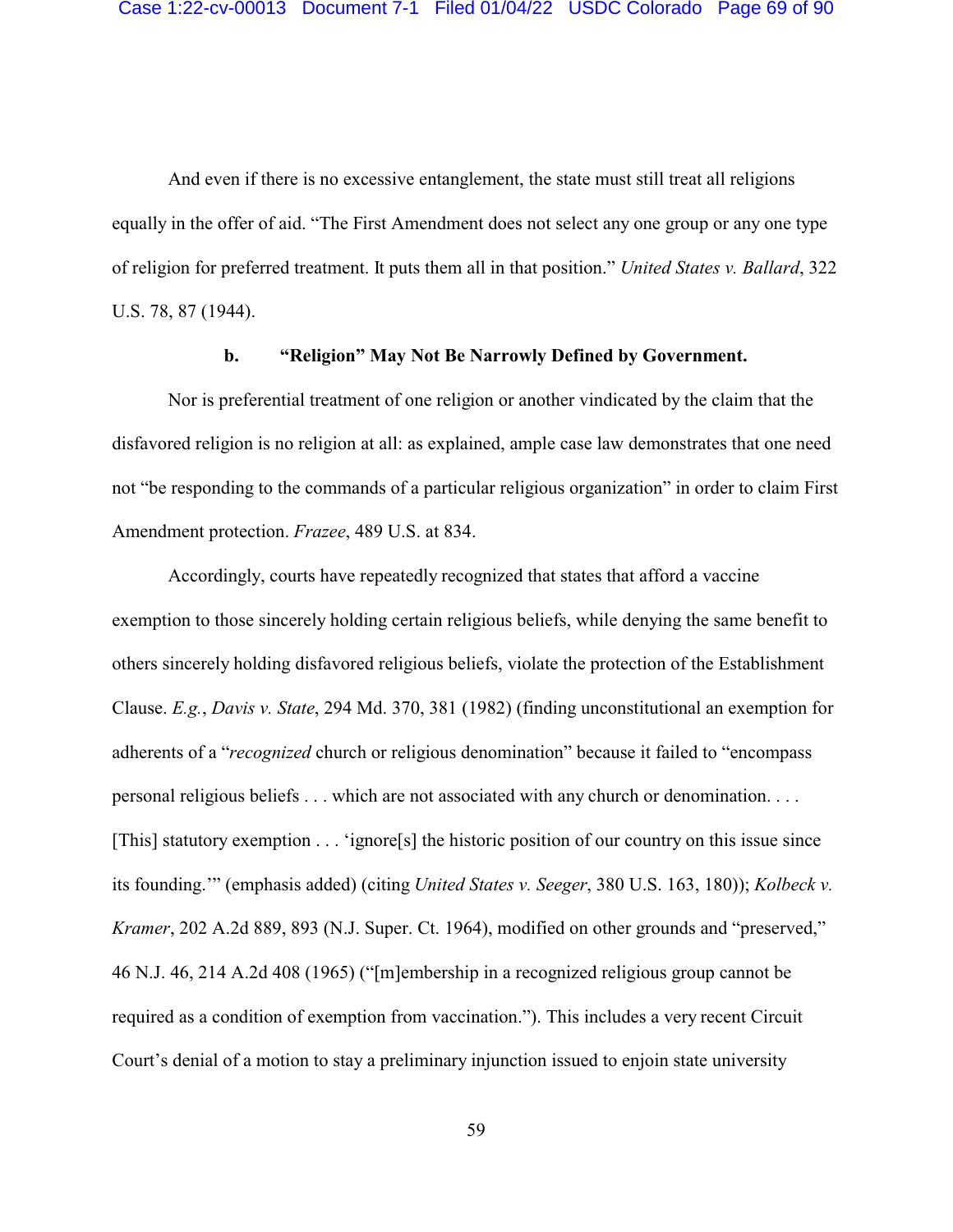"officials from enforcing [a COVID] vaccine mandate against plaintiffs" who claimed the mandate violated their free exercise rights, *Dahl*, 2021 WL 4618519 at \*1, \*5 (October 7 decision applying strict scrutiny and finding that "defendants likely violated plaintiffs' First Amendment rights").

The state may not do indirectly what it is prohibited from doing directly. It may not directly discriminate between religions, and it may not "effectively distinguish" between religions by instituting rules directly contemplating religion but distinguishing based not on credal content, but other criteria. *Larson*, 456 U.S. at 246 n.23 (explaining that a statute providing an exemption only to religious organizations receiving over half of their total contributions from members or affiliated organizations implicated Establishment Clause); *see also Barghout v. Bureau of Kosher Meat & Food Control*, 66 F.3d at 1348 (Luttig, J., concurring) (noting that the "statute at issue in *Larson* did not even mention a particular religion by name," but the Court nonetheless "summarily" found that it "clearly grant[ed] denominational preferences"); *Colorado Christian Univ.*, 534 F.3d at 1259 (rejecting argument that a religiously discriminatory law "distinguishe[d] not between types of religions, but between types of institutions"; stating that law discriminating based on "pervasiveness" of religiosity was even more problematic than law at issue in *Larson*).

## **4. CU's Exemption Policies Violate The Establishment Clause in Multiple Ways.**

In the present case, CU's discrimination under the Original Exemption Policy "is expressly based on the . . . religiosity of the [students]," meaning the "Colorado [University rule] seems even more problematic than the Minnesota law invalidated in *Larson*," which "at least was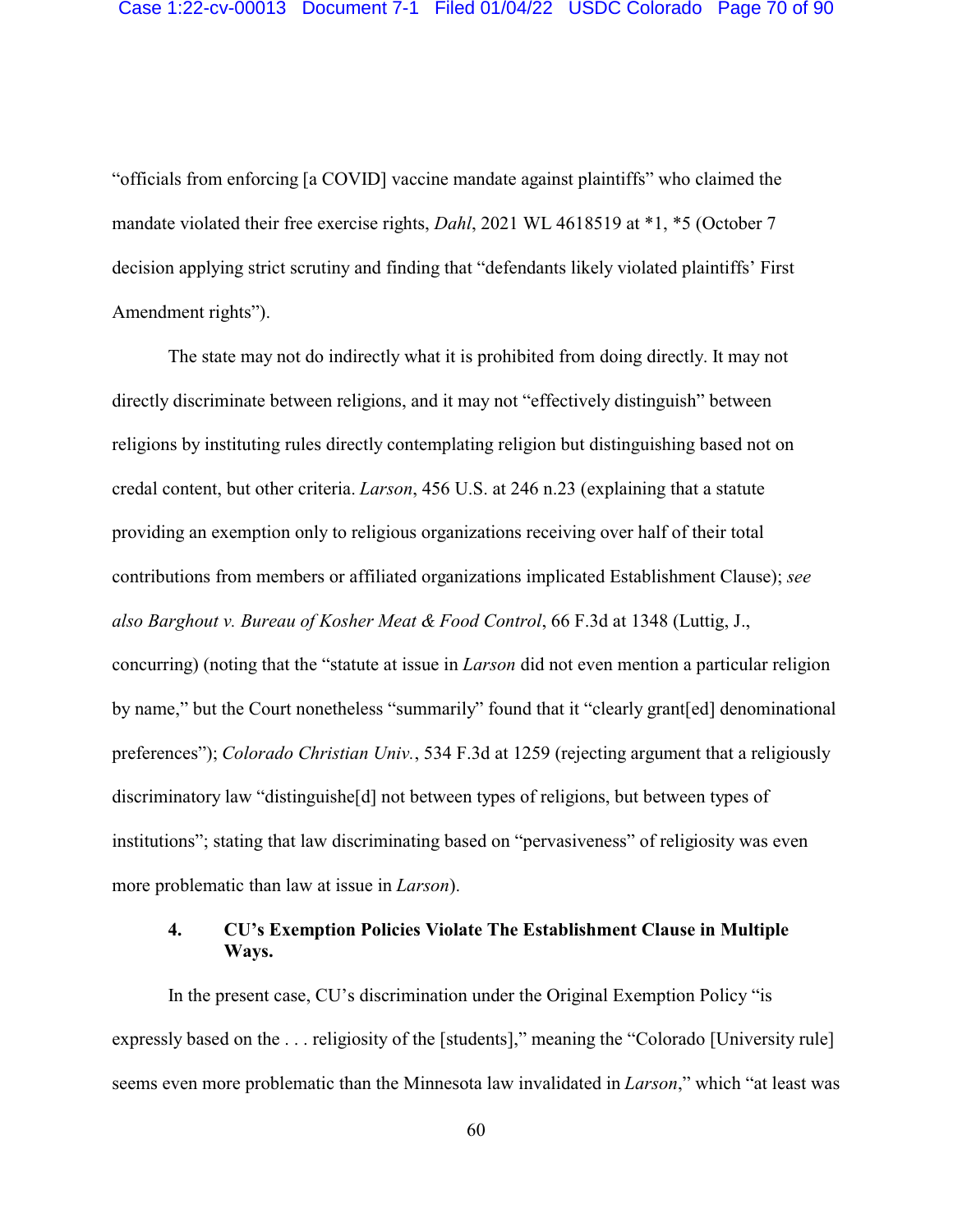framed in terms of secular considerations." *Id.* at 1259. And in the updated September 24 Exemption Policy, under which religious accommodations are not available to students but are available to employees, *supra* p. 2, CU disfavors those religions practiced by students while favoring those practiced by employees, "effectively distinguishing" between the two sets of religions. *See Larson*, 456 U.S. at 246 n.23. And both Exemption Policies discriminate against religion by denying religious exemptions while broadly permitting medical exemptions. For these reasons alone, the Exemption Policies are not neutral or generally applicable.

But CU further violates the Establishment Clause, for under the Original Exemption Policy, CU students had to have a religiosity of a very certain sort to qualify: it required students to adhere to a denomination whose "teachings are opposed to *all* immunizations." Email from Associate Dean for Student Affairs and Admissions to Dr. Fow (Sept. 7, 2021), Ex. 8 (emphasis added).

This is true despite the fact that the very existence of denominations within Christianity demonstrates that different Christians have different Christian beliefs, such as Dr. Thomas Fow's belief—as explained to CU in the religious exemption form he submitted, Fow Religious Exemption From COVID-19 Vaccination Requirement Form (Sept. 8, 2021), Ex. 9—that the Bible teaches that "all abortion is an abomination" and that receiving abortion-aided vaccines is therefore "a direct opposition and violation of the word of God": Colorado University has determined that the only worthy denomination is one that rejects *all* immunizations.

Nor mind the fact that different immunizations have different characteristics and thus may be subject to different religious considerations: CU determined that a belief that different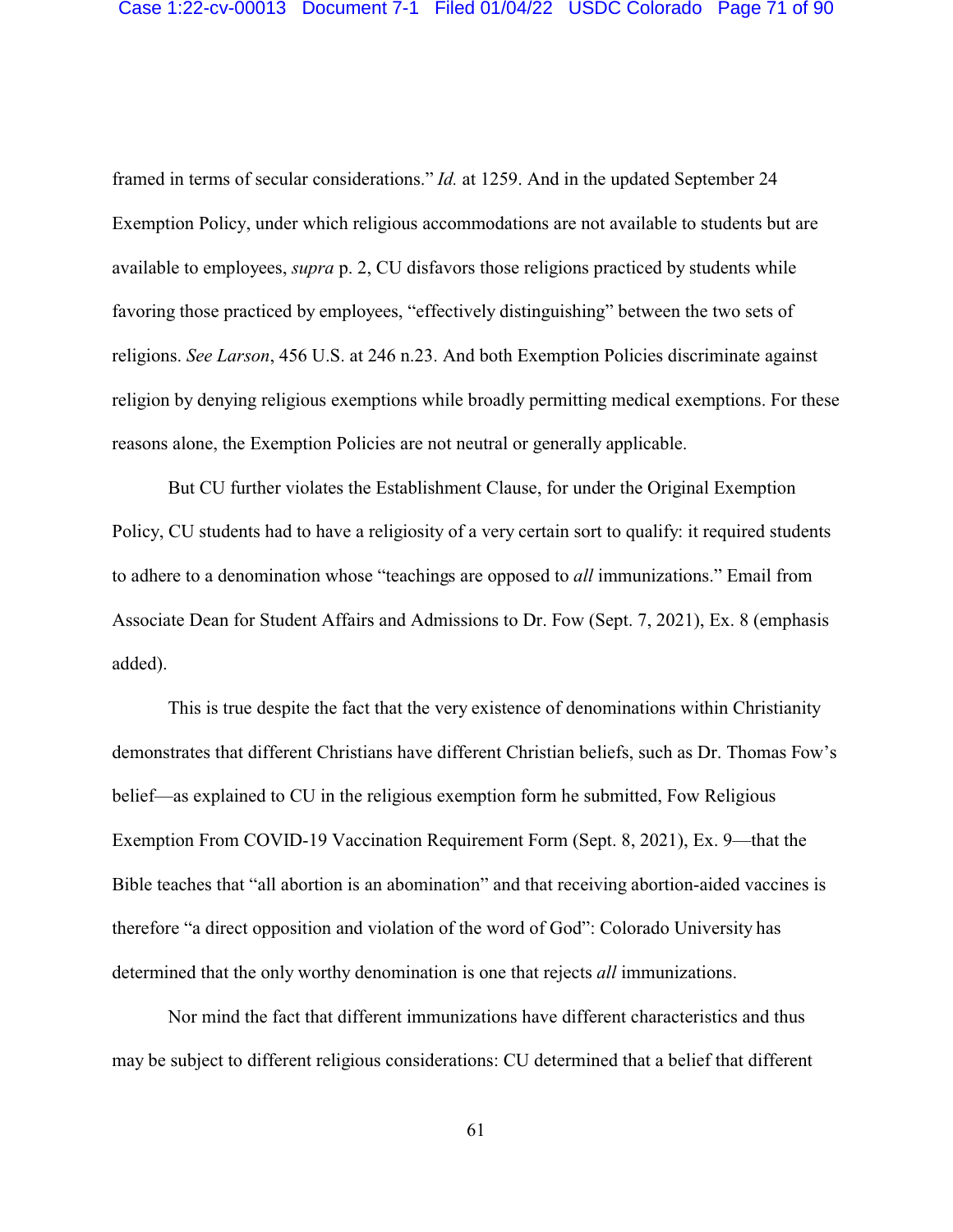immunizations should be considered differently was not worthy.

On a more basic level, CU determined that only religions that have recognized "teachings" were permissible—which is to say that it provided exemptions only to those "responding to the *commands* of a *particular* religious organization," *Frazee*, 489 U.S. at 834 (emphases added).

Dr. Fow received no notice of the implementation of the September 24 Exemption Policy, nor did CU communicate to him any indication that the denial of his exemption request had been or would be rescinded or reconsidered in light of CU's adoption of the September 24 Exemption Policy. Thus, the harm done to him remains—and is equal under the equally problematic September 24 Exemption Policy, with its "effective discrimination" between the religions of students and those of teachers.

As such, Colorado University infringes on the Establishment Clause.

"The University's mandatory vaccination policy offers exemptions based on a person's religious belief whose teachings are opposed to all immunizations, i.e., your religion teaches you and all other adherents that immunizations are forbidden under all circumstances." Exemption Denial (Sept. 9, 2021), Ex. 10.; *see also* Email from Associate Dean for Student Affairs and Admissions to Dr. Fow (Sept. 7, 2021), Ex. 8 (same: "The University only recognizes religious exemptions based on a religious beliefs [sic] whose teachings are opposed to all immunizations," and further noting, "The University has asked school administrators to speak with specific individuals to see if the policy is clear, and to confirm that all religious exemptions follow the prescribed criteria," describing this once more as "the University's policy").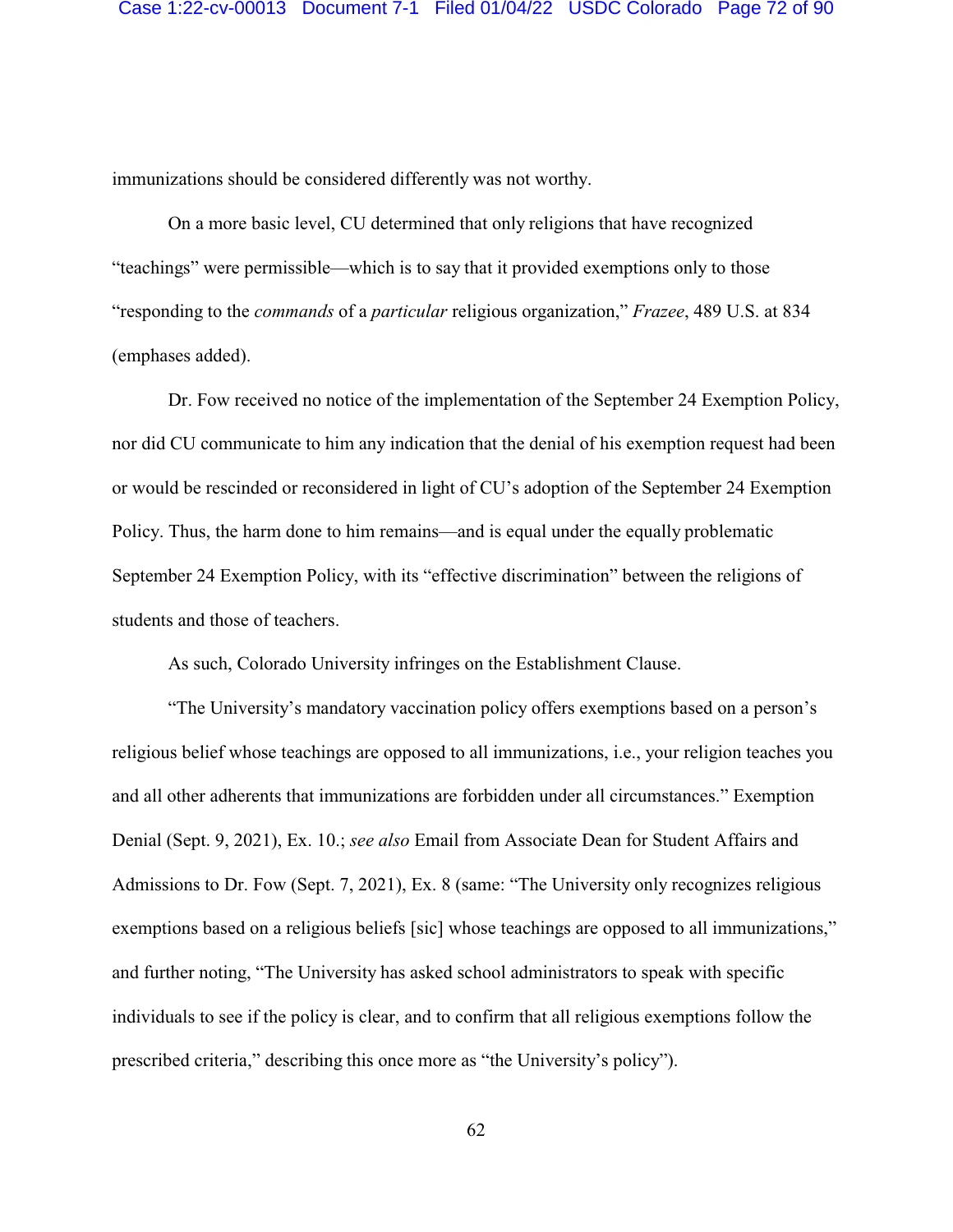This description of the Original Exemption Policy could not be more clear: only adherents to religions with recognized, particular teachings qualify, and further, only adherents to religions whose teachings are opposed to *all* immunizations qualify.

# **a. "Particular Religious Organization" and "Official Preference" Violations**

The Original Exemption Policy, then, violates the Establishment Clause's prohibition on the government requiring those holding religious beliefs to "be responding to the commands of a particular religious organization" in order to claim its protection. And the September 24 Exemption Policy, which gives preference to employees' religions over students' religions, *and* the Original Exemption Policy, violate its "clearest command," "that one religious denomination cannot be officially preferred over another." *Larson,* 456 U.S. at 244, whether by directly distinguishing or "effectively distinguishing" by establishing criteria other than credal content—here, whether the religious adherent is a student or a teacher—that is nonetheless aimed at religion, *see id*. at 246 n.23.

#### **b. Excessive Entanglement Violation**

Finally, the Original Exemption Policy violates the Establishment Clause's prohibition of excessive entanglement, for in its attempt to delve into—rather, to answer—the "ecclesiastical question" of which religions are true religions to which believers may adhere and thus qualify for an exemption, CU "monitors . . . religious beliefs and practices," "second-guessing" those that (in its view) do not oppose *all* immunizations, "as a condition to receiving benefits . . . or as a basis for regulation or exclusion from benefits." *Colorado Christian Univ.*, 534 F.3d at 1261. This is precisely the sort of "trolling through a person's or institution's religious beliefs" that the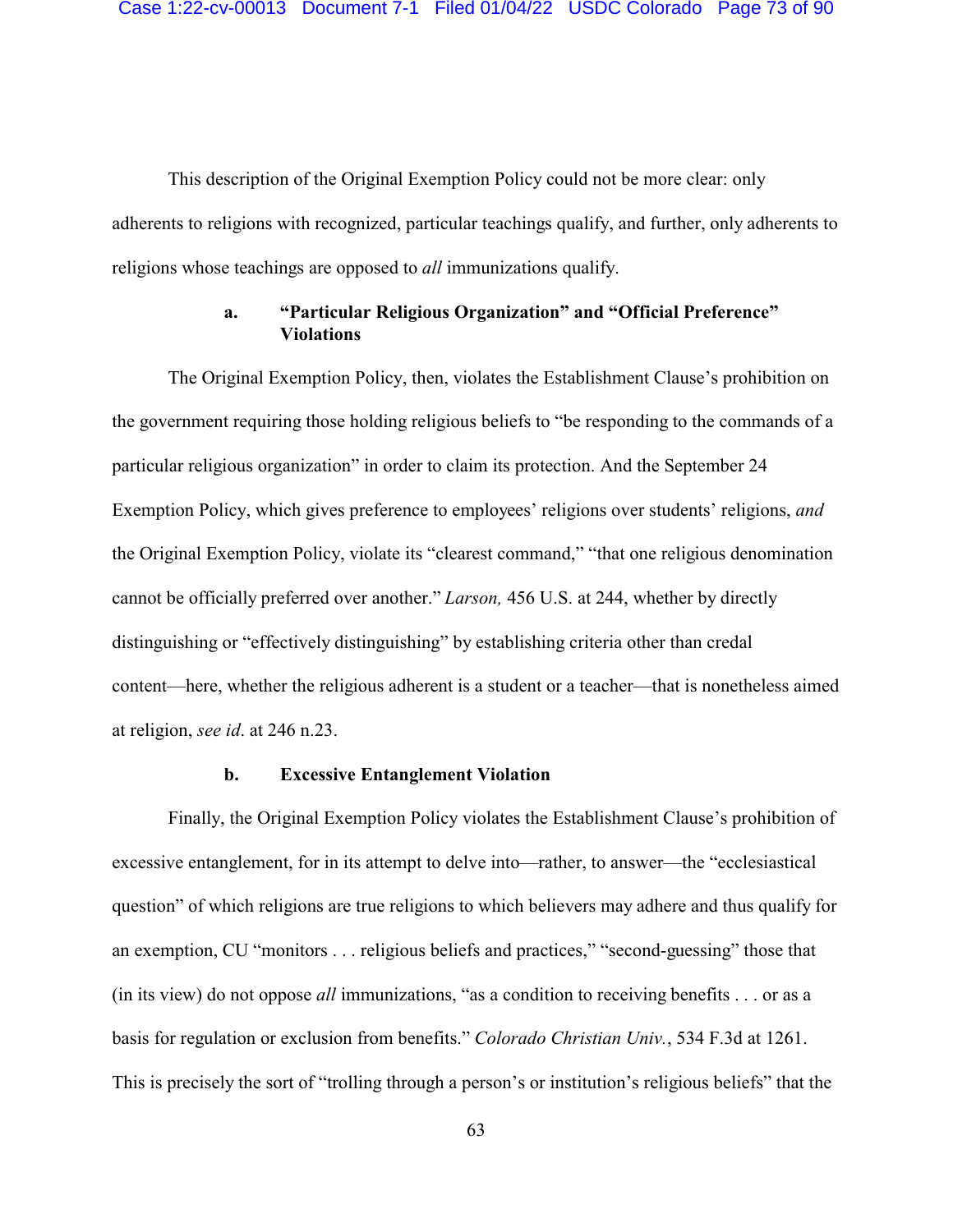rule against excessive entanglement prohibits. *Id*. at 1261.

Indeed, Dr. Fow advised CU that he is "a faithful, practicing Christian" who believes the Bible, which he views as "the inerrant word of God," teaches that "all abortion is an abomination" and that, as such, "any vaccine containing aborted human fetal cells or tissue, . . . any vaccine having origins from a human aborted fetus, or . . . any vaccine in which its protein was tested using the cell line from an aborted human fetus" "is a direct opposition and violation of the word of God." Fow Religious Exemption From COVID-19 Vaccination Requirement Form (Sept. 8, 2021), Ex. 9.

To this, CU responded, "The basis for your objection to vaccination against COVID-19 is of a personal nature and not part of a comprehensive system of religious beliefs," Exemption Denial (Sept. 9, 2021), Ex. 10, thereby purporting to have monitored Christian religious beliefs and practices deeply enough to be able to conclusively determine that there is no Christian denomination that holds the beliefs espoused by Dr. Fow.

This is precisely the sort of excessive entanglement prohibited by the First Amendment. The entanglement presented here—with CU essentially inquiring into the good faith of Dr. Fow's claim that his objection was religion, and into this claim's relationship with the Christian faith—is exactly what the Court warned against in *Catholic Bishop*, in which it found that NLRB oversight of Catholic schools would result in "significant risk" of excessive entanglement whenever the schools claimed that "challenged actions were mandated by their religious creeds" because such oversight would then "involve *inquiry into the good faith of the position asserted* by the clergy-administrators *and its relationship to the school's religious mission*." *N.L.R.B. v.*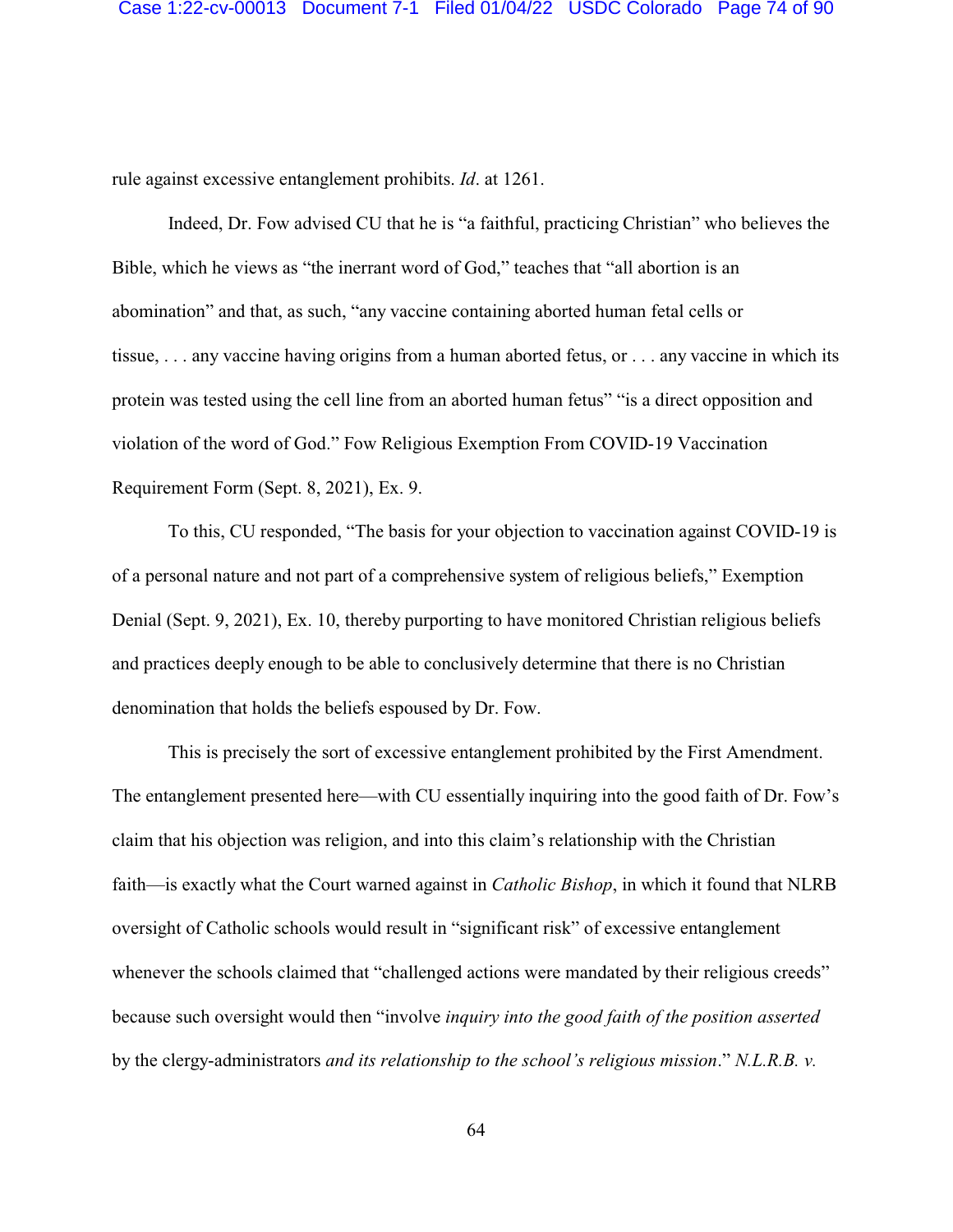*Catholic Bishop*, 440 U.S. 490, 502 (1979).

# **5. The Court Must Apply Strict Scrutiny (or More Severe Treatment), Which the Exemption Policies Cannot Survive**.

### **a. Application of Strict Scrutiny**

For all of the reasons above, regardless of whether these facially discriminatory Exemption Policies were "in fact executed" in a seemingly neutral way (i.e., granting no religious exemptions), *see Dahl*, 2021 WL 4618519 at \*4, "[t]he creation of a formal mechanism for granting exceptions renders a policy not generally applicable," *Fulton*, 141 S. Ct. at 1879 (2021). Nor, as also explained above, are the policies neutral. Accordingly, due to their violation of the Establishment Clause, strict scrutiny must be applied to the September 24 Exemption Policy and to the Original Exemption Policy, to the extent it did *not* create excessive entanglement.

# **b. Excessive Entanglement Renders Government Rules Unconstitutional Without Further Inquiry**

But the Original Exemption Policy *did* create excessive entanglement. "Supreme Court precedent[] precludes [CU from] [discriminating] on the basis of intrusive judgments regarding contested questions of religious belief or practice." *Colorado Christian Univ.*, 534 F.3d at 1261.

Such "intrusions" are what courts often refer to as "excessive entanglement." *Walz*, 397 U.S. at 672–675. Such entanglement is prohibited on all fronts: "Under the First Amendment, the government is not permitted to have an ecclesiology, or to second-guess the ecclesiology espoused by our citizens." *Colorado Christian Univ.*, 534 F.3d at 1265. As the Supreme Court has stated, "[i]t is not only the conclusions reached by the [government] which may impinge on rights guaranteed by the Religion Clauses, but also the very process of inquiry leading to findings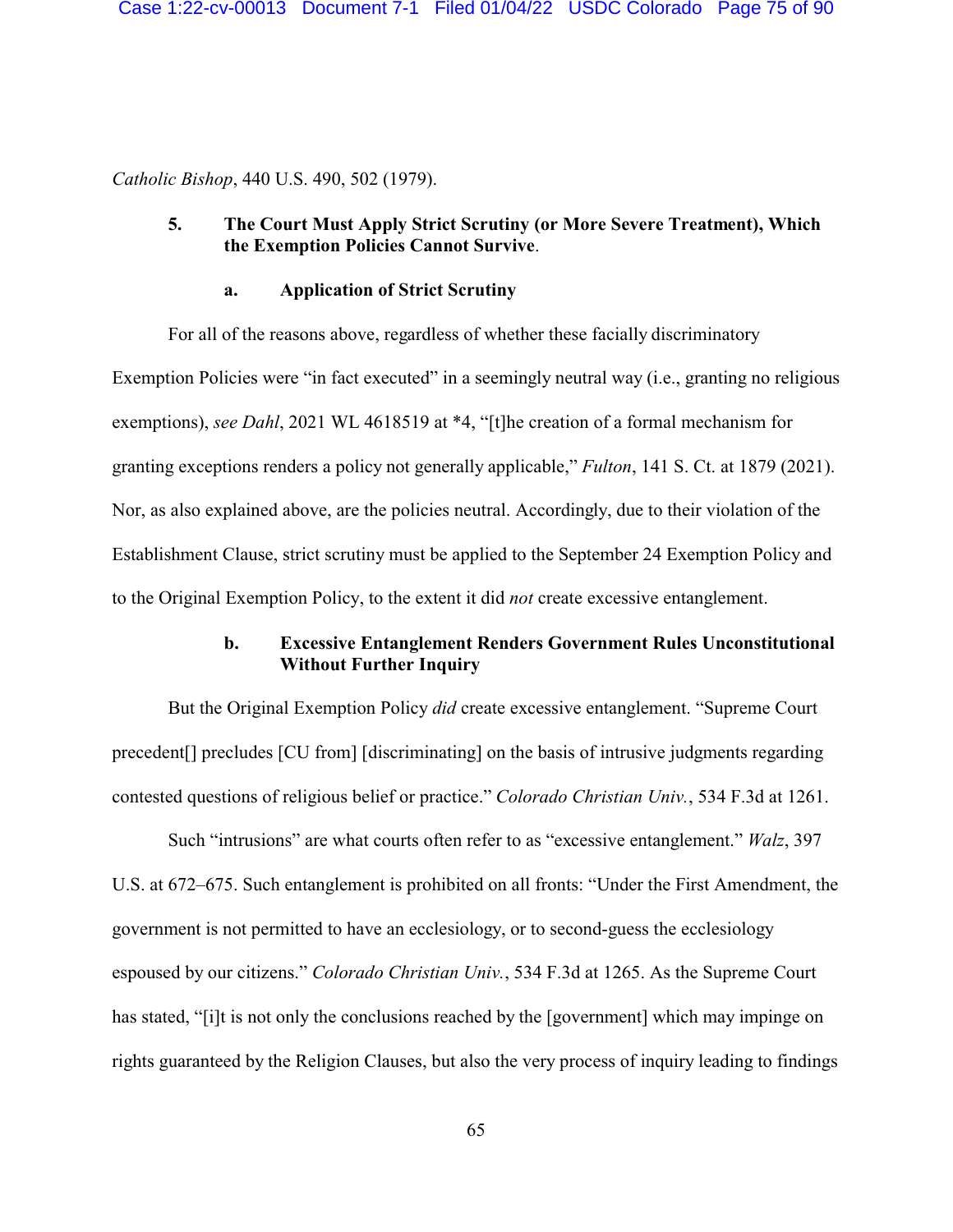and conclusions." *NLRB v. Catholic Bishop of Chicago*, 440 U.S. at 502.

As such, because it authorized government actors to "troll[] through a person's [such as Dr. Fow's] or institution's [such as Christianity's] religious beliefs," *Mitchell v. Helms*, 530 U.S. 793, 828 (2000) (plurality), to determine whether those beliefs were legitimately "Christian," the Original Exemption Policy permitted "the *exact* kind of questioning into religious matters which *Catholic Bishop* specifically sought to avoid," *University of Great Falls v. NLRB*, 278 F.3d 1335, 1353 (D.C.Cir. 2002), *as cited by Colorado Christian Univ.*, 534 F.3d at 1264 (emphasis in original).

Because the Original Exemption Policy permits excessive entanglement, on that ground alone it is "unconstitutional without further inquiry," without even the minimal chance of salvation afforded by a strict scrutiny analysis, *Colorado Christian Univ.*, 534 F.3d at 1266 (citing *Corp. of Presiding Bishop of Church of Jesus Christ of Latter-Day Saints v. Amos*, 483 U.S. at 339).

Even if this were not the case, however, the Original Exemption Policy's violation of the Establishment Clause would still make it, along with the September 24 Exemption Policy, subject to strict scrutiny, which they cannot survive.

### **c. CU Has No Compelling Interest in Its Exemption Policies**

In applying strict scrutiny, the first consideration is the "compelling interest" prong, under which the Exemption Policies utterly fail.

CU alleges, "The University adopted its COVID-19 Vaccination Policy for the purpose of protecting the health and safety of the campus community" (Exemption Denial (Sept. 9, 2021),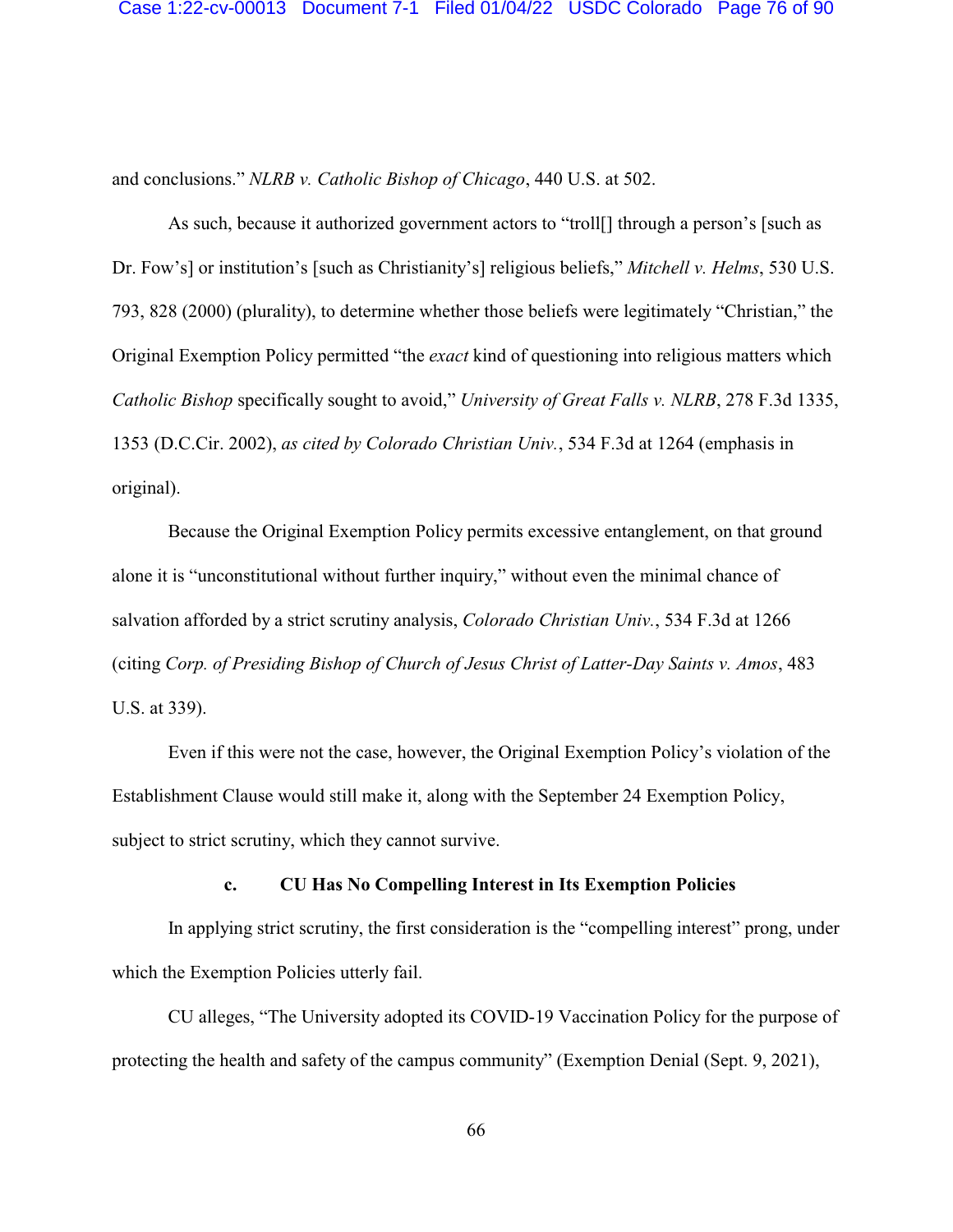Ex. 10). And "[t]he purpose of th[e] [September 24 Exemption] [P]olicy is to protect the health and safety of the University of Colorado Anschutz Medical Campus . . . community, including all faculty, staff, students, [and others associated with the campus]." *COVID-19 Vaccination Requirement and Compliance*, University of Colorado Anschutz Medical Campus (Sept. 24, 2021), [https://www.ucdenver.edu/docs/librariesprovider284/default-document-library/3000](https://www.ucdenver.edu/docs/librariesprovider284/default-document-library/3000-facilities-management/3012---covid-19-vaccination-requirement-and-compliance.pdf?sfvrsn=3e48cbba_2) [facilities-management/3012---covid-19-vaccination-requirement-and-compliance.pdf?sfvrsn=3e4](https://www.ucdenver.edu/docs/librariesprovider284/default-document-library/3000-facilities-management/3012---covid-19-vaccination-requirement-and-compliance.pdf?sfvrsn=3e48cbba_2) [8cbba\\_2](https://www.ucdenver.edu/docs/librariesprovider284/default-document-library/3000-facilities-management/3012---covid-19-vaccination-requirement-and-compliance.pdf?sfvrsn=3e48cbba_2) (last visited Dec. 31, 2021). But CU has a high vaccination rate and a higher number of those immune from the virus, Compl. ¶¶ 124–126.

For these and other reasons, it is not reasonable to require all students to be vaccinated, *see e.g.*, *id.* ¶¶ 154–175; and adding to these reasons, there is an extremely minimal risk of COVID to CU students, college students don't generally spread COVID to the community, and treatments have improved drastically, making the CU Mandate irrational and unreasonable, *id*. ¶¶ 128-152.

For these reasons alone, the Exemption Policies do not serve an interest "of the highest order," *Lukumi,* 508 U.S. at 2234; *Does 1–3 v. Mills*, No. 21A90, 595 U.S. \_\_\_\_ (2021), 2021 WL 5027177, at \*3–4 (U.S. Oct. 29, 2021) (Gorsuch, J. dissenting) ("[C]ivil liberties face grave risks when governments proclaim indefinite states of emergency," and therefore where there were already high vaccination rates in the fields affected by vaccination mandate, the state's "decision to deny a religious exemption . . . doesn't just fail the least restrictive means test, it borders on the irrational").

But the Exemption Policies fail under the "compelling interest" prong for another,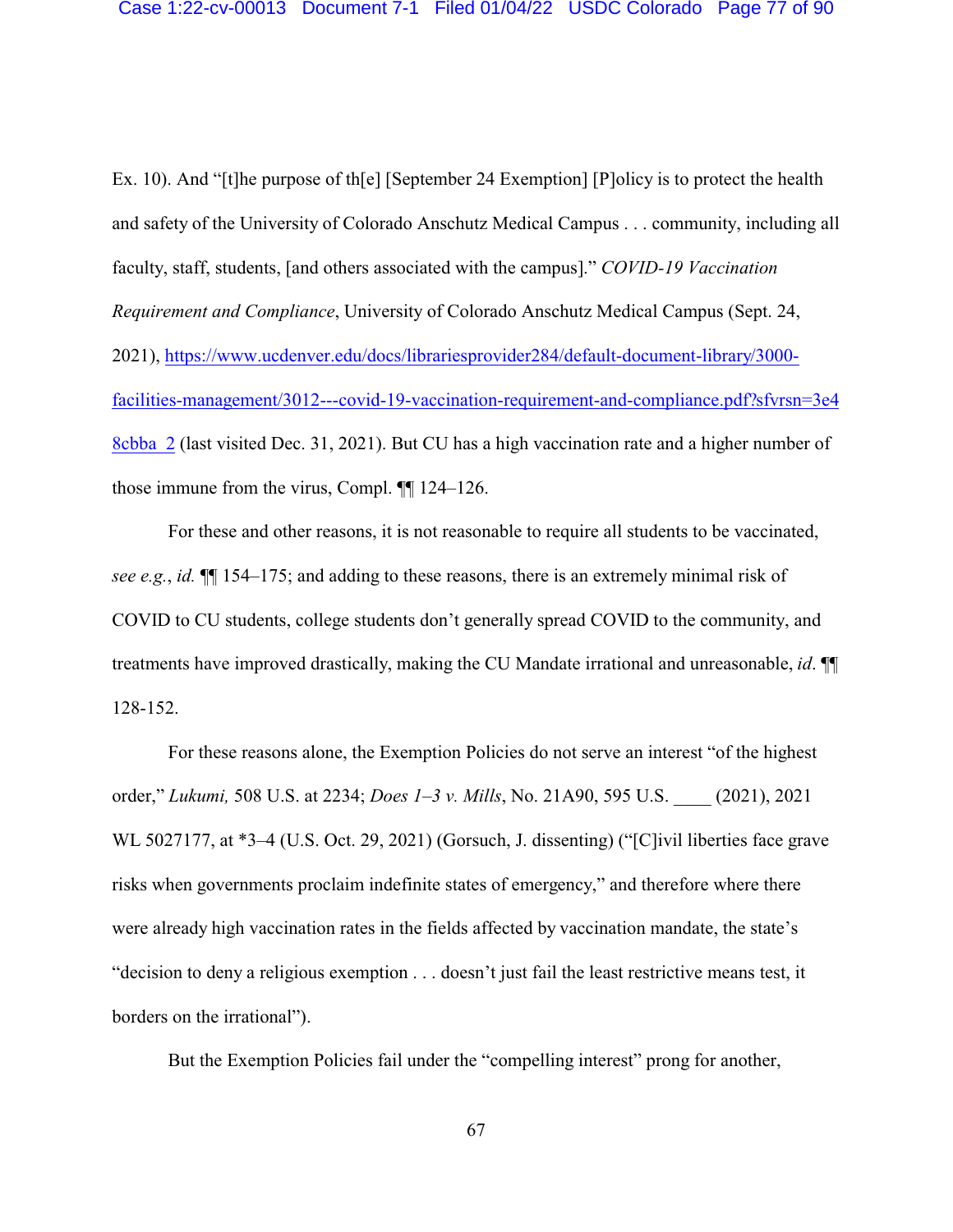#### Case 1:22-cv-00013 Document 7-1 Filed 01/04/22 USDC Colorado Page 78 of 90

simpler reason, because we must also ask the more specific question of "whether [CU] has . . . an interest *in denying an exception*," *Fulton*, 141 S. Ct. at 1871, to those of unworthy religions. *See also Mills*, 2021 WL 5027177 at \*3 (Gorsuch, J. dissenting) (the Supreme "Court has made plain that only the government's . . . asserted interests as applied to the parties before it count," rather than the interests as expressed at an "artificially high," "society-wide level of generality") (emphasis removed) (citation omitted). "[A] law cannot be regarded as protecting an interest 'of the highest order' when it leaves appreciable damage to that supposedly vital interest unprohibited." *Fulton*, 141 S. Ct. at 1871.

Here, the Exemption Policies do just that, offering exemptions for medical and *some* religious reasons, while denying exemptions to adherents of religions not deemed worthy. There is no reason to believe that the "damage" caused by those who *are* exemption-eligible under the Exemption Policies would be less than that caused by those of disfavored religions if they were granted exemptions, and CU can "offer[] no compelling reason" for doing precisely what the First Amendment prohibits. *Fulton*, 141 S. Ct. at 1882; *see also Mills*, 2021 WL 5027177 at \*2 (Gorsuch, J. dissenting) (where state provided broad medical exemption from vaccination requirement, but no religious exemption, "[t]hat kind of double standard is enough to trigger at least a more searching (strict scrutiny) review").

The Supreme Court has very recently reiterated, in the COVID context, that for the government to successfully show its "interest in reducing the spread of COVID," "it must show that the religious exercise at issue is more dangerous than" other permitted activities when the same precautions are applied to both. *Tandon v. Newsom,* 141 S. Ct. 1294, 1297 (April 9, 2021);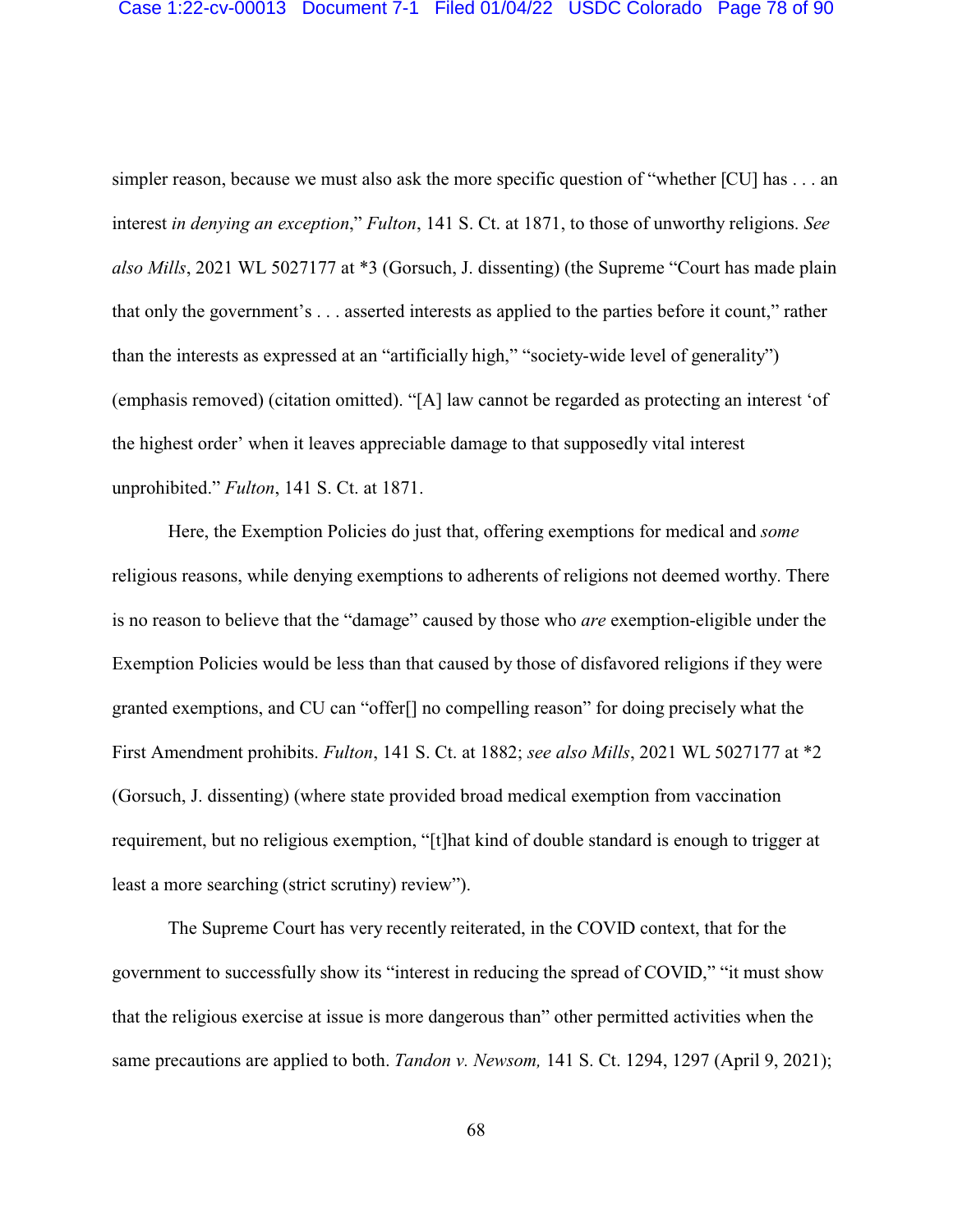*see also United States v. Friday*, 525 F.3d 938, 958 (10th Cir. 2008) ("Underinclusiveness suggests that the government's 'supposedly vital interest' is not really compelling."). In this case, that means CU must show that the "activity" (being on campus) of an unvaccinated adherent of an "unworthy" religion is more dangerous than the "activity" (being on campus) of an unvaccinated person granted an exemption for a medical or worthy religious reason. No such fantasy can be conjured: CU cannot make such a showing. *See Mills*, 2021 WL 5027177, at \*2 (Gorsuch, J. dissenting) (government may not "blithely assume those claiming" an exemption for a favored reason "will be more willing to wear protective gear, submit to testing, or take other precautions than someone seeking" an exemption for a disfavored reason).

Indeed, there is not even a rational basis for such discrimination. Nothing about "the characteristics" of adherents of unworthy religions "rationally justify denying to [them] what would [and has already been] permitted to [individuals] occupying the same site" for the same purposes. *City of Cleburne, Tex.v. Cleburne Living Ctr.*, 473 U.S. 432, 450 (1985) (Equal Protection case holding that zoning ordinance excluding group home for the intellectually disabled was not rationally related to a legitimate interest since such homes would not pose a special threat to the City's interest).

Accordingly, under multiple "compelling interest" inquiries, the Exemption Policies fail.

#### **d. The Exemption Policy is Not Narrowly Tailored**

The Exemption Policies likewise fail under the "narrow tailoring" prong. The question here is whether CU's "conduct is narrowly tailored to achieve" its purported "interest in denying exception[s]" to some religious adherents but not to others. *Fulton*, 141 S. Ct. at 1881.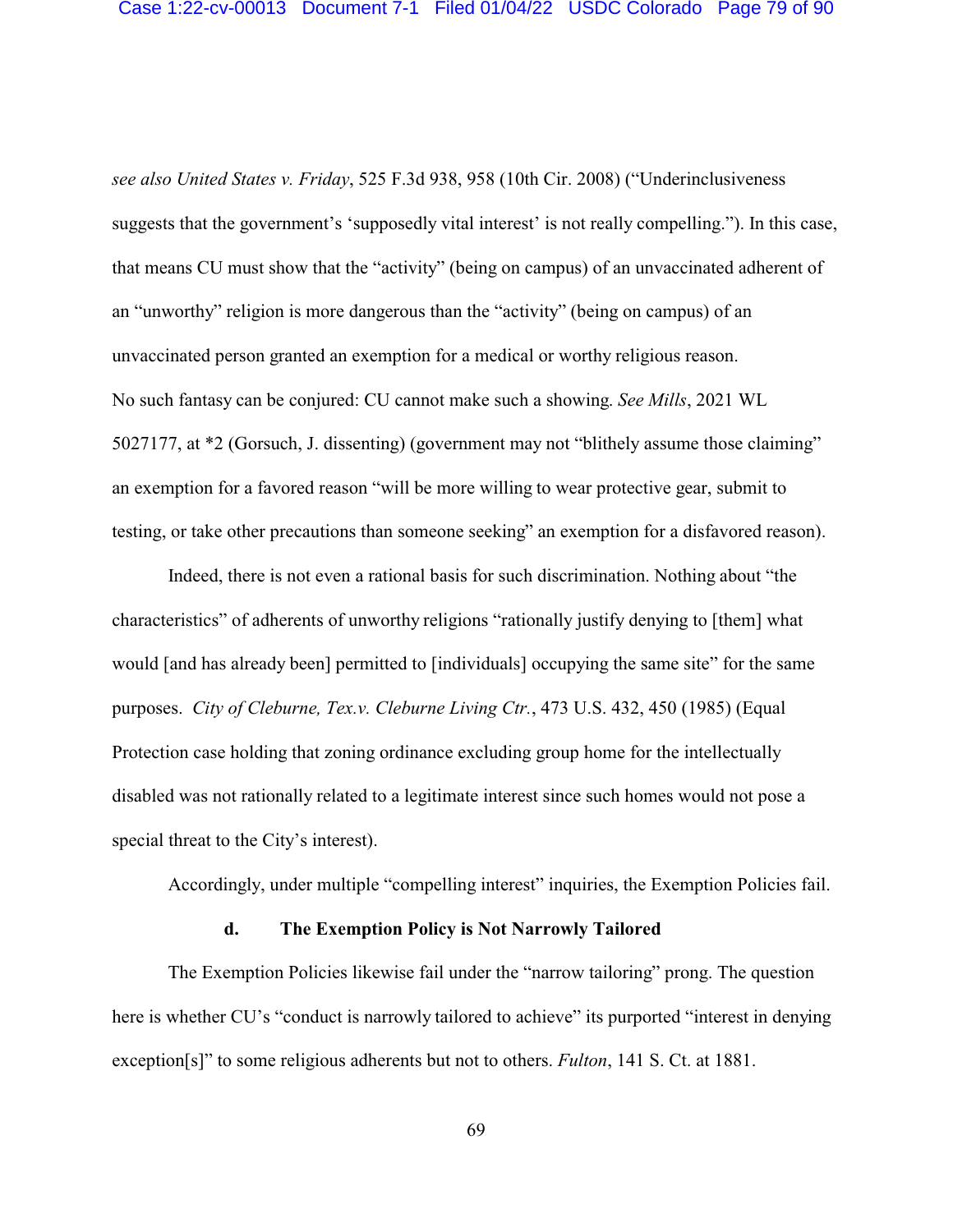"Narrow tailoring requires the government to demonstrate that a policy is the 'least restrictive means' of achieving its objective." *Agudath Israel of Am. v. Cuomo*, 983 F.3d 620, 633 (2d Cir. 2020) (quoting *Thomas*, 450 U.S. at 718). "[T]he government must show that it 'seriously undertook to address the problem with less intrusive tools readily available to it.'" *Agudath Israel of Am.*, 983 F.3d at 633 (quoting *McCullen v. Coakley*, 573 U.S. 464, 494 (2014)).

CU cannot adequately explain why the exemptions that must be granted for medical or *some* religious reasons cannot similarly be granted to all with sincere religious objections. Nor can CU show that it gave "sufficient weight to rules in other jurisdictions" in order to arrive at a properly tailored path forward. *See Mast v. Fillmore Cnty., Minnesota*, 141 S. Ct. 2430, 2433 (2021) (Gorsuch, J., concurring) ("It is the government's burden to show [such] alternative[s] won't work; not the [challenger's] to show [they] will"); *see also McCullen v. Coakley,* 573 U.S. at 494 (government must "show[] that it considered different methods that other jurisdictions have found effective").

Finally, as with the "compelling interest" analysis, underinclusiveness is an important consideration in the "narrow tailoring" analysis. In *Colorado Christian Univ.*, "Colorado['s] [challenged provisions] d[id] not stop students from taking scholarship money to religious universities," but only "from taking scholarship money to a narrow set of them that state officials regard as too pervasively so." *Colorado Christian Univ.*, 534 F.3d at 1268. Such "underinclusiveness undermine[d] the [government's] claim of narrow tailoring." *Id.* (citing *Friday*, 525 F.3d at 958).

Because, as noted above, CU cannot show that the "activity" (being on campus) of an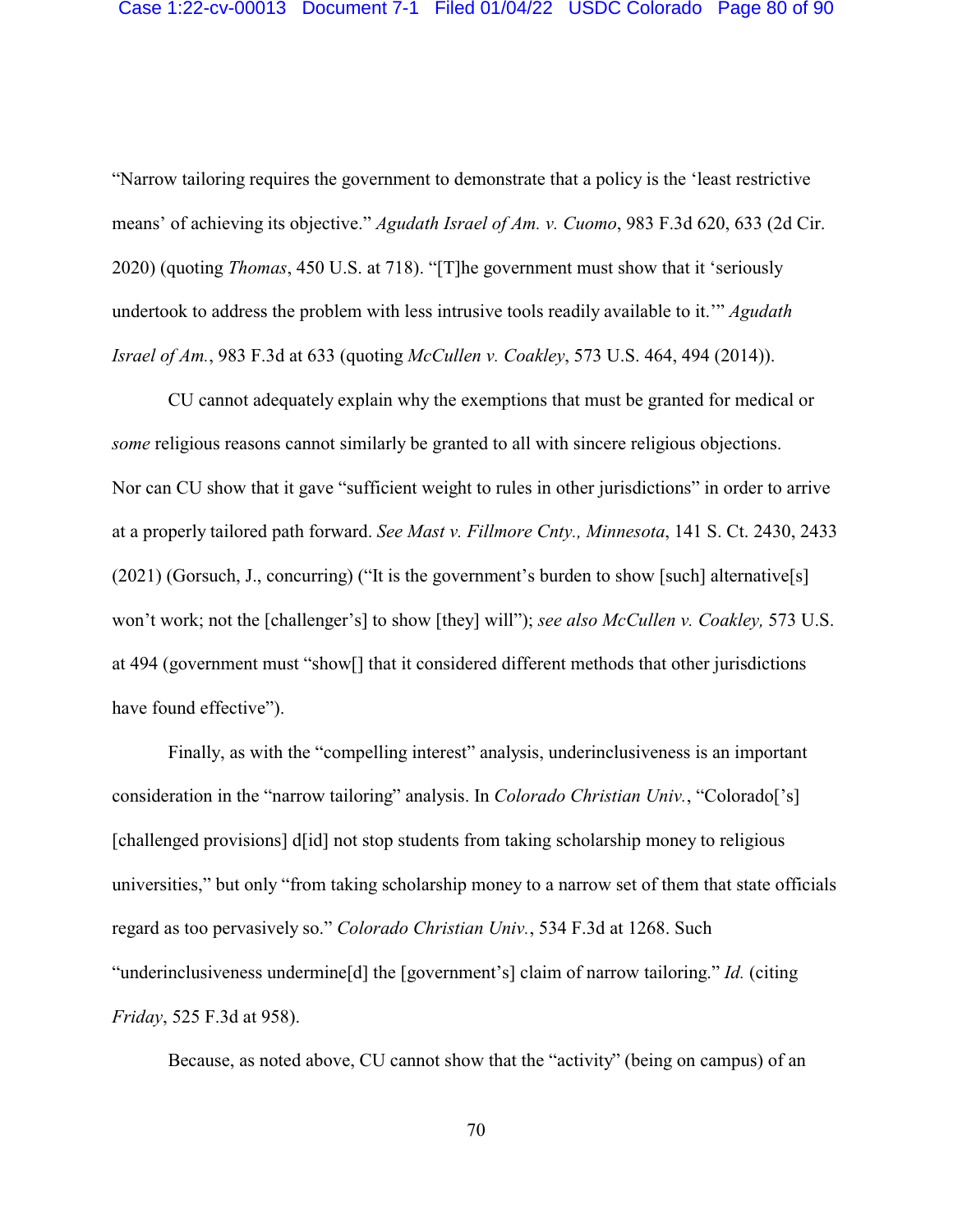unvaccinated adherent of an "unworthy" religion is more dangerous than the "activity" (being on campus) of an unvaccinated person granted an exemption for a medical or "worthy" religious reason, the Exemption Policies are not narrowly tailored according to the "underinclusive" test. Accordingly, under multiple "narrow tailoring" inquiries, the Exemption Policies fail.

The Exemption Policies are neither neutral nor generally applicable. They run afoul, on multiple grounds, of the Establishment Clause. The Original Exemption Policy specifically violates the Establishment Clause by causing excessive entanglement of government in religion, which renders it unconstitutional without further inquiry.

Furthermore, because the Exemption Policies fail both the "compelling interest" prong of strict scrutiny and the "narrow tailoring" prong of strict scrutiny, both on multiple grounds, they cannot survive strict scrutiny. Accordingly, the Exemption Policies are unconstitutional under the Establishment Clause.

### **G. The CU Mandate's Exemption Policies Violate the Free Exercise Clause.**

"Th[e] constitutional prohibition of denominational preferences is inextricably connected with the continuing vitality of the Free Exercise Clause." *Larson*, 456 U.S. at 245; *see also Lukumi*, 508 U.S. at 532–33; *Larson*, 456 U.S. at 246 (citing *Abington School District v. Schempp*, 374 U.S. 203, 305 (1963) (Goldberg J., concurring)).

While the government "establishes" a religion by giving it preferential treatment, it burdens the free exercise of religion by coercing those of a given religion to forego that religion or its commands as the cost of a benefit.

As with the Establishment Clause, the Free Exercise Clause's protections are not limited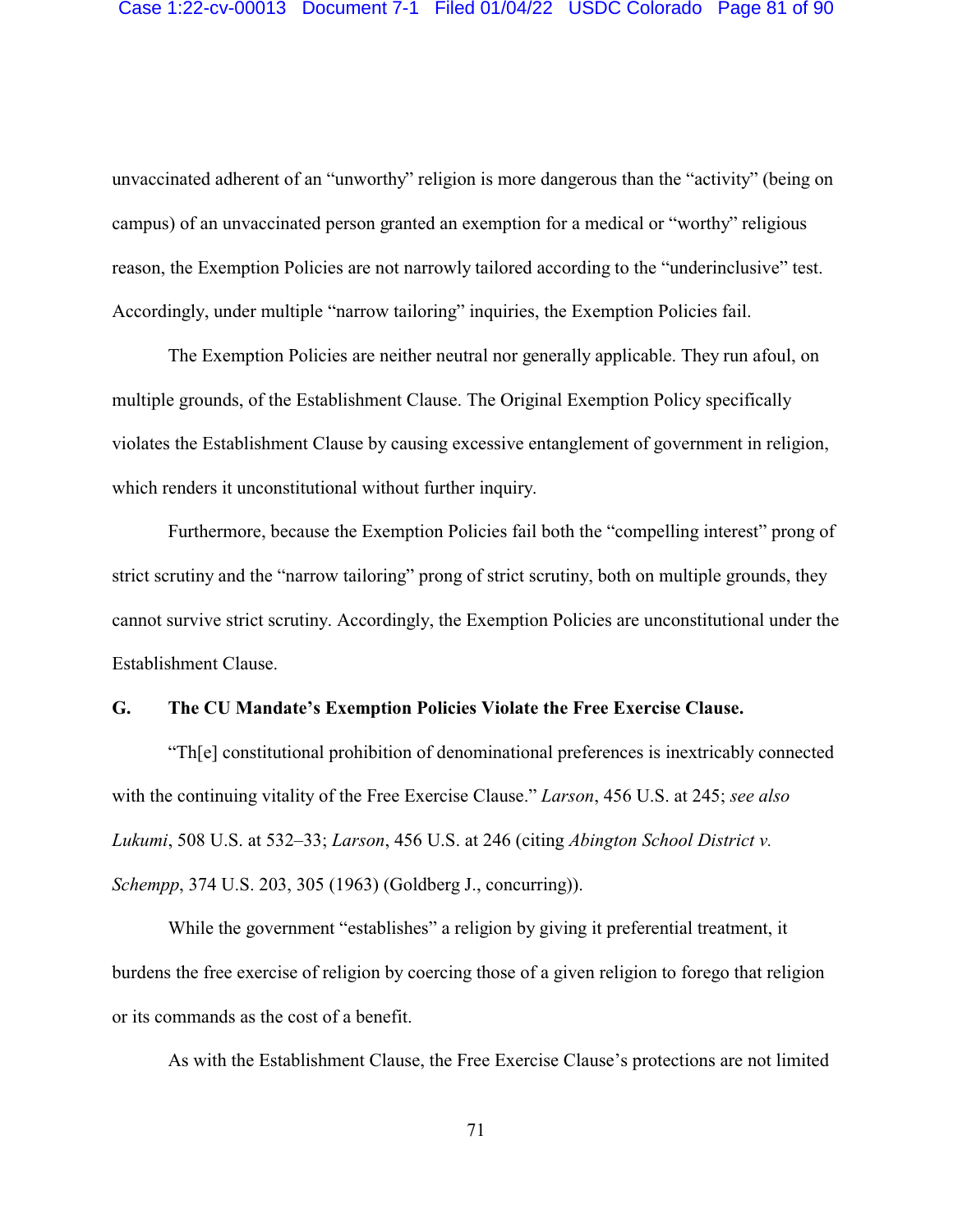to religions that possess a certain degree of "religiosity." Instead, the Supreme Court has adopted "a more subjective definition of religion, which examines an individual's inward attitudes towards a particular belief system." *Int'l Soc. for Krishna Consciousness, Inc.,* 650 F.2d at 439 (citing *Ballard*, 322 U.S. at 86 and *Thomas v. Rev. Bd*., 101 S. Ct. 1425, 1429 (1981)).

Therefore, because "[t]he free exercise of religion promotes the inviolability of individual conscience . . . *private choice,* not official coercion, should form the basis for religious conduct and belief." *Id.* at 438 (citing *Walz v. Tax Comm'n*, 397 U.S. 664, 694 (1970) (Harlan, J., concurring)); *see also id.* at 439 (noting that First Amendment's goals "can best be satisfied if any belief that is *arguably religious* is considered 'religious' for the sake of free exercise analysis") (emphasis added).

In short, when the state picks and chooses between favored and disfavored systems of belief, "truly religious" and "non-legitimate" (or simply "personal") belief systems, even if it does not "directly" burden religious freedom in the same way that (for example) criminalization of "a particular faith or religious practice" would, *Dahl*, 2021 WL 4618519 at \*2 (citing *Smith,* 494 U.S. at 877–78), it nonetheless impermissibly imposes "indirect coercion or penalties on the free exercise of religion," *id.* (quoting *Trinity Lutheran Church of Columbia, Inc.,* 137 S. Ct. at 2022.

"Accordingly, a policy that forces a person to choose between observing her religious beliefs and receiving a generally available government benefit for which she is otherwise qualified burdens her free exercise rights." *Id.* (citing *Fulton*, 141 S. Ct. at 1876; *Trinity Lutheran,* 137 S. Ct. at 2023). Such "[v]iolations of the ... Free Exercise Clause[] are generally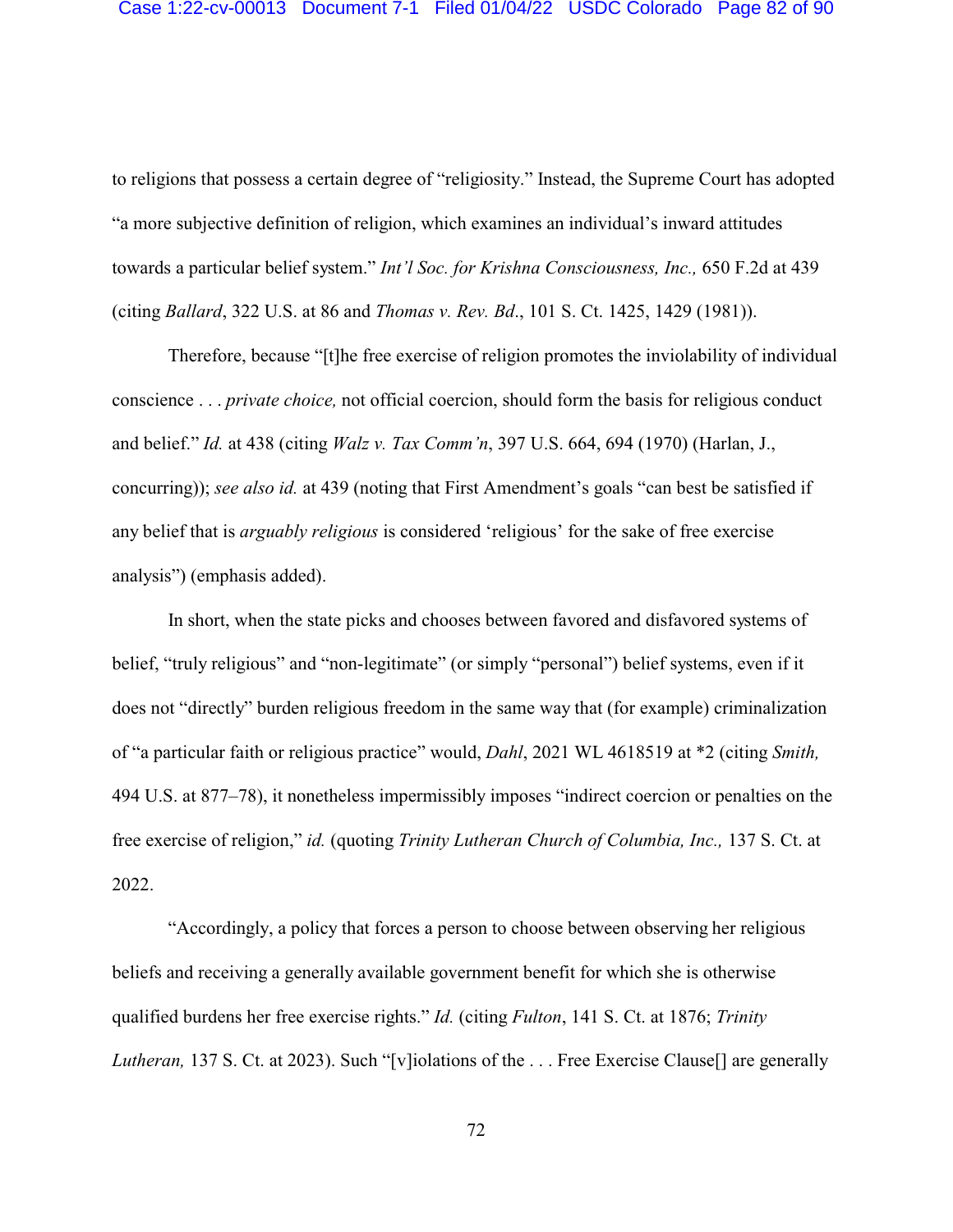analyzed in terms of strict scrutiny." *Colorado Christian Univ.*, 534 F.3d at 1266.

## **1. CU's Exemption Policies Violate the Free Exercise Clause in at Least Two Ways.**

In a case of this nature, Free Exercise Clause violations go hand-in-hand with Establishment Clause violations. Specifically, by offering religious exemptions only to those whose religions it deems worthy—whether under the Original Exemption Policy's acceptance only of religions that prohibit *all* vaccinations or the September 24 Exemption Policy's distinguishing between religions practiced by students and religions practiced by employees, under which students continue to suffer the same harm—CU violates "[t]he free exercise [clause's] promot[ion of] the inviolability of *individual conscience*" by failing to "recogniz[e] that *private choice* . . . should form the basis for religious conduct and belief." *Int'l Soc. for Krishna Consciousness*, 650 F.2d at 438 (citation omitted).

Furthermore, in attaching a benefit to the religions it deems worthy and no others—whether by discriminating between religions that prohibit *all* vaccines and those that do not, or between the religions of students and those of employees—the Exemption Policies are not neutral. They violate the Free Exercise Clause's prohibition on "indirect coercion or penalties on the free exercise of religion," *Dahl*, 2021 WL 4618519 at \*2 (quoting *Trinity Lutheran*, 137 S. Ct. at 2022), forcing students to "choose between their religious beliefs and receiving a government benefit," *Trinity Lutheran*, 137 S. Ct. at 2023.

And the Exemption Policies are not generally applicable, as both provide exemptions for medical reasons and *some* religious reasons.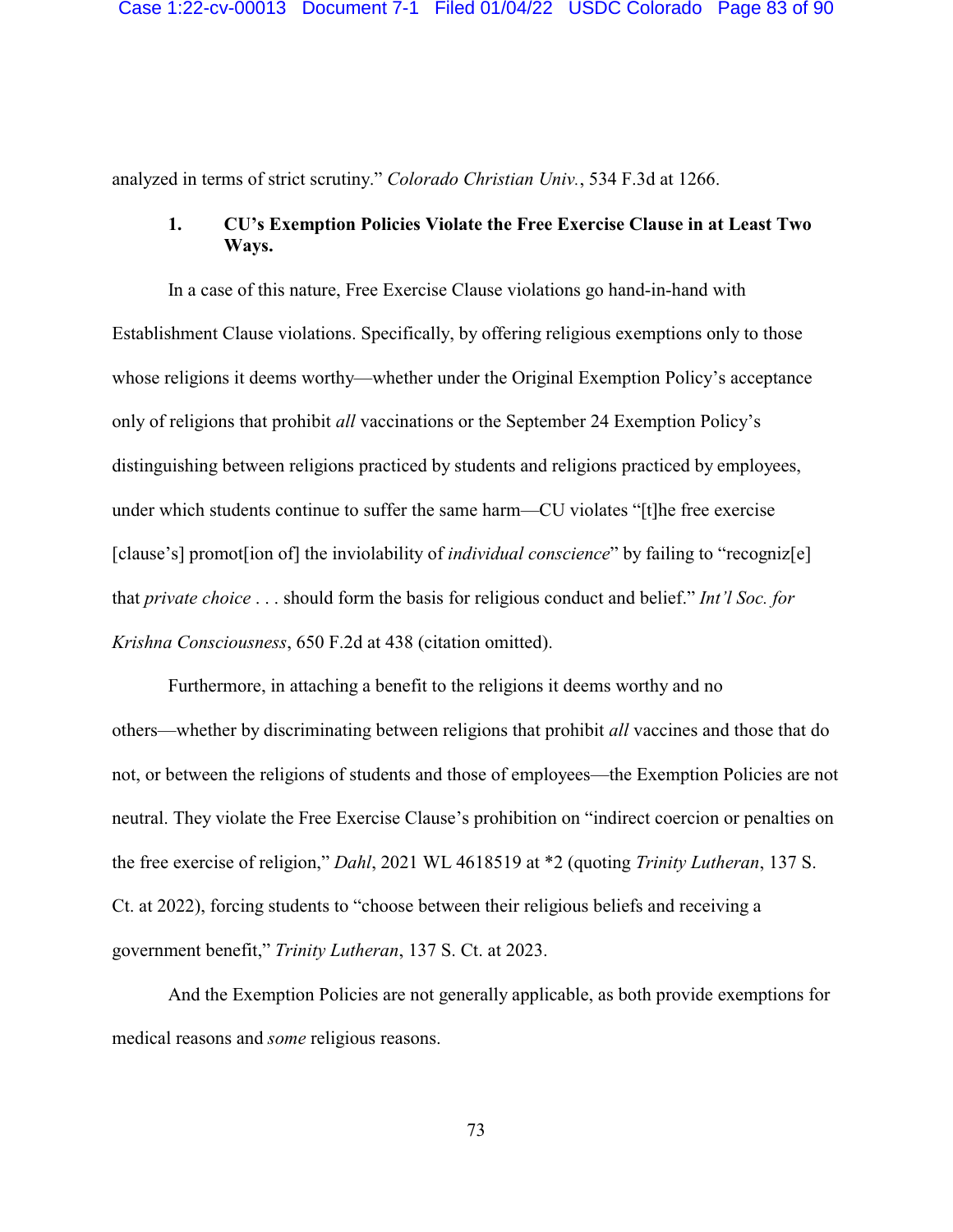# **2. The Court Must Apply Strict Scrutiny, Which the Exemption Policies Cannot Survive**.

For all of the reasons above, regardless of whether these facially discriminatory Exemption Policies were "in fact executed" in a seemingly neutral way (i.e., granting no religious exemptions), *see Dahl*, 2021 WL 4618519 at \*4, "[t]he creation of a formal mechanism for granting exceptions renders a policy not generally applicable," *Fulton*, 141 S. Ct. at 1879 (2021). Nor, as also explained above, are the Exemption Policies neutral. "Th[e] constitutional prohibition of denominational preferences is inextricably connected with the continuing vitality of the Free Exercise Clause," *Larson*, 456 U.S. at 245.

The Exemption Policies' violation of the Free Exercise Clause means they are subject to strict scrutiny. As explained above, they fail in numerous ways under both the "compelling interest" prong and the "narrow tailoring" prong. Because the Exemption Policies fail both the "compelling interest" prong of strict scrutiny and the "narrow tailoring" prong of strict scrutiny, both on multiple grounds, they cannot survive strict scrutiny.

#### **H. The CU Mandate's Exemption Policies Violate the Equal Protection Clause.**

"[I]nterdenominational discrimination" is a "[v]iolation of the *Equal Protection and* Free Exercise Clauses." *Colorado Christian Univ.*, 534 F.3d at 1266. Just as "law[s] burdening religious practice that [are] not neutral or not of general application must undergo the most rigorous of scrutiny," *Church of the Lukumi Babalu Aye, Inc.*, 508 U.S. at 546, so must violations of the Equal Protection Clause's similar requirement "that all persons similarly situated should be treated alike," *City of Cleburne, Tex.*, 473 U.S. at 439. *See also Colorado Christian Univ.*, 534 F.3d at 1259, 1266 ("explicit and deliberate distinctions between different religious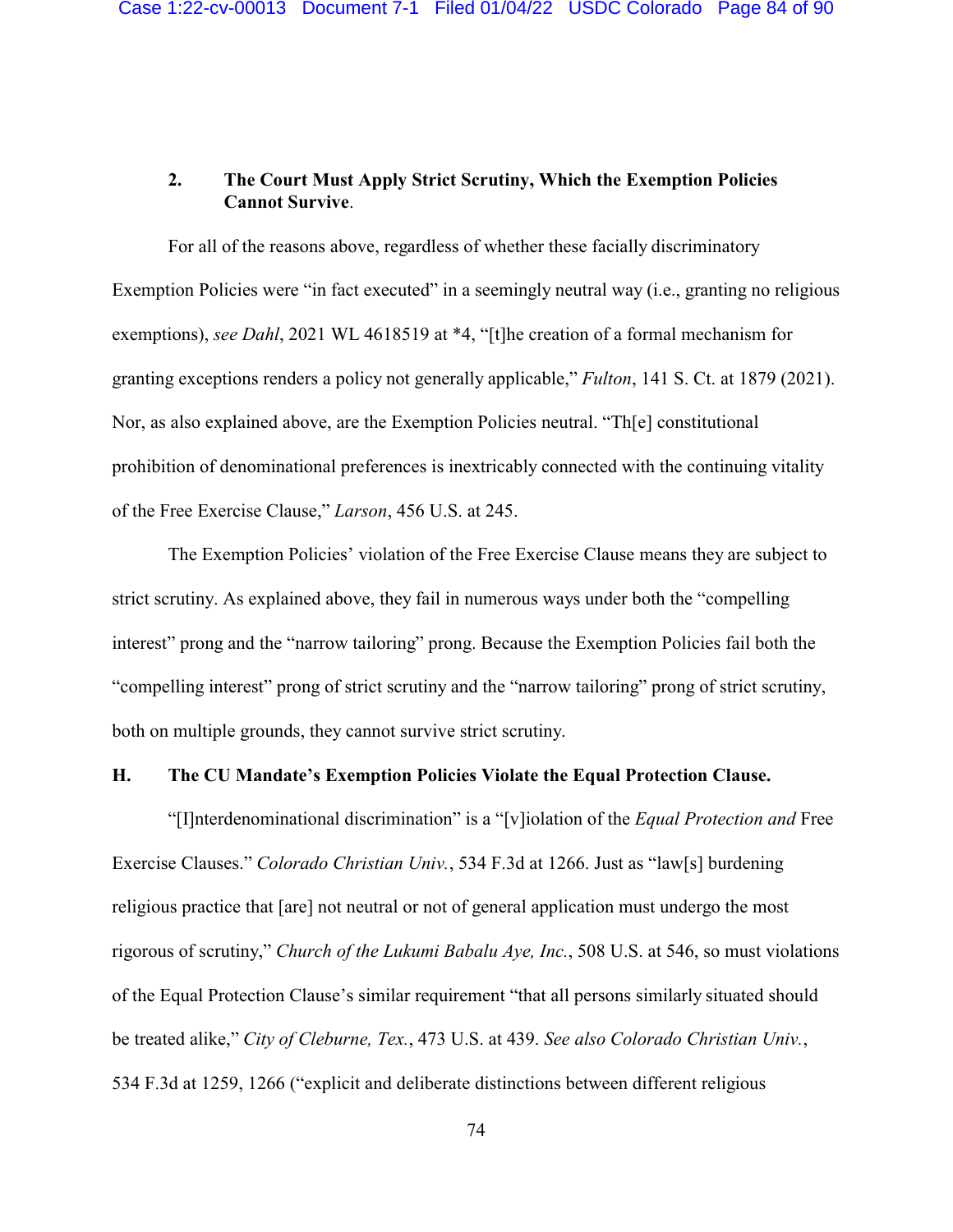organizations" burden the Equal Protection Clause, triggering strict scrutiny due to lack of neutrality).

Because CU infringes on Establishment and Free Exercise Clause protections in multiple ways, it likewise infringes on the parallel protections of the Equal Protection clause.

By violating the Establishment Clause's prohibition on the government requiring those holding religious beliefs to "be responding to the commands of a particular religious organization" in order to claim its protection, *Frazee*, 489 U.S. at 834, and by violating the "the clearest command of the Establishment Clause," "that one religious denomination cannot be officially preferred over another," *Larson,* 456 U.S. at 244, and by excessive entanglement, the Exemption Policies violate the "parallel" protections of the Equal Protection Clause, *Colorado Christian Univ.*, 534 F.3d at 1257.

By violating the Free Exercise Clause's promotion of "the inviolability of individual conscience" and engaging in "official coercion . . . [in] religious conduct and belief," *Int'l Soc. for Krishna Consciousness*, 650 F.2d at 438 (citations omitted), the Exemption Policies "[v]iolat[e] . . . Equal Protection." *Colorado Christian Univ.*, 534 F.3d at 1266.

Regardless of whether the discriminatory Exemption Policies were "in fact executed" in a seemingly neutral way (i.e., granting no religious exemptions), *see Dahl*, 2021 WL 4618519 at \*4, "[t]he creation of a formal mechanism for granting exceptions renders a policy not generally applicable," *Fulton*, 141 S. Ct. at 1879 (2021). Nor are the Exemption Policies neutral.

Because the Exemption Policies are neither neutral nor generally applicable, but run afoul, on multiple grounds, of the Equal Protection Clause, and because they fails both the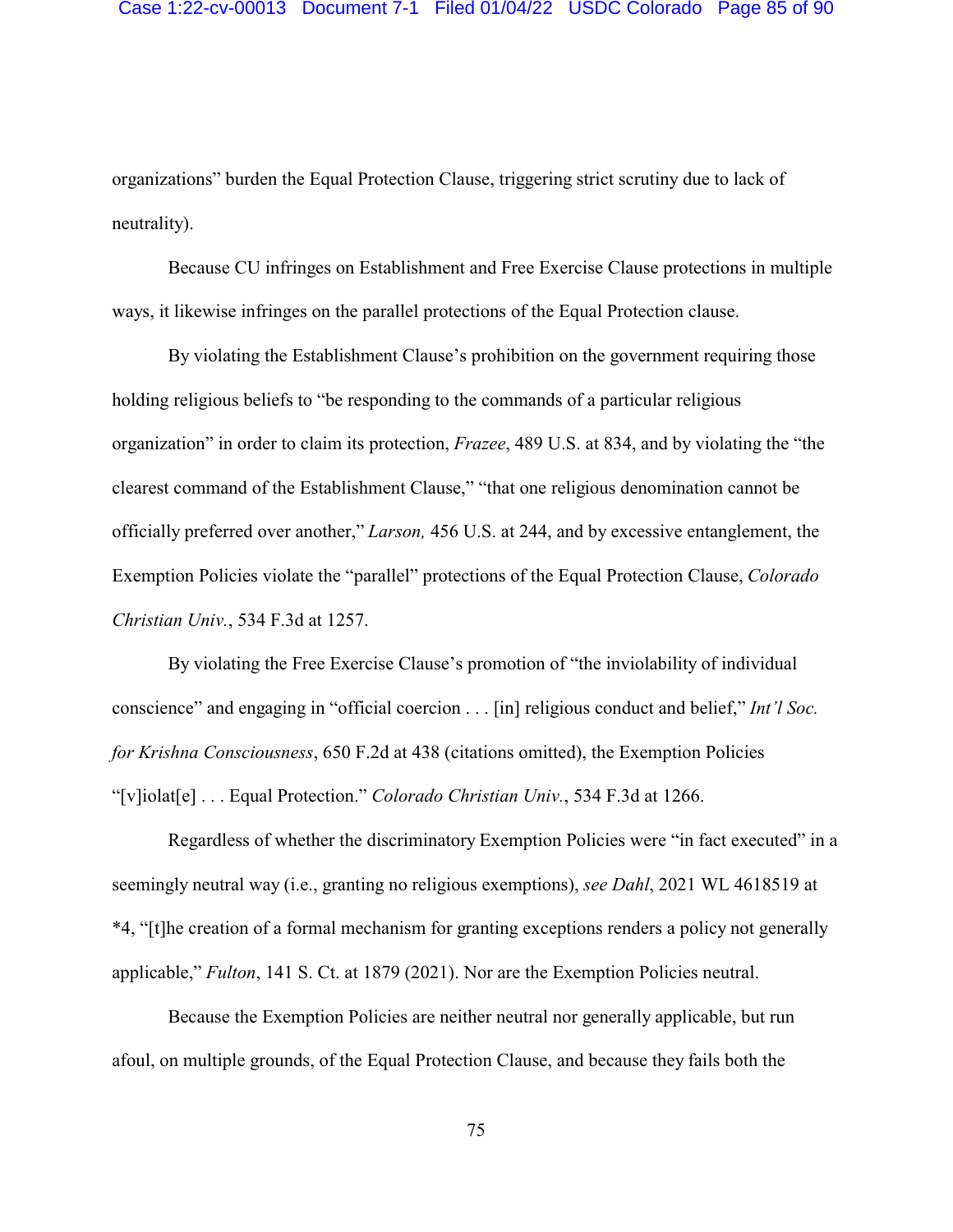"compelling interest" and "narrow tailoring" prongs of strict scrutiny on multiple grounds and therefore cannot survive strict scrutiny, the Exemption Policies are unconstitutional under the Equal Protection Clause.

### **II. Students Have Suffered Irreparable Harm.**

To constitute irreparable harm, an injury must be certain, great, actual "and not theoretical." *Heideman v. S. Salt Lake City*, 348 F.3d 1182, 1189 (10th Cir. 2003). To the extent that a plaintiff establishes a constitutional harm, the law presumes irreparable harm. *See Elrod v. Burns*, 427 U.S. 347, 373 (1976) (First Amendment political association); *Homans v. City of Albuquerque*, 264 F.3d 1240, 1243 & n. 2 (10th Cir. 2001); *ACLU v. Johnson*, 194 F.3d 1149, 1163 (10th Cir. 1999); *Community Communications Co. v. City of Boulder*, 660 F.2d 1370, 1376 (10th Cir. 1981); 11 A Wright & Miller, Federal Practice & Procedure § 2948.1 (2d ed. 1995) ("When an alleged deprivation of a constitutional right is involved . . . most courts hold that no further showing of irreparable injury is necessary.").

Given that Students constitutional rights are being violated, they have established irreparable harm.

### **III. The Balance of Equities Tips in Students Favor.**

Since Students are likely to succeed on the merits of their claim, the balance of harms does not need to favor them as strongly. *See Legacy Church, Inc. v. Kunkel*, 472 F. Supp. 3d 926, 1062 (D.N.M. 2020), aff'd sub nom. *Legacy Church, Inc. v. Collins*, 853 F. App'x 316 (10th Cir. 2021). Nevertheless, Students have shown that the balance of harm tips in their favor, where their constitutional rights are being violated, which is a significant harm.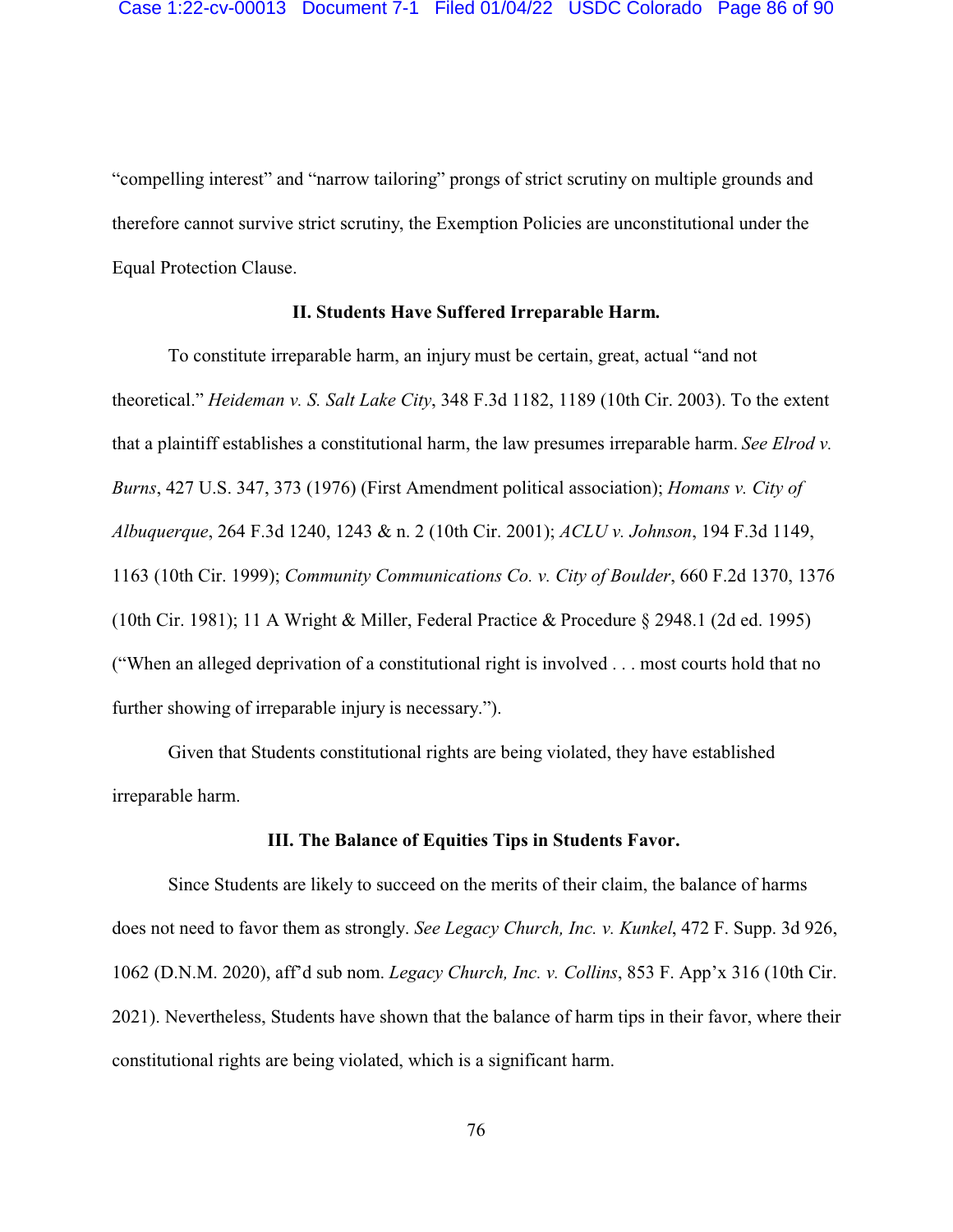In contrast, CU will experience no harm if the mandate is enjoined. First, vaccines do not stop transmission so the CU Mandate is not promoting public health on CU's campuses. Second, CU has already reached herd immunity, so the mandate is unnecessary. Third, CU already allows exemptions for certain persons, so allowing additional persons to attend without the vaccine would not harm CU. Finally, the public can protect themselves from the COVID virus by voluntary vaccination, social distancing, and masking.

#### **IV. A Preliminary Injunction Is Not Adverse to the Public Interest.**

Given the significant constitutional injury here, the public interest favor Students.

Students have shown that CU is unreasonably infringing on their constitutional rights when the correct constitutional standard is employed, so enjoining that violation is in the public interest.

In contrast, the public loses nothing if the CU Mandate is enjoined. As shown above, CU's Mandate does not protect the public health, so the public is at no greater risk if the CU Mandate is enjoined. Additionally, voluntary vaccination is available for anyone that desires to get vaccinated. So a preliminary injunction would not be adverse to the public interest.

### **Conclusion**

For the reasons detailed herein, this Court should find that heightened scrutiny applies to the CU Mandate since it violates Students' constitutional rights to bodily integrity and autonomy and medical treatment choice, so that CU must prove that its Mandate is justified. Likewise, this Court should find that CU failed to prove that the CU Mandate is justified under heightened scrutiny. Finally, this Court should find that the CU Mandate is unconstitutional.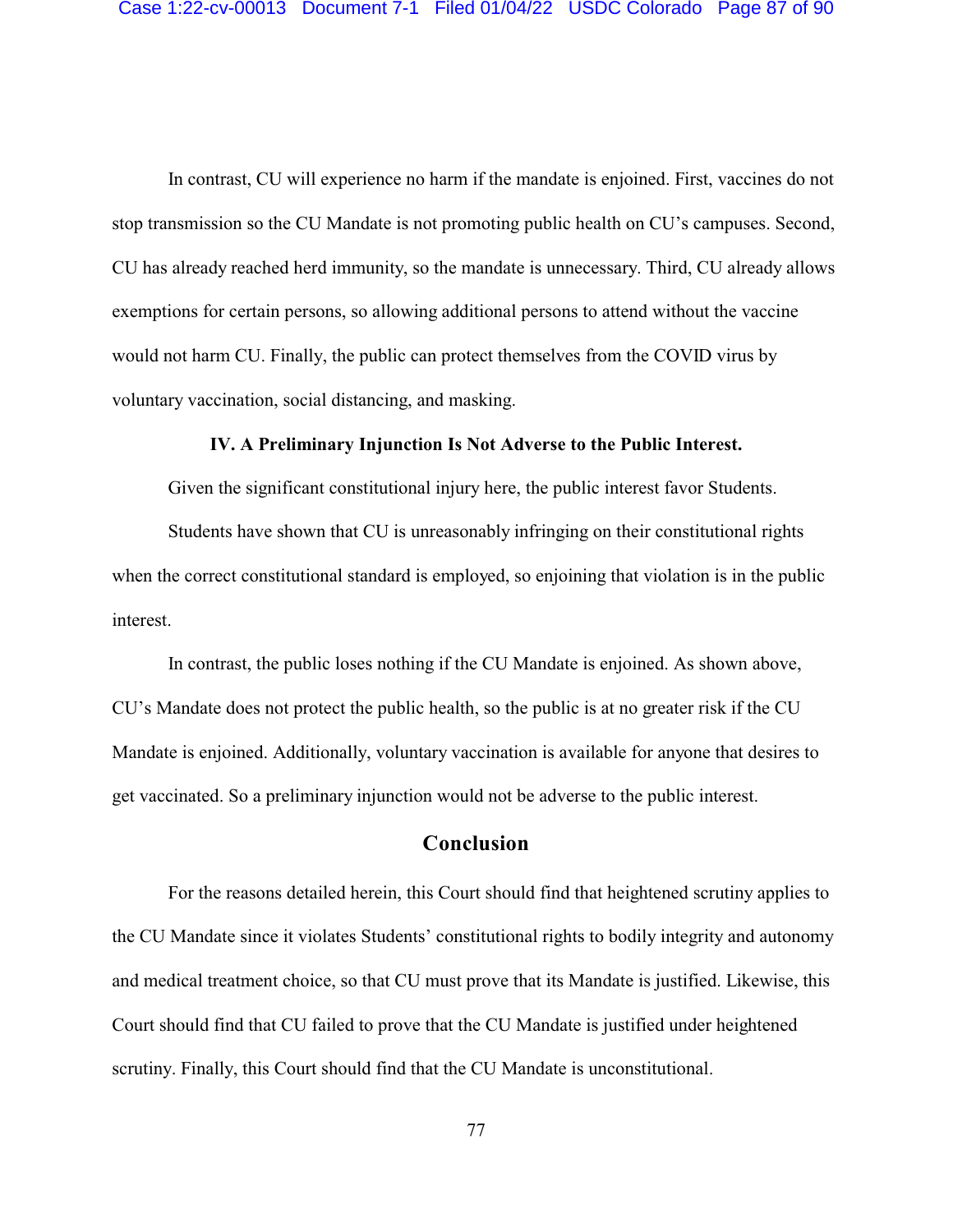The CU Mandate's Exemption Policies are neither neutral nor generally applicable. They run afoul, on multiple grounds, of the Establishment and Free Exercise Clauses. The Original Exemption Policy specifically violates the Establishment Clause by causing excessive entanglement of government in religion, which renders it unconstitutional without further inquiry.

Furthermore, because the Exemption Policies fail both the "compelling interest" prong of strict scrutiny and the "narrow tailoring" prong of strict scrutiny, both on multiple grounds, they cannot survive strict scrutiny. Accordingly, the Exemption Policies are unconstitutional under the Establishment and Free Exercise Clauses, failing both strict scrutiny and (as to the Original Exemption Policy) the Establishment Clause's "excessive entanglement" inquiry.

Because the Exemption Policies are neither neutral nor generally applicable, but run afoul, on multiple grounds, of the Equal Protection Clause, and because they fail both the "compelling interest" and "narrow tailoring" prongs of strict scrutiny on multiple grounds and therefore cannot survive strict scrutiny, the Exemption Policies are also unconstitutional under the Equal Protection Clause.

Accordingly, the Court should find the CU Mandate unconstitutional and enjoin its enforcement.

78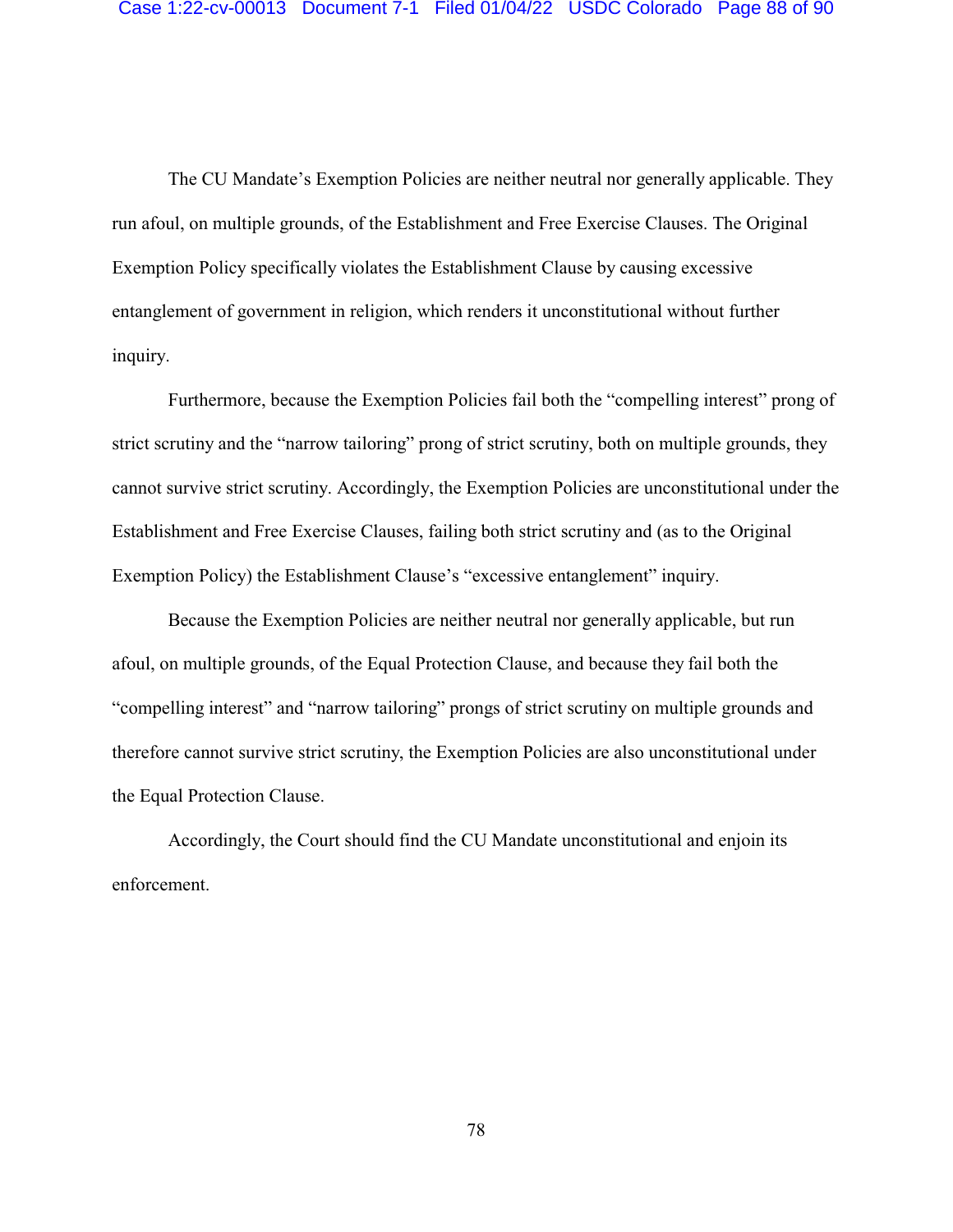Case 1:22-cv-00013 Document 7-1 Filed 01/04/22 USDC Colorado Page 89 of 90

Dated: January 4, 2022 Respectfully Submitted,

/s/ James Bopp, Jr. James Bopp, Jr., Ind. Bar No. 2838-84 Courtney Turner Milbank, Ind. Bar No. 32178-29 Melena S. Siebert, Ind. Bar No. 35061-15 Joseph Maughon, Va. Bar No. 87799 THE BOPP LAW FIRM 1 South 6th Street Terre Haute, Indiana 47807 Telephone: (812) 232-2434 Facsimile: (812) 235-3685 jboppjr@aol.com cmilbank@bopplaw.com msiebert@bopplaw.com jmaughon@bopplaw.com *Counsel for Plaintiffs*